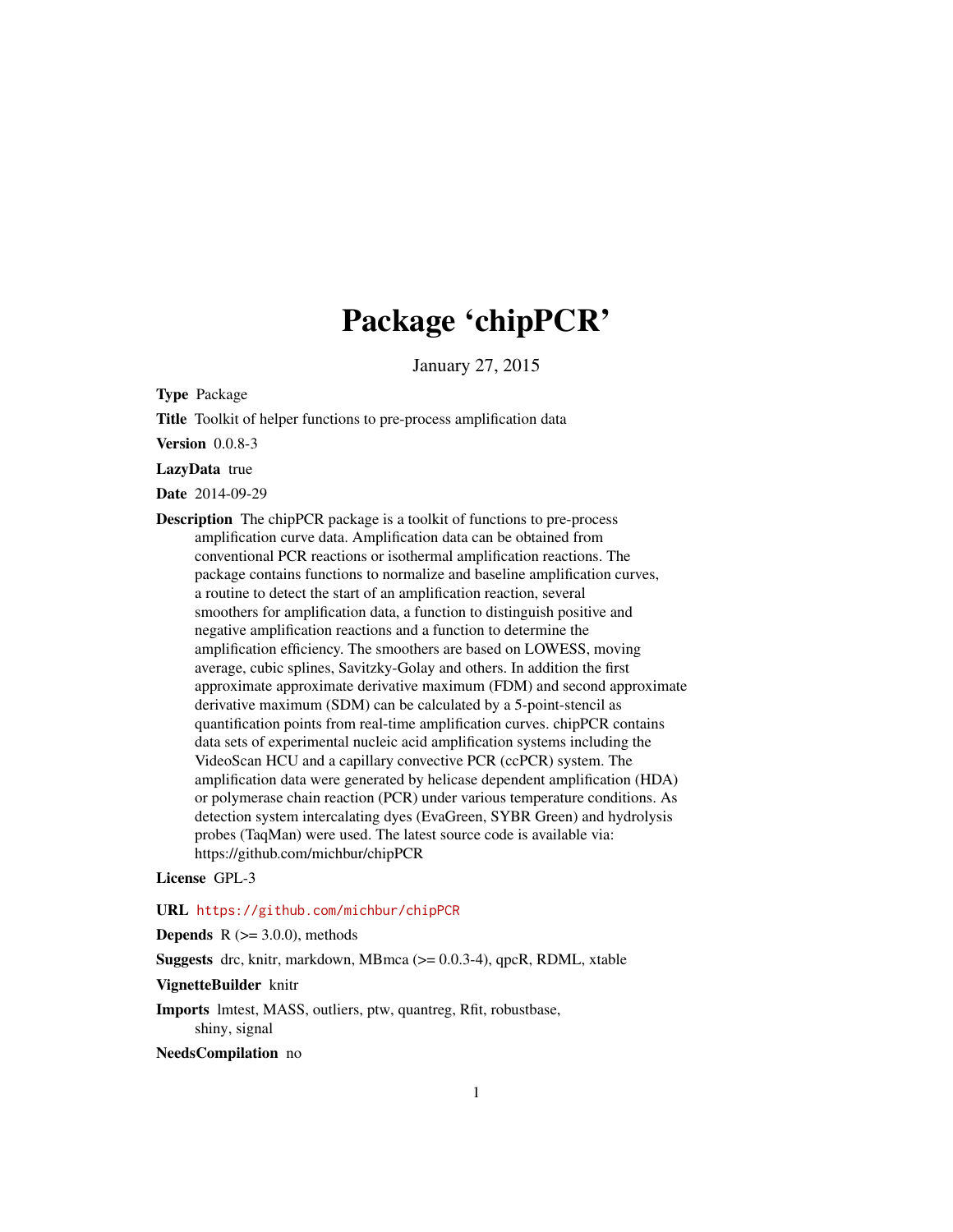Repository CRAN Date/Publication 2014-09-29 07:26:55 Author Stefan Roediger [cre, aut], Michal Burdukiewicz [aut]

Maintainer Stefan Roediger <stefan.roediger@hs-lausitz.de>

# R topics documented:

| 3                     |
|-----------------------|
| $\overline{4}$        |
| $\overline{7}$        |
| 8<br>amptest          |
| 9                     |
| 12                    |
| 13                    |
| 14                    |
| 18                    |
| 19                    |
| 20                    |
| 23<br>C <sub>17</sub> |
| C <sub>54</sub><br>25 |
| 26                    |
| 28                    |
| 30<br>C67             |
| C81<br>32             |
| C85<br>33             |
| 37                    |
| 41                    |
| CD75<br>43            |
| 44                    |
| 47                    |
| 50                    |
| 53                    |
| 54<br>eff             |
| 55                    |
| 55                    |
| 56                    |
| 57                    |
| 57                    |
| fixNA<br>60           |
| 62                    |
| 63                    |
| 65                    |
| 66                    |
| 68                    |
| 69                    |
| 70                    |
|                       |

 $\sqrt{2}$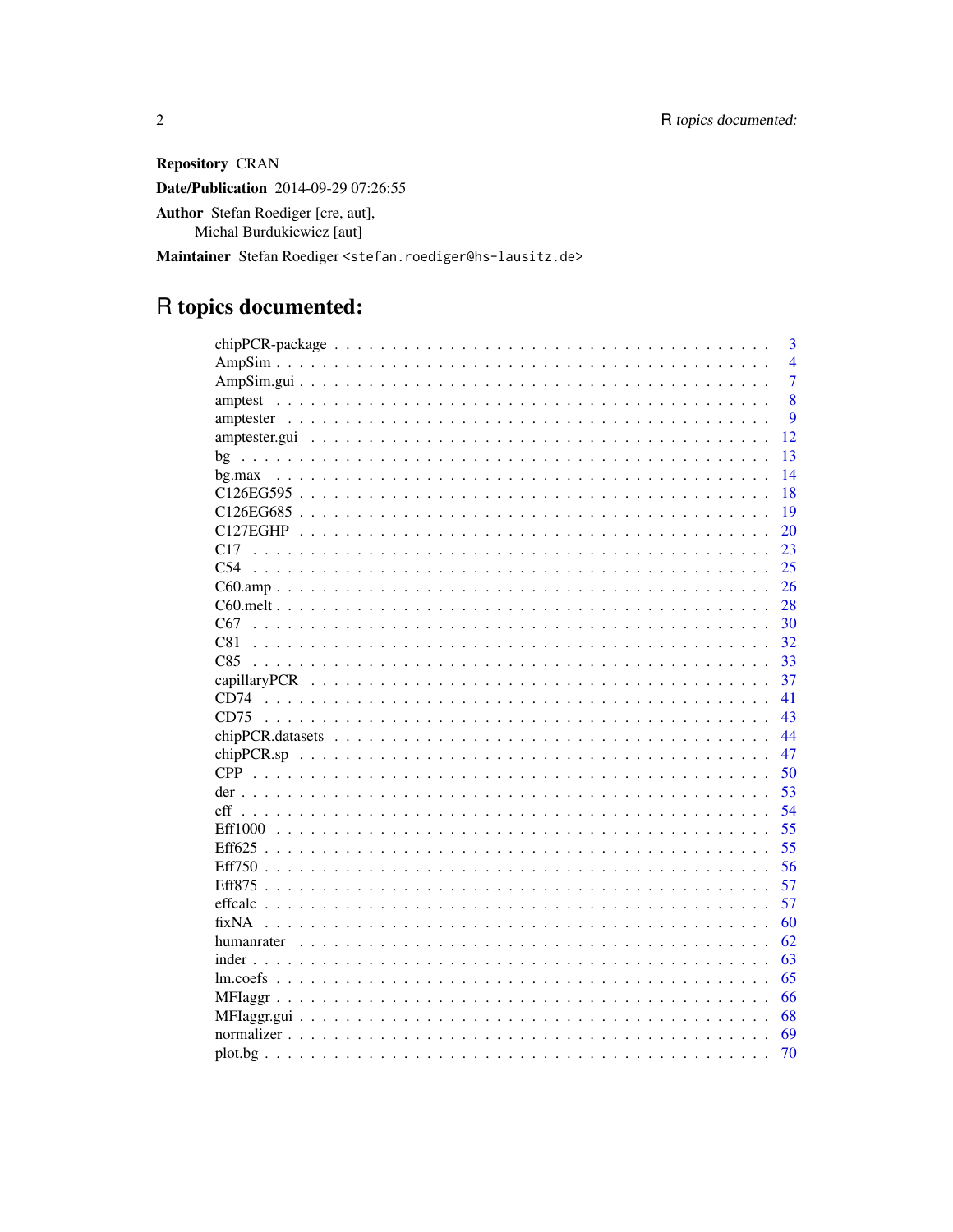<span id="page-2-0"></span>

| Index |            | 94 |
|-------|------------|----|
|       |            |    |
|       |            |    |
|       | VIMiO5 595 |    |
|       |            |    |
|       |            |    |
|       |            |    |
|       |            |    |
|       |            |    |
|       |            |    |
|       |            |    |
|       |            |    |
|       | smoother   |    |
|       |            |    |
|       |            |    |
|       |            |    |
|       |            |    |
|       |            |    |
|       |            |    |

chipPCR-package *Toolkit of functions to pre-process amplification data*

#### **Description**

The chipPCR package is a toolkit of functions to pre-process amplification curve data. Amplification data can be obtained from conventional PCR reactions or isothermal amplification reactions. The package contains functions to normalize and baseline amplification curves, a routine to detect the start of an amplification reaction, several smoothers for amplification data, a function to distinguish positive and negative amplification reactions and a function to determine the amplification efficiency. The smoothers are based on LOWESS, moving average, cubic splines, Savitzky-Golay and others. In addition the first approximate approximate derivative maximum (FDM) and second approximate derivative maximum (SDM) can be calculated by a 5-point-stencil as quantification points from real-time amplification curves. chipPCR contains data sets of experimental nucleic acid amplification systems including the VideoScan HCU and a capillary convective PCR (ccPCR) system. The amplification data were generated by helicase dependent amplification (HDA) or polymerase chain reaction (PCR) under various temperature conditions. As detection system intercalating dyes (EvaGreen, SYBR Green) and hydrolysis probes (TaqMan) were used. The latest source code is available via: <https://github.com/michbur/chipPCR>

# Details

| Package: | chipPCR     |
|----------|-------------|
| Type:    | Package     |
| Version: | $0.0.8 - 3$ |
| Date:    | 2014-09-29  |
| License: | $GPI - 3$   |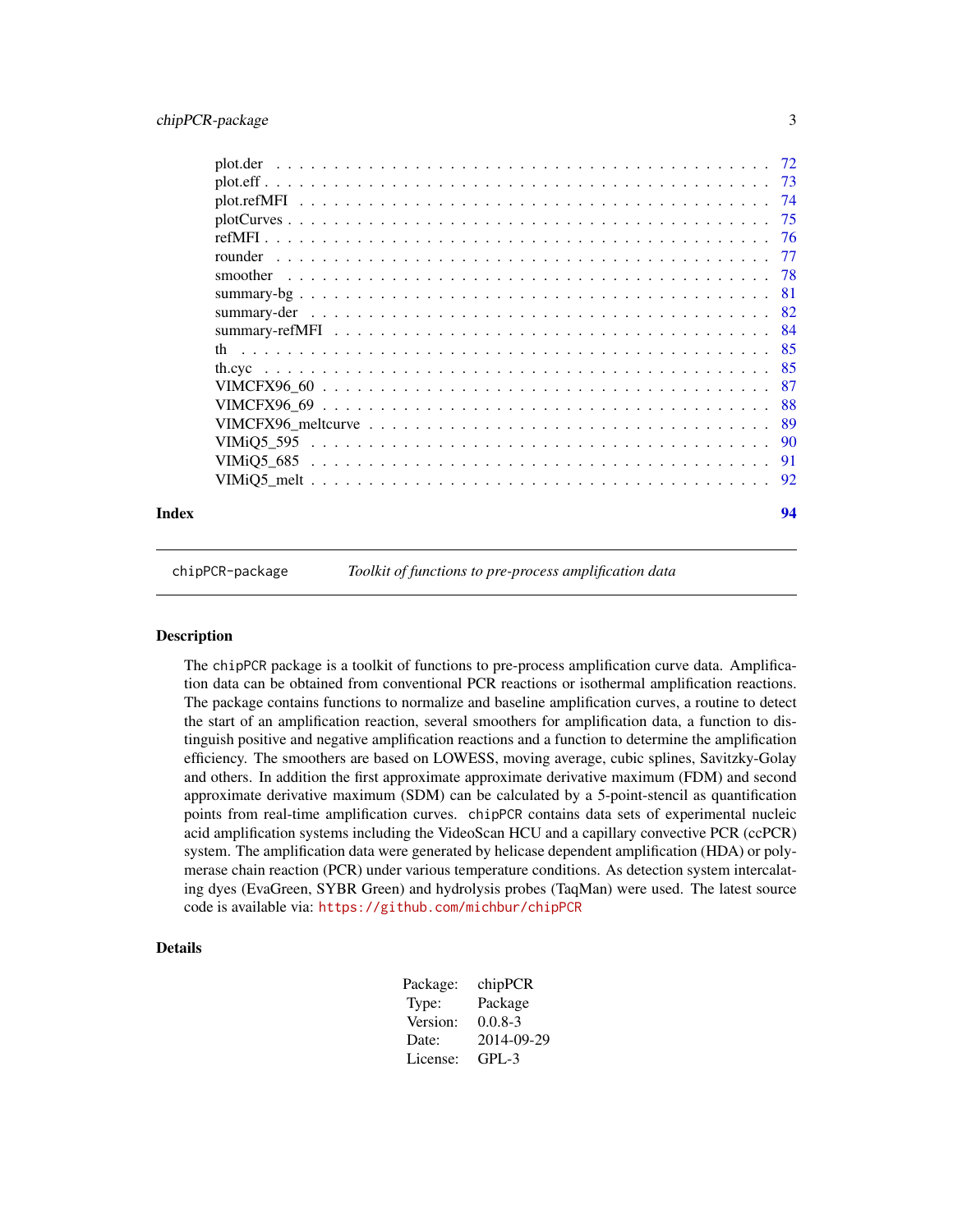The function [bg.max](#page-13-1) can be used to remove missing values in amplification curve data. The function [amptester](#page-8-1) is used to test if an amplification is positive. [fixNA](#page-59-1) is used to impute missing values from a data column. [CPP](#page-49-1) can be used to normalize curve data, to remove background, to remove outliers and further steps. The package includes further functions to smooth the data by different functions including LOWESS, Moving Average, Friedman's SuperSmoother, Cubic Spline and Savitzky-Golay smoothing.

# Author(s)

Stefan Roediger, Michal Burdukiewicz

Maintainer: Stefan Roediger <stefan.roediger@hs-lausitz.de>

#### References

A Highly Versatile Microscope Imaging Technology Platform for the Multiplex Real-Time Detection of Biomolecules and Autoimmune Antibodies. S. Roediger, P. Schierack, A. Boehm, J. Nitschke, I. Berger, U. Froemmel, C. Schmidt, M. Ruhland, I. Schimke, D. Roggenbuck, W. Lehmann and C. Schroeder. *Advances in Biochemical Bioengineering/Biotechnology*. 133:33–74, 2013. <http://www.ncbi.nlm.nih.gov/pubmed/22437246>

Nucleic acid detection based on the use of microbeads: a review. S. Roediger, C. Liebsch, C. Schmidt, W. Lehmann, U. Resch-Genger, U. Schedler, P. Schierack. *Microchim Acta* 2014:1–18. DOI: 10.1007/s00604-014-1243-4

Roediger S, Boehm A, Schimke I. Surface Melting Curve Analysis with R. *The R Journal* 2013;5:37– 53.

#### See Also

[qpcR.news.](#page-0-0)

# Examples

```
# Example: A simple function to test for a background range.
# Data were taken form the chipPCR C17 data set.
data(C17)
plot(C17[, 2], C17[, 3], xlab = "time [min]", ylab = "Fluorescence",
     pch = 20)
res \leq bg.max(C17[, 2], C17[, 3], bg.corr = 1.4, bg.start = 3)
abline(v = c(slot(res, "bg.start"), slot(res, "bg.stop")), col = c(1,2))abline(h = slot(res, "fluo"), col = "blue")
```
<span id="page-3-1"></span>AmpSim *Amplification curve simulator*

<span id="page-3-0"></span>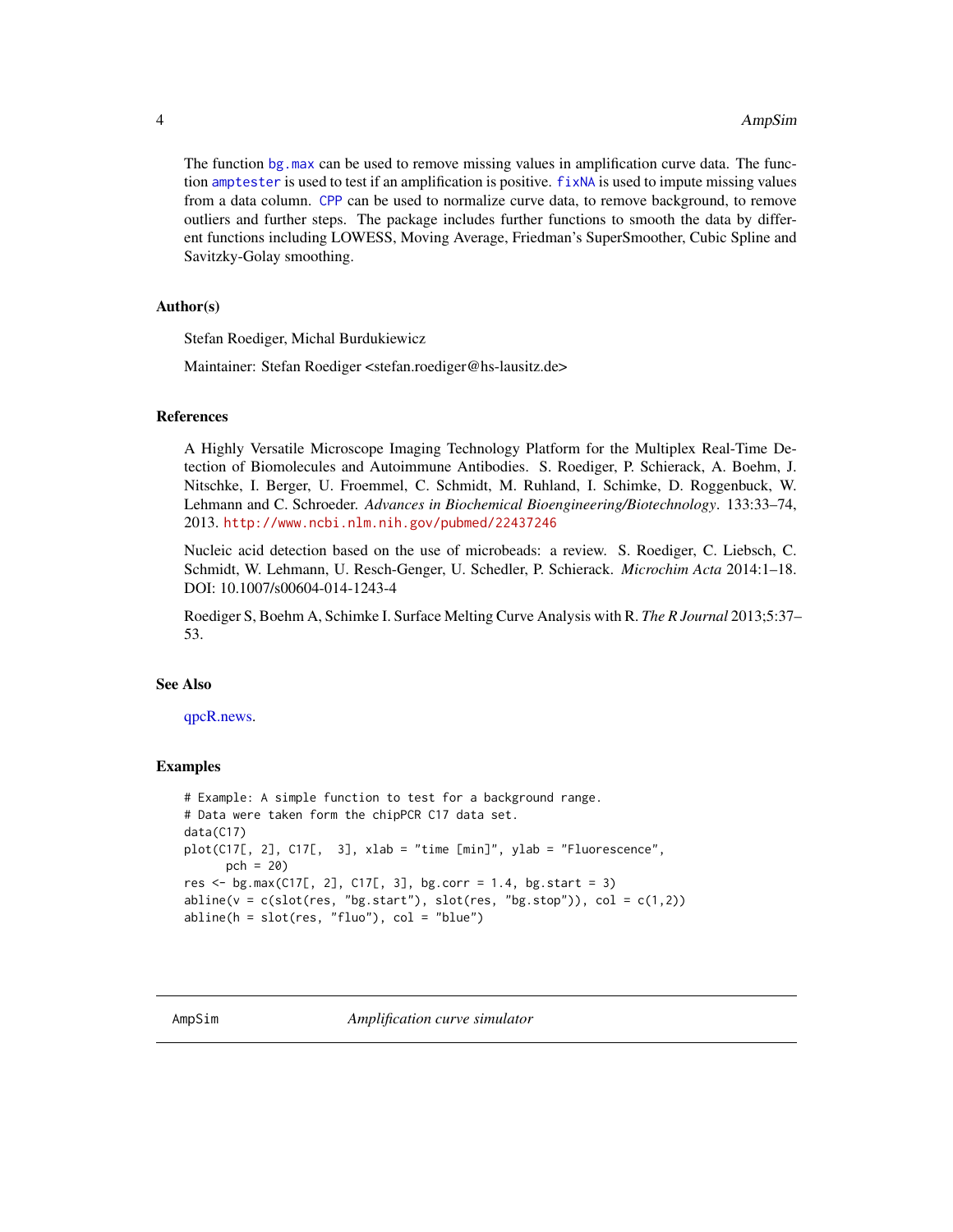#### AmpSim 5

# Description

This function is a simple simulator of an amplification reaction based on a 5-parameter Richards function. This simple approach was chosen because it is impossible to model the shape of any amplification curve. An implementation of realistic models is ambitious and not conclusively addressed in the literature. First, they have to take "all" random effects of noise into consideration and second, they need to be generic enough to cover all amplification processes. More sophisticated mechanistic models and simulations have been proposed elsewhere mehra\_2005, cobbs\_2012. This approach of AmpSim is similar to the pcrsim function from the *qpcR* package, which offers simulations of sigmoidal qPCR data with goodness-of-fit analysis by Ritz and Spiess 2008.

# Usage

AmpSim(cyc = 1:35, b.eff =  $-25$ , bl = 0.05, ampl = 1, Cq = 20,  $noise = FALSE, nn1 = 0.025, nn1.method = "constant")$ 

#### Arguments

| cyc        | is a vector containing the cycle values.                                                                                                                                                                                                                                |
|------------|-------------------------------------------------------------------------------------------------------------------------------------------------------------------------------------------------------------------------------------------------------------------------|
| b.eff      | can be used to adjust the amplification efficiency.                                                                                                                                                                                                                     |
| b1         | is used to define the base level (minimum) of the background range.                                                                                                                                                                                                     |
| ampl       | defines the plateau (maximum) of the amplification reaction.                                                                                                                                                                                                            |
| Сa         | defines approximately the quantification point $(Cq)$ of the amplification reaction.                                                                                                                                                                                    |
| noise      | adds some noise to the amplification reaction.                                                                                                                                                                                                                          |
| nnl        | level of noise during the amplification reaction.                                                                                                                                                                                                                       |
| nnl.method | trend of noise level during the amplification reaction. "constant" uses same noise<br>of amplification, "decreasing" leads to less noise at the end of the amplification<br>reaction, and "increasing" leads to more noise at the end of the amplification<br>reaction. |

#### Details

The function AmpSim is a simple simulator for amplification reaction. The function has several parameters which can be used to simulate the amplification curve. b.eff and Cq are most connected with another. Thus changing one of them will change both values. Cq can be used to define an approximate Cq value. The expression "approximate Cq value" is used here because the actual Cq value is dependent on the users preferred method (e.g., Cy0 method, Second Derivative Maximum (SDM) method, threshold method). The funtion can be used to see how an experimental system compares to a predicted model. Moreover it can be used to simulate data with noise, missing values (NA), signal-to-noise ratios, photo-bleaching and other influences on a PCR reaction.

# Author(s)

Stefan Roediger, Michal Burdukiewicz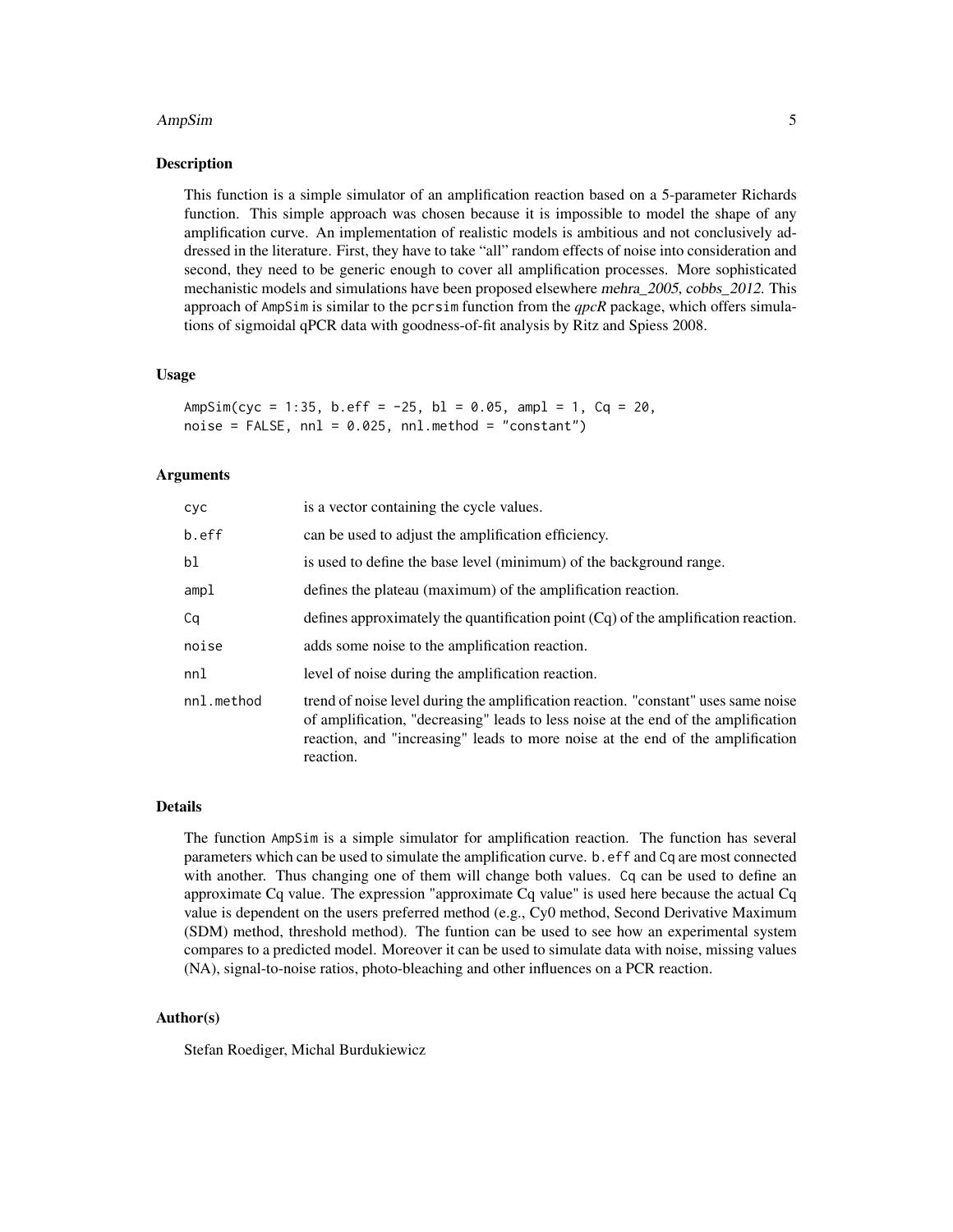#### References

A Highly Versatile Microscope Imaging Technology Platform for the Multiplex Real-Time Detection of Biomolecules and Autoimmune Antibodies. S. Roediger, P. Schierack, A. Boehm, J. Nitschke, I. Berger, U. Froemmel, C. Schmidt, M. Ruhland, I. Schimke, D. Roggenbuck, W. Lehmann and C. Schroeder. *Advances in Biochemical Bioengineering/Biotechnology*. 133:33–74, 2013. <http://www.ncbi.nlm.nih.gov/pubmed/22437246>

Ritz, C., Spiess, A.-N.: qpcR: an R package for sigmoidal model selection in quantitative real-time polymerase chain reaction analysis. *Bioinformatics* 24(13), 1549–1551 (2008). doi:10.1093/bioinformatics/btn227. PMID: 18482995.

See also [qpcR.news](#page-0-0)

# Examples

```
# Example one
# Simulate a qPCR reaction with AmpSim for 40 cycles.
# Use an in-silico dilution of the template be adjusting
# the Cq parameter. A change of 3.32 cycles corresponds
# approximately to a 10-fold dilution.
par(mfrow = c(2,1))plot(NA, NA, xlim = c(1,40), ylim = c(0.01,2), xlab = "Cycles",ylab = "Fluorescence", main = "In-silco Dilution Experiment")
cycle.dilution <- seq(18, 35, 3.32)
for (i in 1:6) {
  lines(AmpSim(cyc = 1:40, b.eff = -25, bl = 0.01, ampl = 2,Cq = cycle.dilution[i]), type = "b", col = i, pch = 20)}
# Example two
# Simulate a qPCR reaction with AmpSim for 40 cycles and some noise.
plot(NA, NA, xlim = c(1,40), ylim = c(0.01, 2.2), xlab = "Cycles",ylab = "Fluorescence",
     main = "In-silco Dilution Experiment with Some Noise")
cycle.dilution <- seq(18, 35, 3.32)
for (i in 1:6) {
  lines(AmpSim(cyc = 1:40, b.eff = -25, bl = 0.01, ampl = 2,Cq = cycle.dilution[i], noise = TRUE, nn1 = 0.05),type = nb'', col = i, pch = 20)
}
par(mfrow = c(1,1))# Example three
# Apply constant, increasing, decreasing nose to
# amplification data.
par(mfrow = c(3,1))method <- c("constant", "increase", "decrease")
for (j in 1:3){
    plot(NA, NA, xlim = c(1,40), ylim = c(0.02,2.2), xlab = "Cycles",
ylab = "Fluorescence",
main = paste("In-silco Dilution Experiment with noise method: ",
   method[j]))
```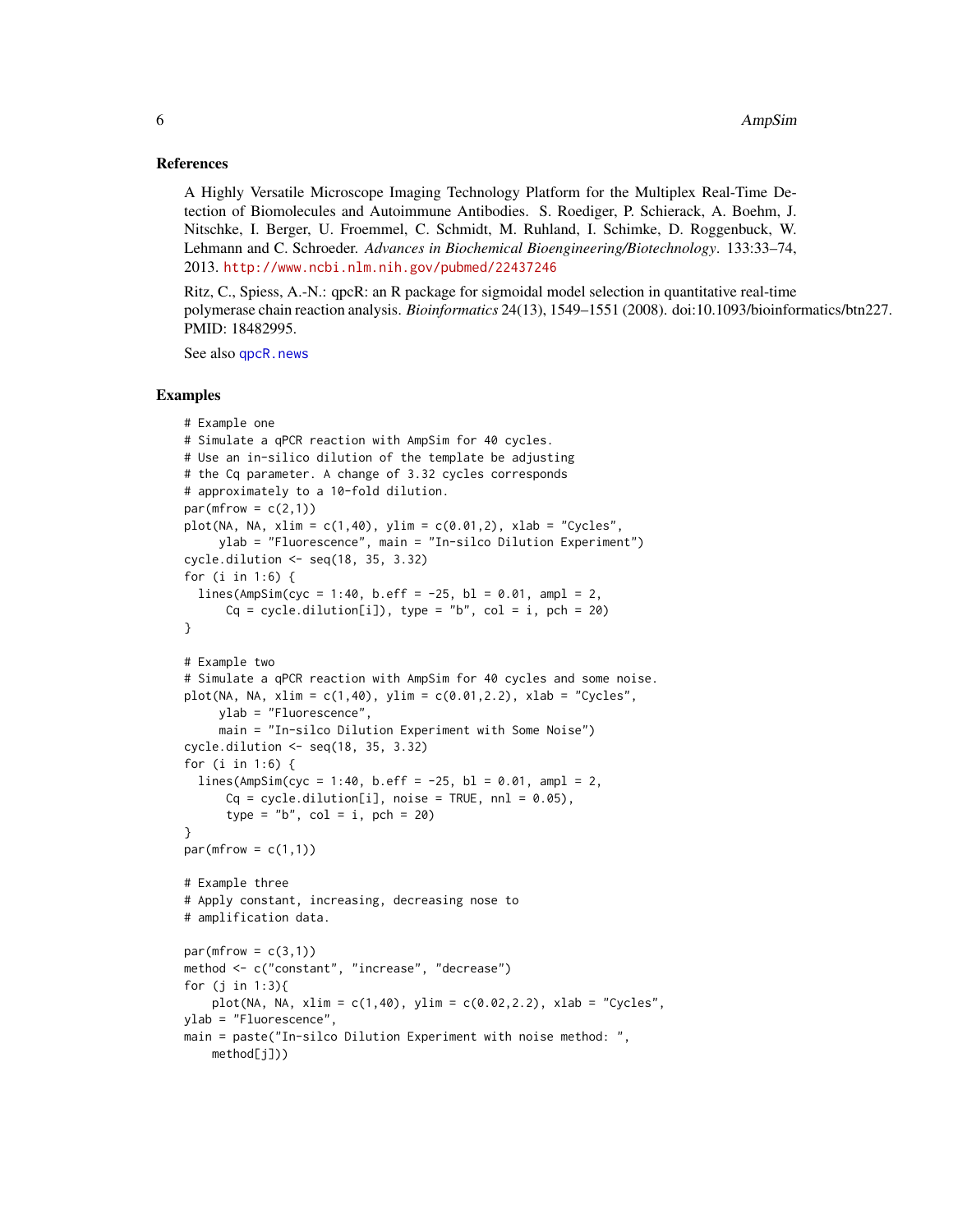# <span id="page-6-0"></span>AmpSim.gui 7

```
cycle.dilution <- seq(18, 35, 3.32)
   for (i in 1:6) {
     lines(AmpSim(cyc = 1:40, b.eff = -25, bl = 0.02, ampl = 2,Cq = cycle.dilution[i], noise = TRUE, nn1 = 0.08,nnl.method = method[j]), type = "b", col = i, pch = 20)
  }
}
par(mfrow = c(1,1))
```
AmpSim.gui *Amplification Curve Simulation Graphical User Interface*

# Description

Launches graphical user interface that allows simulating and analyzing amplification reactions. The function will open the GUI in a webpage of the default browser. All parameters of the [AmpSim](#page-3-1) function can be used. In addition shows the GUI some information calculated by the [bg.max](#page-13-1) in a summary field and a plot below the simulated amplification curve.

#### Usage

AmpSim.gui()

# Warning

Any ad-blocking software may be cause of malfunctions.

# Author(s)

Stefan Roediger, Michal Burdukiewicz.

# See Also

[AmpSim](#page-3-1), [bg.max](#page-13-1)

# Examples

```
# Run from a R console following commands
require(shiny)
```

```
# Invoke the shiny AmpSim app in the default browser
runApp(paste0(find.package("chipPCR")[1],"/AmpSim.gui"))
```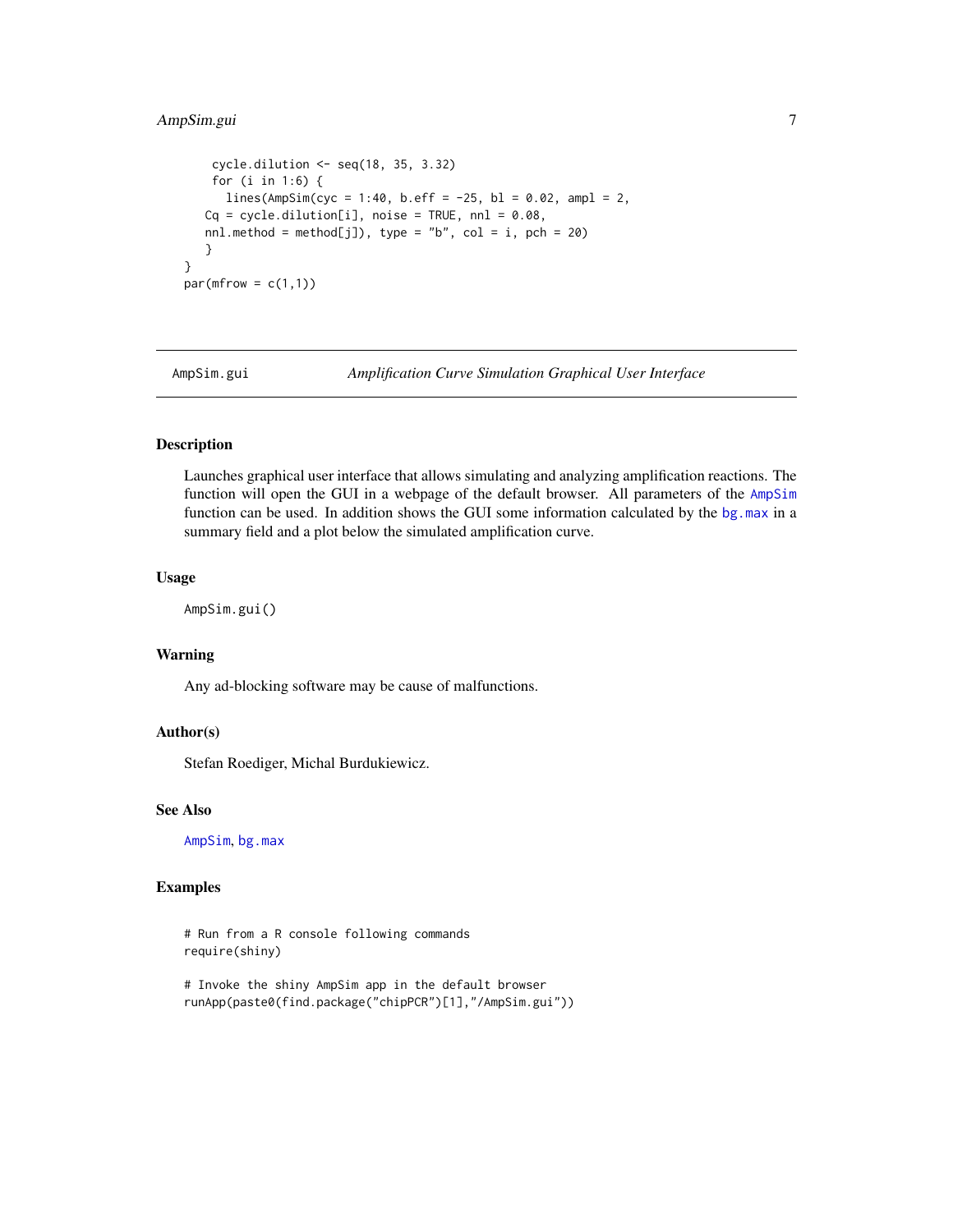<span id="page-7-0"></span>

#### <span id="page-7-1"></span>Description

An S4 class containing the output [amptester](#page-8-1) function.

# **Slots**

.Data: "numeric" is a vector containing the fluorescence values.

decisions: "logical" contains outcomes of various tests. shap.noisy is presence of noise, lrt.test states if data are likely from a amplification curve and both tht.dec and tht.dec defines if the amplification is "positive" or "negative".

noiselevel: "numeric" user-defined threshold for a significant amplification signal.

background: range of the background signal in the amplification curve.

polygon: The pco test determines if the points in an amplification curve (like a polygon) are in a "clockwise" order. The sum over the edges result in a positive value if the amplification curve is "clockwise" and is negative if the curve is counter-clockwise.

slope.ratio: ratio of the slopes at the start and the end of exponential phase..

# Methods

summary signature(object = "amptest"): prints summary of the object. Silently returns vector of all calculated parameters.

show signature(object = "amptest"): prints only .Data slot of the object.

plot signature(object = "amptest"): plots input data and graphical interpretation of link{amptester} tests' results.

#### Author(s)

Stefan Roediger, Michal Burdukiewicz

#### See Also

[amptester](#page-8-1)

#### Examples

# Compare a positive and a negative amplification reaction. # First simulate positive reaction (fluo.pos) and than the # negative reaction (fluo.neg). # Simulation of an amplifiaction curve with some noise and a high signal. fluo.pos <-  $AmpSim(cyc = 1:40, noise = TRUE)[$ , 2] ampt.pos  $\leq$  amptester(fluo.pos, manual = TRUE, background =  $c(0, 15)$ ,  $noiselevel = 0.15$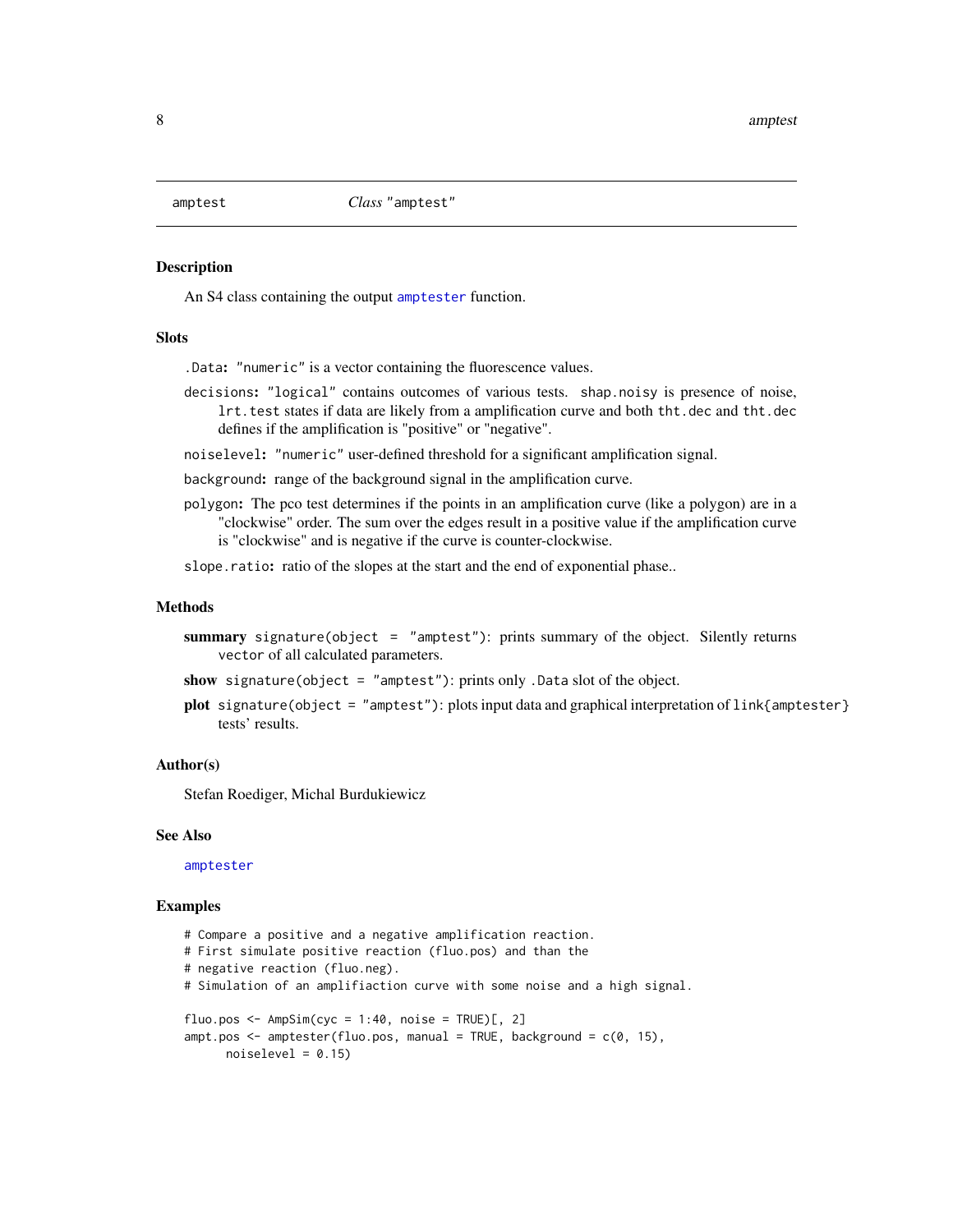```
# Plot amplification curve and result of amptester
plot(fluo.pos, xlab = "Cycles", ylab = "RFU", pch = 19, ylim = c(0, 1))
lines(ampt.pos, col = 2, pch = 19, type = "b")
legend(5, 1, c("Raw data", "amptester output"),
      col = c(1, 2, 3), bty = "n", pch = c(19, 19)# Borders for background calculation
abline(v = c(0, 15), col = 2)# Level for background threshold
abline(h = 0.15, col = 3, lty = 2)text(5, 0.18, "Noise threshold")
# Summary of amptester results
summary(ampt.pos)
# Simulation of an amplifiaction curve with high noise and a low signal.
fluo.neg <- AmpSim(cyc = 1:40, noise = TRUE, ampl = 0.13, nnl = 0.4)[, 2]
ampt.neg \leq amptester(fluo.neg, manual = TRUE, background = c(0, 15),noiselevel = 0.15# Plot amplification curve and result of amptester
plot(fluo.neg, xlab = "Cycles", ylab = "RFU", pch = 19, ylim = c(0, 1))
lines(ampt.neg, col = 2, pch = 19, type = "b")legend(5, 1, c("Raw data", "amptester output"),
      col = c(1, 2, 3), bty = "n", pch = c(19, 19)# Borders for background calculation
abline(v = c(0, 15), col = 2)# Level for background threshold
abline(h = 0.15, col = 3, lty = 2)text(5, 0.18, "Noise threshold")
# Summary of amptester results
summary(ampt.neg)
#plot amptester results
plot(ampt.neg)
```
<span id="page-8-1"></span>amptester *Amplification test*

#### **Description**

The function [amptester](#page-8-1) can be used to test if an amplification is significant.

#### Usage

```
amptester(y, manual = FALSE, noiselevel = 0.08, background = NULL)
```
#### **Arguments**

y is a vector containing the fluorescence values.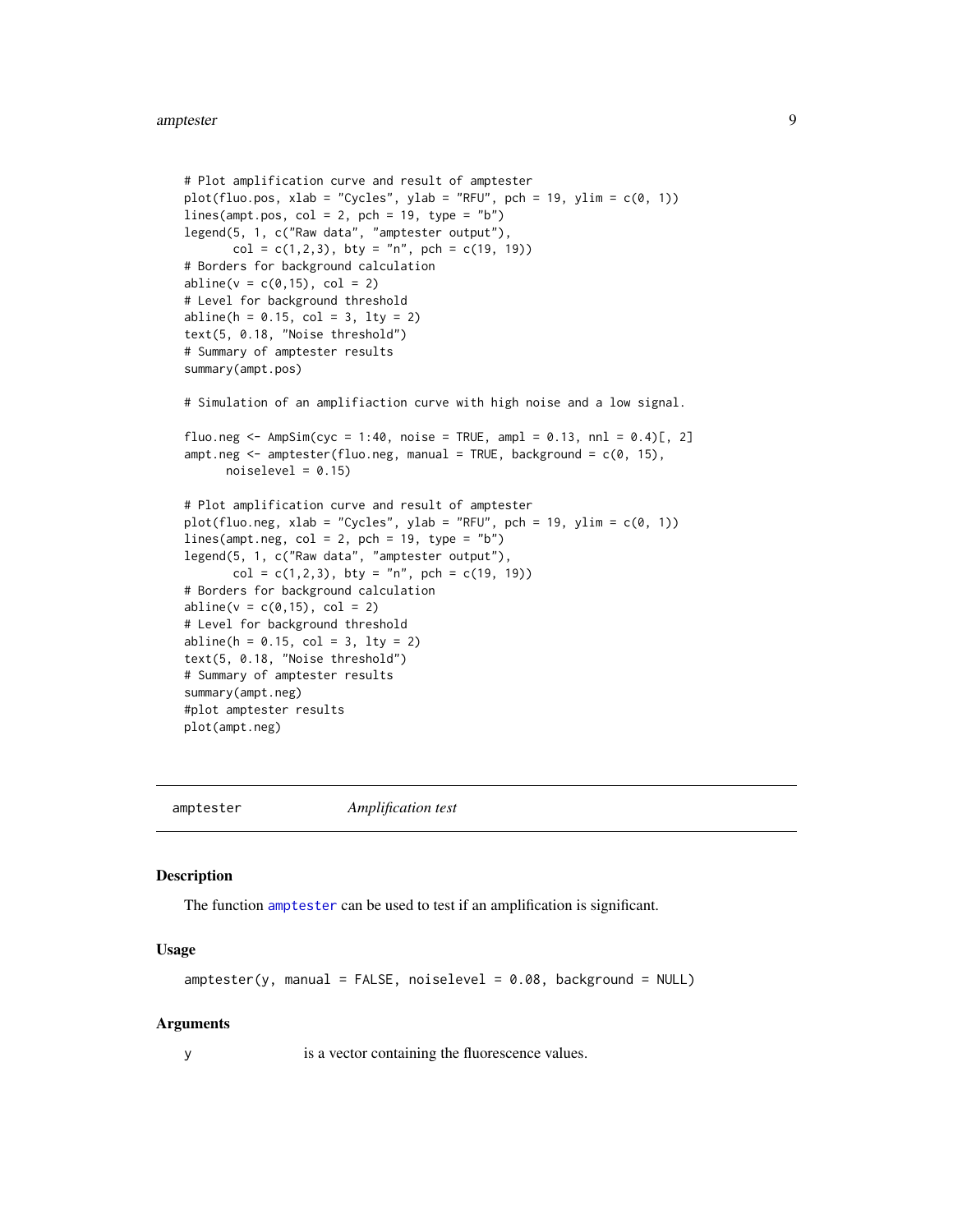| manual     | switches between a statistical test (based on a Wilcoxon rank sum test (wilcox.test))<br>or manual test for a positive amplification signal.                               |
|------------|----------------------------------------------------------------------------------------------------------------------------------------------------------------------------|
| noiselevel | can be set to a user defined value as threshold for a significant amplification<br>signal.                                                                                 |
| background | is the range of the background signal in the amplification curve. The values can<br>be added by the user or taken from the bg, max function. Ignored if manual is<br>TRUE. |

# **Details**

The function tries to estimate if a amplification process is taking place. Several instances of tests are included. The first involves a semiautomatic test if the range of the background is lower than the range of the assumed signal. To differ between the ranges an instance of bg, max is used. Herein, the function assumes that an amplification takes place in case the signal of the amplification is larger than the [median](#page-0-0)  $+5$  \* [mad](#page-0-0) than the background. The automatic test uses a Wilcoxon rank sum test [wilcox.test](#page-0-0) to compare the first and the last elements of the data. The input values are delivered by [head](#page-0-0) and [tail](#page-0-0), respectively. For other methods please refer to the references listed below. Instead of assigning a zero to negative amplification reaction uses the current implementation of [amptester](#page-8-1) very small random values. This is because some post function might fail in case all values are set to zero.

#### Value

An object of [amptest](#page-7-1) class containing result of the test as well as the original data.

#### Author(s)

Stefan Roediger, Michal Burdukiewicz

#### References

Frank, D. N. BARCRAWL and BARTAB: software tools for the design and implementation of barcoded primers for highly multiplexed DNA sequencing *BMC bioinformatics*, 2009, Vol. 10, pp. 362

Peirson, S. N., Butler, J. N. and Foster, R. G. Experimental validation of novel and conventional approaches to quantitative real-time PCR data analysis *Nucleic Acids Research*, 2003, Vol. 31(14), pp. e73-e73

Rao, X., Lai, D. and Huang, X. A New Method for Quantitative Real-Time Polymerase Chain Reaction Data Analysis *Journal of Computational Biology*, 2013, Vol. 20(9), pp. 703-711

Ruijter, J. M., Ramakers, C., Hoogaars, W. M. H., Karlen, Y., Bakker, O., Hoff, M. J. B. v. d. and Moorman, A. F. M. Amplification efficiency: linking baseline and bias in the analysis of quantitative PCR data, *Nucleic Acids Research*, 2009, Vol. 37(6), pp. e45-e45

Rutledge, R. G. and Stewart, D. A kinetic-based sigmoidal model for the polymerase chain reaction and its application to high-capacity absolute quantitative real-time PCR *BMC biotechnology*, 2008, Vol. 8, pp. 47

Tichopad, A., Dilger, M., Schwarz, G. and Pfaffl, M. W. Standardized determination of real-time PCR efficiency from a single reaction set-up *Nucleic Acids Research*, 2003, Vol. 31(20), pp. e122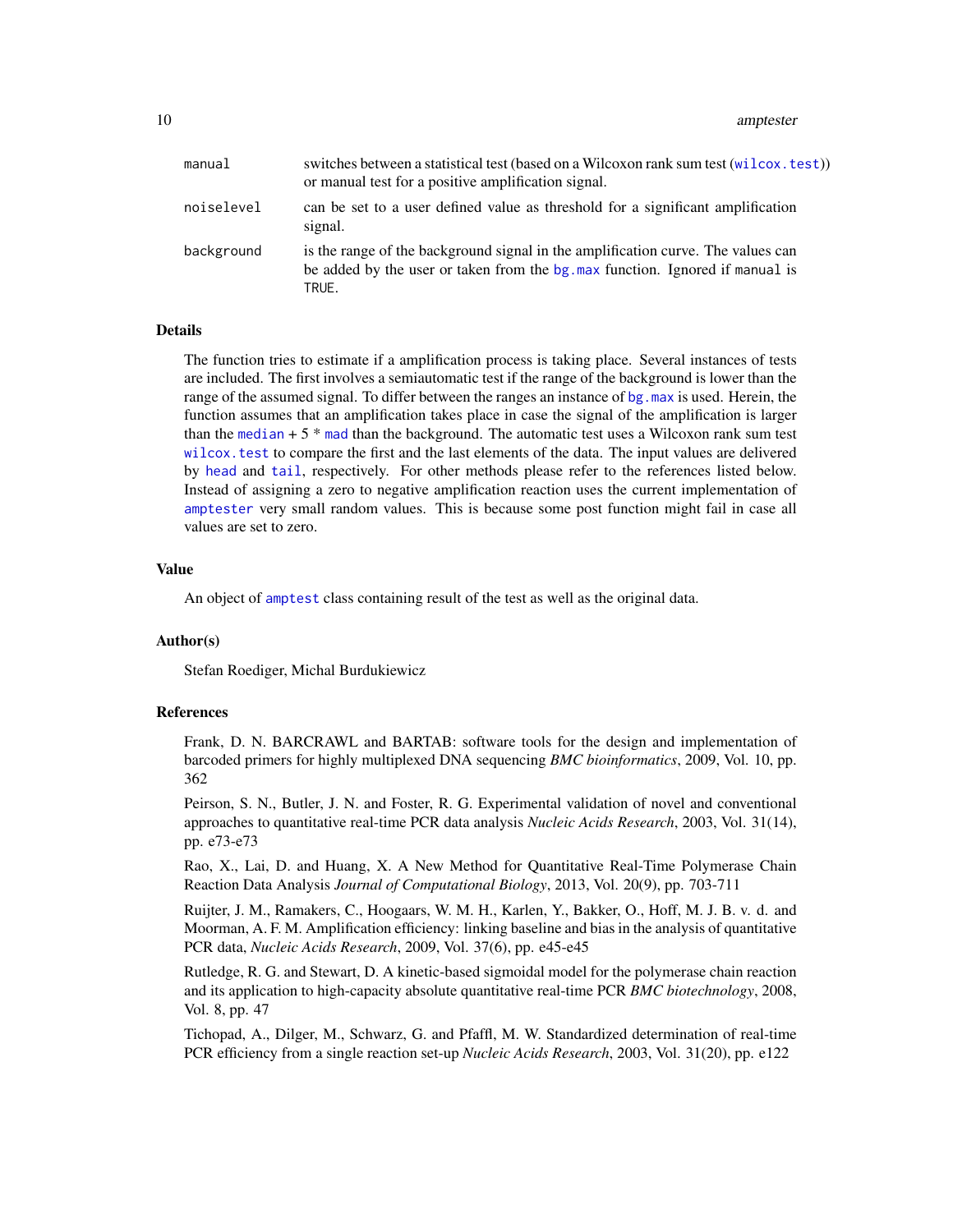Wilhelm, J., Pingoud, A. and Hahn, M. SoFAR: software for fully automatic evaluation of real-time PCR data *BioTechniques*, 2003, Vol. 34(2), pp. 324-332

Zhao, S. and Fernald, R. D. Comprehensive Algorithm for Quantitative Real-Time Polymerase Chain Reaction *Journal of computational biology: a journal of computational molecular cell biology*, 2005, Vol. 12(8), pp. 1047-1064

# Examples

```
# First example
# Arrange graphs in orthogonal matrix and set parameter for the plot.
par(las = 0, bty = "n", cex. axis = 1.5, cex. lab = 1.5,font = 2, cex.main = 1.8, oma = c(1,1,1,1))
# Simulation of an amplification curve with 40 cycles and a Cq of
# circa 28. The amplification curve of "pos" (positive) has low
# noise and the amplification curve of "neg" (negative) has high
# noise.
pos <- AmpSim(cyc = 1:40, Cq = 28, noise = TRUE, nnl = 0.03)
neg \leq AmpSim(cyc = 1:40, Cq = 28, noise = TRUE, nnl = 0.8)
# Plot the raw data of the simulations.
par(fig = c(0, 0.5, 0.5, 1))plot(NA, NA, xlim = c(1, 40), ylim = c(0, 2.1), xlab = "Cycles",
     ylab = "Fluorescence", main = "qPCR - Raw data", type = "b")
mtext("A", cex = 2, side = 3, adj = 0, font = 2)
points(pos, col = 1, typ = "b", pch = 19)
points(neg, col = 2, typ = nb'', pch = 20)
legend(1, 2, c("Positive", "Negative Control (noise)"),
       pch = c(19, 20), col = c(1, 2), lwd = 2, bty = "n")
# Plot data again after an analysis by ampteser. "neg" is set to small
# random numbers, while "pos" remains unchanged.
par(fig = c(0, 0.5, 0.0.5), new = TRUE)
plot(NA, NA, xlim = c(1, 40), ylim = c(0, 2.1), xlab = "Cycles",ylab = "Fluorescence", main = "qPCR - amptester", type = "b")
points(amptester(pos[, 2]), col = 1, type = "b", pch = 19)points(amptester(neg[, 2]), col = 2, type = "b", pch = 20)
legend(1, 2, c("Positive", "Negative Control (noise)"),
       pch = c(19, 20), col = c(1, 2), 1wd = 2, bty = "n")# Use of amptester for time-dependent measurements. Amplification curves
# from the capillaryPCR data set were processed in a loop. The results of
# amptester are added to the raw data.
par(fig = c(0.5, 1, 0, 1), new = TRUE)colors <- rainbow(8)
plot(NA, NA, xlim = c(0, 80), ylim = c(0, 1300), xlab = "Time [min]",ylab = "Voltage (micro V)", main = "ccPCR")
mtext{text("B", cex = 2, side = 3, adj = 0, font = 2)}
```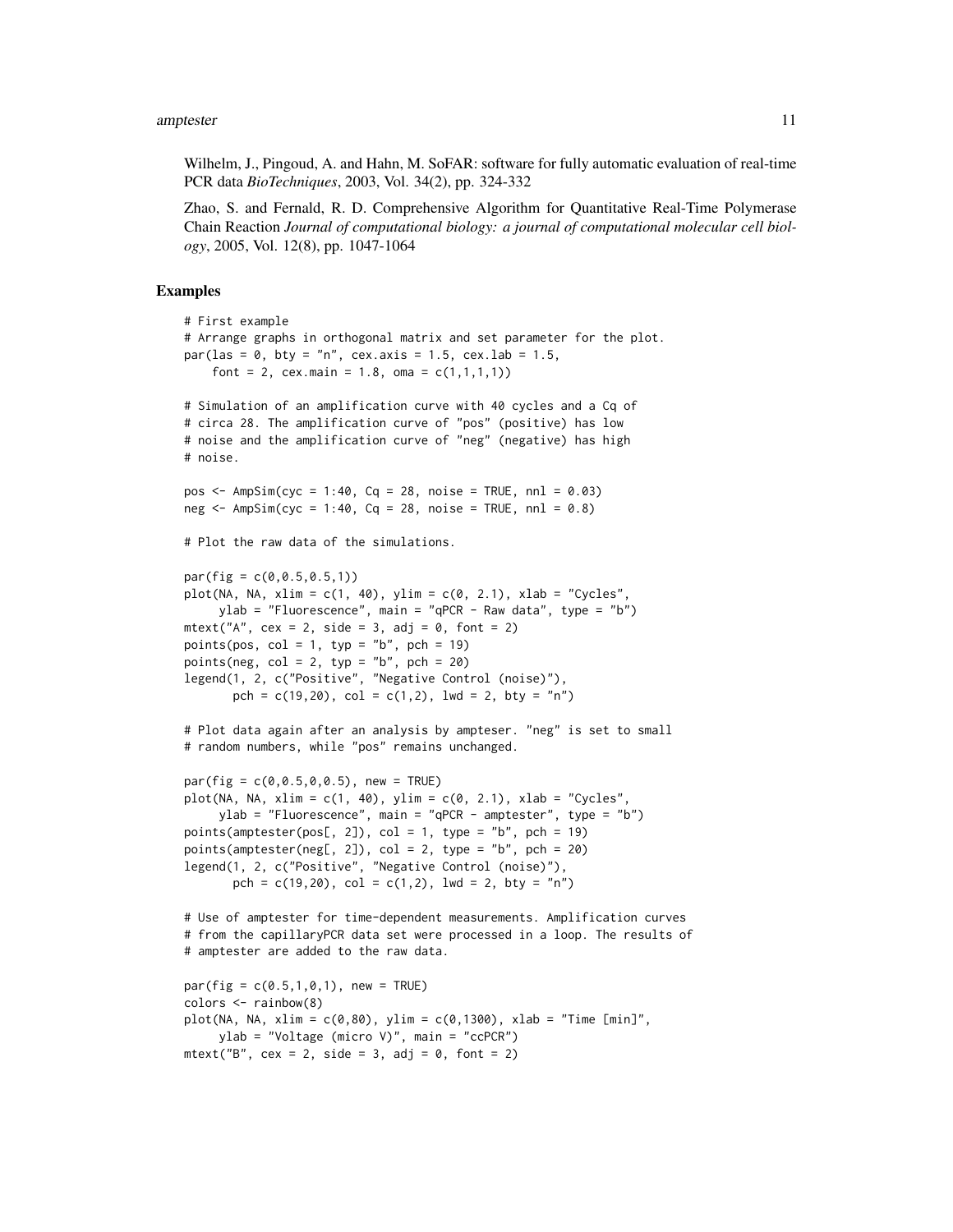```
12 amptester.gui
```

```
sapply(c(1,3,5,7), function(i)xy.tmp <- cbind(capillaryPCR[1:750, i], capillaryPCR[1:750, i + 1])
# Use amptester to analyse the amplification curve.
# Note: The decisions of amptester can be invoked via res.ampt@decisions
# in the present example.
    res.ampt <- amptester(xy.tmp[, 2])
# Use the "decisions" of amptester in a logic to automatically decide if an
# amplification reaction is positive. In this example linear regression test
# (lrt.test) and the threshold test (tht.dec) are used.
    res.ampt <- ifelse(res.ampt@decisions[2] == TRUE &&
      res.ampt@decisions[4] == TRUE, "positve", "negative")
# Plot the amplification curve with the decisions.
    lines(xy.tmp[, 1], xy.tmp[, 2], type = "b", pch = 20, col = colors[i])text(75, max(na.omit(xy.tmp[, 2])), res.ampt, cex = 1.3, col = colors[i])
 }
)
# Second Example
# Example to test an amplification reaction.
# Simulate first a positive amplification curve with 45 cycles and than a
# negative amplification curve with 45 cycles. The negative amplification
# curve is created from a normal distribution
#
fluo.neg \le rnorm(45)
fluo.pos <- AmpSim(cyc = 1:45, Cq = 45, ampl = 40, noise = TRUE,
  nnl = 0.03)[, 2]plot(NA, NA, xlim = c(1, 45), ylim = c(-1, 45), xlab = "Cycles",
     ylab = "Fluorescence",
     main = "Simulation of a qPCR with 45 Cycles", type = "b")
points(amptester(fluo.pos), type = "b", pch = 20)
points(amptester(fluo.neg), type = "b", col = "red", pch = 20)
points(1:45, flow, neg, col = "red")legend(1,40, c("Positive", "Negative Control (noise)",
       "noise pattern"), pch = c(20, 20, 1), col = c(1, 2, 2), lwd = 2)
```
<span id="page-11-1"></span>amptester.gui *Amplification Test Graphical User Interface*

# Description

[amptester.gui](#page-11-1) is a graphical user interface for the [amptester](#page-8-1) function. This function can be used for a fast and convenient analysis of amplification curve data. In addition it is possible to analyze the Cq (quantification cycle) and to perform a report generation of the analyzed data.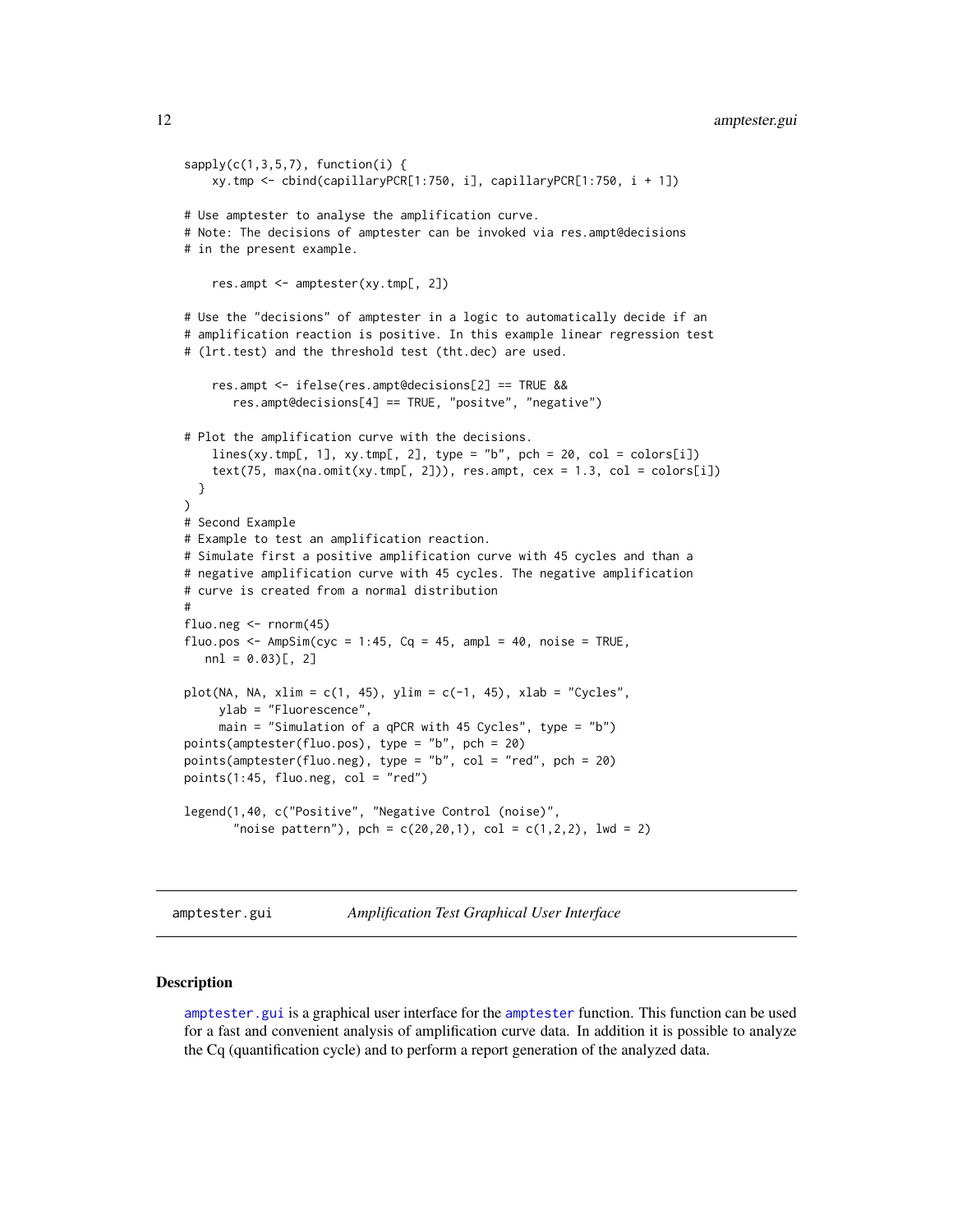# <span id="page-12-0"></span>Usage

amptester.gui()

# Warning

Any ad-blocking software may be cause of malfunctions.

# Author(s)

Stefan Roediger, Michal Burdukiewicz.

# See Also

[AmpSim](#page-3-1), [bg.max](#page-13-1)

# Examples

# Run from a R console following commands require(shiny)

# Invoke the shiny AmpSim app in the default browser runApp(paste0(find.package("chipPCR")[1],"/amptester.gui"))

bg *Class* "bg"

#### <span id="page-12-1"></span>Description

An S4 class containing the output [bg.max](#page-13-1) function.

# **Slots**

.Data: "matrix" which columns represent respectively cycle number, raw fluorescence data, first derivative and second derivative.

bg.start: "numeric" value representing start of the background range.

bg.stop: "numeric" value representing end of the background range.

bg.corr: "numeric" a value which helps to tweak on the suggested background value of bg.max.

- fluo: "numeric" a value of fluorescence at the end of amplification.
- amp.stop: "numeric" value representing end of the amplification .

# Methods

**plot** signature( $x = "bg"$ ): plots background information. See [plot.bg](#page-69-1)

show signature(object = "bg"): prints only .Data slot of the object.

summary signature(object =  $"bg"$ ): prints information about object prettier than show and allows easy access to some slots. See [summary.bg](#page-80-1)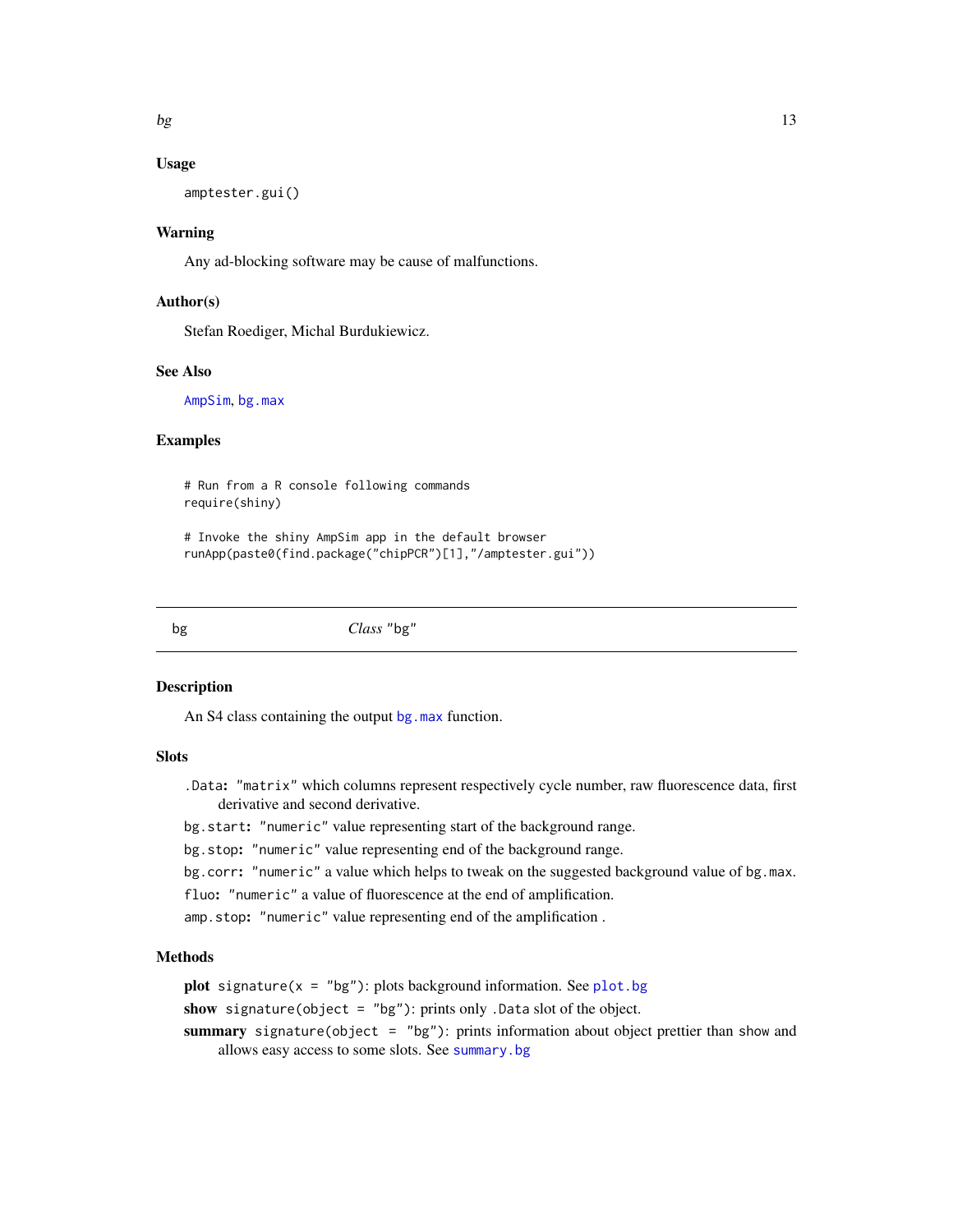# <span id="page-13-0"></span>Author(s)

Stefan Roediger, Michal Burdukiewicz

# See Also

[bg.max](#page-13-1), [plot.bg](#page-69-1), [summary.bg](#page-80-1)

# Examples

```
res <- AmpSim(cyc = 1:40, Cq = 25)
tmp <- bg.max(res)
summary(tmp)
plot(tmp)
```
<span id="page-13-1"></span>bg.max *Simple function to detect and correct the background range*

#### Description

The function [bg.max](#page-13-1) is intended to detect and correct background noise. The detection is made without any assumptions regarding the model of the function.

# Usage

```
## S4 method for signature 'numeric,numeric'
bg.max(x, y, bg.corr = 1.3, bg.start = 2,
  inder.approx = TRUE)
## S4 method for signature 'matrix,missing'
bg.max(x, y, bg.corr = 1.3, bg.start = 2,
  inder.approx = TRUE)
## S4 method for signature 'data.frame,missing'
bg.max(x, y, bg.corr = 1.3, bg.start = 2,
  inder.approx = TRUE)
```
# Arguments

| $\mathsf{x}$ | is a vector containing the time or cycle values or data frame/matrix containing<br>cycle in the first column and fluorescence values in the second column.  |
|--------------|-------------------------------------------------------------------------------------------------------------------------------------------------------------|
| y            | is a vector containing the fluorescence values. Used only if $x$ is also a vector.                                                                          |
| bg.corr      | a value which helps to tweak on the suggested background value of bg. max.                                                                                  |
| bg.start     | a user defined value for the start of the background range.                                                                                                 |
| inder.approx | a logical value defining if data should be numerically derived by inder func-<br>tion. If FALSE, derivatives are calculated by the predict. smooth. spline. |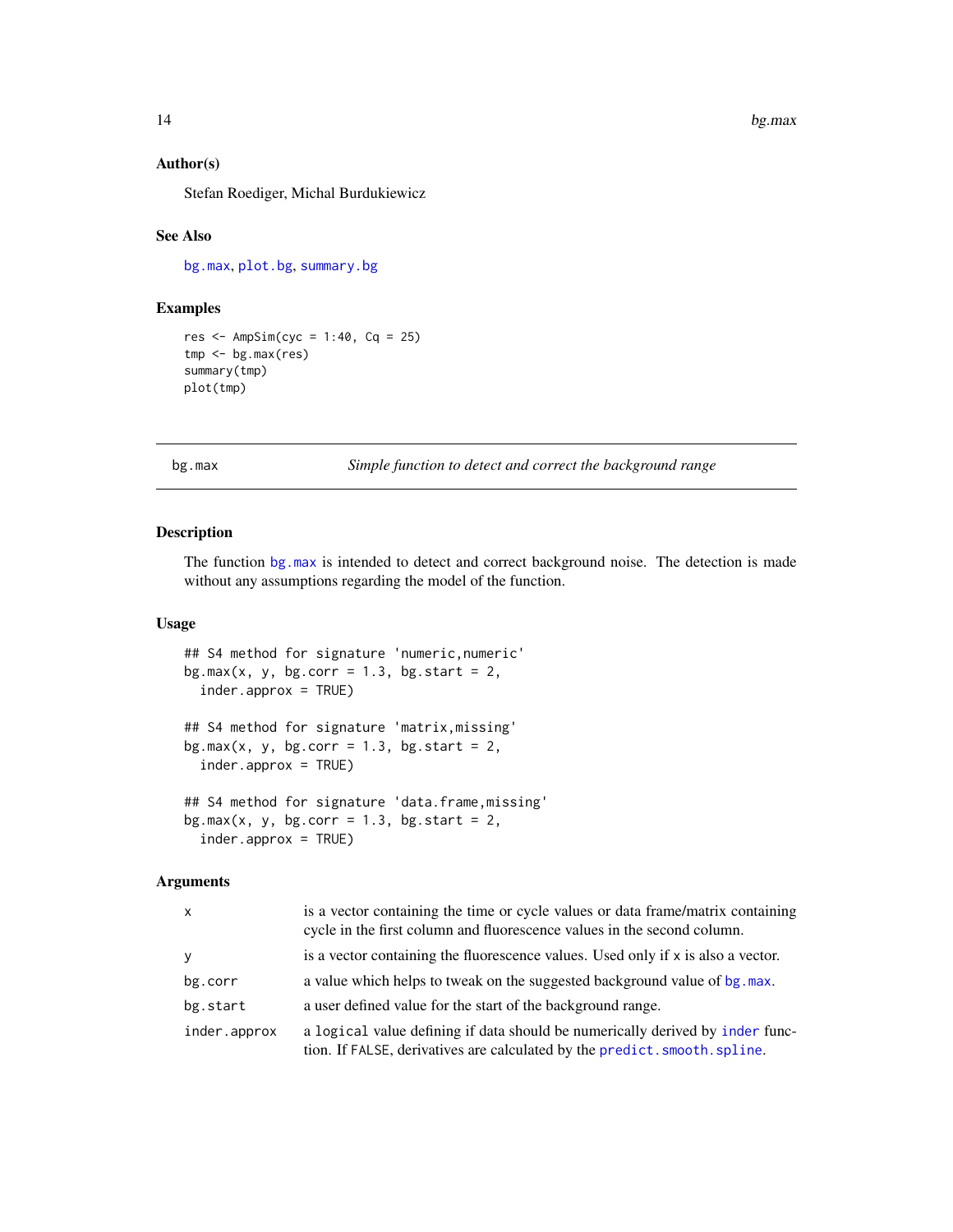#### $bg.max$  and the set of the set of the set of the set of the set of the set of the set of the set of the set of the set of the set of the set of the set of the set of the set of the set of the set of the set of the set of the

#### Details

Background range herein refers to a level of fluorescence measured before any specific amplification is detectable. The raw data (e.g., fluorescence intensity) measured after each step (cycle or time point) follow a non-linear progress. The background is assumed to be constant for the entire measurement. The algorithm of [bg.max](#page-13-1) is based on the assumption that the signal difference of successive cycles in the linear ground phase is approximately constant. After transition in the early exponential phase the signal changes drastically. First data are smoothed by Friedman's 'super smoother' (as found in [supsmu](#page-0-0). Thereof the approximate first and second derivative are calculated by a five-point stencil link[chipPCR]{inder}.

The difference of cycles at the maxima of the first and second approximate derivative and a correction factor are used to estimate the range before the exponential phase. This simple function finds the background range without modeling the function. the start of the background range is defined be a fixed value. since many signals tend to overshot in the first cycles a default value of 3 is chosen. [bg.max](#page-13-1) tries also to estimate the end of an amplification reaction.

– The following paragraphs describe methods to detect the background range of amplification curves. Currently none of them is implemented as R function.

The easiest way to classify them is the extend of assumptions made before applying of a method. The simplest approach is to treat the background fluorescence as a value constant during whole amplification reaction. In this case the noise could be approximated as the mean or median of fluorescence values in lag phase (Frank (2009)) or their standard deviations (Peirson et al. (2003)). The more sophisticated way of approximating constant background fluorescence requires optimizing its value to achieve linearity of the model fit on the semi logarithmic plot in log-linear phase (Frank (2009)). The latter procedure is greatly enhanced by performing further computations only on a subset of consecutive measurements for which calculated efficiencies have the lowest variance. Other methods loosen the assumption that background fluorescence is a constant value and instead describe it as a function of the cycle number. For example the algorithm used in SoFar (Wilhelm et al. (2003)) fits a nonlinear saturation function to measurement points before the start of the exponential growth phase. Parameters of the saturation function are chosen to minimize the sum of squared residuals of the fitted function. Then the value of saturation function is calculated for all data points and subtracted from measured values giving corrected values of fluorescence, which are used in next calculations.

Some approaches make even less assumptions regarding the form of the background noise. The taking-difference linear regression method has a premise that changes of fluorescence between subsequent cycles are exclusively caused by the amplification of the product (Rao et al. (2013)). The corrected values are calculated by simply subtracting the fluorescence value in the former cycle from fluorescence in the latter. Of course in this case the real fluorescence value in first cycle is unknown, so the number of cycles that can be used in following computations is reduced by one.

The Real-Time PCR Miner algorithm is also nearly assumption-free (Zhao (2005)). The main principle is that background fluorescence is similar in the small groups of subsequent measurements. So the first step of the algorithm is division of subsequent measurement points belonging to the exponential phase of amplification in at least four-element groups. For each set of points is calculated a pair of the estimate of the efficiency and the significance of model representing relation between the fluorescence value and the cycle number. The estimates paired with the highest significance are the most influential in the computation of the final efficiency.

To find the beginning of the lag phase and end of plateau phase is important for the goodnessof-fit for both exponential-phase-only and S-shaped models. There are two strategies. The first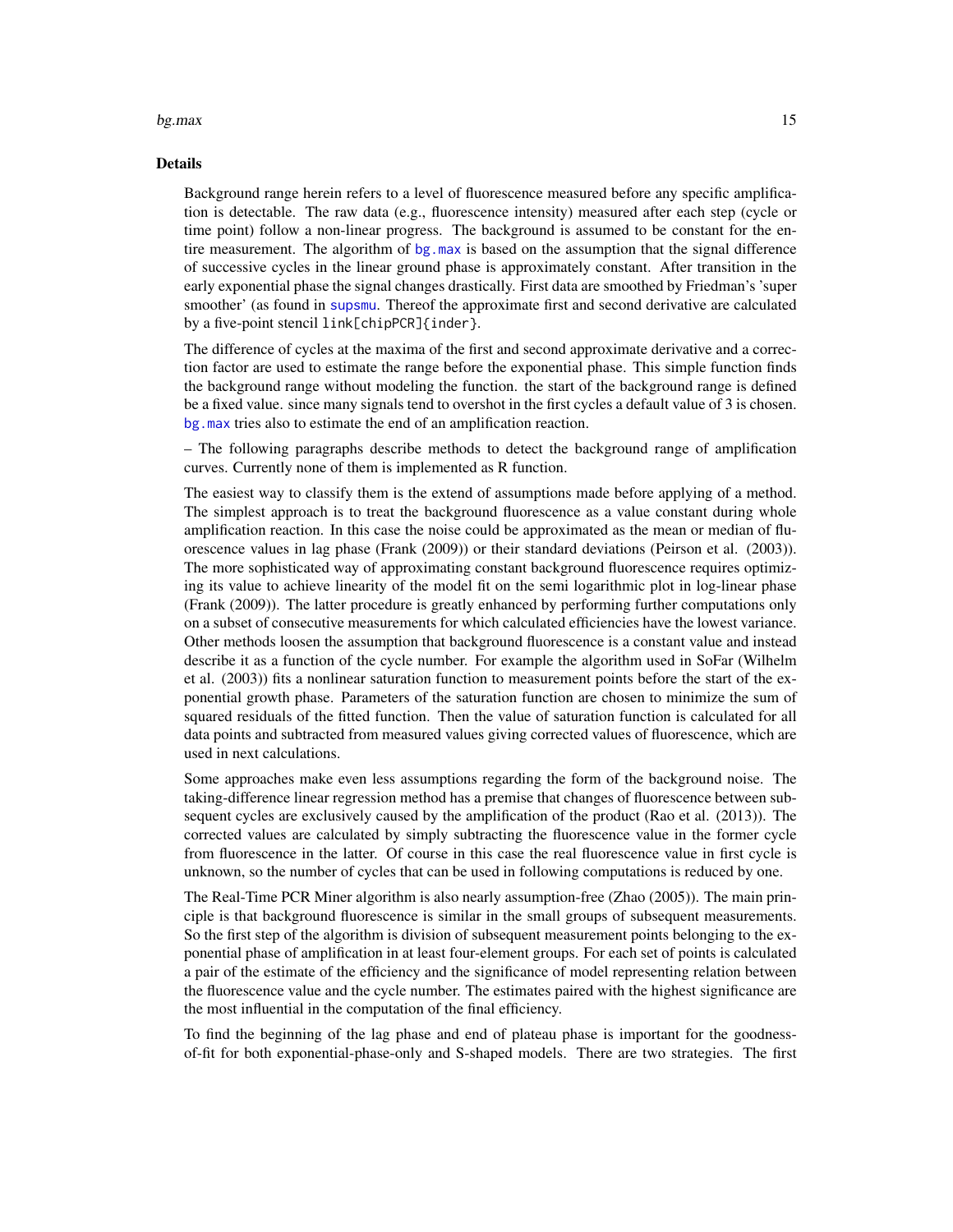narrows the area of the search to the neighborhood of their theoretical values determined by a fitted model of the amplification reaction. To this group belongs SoFar (Wilhelm et al. (2003)). The algorithm looks for the start and the end of the exponential phase near the second derivatives of the function representing the relation between logarithm of the fluorescence and the cycle number. The available correction guarantees that the start of amplification has higher value than background noise. The very similar procedure is implemented in Real-Time PCR Miner (Zhao (2005)), where background noise is also used as parameter in implemented models to calculate theoretical the start of the amplification process. The end of amplification process is detected by calculating the third derivative of implemented S-shaped model. The second approach does not require theoretical values. A very intuitive solution, designated take-off point, by Tichopad et al. (2003) describes the lag phase using a linear function. Random deviations are taken into account as standardized residuals. The method starts with a fitting of a linear function to first three measurement points. If none of residuals is considered an outlier with a statistical test, the algorithm fits a new linear model to the first four measurement points and so on. The procedure stops when two last points are designated as outliers. The first of aforementioned outliers is considered the end of lag phase. It is worth noting that this algorithm is versatile enough to also detect the beginning of the plateau phase.

#### Value

An object of [bg](#page-12-1) class containing predicted background range as well as other parameters.

# Author(s)

Stefan Roediger, Michal Burdukiewicz

#### References

D. N. Frank. BARCRAWL and BARTAB: software tools for the design and implementation of barcoded primers for highly multiplexed DNA sequencing. *BMC Bioinformatics*, 10:362, 2009. ISSN 1471-2105. doi: 10.1186/1471-2105-10-362. PMID: 19874596 PMCID: PMC2777893.

S. N. Peirson, J. N. Butler, and R. G. Foster. Experimental validation of novel and conventional approaches to quantitative real-time PCR data analysis. *Nucleic Acids Research*, 31(14):e73, July 2003. ISSN 1362-4962. PMID: 12853650 PMCID: PMC167648.

X. Rao, D. Lai, and X. Huang. A new method for quantitative real-time polymerase chain reaction data analysis. *Journal of computational biology: a journal of computational molecular cell biology*, 20(9):703–711, Sept. 2013. ISSN 1557-8666. doi: 10.1089/cmb.2012.0279. PMID: 23841653 PMCID: PMC3762066.

A. Tichopad, M. Dilger, G. Schwarz, and M. W. Pfaffl. Standardized determination of real-time PCR efficiency from a single reaction set-up. *Nucleic Acids Research*, 31(20):e122, Oct. 2003. ISSN 1362-4962. PMID: 14530455 PMCID: PMC219490.

J. Wilhelm, A. Pingoud, and M. Hahn. Real-time PCR-based method for the estimation of genome sizes. *Nucleic Acids Research*, 31(10):e56, May 2003. ISSN 0305-1048. [http://www.ncbi.nlm.](http://www.ncbi.nlm. nih.gov/pmc/articles/PMC156059/) [nih.gov/pmc/articles/PMC156059/](http://www.ncbi.nlm. nih.gov/pmc/articles/PMC156059/). PMID: 12736322 PMCID: PMC156059.

S. Zhao and R. D. Fernald. Comprehensive algorithm for quantitative real-time polymerase chain reaction. *Journal of computational biology: a journal of computational molecular cell biology*, 12(8): 1047–1064, Oct. 2005. ISSN 1066-5277. doi: 10.1089/cmb.2005.12.1047. PMID: 16241897 PMCID: PMC2716216.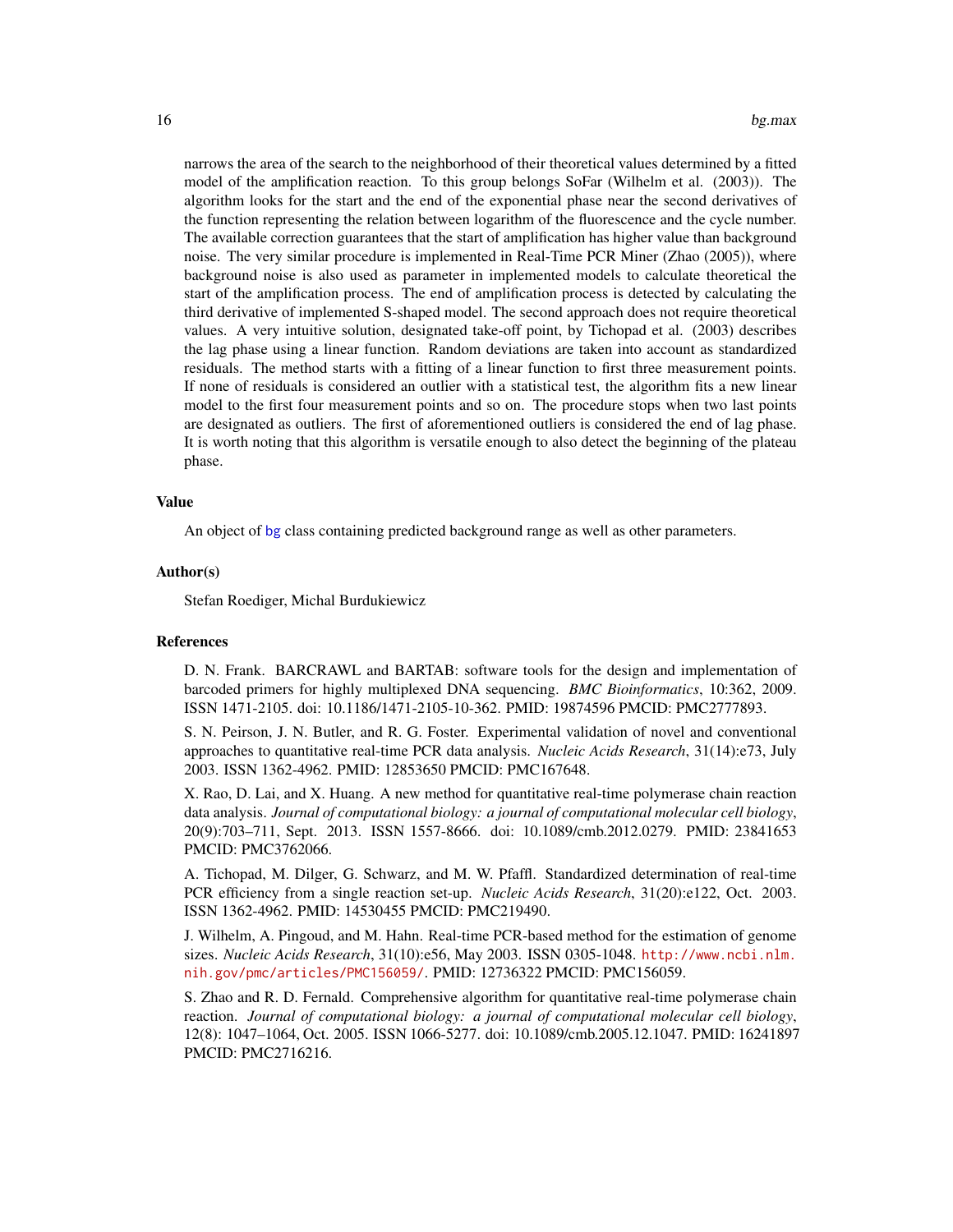#### $bg.max$   $17$

#### Examples

```
# First example: Test for the background of an amplification reaction.
par(mfrow = c(2,1))res \leq AmpSim(cyc = 1:40, Cq = 25)
background <- bg.max(res)
plot(background, main = "Estimation of the Background Range\n
in Absence of Noise")
res.noise \leq AmpSim(cyc = 1:40, Cq = 25, noise = TRUE)
background.noise <- bg.max(res.noise)
plot(background.noise, main = "Estimation of the Background Range\n
in Presence of Noise")
par(mfrow = c(1,1))# Second example: A simple function to test for a background range.
# Data were taken form the chipPCR C17 data set.
# Note that the not the time but the "cycle number" was
# used to calculate the background range.
data(C17)
plot(C17[, 2], C17[, 3], xlab = "Cycle", ylab = "RFU",
     main = "Estimate the begin of the Amplification\n of a HDA",
     pch = 20)
res \leq bg.max(C17[, 2:3], bg.corr = 1.4, bg.start = 1)
abline(v = c(slot(res, "bg.start"), slot(res, "bg.stop")),
       col = c(1, 2)abline(h = slot(res, "fluo"), col = "blue")
# Third example: Test for the background of an amplification reaction.
# Simulate amplification curves with different quantification points
# within 40 cycles.
cyc <- seq(1, 40, 1)
# Use a five parameter model to simulate amplification curves
b \le -15; c \le -0.02; d \le -1# Define the different quantification points with a difference of
# circa 3.32 cycles
e \leq - \text{seq}(21, 35, 3.32)# Plot the amplification curves and the estimated background ranges.
plot(NA, NA, xlim = c(1, 40), ylim = c(0, 1), xlab = "Cycles",ylab = "Fluorescence")
for (i in 1:length(e)) {
```

```
fluo <- c + (d - c)/(1 + exp(b * (log(cyc) - log(e[i]))))
 points(cyc, fluo, type = "b", col = i, pch = 20)
 res \leq bg.max(cyc, fluo, bg.corr = 1.4, bg.start = 1)
 abline(v = slot(res, "bg.stop"), col = i)abline(h = slot(res, "fluo"), col = i)
}
```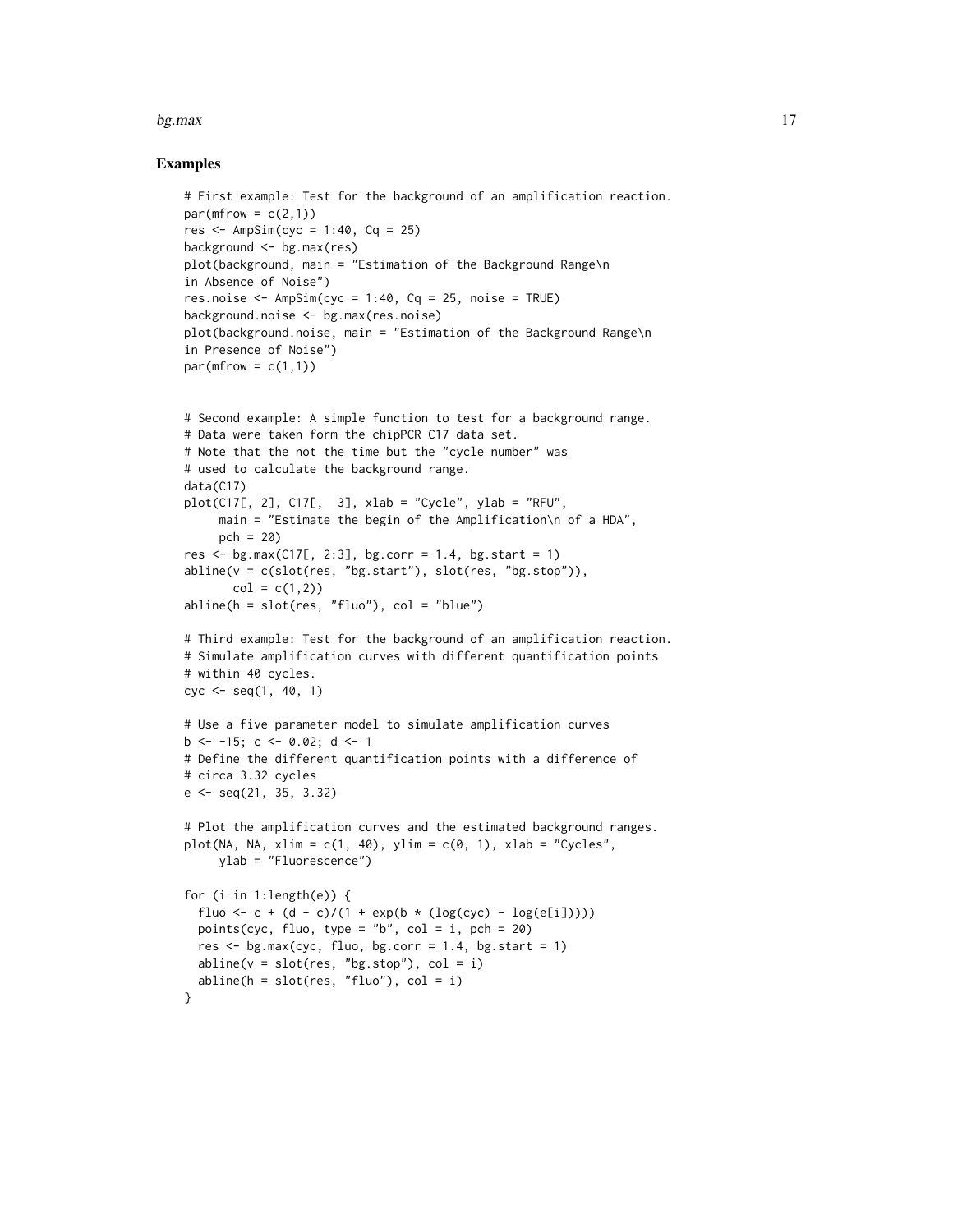<span id="page-17-0"></span>

# **Description**

A Quantitive PCR (qPCR) with the DNA binding dye (EvaGreen) (Mao et al. 2007) was performed in the Bio-Rad iQ5 thermo cycler. The cycle-dependent increase of the fluorescence was quantified at the annealing step (59.5 deg Celsius).

#### Usage

data(C126EG595)

# Format

A data frame with 40 observations on the following 97 variables. The first column ("Cycle") contains the number of cylces and consecutive columns contain the replicates ("A01" to "H12").

# Details

HPRT1 was amplified in the Bio-Rad iQ5. The the change of fluorescence was simultaniously monitored for the Hydrolysis probe of HPRT1 and EvaGreen. The primer sequences for HPRT1 were taken from Roediger et al. (2013). A 10 micro L qPCR reaction was composed of 250 nM primer (forward and reverse), qPCR Mix (accordingt to the manufactures recommendations), 1 micro L template (HPRT1 amplification product), 60 nM hydorlysis probe probe for HPRT1. EvaGreen was used at 0.5x final. During the amplification was monitored 59.5 degree Celsius.

#### Source

Stefan Roediger, Clauia Deutschman (BTU Cottbus - Senftenberg)

#### References

A Highly Versatile Microscope Imaging Technology Platform for the Multiplex Real-Time Detection of Biomolecules and Autoimmune Antibodies. S. Roediger, P. Schierack, A. Boehm, J. Nitschke, I. Berger, U. Froemmel, C. Schmidt, M. Ruhland, I. Schimke, D. Roggenbuck, W. Lehmann and C. Schroeder. *Advances in Biochemical Bioengineering/Biotechnology*. 133:33–74, 2013. <http://www.ncbi.nlm.nih.gov/pubmed/22437246>

Mao, F., Leung, W.-Y., Xin, X., 2007. Characterization of EvaGreen and the implication of its physicochemical properties for qPCR applications. *BMC Biotechnol*. 7, 76.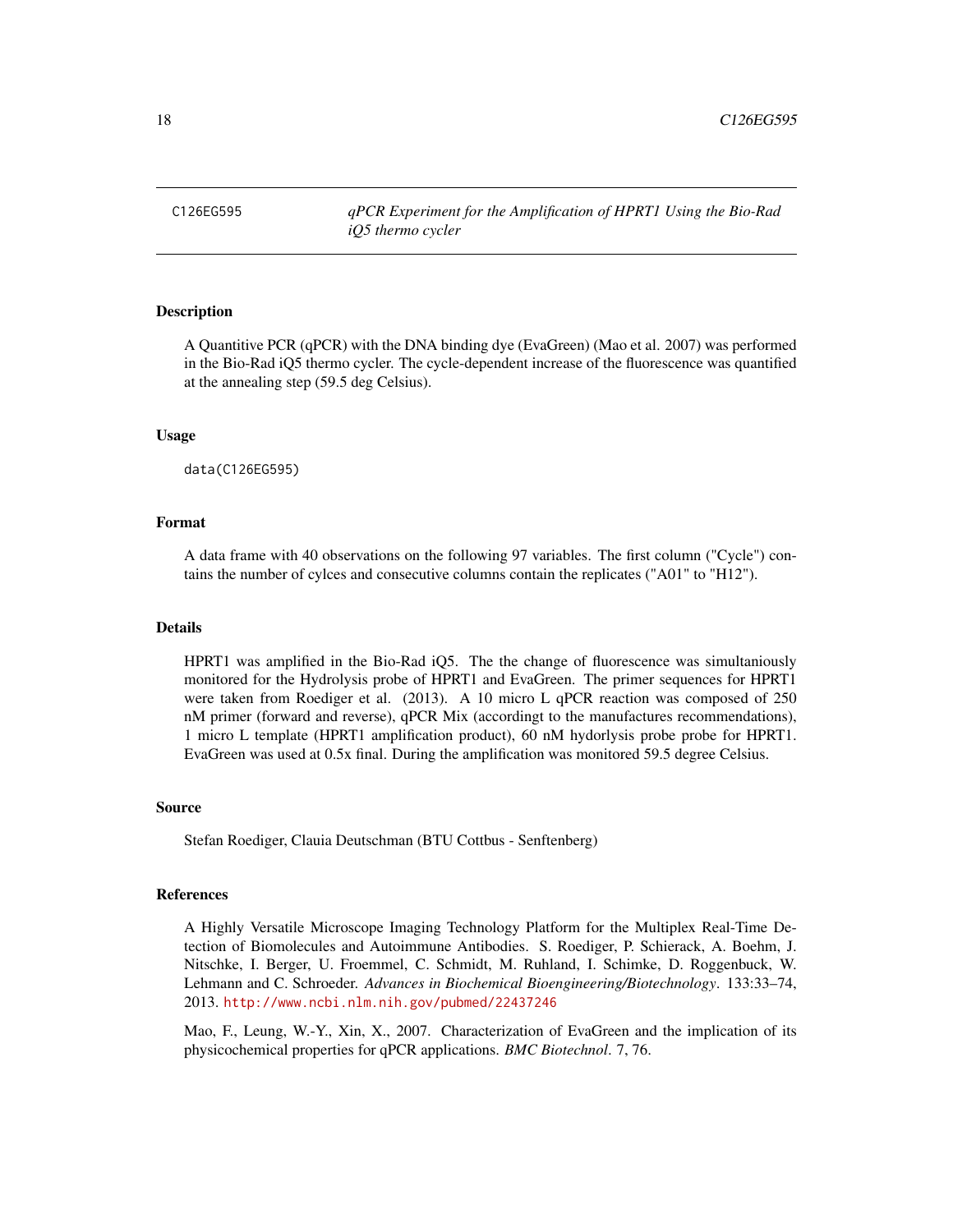# <span id="page-18-0"></span> $C126EG685$  19

# Examples

```
data(C126EG595)
tmp <- C126EG595
plot(NA,NA, xlim = c(1,40), ylim = c(min(tmp[, 2:ncol(tmp)]),max(tmp[, 2:ncol(tmp)])), xlab = "Cycle", ylab = "RFU (FAM)",
  main = "Amplification monitored at \n58.5 degree Celsius (annealing step)")
apply(tmp[, 2:ncol(tmp)], 2,
     function(x) lines(tmp[1:nrow(tmp),1],x))
```
C126EG685 *qPCR Experiment for the Amplification of HPRT1 Using the Roche Ligth Cycler 1.5*

# Description

A Quantitive PCR (qPCR) with the DNA binding dye (EvaGreen) (Mao et al. 2007) was performed in the Roche Ligth Cycler 1.5 thermo cycler. The cycle-dependent increase of the fluorescence was quantified at the elongation step (68.5 deg Celsius).

# Usage

data(C126EG685)

# Format

A data frame with 40 observations on the following 97 variables. The first column ("Cycles") contains the number of cylces and consecutive columns contain the replicates ("A01" to "H12").

# Details

MLC-2v was amplified in the Roche Ligth Cycler 1.5. The the change of fluorescence was simultaniously monitored for the Hydrolysis probe of MLC-2v and EvaGreen. The primer sequences for MLC-2v were taken from Roediger et al. (2013). A 10 micro L qPCR reaction was composed of 250 nM primer (forward and reverse), qPCR Mix (accordingt to the manufactures recommendations), 1 micro L template (MLC-2v amplification product), 60 nM hydorlysis probe probe for MLC-2v. EvaGreen was used at 0.5x final. The amplification was monitored at 68.5 degree Celsius (elongation step).

# Source

Claudia Deutschmann & Stefan Roediger, BTU Cottbus - Senftenberg, Senftenberg, Germany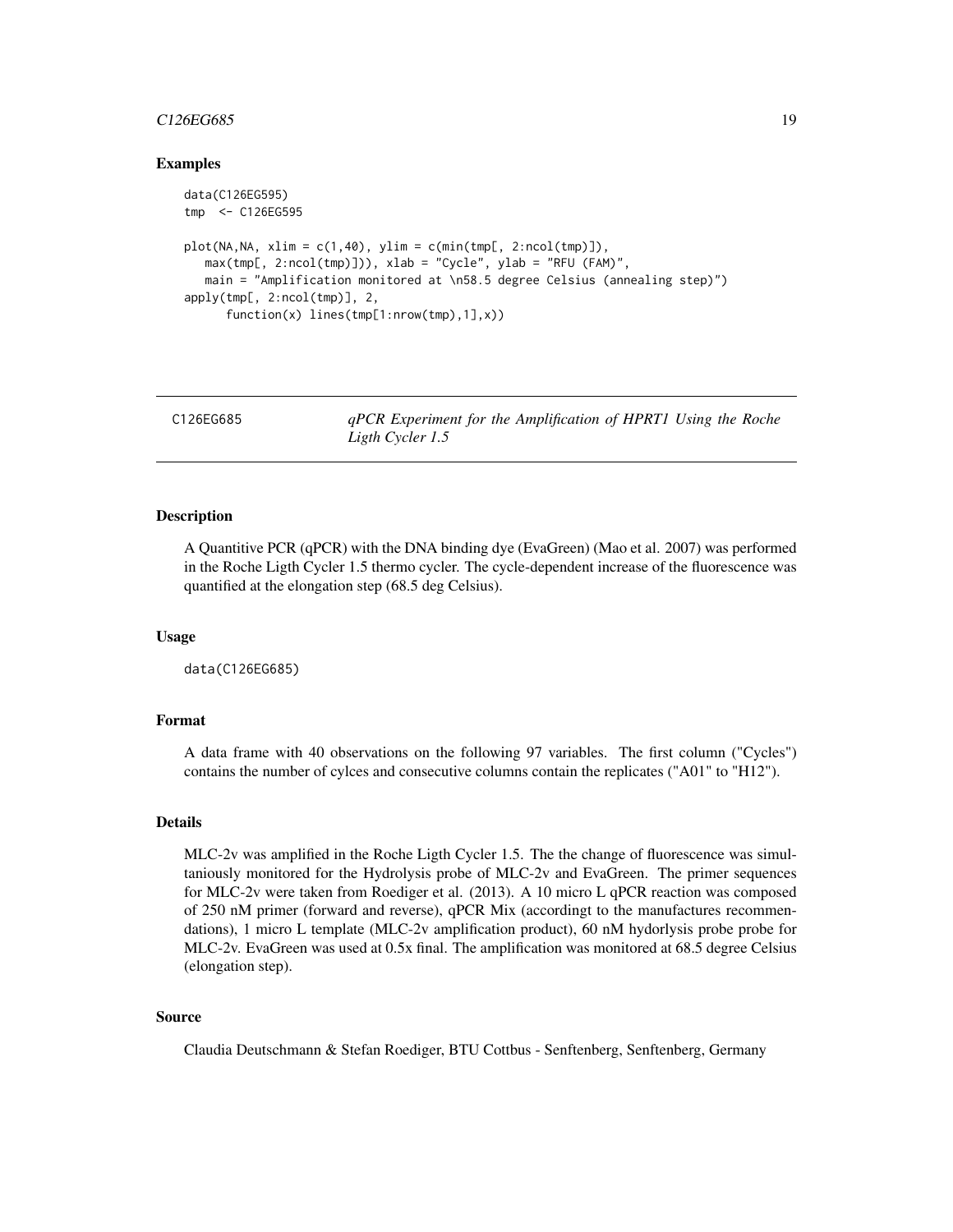# References

A Highly Versatile Microscope Imaging Technology Platform for the Multiplex Real-Time Detection of Biomolecules and Autoimmune Antibodies. S. Roediger, P. Schierack, A. Boehm, J. Nitschke, I. Berger, U. Froemmel, C. Schmidt, M. Ruhland, I. Schimke, D. Roggenbuck, W. Lehmann and C. Schroeder. *Advances in Biochemical Bioengineering/Biotechnology*. 133:33–74, 2013. <http://www.ncbi.nlm.nih.gov/pubmed/22437246>

Mao, F., Leung, W.-Y., Xin, X., 2007. Characterization of EvaGreen and the implication of its physicochemical properties for qPCR applications. *BMC Biotechnol*. 7, 76.

#### Examples

```
data(C126EG685)
tmp <- C126EG685
plot(NA,NA, xlim = c(1,40), ylim = c(min(tmp[, 2:ncol(tmp)]),max(tmp[, 2:ncol(tmp)]), xlab = "Cycle",ylab = "RFU (FAM)",main = "Amplification monitored at \n68.5 degree Celsius (elongation
step)")
apply(tmp[, 2:ncol(tmp)], 2,
      function(x) lines(tmp[1:nrow(tmp),1],x))
```

| C127EGHP |  |  |  |  |  |
|----------|--|--|--|--|--|
|----------|--|--|--|--|--|

C127EGHP *qPCR Experiment for the Amplification of MLC-2v Using the Roche Light Cycler 1.5*

# Description

Quantitive PCR (qPCR) with a hydrolysis probe (Cy5/BHQ2) and DNA binding dye (EvaGreen) (Mao et al. 2007) was performed in the Roche Light Cycler 1.5 thermo cycler. The cycle-dependent increase of the fluorescence was quantified at the annealing step.

#### Usage

data(C127EGHP)

# Format

A data frame with 40 observations on the following 66 variables.

index Index of sample Cycle Cycles EG1 Eva Green EG2 Eva Green EG3 Eva Green

<span id="page-19-0"></span>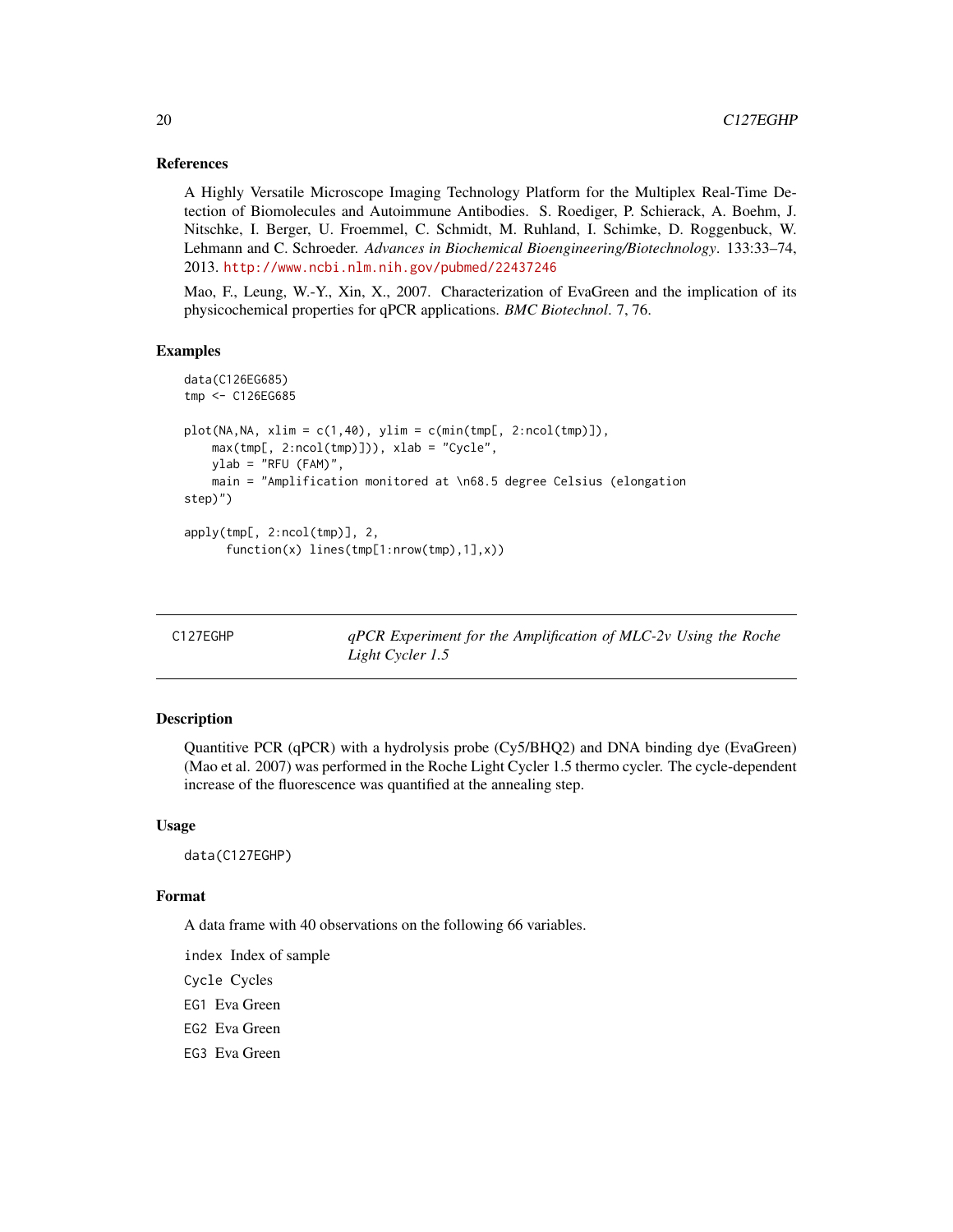EG4 Eva Green EG5 Eva Green EG6 Eva Green EG7 Eva Green EG8 Eva Green EG9 Eva Green EG10 Eva Green EG11 Eva Green EG12 Eva Green EG13 Eva Green EG14 Eva Green EG15 Eva Green EG16 Eva Green EG17 Eva Green EG18 Eva Green EG19 Eva Green EG20 Eva Green EG21 Eva Green EG22 Eva Green EG23 Eva Green EG24 Eva Green EG25 Eva Green EG26 Eva Green EG27 Eva Green EG28 Eva Green EG29 Eva Green EG30 Eva Green EG31 Eva Green EG32 Eva Green HP1 Hydrolysis probe HP2 Hydrolysis probe HP3 Hydrolysis probe HP4 Hydrolysis probe

- HP5 Hydrolysis probe
- HP6 Hydrolysis probe
- HP7 Hydrolysis probe
- HP8 Hydrolysis probe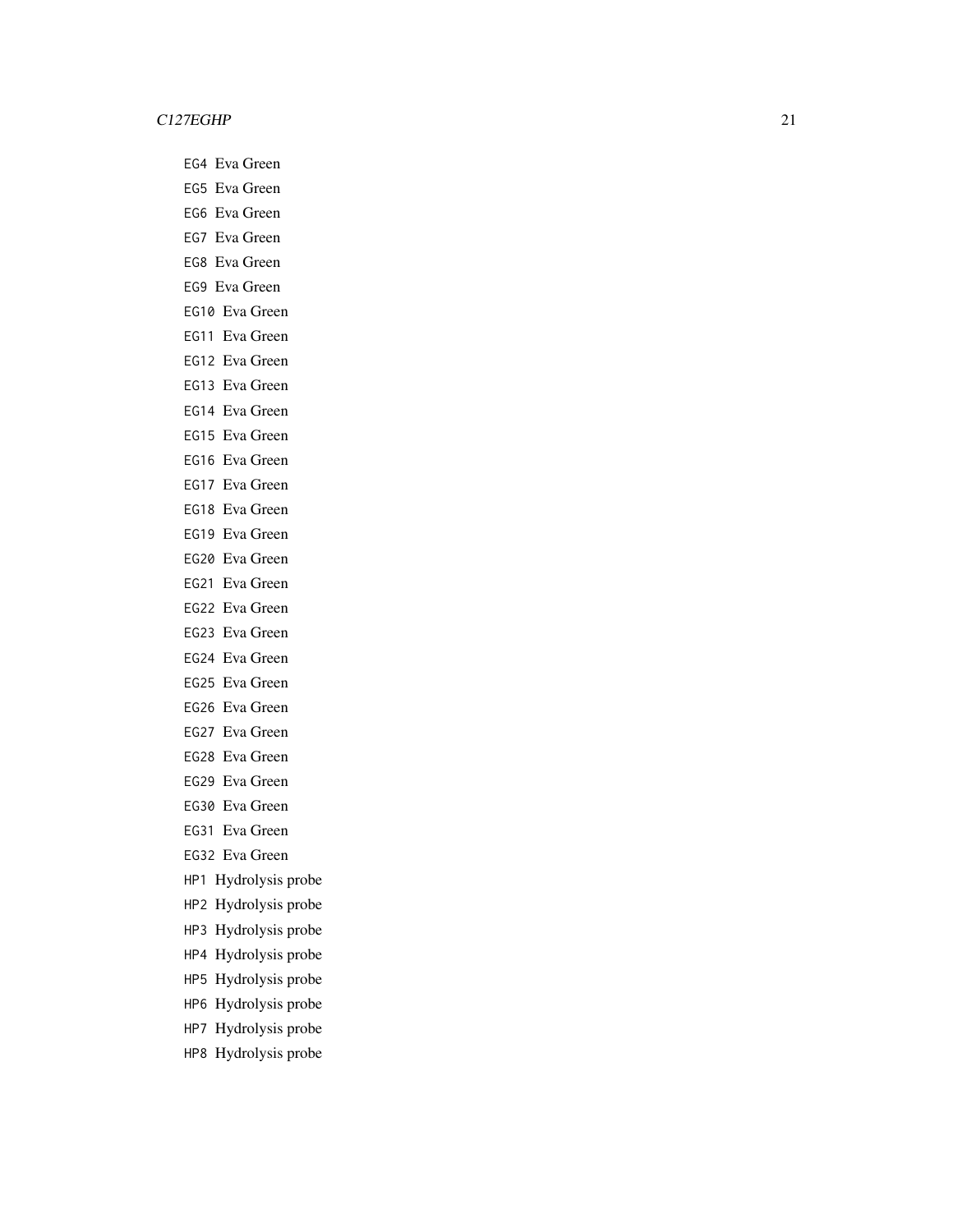# 22 C127EGHP

HP9 Hydrolysis probe

- HP10 Hydrolysis probe
- HP11 Hydrolysis probe
- HP12 Hydrolysis probe HP13 Hydrolysis probe
- HP14 Hydrolysis probe
- HP15 Hydrolysis probe
- HP16 Hydrolysis probe
- HP17 Hydrolysis probe
- HP18 Hydrolysis probe
- HP19 Hydrolysis probe
- HP20 Hydrolysis probe
- HP21 Hydrolysis probe
- HP22 Hydrolysis probe
- HP23 Hydrolysis probe
- HP24 Hydrolysis probe
- HP25 Hydrolysis probe
- HP26 Hydrolysis probe
- HP27 Hydrolysis probe
- HP28 Hydrolysis probe
- HP29 Hydrolysis probe
- HP30 Hydrolysis probe
- HP31 Hydrolysis probe
- HP32 Hydrolysis probe

# Details

MLC-2v was amplified in the Roche Ligth Cycler 1.5. The the change of fluorescence was simultaniously monitored for the Hydrolysis probe of MLC-2v and EvaGreen. The primer sequences for MLC-2v were taken from Roediger et al. (2013). A 10 micro L qPCR reaction was composed of 250 nM primer (forward and reverse), qPCR Mix (accordingt to the manufactures recommendations), 1 micro L template (MLC-2v amplification product), 60 nM hydorlysis probe probe for MLC-2v. EvaGreen was used at 0.5x final. During the amplification was monitored 59.5 degree Celsius.

# Source

Claudia Deutschmann & Stefan Roediger, BTU Cottbus - Senftenberg, Senftenberg, Germany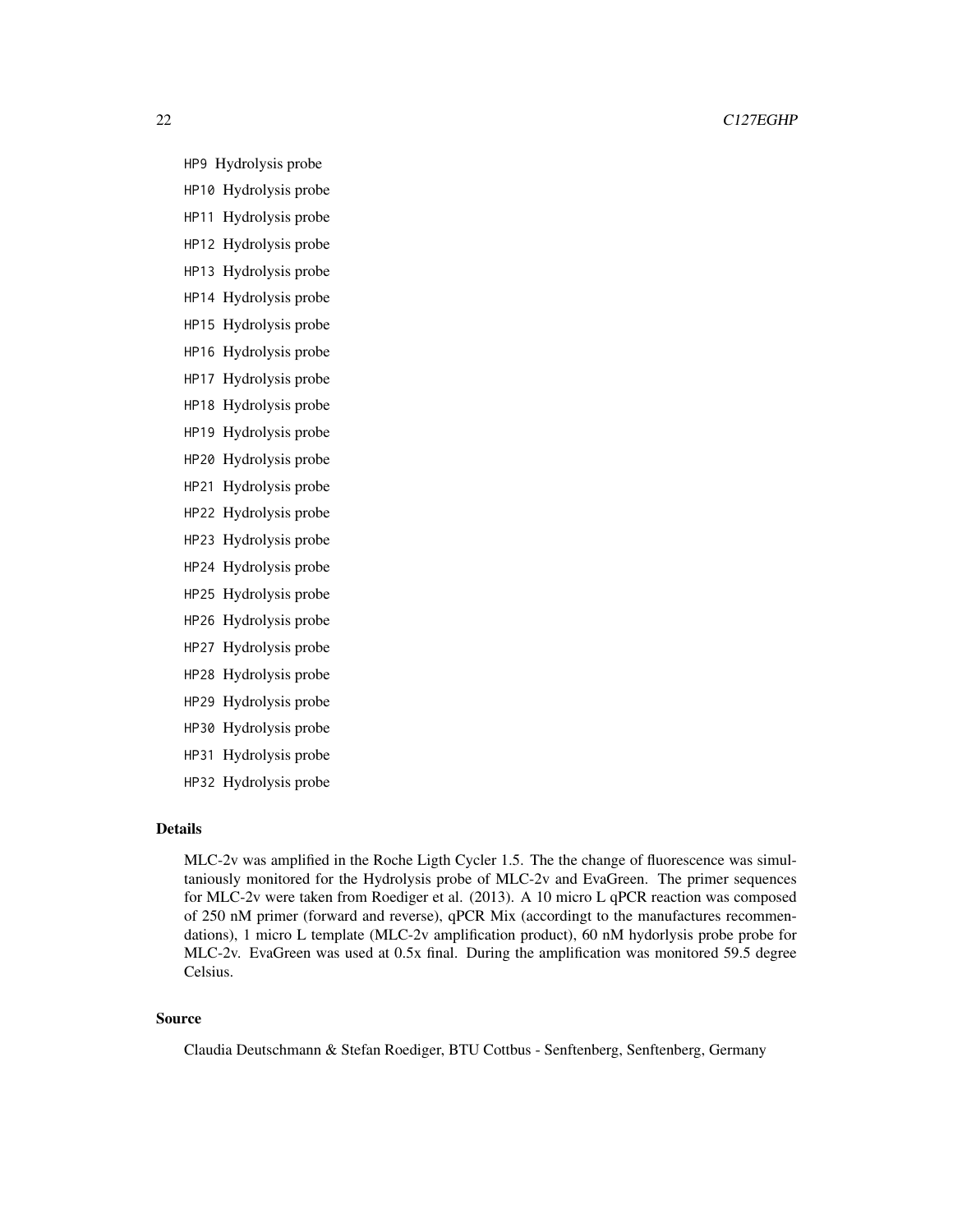# References

A Highly Versatile Microscope Imaging Technology Platform for the Multiplex Real-Time Detection of Biomolecules and Autoimmune Antibodies. S. Roediger, P. Schierack, A. Boehm, J. Nitschke, I. Berger, U. Froemmel, C. Schmidt, M. Ruhland, I. Schimke, D. Roggenbuck, W. Lehmann and C. Schroeder. *Advances in Biochemical Bioengineering/Biotechnology*. 133:33–74, 2013. <http://www.ncbi.nlm.nih.gov/pubmed/22437246>

Mao, F., Leung, W.-Y., Xin, X., 2007. Characterization of EvaGreen and the implication of its physicochemical properties for qPCR applications. *BMC Biotechnol.* 7, 76.

# Examples

```
str(C127EGHP)
data(C127EGHP)
tmp <- C127EGHP
par(mfrow = c(2,1))plot(NA, NA, xlim = c(1,40), ylim = c(0,10), xlab = "Cycle",ylab = "Fluorescence", main = "MLC-2v qPCR - EvaGreen")
 for (i in 3:34) {
    points(tmp[, 2], tmp[, i], type = "l", col = i)}
plot(NA, NA, xlim = c(1,40), ylim = c(0,10), xlab = "Cycle",ylab = "Fluorescence", main = "MLC-2v qPCR - Hydrolysis probe")
 for (i in 35:66) {
   points(tmp[, 2], tmp[, i], type = "l", col = i)}
par(mfrow = c(1,1))
```
C17 *Helicase Dependent Amplification of HPRT1 at Different Temperatures using the VideoScan Platform 2.0*

# **Description**

A Helicase Dependent Amplification (HDA) of HPRT1 (Homo sapiens hypoxanthine phosphoribosyltransferase 1) was performed at different temperatures in the VideoScan Platform 2.0 (similar to Roediger et al. (2013)). The HDA was performed at 55, 60 and 65 degree Celsius. The optimal temperature for a HDA is circa 65 degree Celsius. Lower temperatures will affect the slope and plateau of the HDA amplification curve.

# Usage

data(C17)

<span id="page-22-0"></span> $C17$  23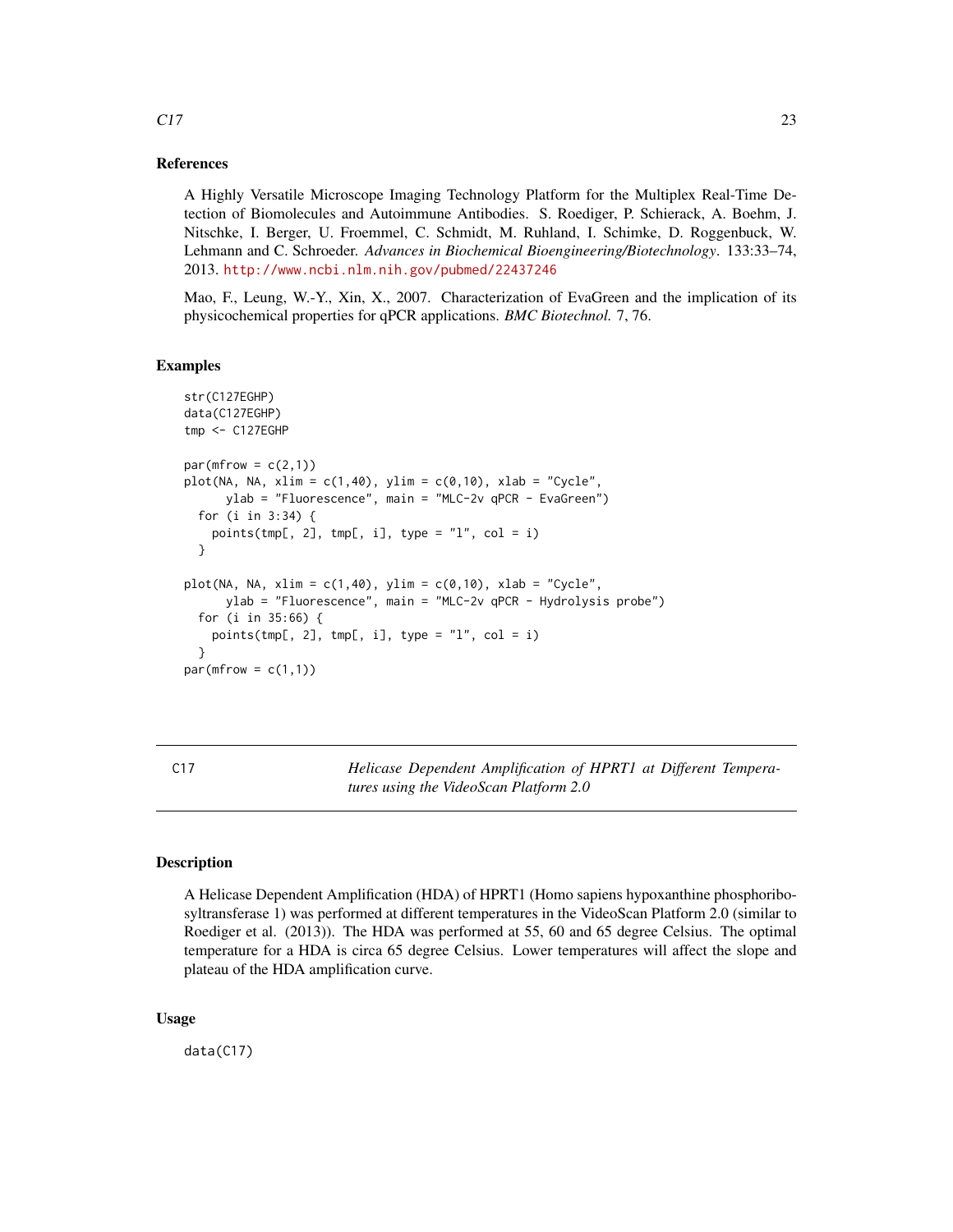# Format

A data frame with 125 observations on the following 5 variables.

C17.t Elapsed time during HDA in seconds.

C17.cycle a numeric vector

C17.T55 Time-dependent fluorescence at 55 degree Celsius

C17.T60 Time-dependent fluorescence at 60 degree Celsius

C17.T65 Time-dependent fluorescence at 65 degree Celsius

# Details

To perform an isothermal amplification in VideoScan 2.0, standard conditions for the IsoAmp(R) III Universal tHDA Kit (Biohelix) were used. The reaction was composed of 12.5 micro L buffer A containing 1.25 micro L 10x reaction buffer, 150 nM primer (forward and reverse), 0.75 micro L template (synthetic) and A. bidest which was covered with 50 micro L mineral oil. The primer sequences for HPRT1 were taken from Roediger et al. (2013). Preincubation: This mixture was incubated for 2 min at 95 degree. Celsius and immediately placed on ice. 12.5 micro L of reaction buffer B which was composed of 1.25 micro L 10x buffer, 40 mM NaCl, 5 mM MgSO4, 1.75 micro L dNTPs, 0.2 x Evagreen, 1 micro L Enzyme mix and A. bidest. The fluorescence measurement in VideoScan HCU started directly after adding buffer B at 55, 60 or 65 degree Celsius and revealed optimal conditions for the amplification when using 60 or 65 degree Celsius. Temperature profile (after Preincubation): - 60 seconds at 65 degree Celsius - 11 seconds at 55 degree Celsius & & Measurement

# Source

Claudia Deutschmann & Stefan Roediger, BTU Cottbus - Senftenberg, Senftenberg, Germany

# References

A Highly Versatile Microscope Imaging Technology Platform for the Multiplex Real-Time Detection of Biomolecules and Autoimmune Antibodies. S. Roediger, P. Schierack, A. Boehm, J. Nitschke, I. Berger, U. Froemmel, C. Schmidt, M. Ruhland, I. Schimke, D. Roggenbuck, W. Lehmann and C. Schroeder. *Advances in Biochemical Bioengineering/Biotechnology*. 133:33–74, 2013. <http://www.ncbi.nlm.nih.gov/pubmed/22437246>

# Examples

```
data(C17)
plot(NA, NA, xlim = c(0, 5000), ylim = c(0, 1.2), xlab = "Time [sec]",ylab = "Fluorescence",
    main = "Temperature dependency of HDA amplification reactions")
 points(C17[, 1], C17[, 3], type = "b", col = 1, pch = 20)
 points(C17[, 1], C17[, 4], type = "b", col = 2, pch = 20)
 points(C17[, 1], C17[, 5], type = "b", col = 3, pch = 20)
legend(2000, 0.4, c("55 deg Celsius", "60 deg Celsius", "65 deg Celsius"),
col = c(1, 2, 3), pch = rep(20, 3))
```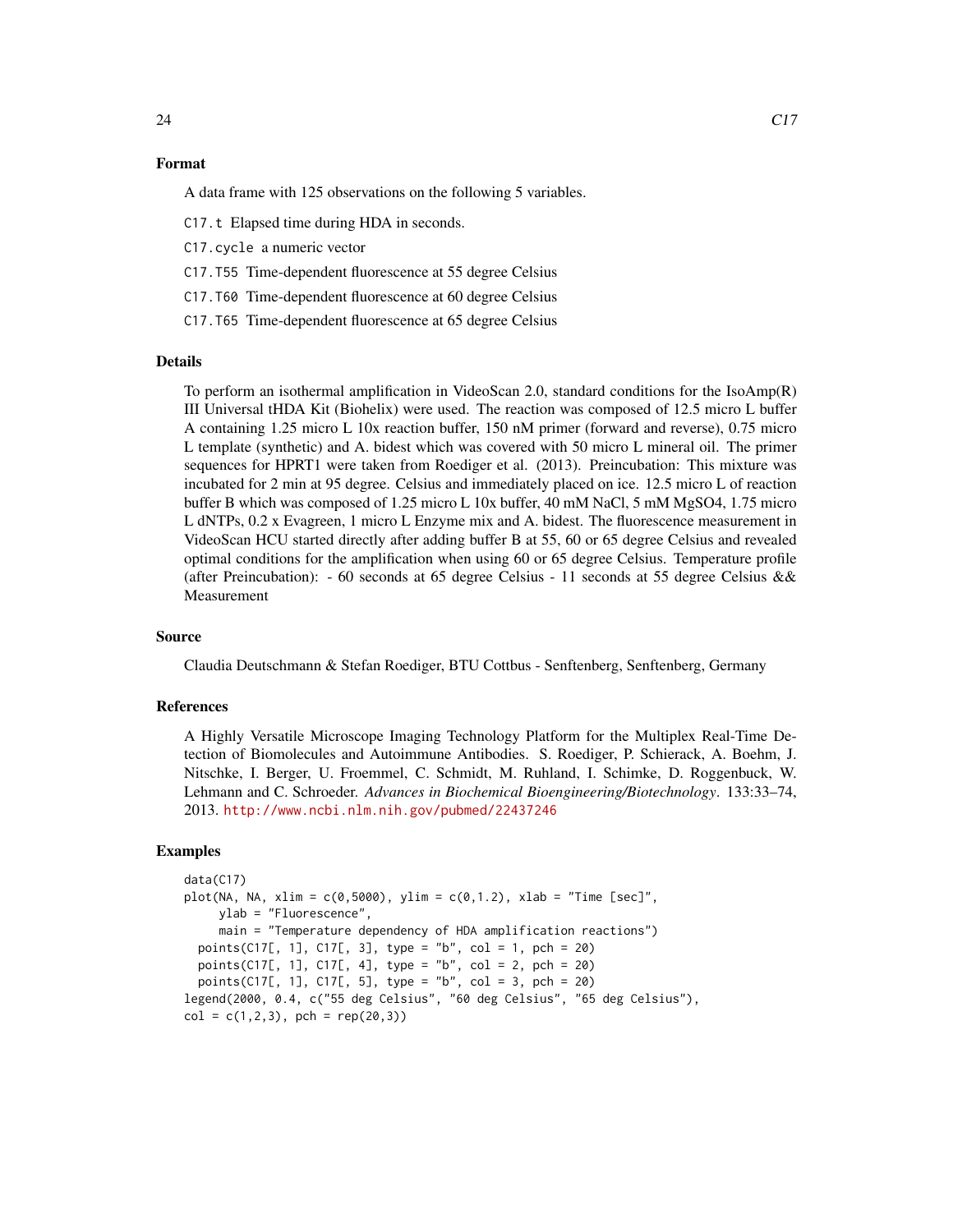<span id="page-24-0"></span>C54 *qPCR Experiment for the amplification of MLC-2v using the VideoScan heating/cooling-unit*

#### **Description**

qPCR Experiment for the amplification of MLC-2v using the VideoScan heating/cooling-unit

# Usage

data(C54)

# Format

A data frame with 56 observations on the following 4 variables.

- Cycle Cycle number
- D1 Stock concentration of input cDNA
- D2 1/10 diluted stock cDNA
- D3 1/100 diluted stock cDNA

#### Details

The aim was to amplify MLC-2v in the VideoScan and to monitor with a hydrolysis probe for MLC-2v. The primer sequences for MLC-2v were taken from Roediger et al. (2013). The amplification was detected in solution of the 1 HCU (see Roediger et al. 2013 for details). A 20 micro L PCR reaction was composed of 250 nM primer (forward and reverse), 1x Maxima Probe qPCR Master Mix (Fermentas), 1 micro L template (MLC-2v amplification product in different dilutions), 50 nM hydorlysis probe probe for MLC-2v and A. bidest. During the amplification, fluorescence was measured at 59.5 degree Celsius. The Cy5 channel was used to monitor the MLC-2v specific hydrolysis probe. Input stock cDNA was used undiluted (D1). D2 was 1/1000 and D3 1/1000000 diluted in A. bidest. The D1, D2, and D3 have different numbers measure points and D2 contains a missing value at cycle 37.

#### Source

Stefan Roediger, Claudia Deutschmann

#### References

A Highly Versatile Microscope Imaging Technology Platform for the Multiplex Real-Time Detection of Biomolecules and Autoimmune Antibodies. S. Roediger, P. Schierack, A. Boehm, J. Nitschke, I. Berger, U. Froemmel, C. Schmidt, M. Ruhland, I. Schimke, D. Roggenbuck, W. Lehmann and C. Schroeder. *Advances in Biochemical Bioengineering/Biotechnology*. 133:33–74, 2013. <http://www.ncbi.nlm.nih.gov/pubmed/22437246>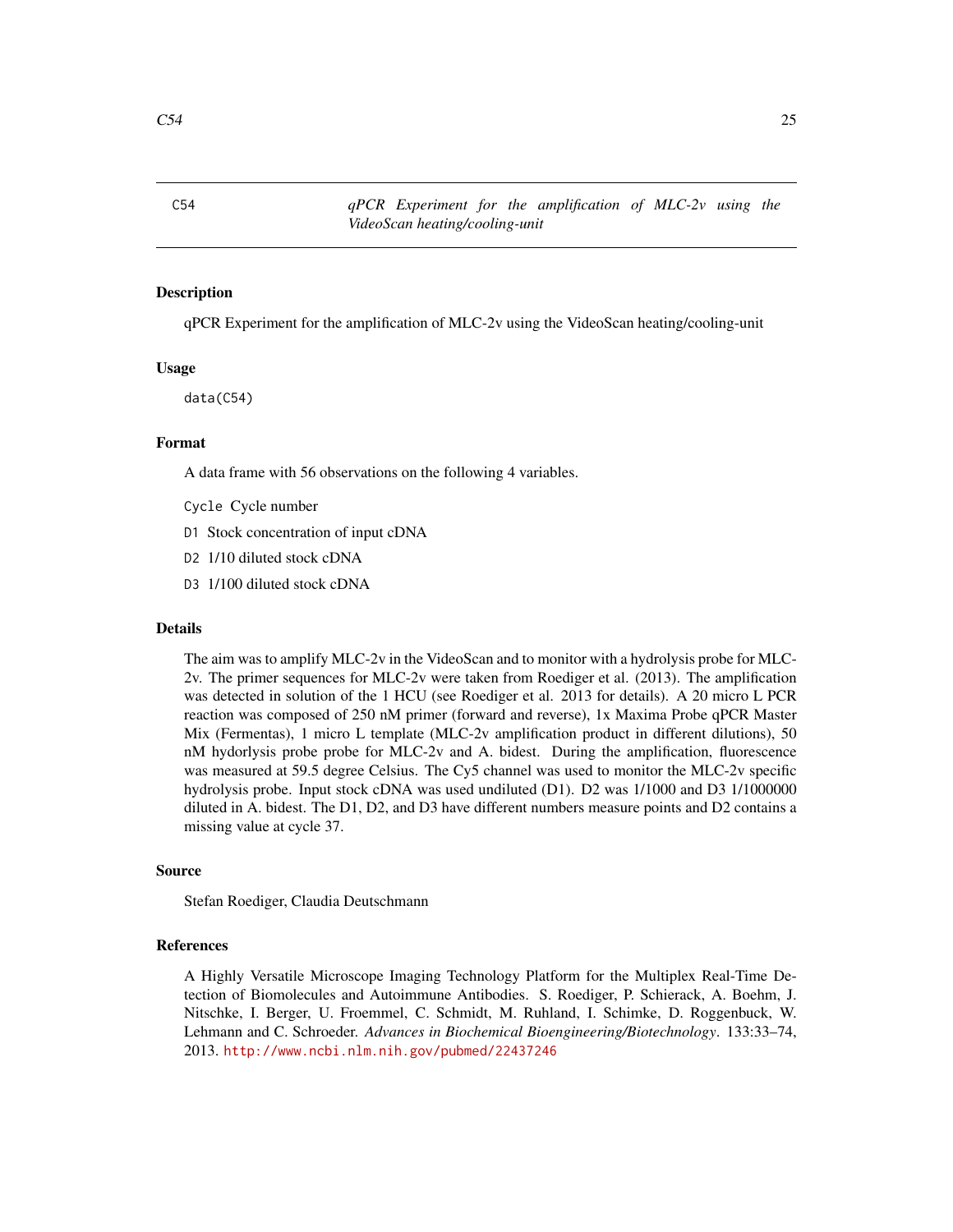# Examples

```
data(C54)
str(C54)
plot(NA, NA, xlim = c(0, 56), ylim = c(0, 0.7), xlab = "Cycle",ylab = "refMFI")
apply(C54[, c(2:4)], 2, function(x) lines(C54[, 1], x)
```
<span id="page-25-1"></span>

| C60.amp |  |
|---------|--|
|---------|--|

C60.amp *qPCR Experiment for the Amplification of MLC-2v and Vimentin (as decadic dilutions) Using the Roche Light Cycler 1.5*

# Description

Dilution experiment and metling curve ([C60.melt](#page-27-1)) for the human genes MLC-2v and Vimentin (see Roediger et al. 2013) using the Roch Light Cycler 1.5.

#### Usage

data(C60.amp)

# Format

A data frame with 45 observations on the following 33 variables.

Index Index of Cycles

Vim.0.1 Vimentin water control

Vim.0.2 Vimentin water control

Vim.1.1 Vimentin 10^-3 diluted

Vim.1.2 Vimentin 10^-3 diluted

Vim.2.1 Vimentin 10^-4 diluted

Vim.2.2 Vimentin 10^-4 diluted

Vim.3.1 Vimentin 10^-5 diluted

Vim.3.2 Vimentin 10^-5 diluted

Vim.4.1 Vimentin 10^-6 diluted

Vim.4.2 Vimentin 10^-6 diluted

Vim.5.1 Vimentin 10^-7 diluted

- Vim.5.2 Vimentin 10^-7 diluted
- Vim.6.1 Vimentin 10^-8 diluted
- Vim.6.2 Vimentin 10^-8 diluted
- Vim.7.1 Vimentin 10^-9 diluted
- Vim.7.2 Vimentin 10^-9 diluted

MLC2v.1.1 MLC-2v 10^-3 diluted

<span id="page-25-0"></span>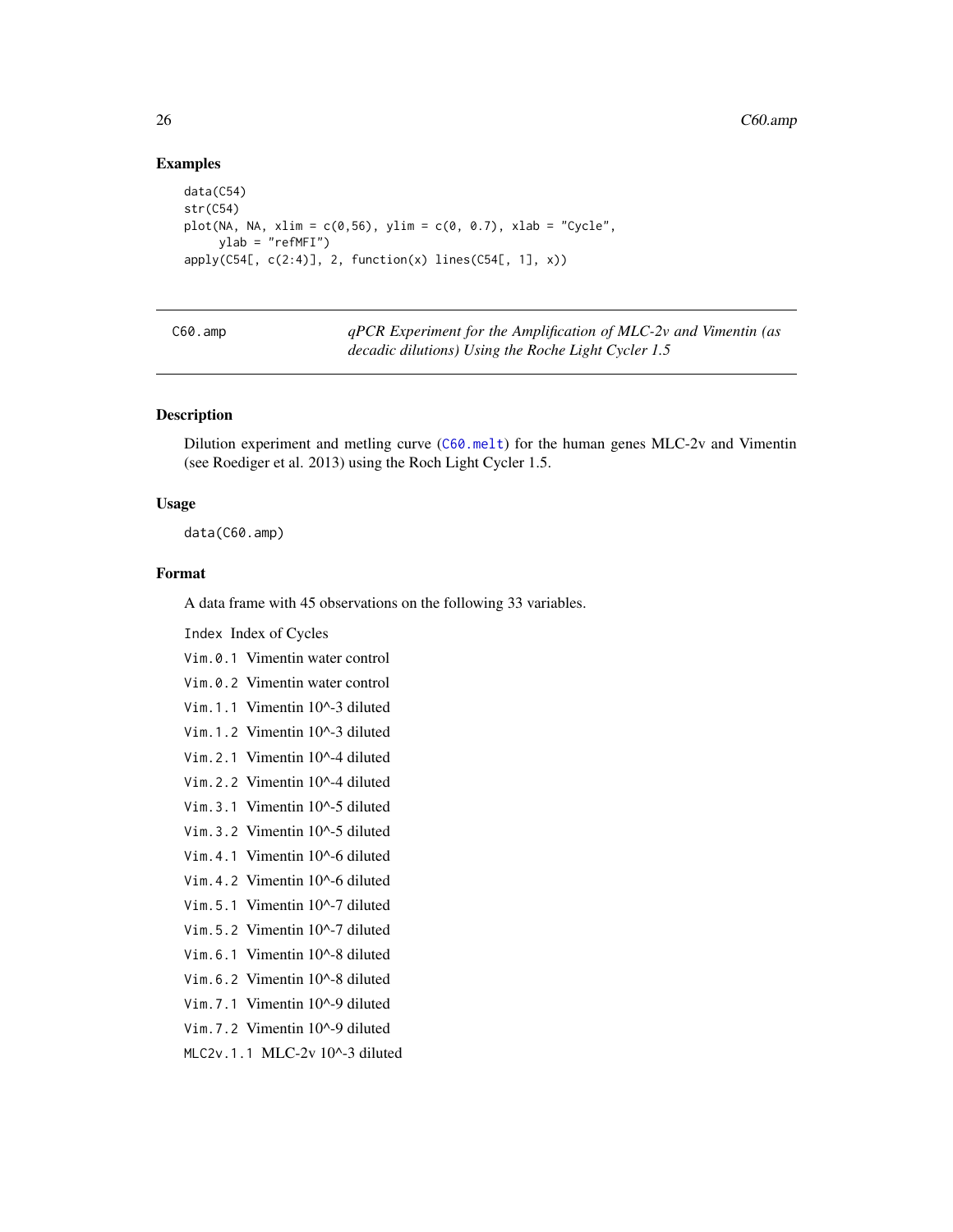#### $C60.$ amp  $27$

MLC2v.1.2 MLC-2v 10^-3 diluted MLC2v.2.1 MLC-2v 10^-4 diluted MLC2v.2.2 MLC-2v 10^-4 diluted MLC2v.3.1 MLC-2v 10^-5 diluted MLC2v.3.2 MLC-2v 10^-5 diluted MLC2v.4.1 MLC-2v 10^-6 diluted MLC2v.4.2 MLC-2v 10^-6 diluted MLC2v.5.1 MLC-2v 10^-7 diluted MLC2v.5.2 MLC-2v 10^-7 diluted MLC2v.6.1 MLC-2v 10^-8 diluted MLC2v.6.2 MLC-2v 10^-8 diluted MLC2v.7.1 MLC-2v 10^-9 diluted MLC2v.7.2 MLC-2v 10^-9 diluted MLC2v.0.1 MLC-2v water control MLC2v.0.2 MLC-2v water control

# Details

MLC-2v and Vimentin were amplified in the Roche Ligth Cycler 1.5. Decadic dilutions of the input cDNA were prepared. The change of fluorescence was simultaniously monitored with EvaGreen. The primer sequences for MLC-2v were taken from Roediger et al. (2013). A 10 micro L qPCR reaction was composed of 250 nM primer (forward and reverse), Roche qPCR Master-Mix (accordingt to the manufactures recommendations) and 1 micro L input DNA. EvaGreen was used at 1x final. During the amplification was monitored 58 degree Celsius. Temperature profile:

95 deg C for 8 minutes 40 x 95 deg C for 10 sec 58 deg C for 15 sec 69 deg C for 25 sec

# Source

Stefan Roediger, Clauia Deutschman (BTU Cottbus - Senftenberg)

# References

A Highly Versatile Microscope Imaging Technology Platform for the Multiplex Real-Time Detection of Biomolecules and Autoimmune Antibodies. S. Roediger, P. Schierack, A. Boehm, J. Nitschke, I. Berger, U. Froemmel, C. Schmidt, M. Ruhland, I. Schimke, D. Roggenbuck, W. Lehmann and C. Schroeder. *Advances in Biochemical Bioengineering/Biotechnology*. 133:33–74, 2013. <http://www.ncbi.nlm.nih.gov/pubmed/22437246>

Mao, F., Leung, W.-Y., Xin, X., 2007. Characterization of EvaGreen and the implication of its physicochemical properties for qPCR applications. *BMC Biotechnol*. 7, 76.

# Examples

## data(C60.amp) str(C60.amp)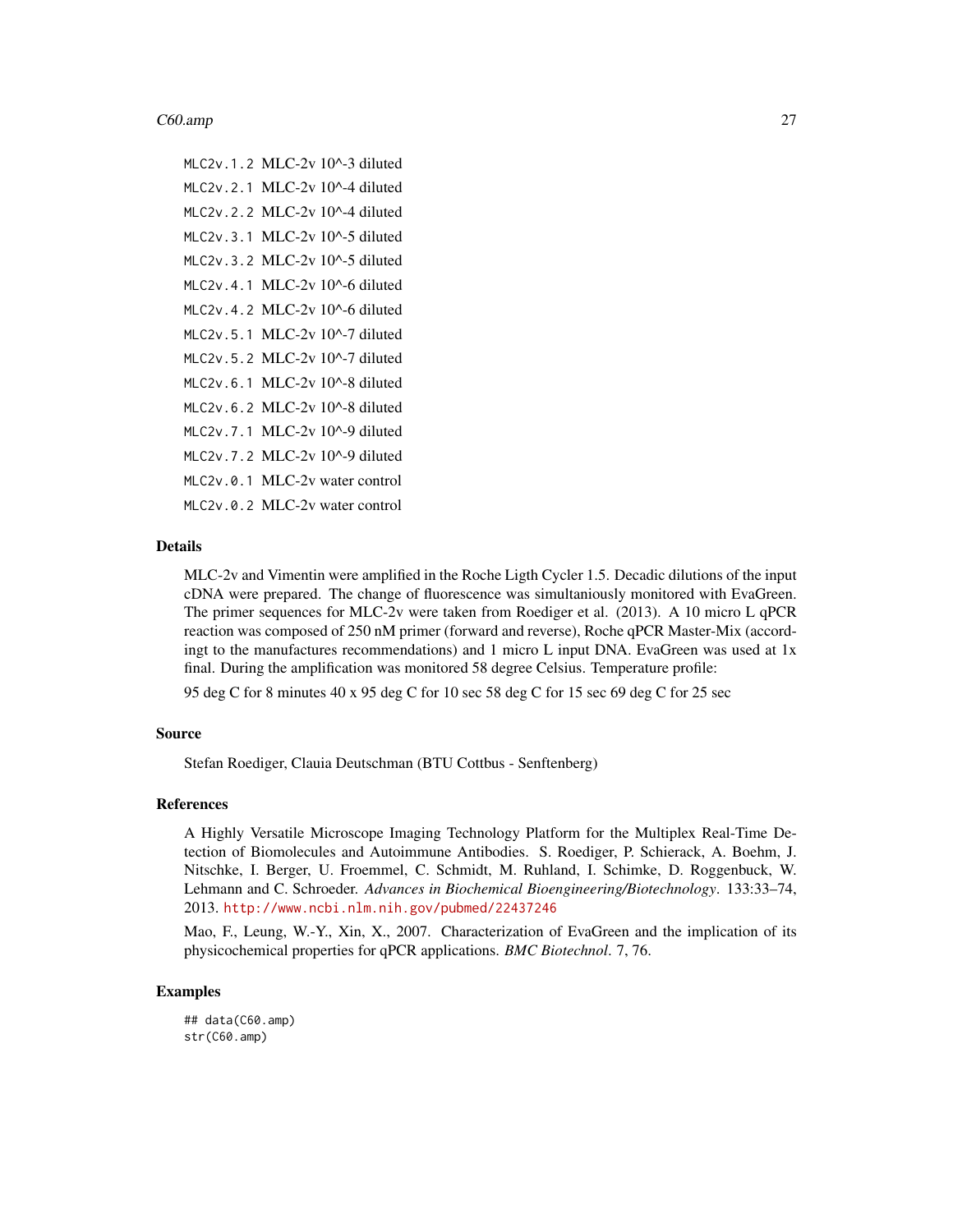<span id="page-27-1"></span><span id="page-27-0"></span>C60.melt *Melt Curves MLC-2v and Vimentin for the qPCR Experiment C60.amp Using the Roche Light Cycler 1.5*

# Description

Melting curves were continously monitored with the Light Cycler 1.5 (Roche). For details on sample preparation refere to [C60.amp.](#page-25-1)

#### Usage

data(C60.melt)

# Format

A data frame with 128 observations on the following 65 variables. Refere to [C60.amp](#page-25-1) for details of the specific samples.

Index Index of elements

- Vim.0.1.T Temperature
- Vim.0.1.F Fluorescence
- Vim.0.2.T Temperature
- Vim.0.2.F Fluorescence
- Vim.1.1.T Temperature
- Vim.1.1.F Fluorescence
- Vim.1.2.T Temperature
- Vim.1.2.F Fluorescence
- Vim.2.1.T Temperature
- Vim.2.1.F Fluorescence
- Vim.2.2.T Temperature
- Vim.2.2.F Fluorescence
- Vim.3.1.T Temperature
- Vim.3.1.F Fluorescence
- Vim.3.2.T Temperature
- Vim.3.2.F Fluorescence
- Vim.4.1.T Temperature
- Vim.4.1.F Fluorescence
- Vim.4.2.T Temperature
- Vim.4.2.F Fluorescence
- Vim.5.1.T Temperature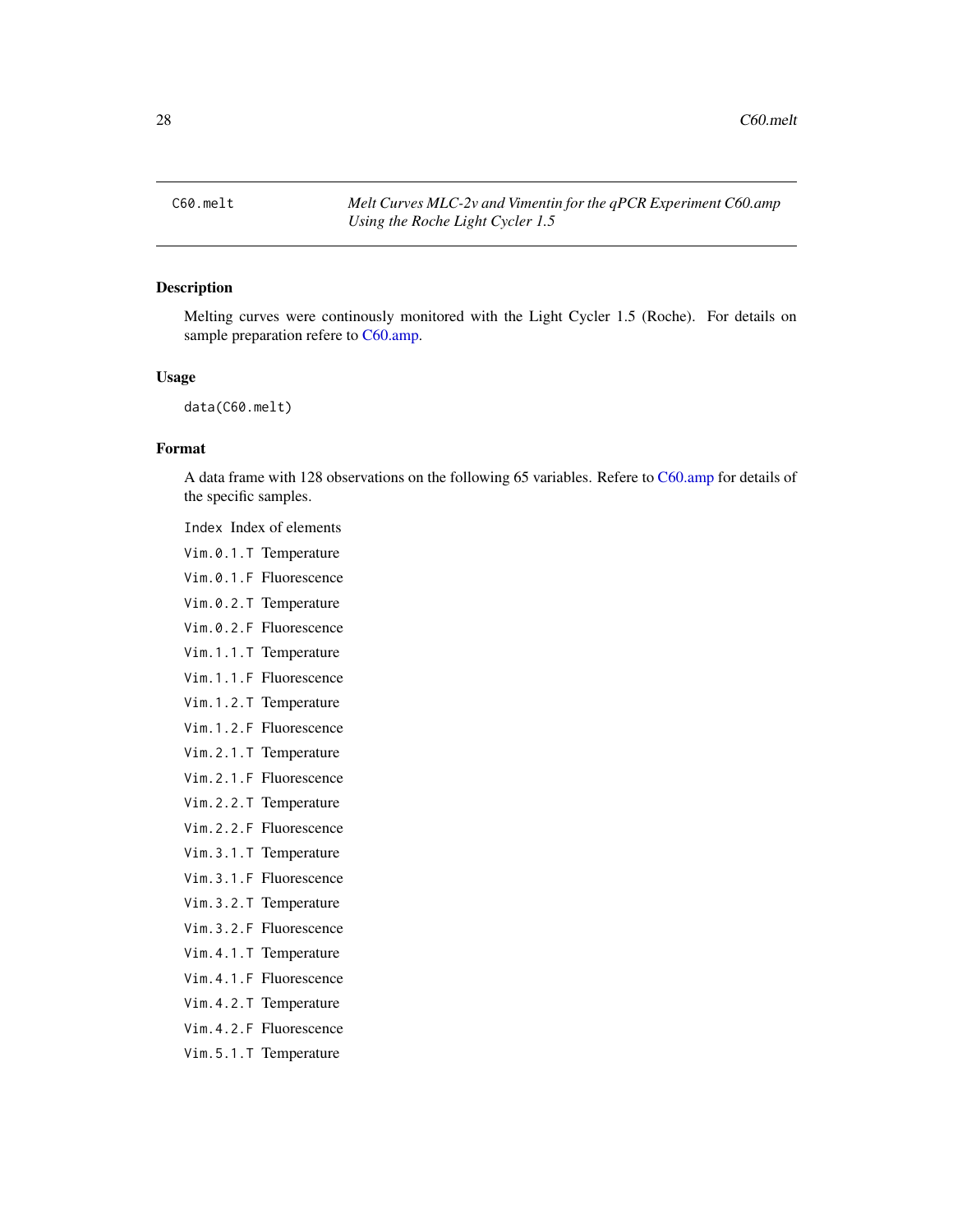#### $C60.$ melt  $29$

Vim.5.1.F Fluorescence Vim.5.2.T Temperature Vim.5.2.F Fluorescence Vim.6.1.T Temperature

- Vim.6.1.F Fluorescence
- Vim.6.2.T Temperature
- Vim.6.2.F Fluorescence
- Vim.7.1.T Temperature
- Vim.7.1.F Fluorescence
- Vim.7.2.T Temperature
- Vim.7.2.F Fluorescence
- MLC2v.1.1.T Temperature
- MLC2v.1.1.F Fluorescence
- MLC2v.1.2.T Temperature
- MLC2v.1.2.F Fluorescence
- MLC2v.2.1.T Temperature
- MLC2v.2.1.F Fluorescence
- MLC2v.2.2.T Temperature
- MLC2v.2.2.F Fluorescence
- MLC2v.3.1.T Temperature
- MLC2v.3.1.F Fluorescence
- MLC2v.3.2.T Temperature
- MLC2v.3.2.F Fluorescence
- MLC2v.4.1.T Temperature
- MLC2v.4.1.F Fluorescence
- MLC2v.4.2.T Temperature
- MLC2v.4.2.F Fluorescence
- MLC2v.5.1.T Temperature
- MLC2v.5.1.F Fluorescence
- MLC2v.5.2.T Temperature
- MLC2v.5.2.F Fluorescence
- MLC2v.6.1.T Temperature
- MLC2v.6.1.F Fluorescence
- MLC2v.6.2.T Temperature
- MLC2v.6.2.F Fluorescence
- MLC2v.7.1.T Temperature
- MLC2v.7.1.F Fluorescence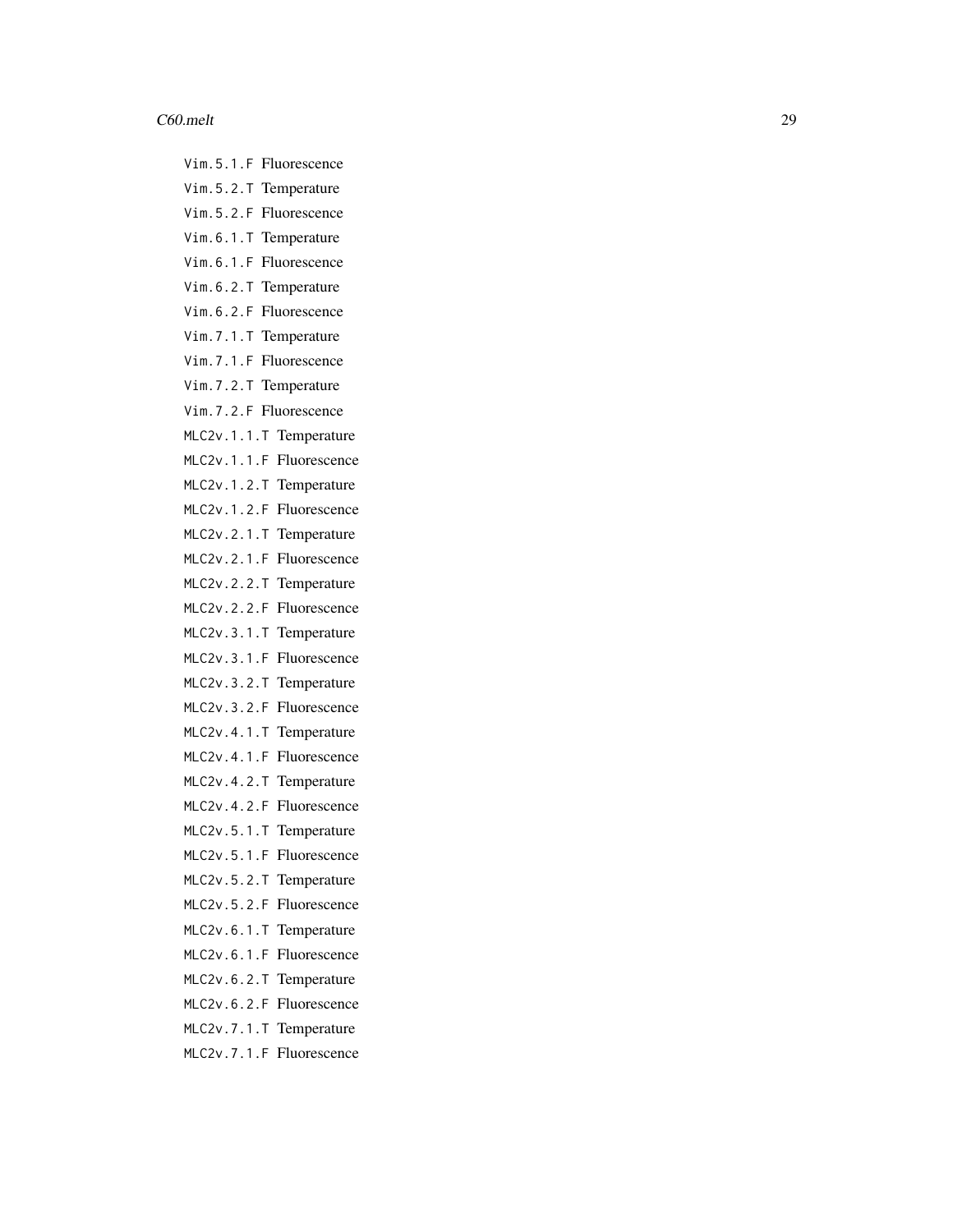<span id="page-29-0"></span>MLC2v.7.2.T Temperature MLC2v.7.2.F Fluorescence MLC2v.0.1.T Temperature MLC2v.0.1.F Fluorescence MLC2v.0.2.T Temperature MLC2v.0.2.F Fluorescence

#### Details

Melting curves were continously monitored with the Light Cycler 1.5 (Roche).

# Source

Stefan Roediger, Clauia Deutschman (BTU Cottbus - Senftenberg)

#### References

A Highly Versatile Microscope Imaging Technology Platform for the Multiplex Real-Time Detection of Biomolecules and Autoimmune Antibodies. S. Roediger, P. Schierack, A. Boehm, J. Nitschke, I. Berger, U. Froemmel, C. Schmidt, M. Ruhland, I. Schimke, D. Roggenbuck, W. Lehmann and C. Schroeder. *Advances in Biochemical Bioengineering/Biotechnology*. 133:33–74, 2013. <http://www.ncbi.nlm.nih.gov/pubmed/22437246>

Mao, F., Leung, W.-Y., Xin, X., 2007. Characterization of EvaGreen and the implication of its physicochemical properties for qPCR applications. *BMC Biotechnol*. 7, 76.

# Examples

## data(C60.melt) str(C60.melt)

C67 *Helicase Dependent Amplification of HPRT1 with different input DNA quantities using the Bio-Rad iQ5 thermo cycler*

#### **Description**

A Helicase Dependent Amplification (HDA) of HPRT1 (Homo sapiens hypoxanthine phosphoribosyltransferase 1) was performed at three different input DNA quantities using the Bio-Rad iQ5 thermo cycler. The HDA was performed at 65 degree Celsius. The optimal temperature for a HDA is circa 65 degree Celsius. Lower temperatures will affect the slope and plateau of the HDA amplification curve.

# Usage

data(C67)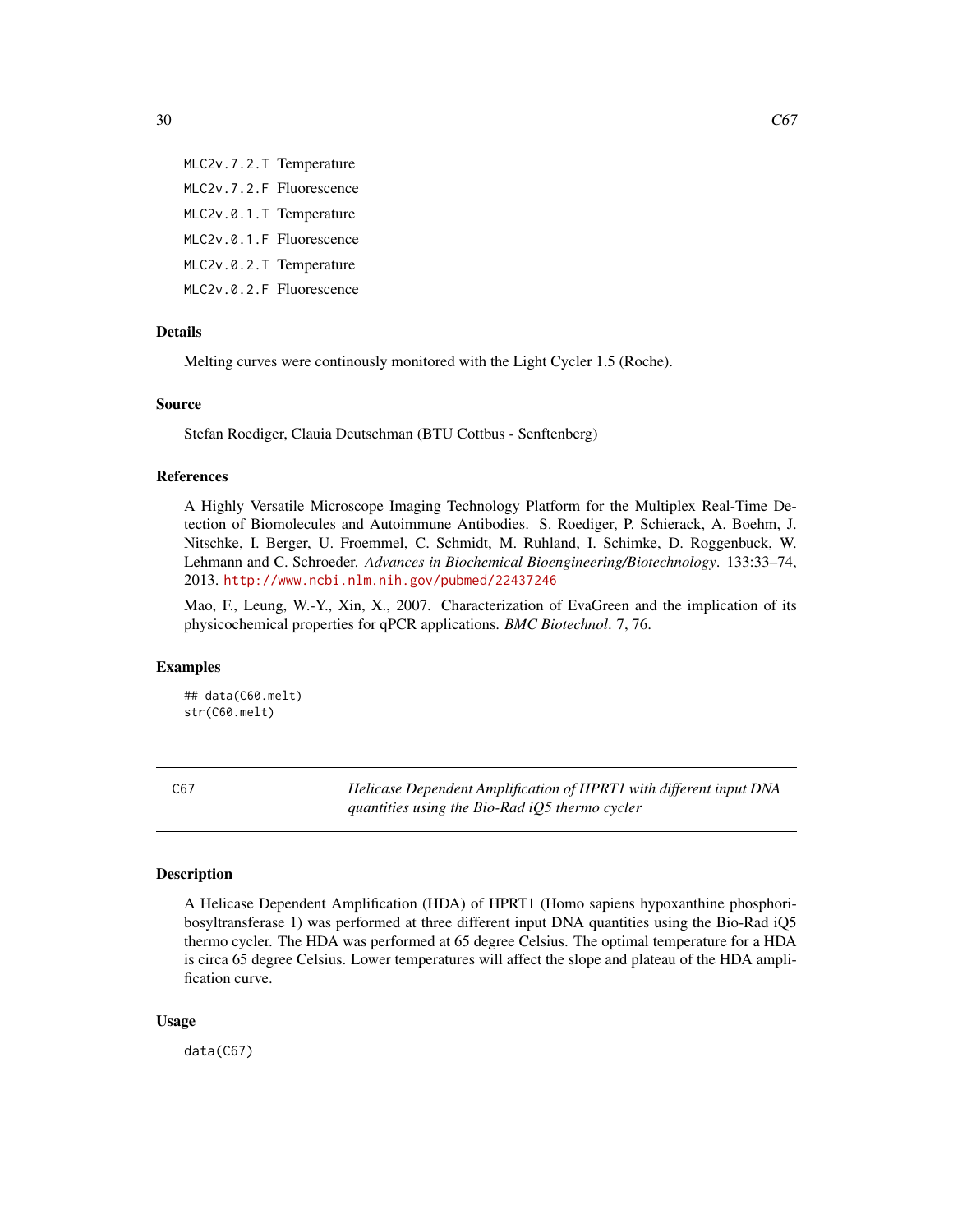# Format

A data frame with 43 observations on the following 6 variables.

Cycles.C67 a numeric vector containing the cycle numbers

- t.C67 a numeric vector containing the time elapsed between the cycles. The time was calculated by the cycle duration of one iQ5 thermocycler step (71 seconds / step).
- D1 Dilution 1.
- D<sub>2</sub> Dilution 2.
- D<sub>3</sub> Dilution 3.
- D4 Dilution 4.

# Details

To perform an isothermal amplification in VideoScan, standard conditions for the IsoAmp(R) III Universal tHDA Kit (Biohelix) were used. The reaction was composed of 12.5 micro L buffer A containing 1.25 micro L 10x reaction buffer, 150 nM primer (forward and reverse), 0.75 micro L template (synthetic) and A. bidest which was covered with 50 micro L mineral oil. The primer sequences for HPRT1 were taken from Roediger et al. (2013). Preincubation: This mixture was incubated for 2 min at 95 degree. Celsius and immediately placed on ice. 12.5 micro L of reaction buffer B which was composed of 1.25 micro L 10x buffer, 40 mM NaCl, 5 mM MgSO4, 1.75 micro L dNTPs, 0.2 x Evagreen, 1 micro L Enzyme mix and A. bidest. The fluorescence measurement started directly after adding buffer B and the preincubation step. Temperature profile if the iQ5 thermo cycler (after Preincubation): - 60 seconds at 65 degree Celsius - 11 seconds at 55 degree Celsius && Measurement

# Source

Claudia Deutschmann & Stefan Roediger, BTU Cottbus - Senftenberg, Senftenberg, Germany

# References

A Highly Versatile Microscope Imaging Technology Platform for the Multiplex Real-Time Detection of Biomolecules and Autoimmune Antibodies. S. Roediger, P. Schierack, A. Boehm, J. Nitschke, I. Berger, U. Froemmel, C. Schmidt, M. Ruhland, I. Schimke, D. Roggenbuck, W. Lehmann and C. Schroeder. *Advances in Biochemical Bioengineering/Biotechnology*. 133:33–74, 2013. <http://www.ncbi.nlm.nih.gov/pubmed/22437246>

# Examples

```
data(C67)
## maybe str(C67) ; plot(C67) ...
```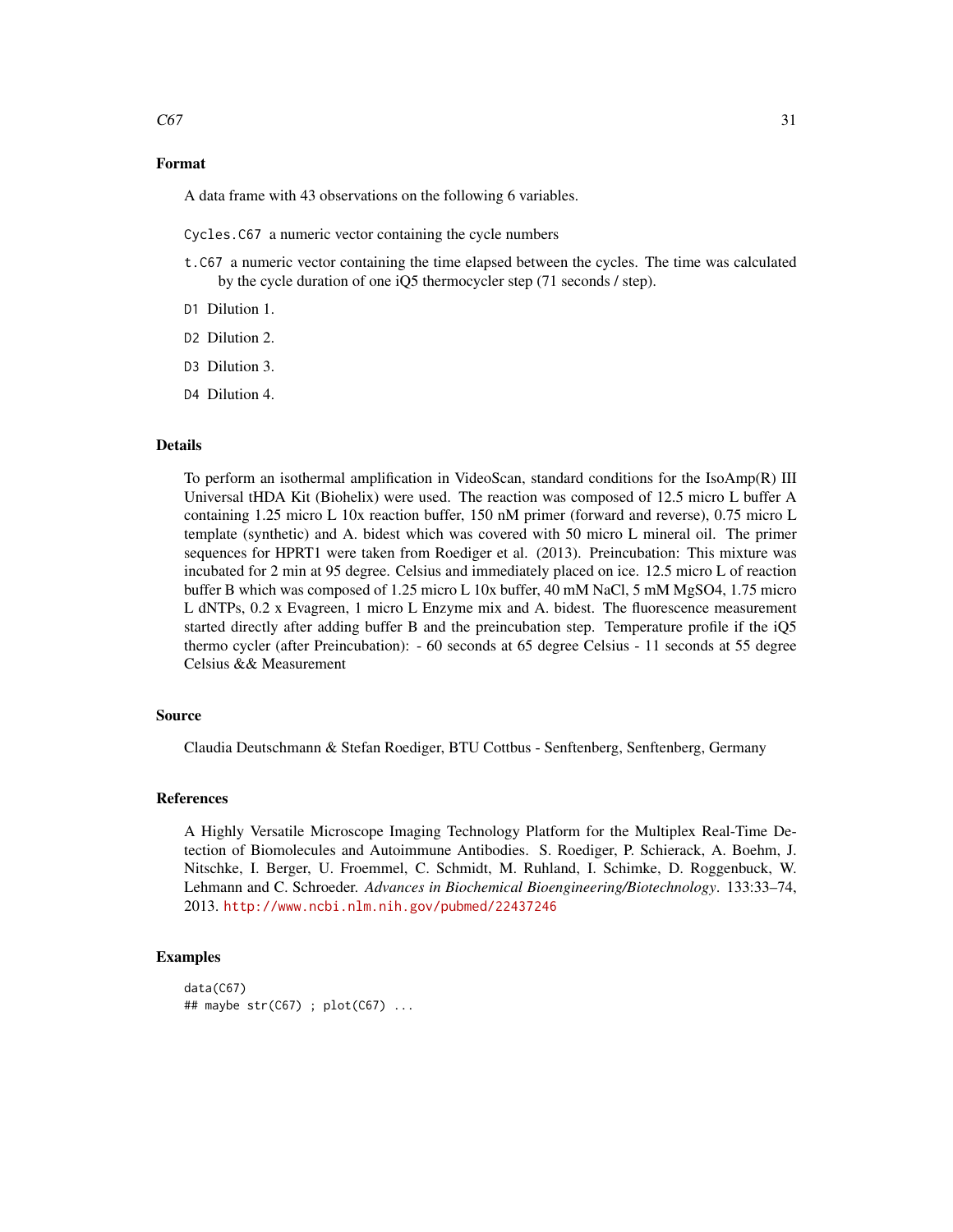# **Description**

A Helicase Dependent Amplification (HDA) of pCNG1 was performed. The VideoScan Platform (Roediger et al. (2013)) was used to monitor the amplification. The HDA was performed at 65 degree Celsius. Two concentrations of input DNA were used.

#### Usage

data(C81)

# Format

A data frame with 351 observations on the following 5 variables.

Cycle Cycles HDA measurements.

t.D1 Dilution 1, elapsed time during HDA in seconds.

MFI.D1 Dilution 1, fluorescence.

t.D2 Dilution 2, elapsed time during HDA in seconds.

MFI.D2 Dilution 2, fluorescence.

# Details

To perform an isothermal amplification in VideoScan, standard conditions for the IsoAmp(R) III Universal tHDA Kit (Biohelix) were used. The reaction was composed of reaction mix A)10 micro L A. bidest, 1.25 micro L 10xbuffer, 0.75 micro L primer(150nM final), 0.5 micro L template plasmid. Preincubation: This mixture was incubated for 2 min at 95 degree. Celsius and immediately placed on ice. Reaction mix B) 5 micro L A. bidest., 1.25 micro L 10x buffer, 2 micro L NaCl, 1.25 micro L MgSO4, 1,75 micro L dNTPs, 0.25 micro L EvaGreen, 1 micro L enzyme mix. The mix was covered with 50 micro L mineral oil. The fluorescence measurement in VideoScan HCU started directly after adding buffer B at 65 degree Celsius. A 1x (D1) and a 1:10 dilution (D2) were tested. Temperature profile (after Preincubation): - 60 seconds at 65 degree Celsius - 11 seconds at 55 degree Celsius && Measurement

#### Source

Claudia Deutschmann & Stefan Roediger, BTU Cottbus - Senftenberg, Senftenberg, Germany

# References

A Highly Versatile Microscope Imaging Technology Platform for the Multiplex Real-Time Detection of Biomolecules and Autoimmune Antibodies. S. Roediger, P. Schierack, A. Boehm, J. Nitschke, I. Berger, U. Froemmel, C. Schmidt, M. Ruhland, I. Schimke, D. Roggenbuck, W. Lehmann and C. Schroeder. *Advances in Biochemical Bioengineering/Biotechnology*. 133:33–74, 2013. <http://www.ncbi.nlm.nih.gov/pubmed/22437246>

<span id="page-31-0"></span>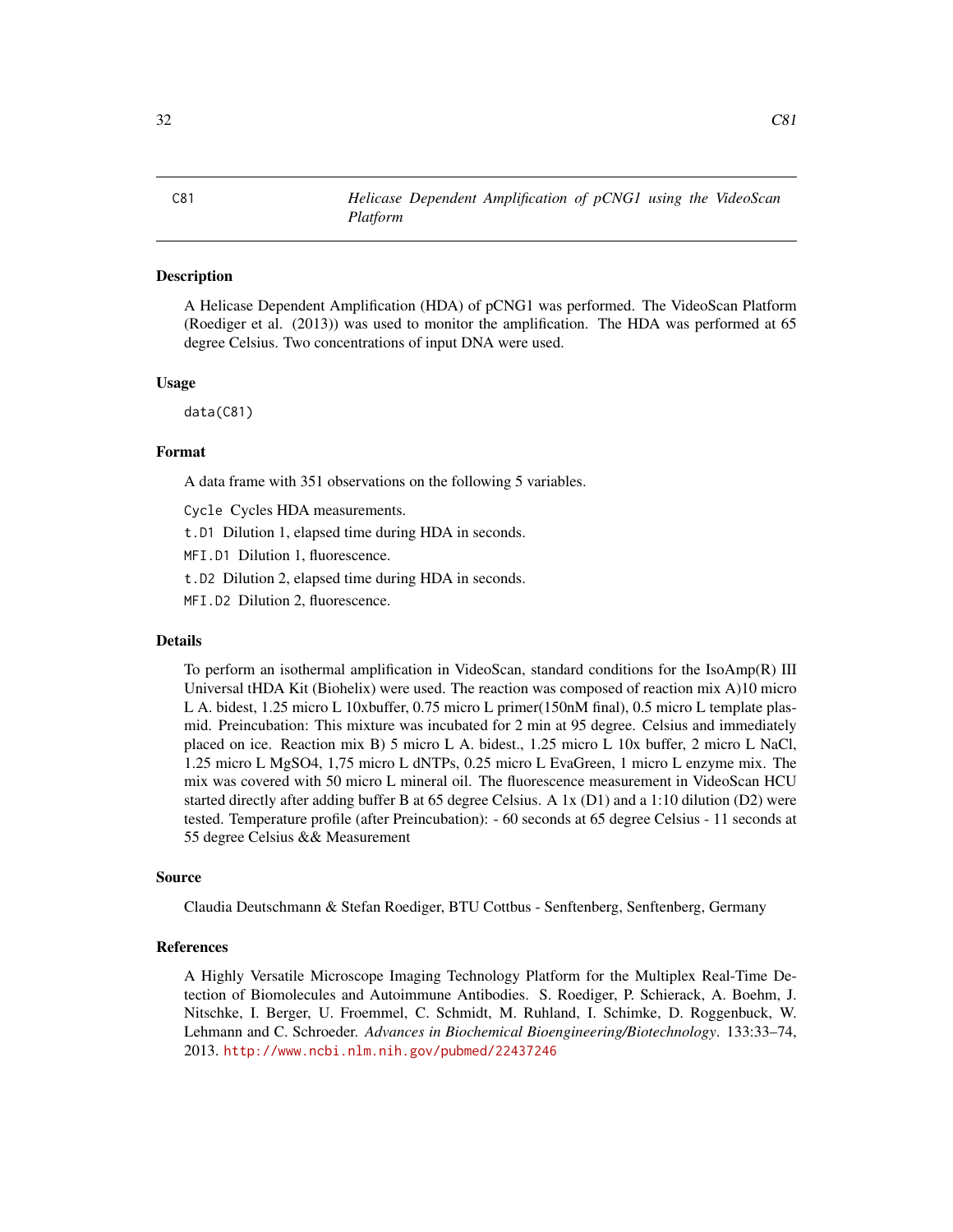# Examples

```
data(C81)
# First example
# Comparison of Lowess, Moving average and splines to smooth amplification curve
# data of
# HDA for pCNG1.
plot(NA, NA, xlim = c(0, 120), ylim = c(0, 1.2), xlab = "Time [min]",ylab = "Fluorescence", main = "VideScan HCU HDA amplification - Raw data")
 points(C81[, 2]/60, C81[, 3], type = "b", col = 1, pch = 20)
 points(C81[, 4]/60, C81[, 5], type = "b", col = 2, pch = 20)
legend(2000, 0.4, c("D1", "D2"), col = c(1,2), pch = rep(20,2))
```
C85 *Helicase Dependent Amplification of Vimentin using the VideoScan Platform*

# Description

A Helicase Dependent Amplification (HDA) of Vimentin (Vim) was performed. The VideoScan Platform (Roediger et al. (2013)) was used to monitor the amplification. The HDA was performed at 65 degree Celsius. Three concentrations of input DNA (D1, D2, D3) were used.

# Usage

data(C85)

# Format

A data frame with 301 observations on the following 5 variables.

Cycle Cycles HDA measurements.

t.D1 Dilution 1, elapsed time during HDA in seconds.

MFI.D1 Dilution 1, fluorescence.

t.D2 Dilution 2, elapsed time during HDA in seconds.

MFI.D2 Dilution 2, fluorescence.

t.D3 Dilution 3, elapsed time during HDA in seconds.

MFI.D3 Dilution 3, fluorescence.

<span id="page-32-0"></span> $\cos\theta$  33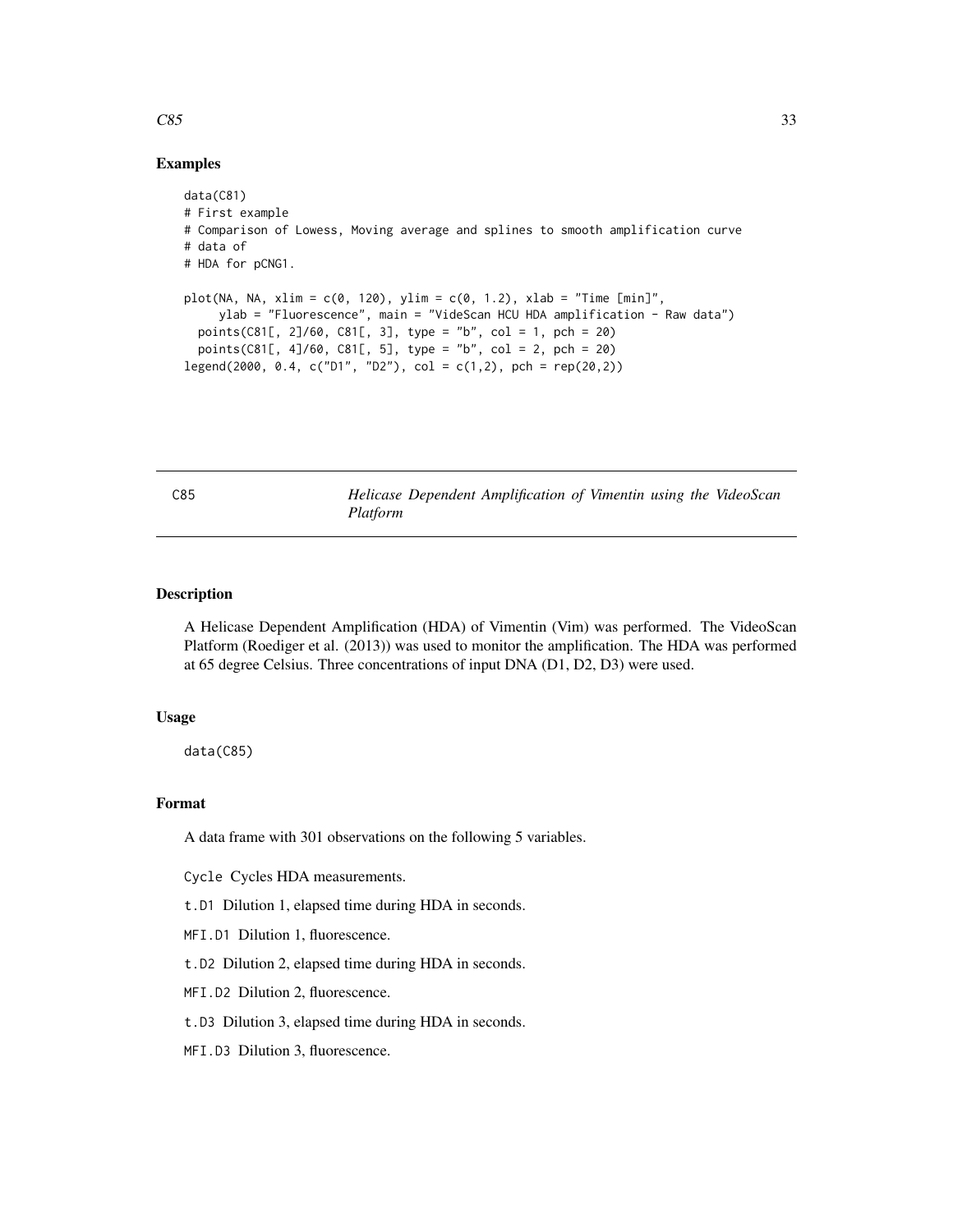#### Details

To perform an isothermal amplification in VideoScan, standard conditions for the IsoAmp(R) III Universal tHDA Kit (Biohelix) were used. Primers and templates are described in Roediger et al. (2013). The reaction was composed of reaction mix A)10 micro L A. bidest, 1.25 micro L 10xbuffer, 0.75 micro L primer(150nM final), 0.5 micro L template plasmid. Preincubation: This mixture was incubated for 2 min at 95 degree. Celsius and immediately placed on ice. Reaction mix B) 5 micro L A. bidest., 1.25 micro L 10x buffer, 2 micro L NaCl, 1.25 micro L MgSO4, 1.75 micro L dNTPs, 0.25 micro L EvaGreen, 1 micro L enzyme mix. The mix was covered with 50 micro L mineral oil. The fluorescence measurement in VideoScan HCU started directly after adding buffer B at 65 degree Celsius. A 1x (D1), a 1:10 dilution (D2) and a 1:100 (D3) dilution were tested. Temperature profile (after Preincubation): - 60 seconds at 65 degree Celsius - 11 seconds at 55 degree Celsius

#### Source

&& Measurement

Claudia Deutschmann & Stefan Roediger, BTU Cottbus - Senftenberg, Senftenberg, Germany

# References

A Highly Versatile Microscope Imaging Technology Platform for the Multiplex Real-Time Detection of Biomolecules and Autoimmune Antibodies. S. Roediger, P. Schierack, A. Boehm, J. Nitschke, I. Berger, U. Froemmel, C. Schmidt, M. Ruhland, I. Schimke, D. Roggenbuck, W. Lehmann and C. Schroeder. *Advances in Biochemical Bioengineering/Biotechnology*. 133:33–74, 2013. <http://www.ncbi.nlm.nih.gov/pubmed/22437246>

# Examples

```
data(C85)
# First example
plot(NA, NA, xlim = c(0,85), ylim = c(0,1), xlab = "Time [min]",
     ylab = "Fluorescence", main = "HDA amplification")
 points(C85[, 2]/60, C85[, 3], type = "b", col = 1, pch = 20)
 points(C85[, 4]/60, C85[, 5], type = "b", col = 2, pch = 20)
 points(C85[, 6]/60, C85[, 7], type = "b", col = 3, pch = 20)
legend(40, 0.5, c("D1, 1x", "D2, 1:10", "D3, 1:100"), col = c(1:3),
pch = rep(20, 3)# Second example
plot(NA, NA, xlim = c(0, 30), ylim = c(0, 0.8), xlab = "Time [min]",ylab = "Fluorescence", main = "HDA amplification")
points(C85[, 2]/60, C85[, 3], type = "b", col = 1, pch = 20)
points(C85[, 2]/60, smoother(C85[, 2]/60, C85[, 3],
     method = list("saygol")), type = "b", col = 2, pch = 20)
points(C85[, 2]/60, smoother(C85[, 2]/60, C85[, 3],
     method = list("smooth")), type = "b", col = 3, pch = 20)
points(C85[, 2]/60, smoother(C85[, 2]/60, C85[, 3],
     method = list("mova")), type = "b", col = 4, pch = 20)
legend(1, 0.8, c("D1, raw", "D1, savgol", "D1, smooth", "D1, mova"),
col = c(1:4), pch = rep(20,4)
```
 $34$  C85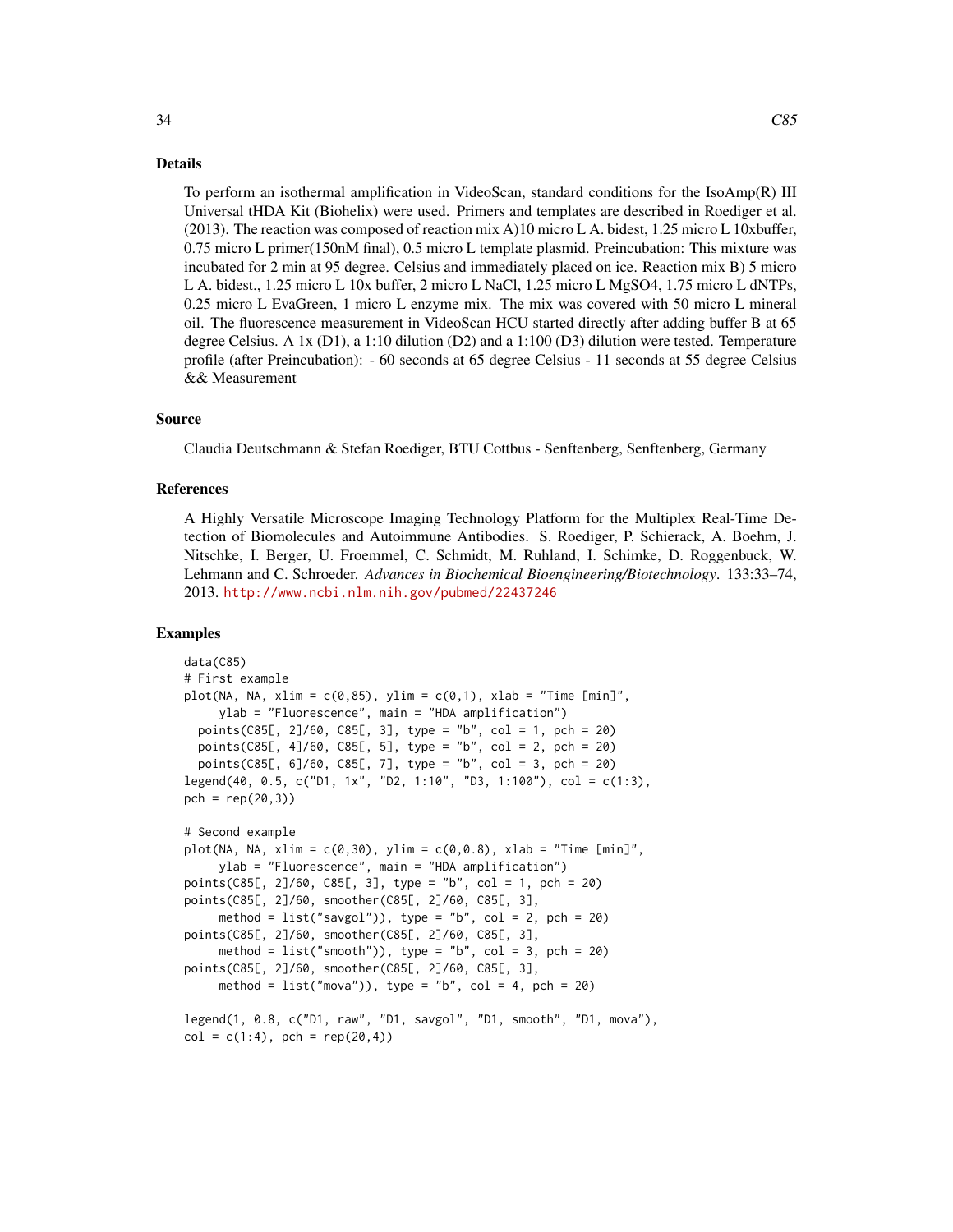```
# Third example
# Comparison of Lowess, Moving average and splines to smooth amplification
# curve data of
# a HDA using the VideoScan HCU for amplification and monitoring.
xrange <- 2:2400
plot(NA, NA, xlim = c(0,85), ylim = c(0.4,0.8), xlab = "Time [min]",
     ylab = "RFI", main = "Raw data")
  points(C85[, 2]/60, C85[, 3], type = "b", col = 1, pch = 20)
  points(C85[, 4]/60, C85[, 5], type = "b", col = 2, pch = 20)
  points(C85[, 6]/60, C85[, 7], type = "b", col = 3, pch = 20)
legend(40, 0.5, c("D1, 1x", "D2, 1:10", "D3, 1:100"), col = c(1:3),pch = rep(20, 3)mtext{text("A", cex = 2, side = 3, adj = 0, font = 2)}plot(NA, NA, xlim = c(0, 40), ylim = c(0.4, 0.8), xlab = "Time [min]",
    ylab = "RFI", main = "Moving average")
movaww \leq seq(1, 17, 4)for (i in 1:length(movaww)) {
  for (j in c(2,4,6)) {
   tmp <- data.frame(na.omit(C85[xrange, j])/60, na.omit(C85[xrange, j+1]))
   tmp.out <- smoother(tmp[, 1], tmp[, 2], method = list(mova = list(movaww = movaww[i])),
                        bg.outliers = TRUE)
    lines(data.frame(tmp[, 1], tmp.out), type = "1", pch = 20, cex = 0.5,
          col = i)}
}
mtext{text("B", cex = 2, side = 3, adj = 0, font = 2)}legend(2, 0.8, c("D1, 1x", "D2, 1:10", "D3, 1:100"), col = c(1:3),
        pch = rep(20,3)legend(25, 0.6, paste("movaww : ", movaww), pch = 20, lwd = 2,col = 1:length(movaww))plot(NA, NA, xlim = c(0, 40), ylim = c(0.4, 0.8), xlab = "Time [min]",
     ylab = "RFI", main = "Cubic Spline")
df.fact <- seq(0.5,0.9,0.1)
for (i in 1:length(df.fact)) {
  for (j in c(2,4,6)) {
    tmp <- data.frame(na.omit(C85[xrange, j])/60, na.omit(C85[xrange, j+1]))
    tmp.out <- smoother(tmp[, 1], tmp[, 2],
                        method = list(smooth = list(df.fact = df.fact[i]),bg.outliers = TRUE)
            lines(data.frame(tmp[, 1], tmp.out), type = "l", pch = 20,
                  cex = 0.5, col = i)
 }
}
mtext{text("C", cex = 2, side = 3, adj = 0, font = 2)}legend(2, 0.8, c("D1, 1x", "D2, 1:10", "D3, 1:100"), col = c(1:3),
        pch = rep(20, 3)legend(25,0.6, paste("df.fact : ", df.fact), pch = 20, lwd = 2,
```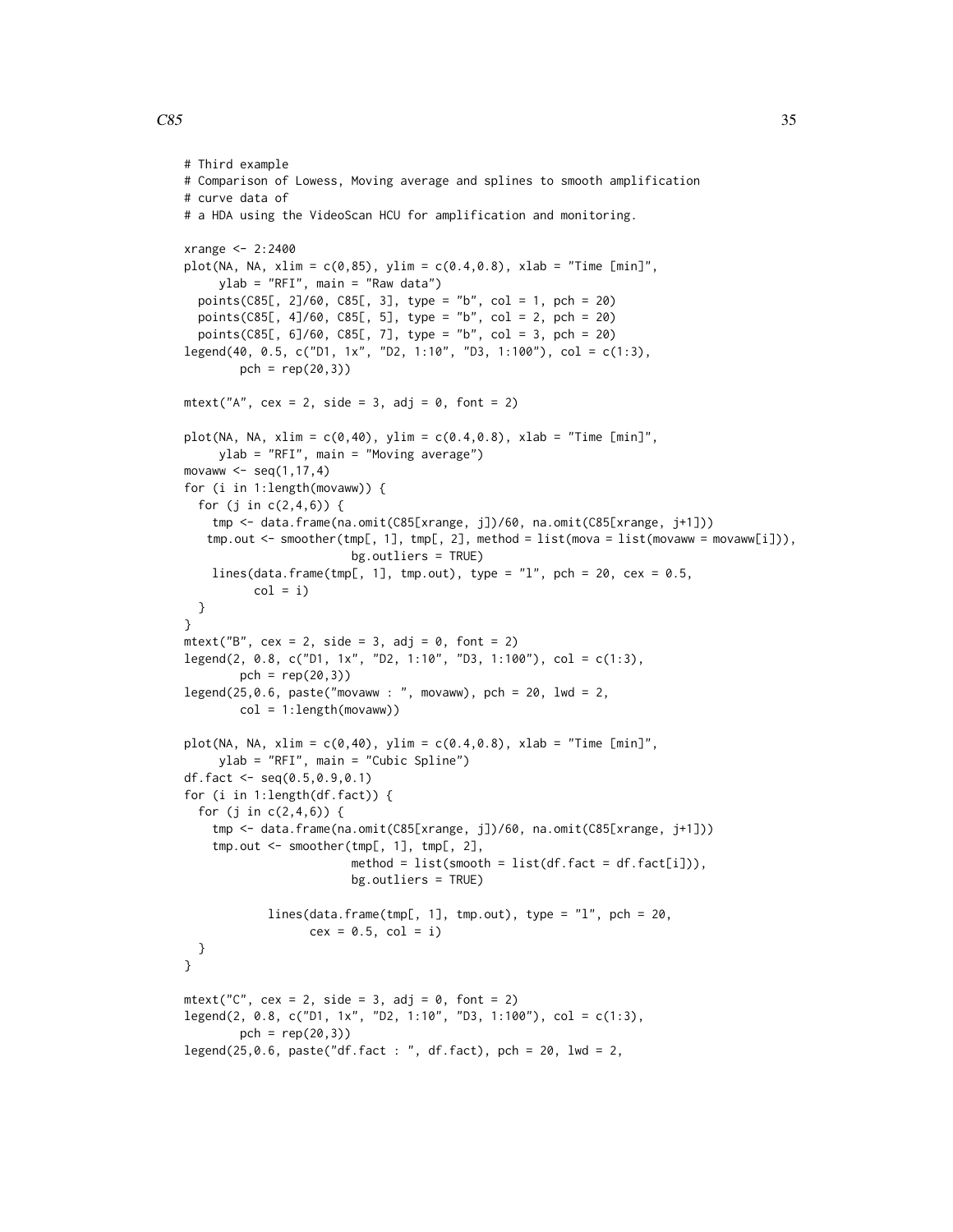```
col = 1: length(df.fact))
plot(NA, NA, xlim = c(0, 40), ylim = c(0.4, 0.8), xlab = "Time [min]",ylab = "RFI", main = "Lowess")
f \leftarrow \text{seq}(0.01, 0.2, 0.04)for (i in 1:length(f)) {
 for (j in c(2,4,6)) {
      tmp <- data.frame(na.omit(C85[xrange, j])/60, na.omit(C85[xrange, j+1]))
      tmp.out \leq smoother(tmp[, 1], tmp[, 2], method = list(lowess = list(f = f[i])),
                         bg.outliers = TRUE)
      lines(data.frame(tmp[, 1], tmp.out), type = "l", pch = 20, cex = 0.5,
            col = i}
}
mtext{text("D", cex = 2, side = 3, adj = 0, font = 2)}legend(2, 0.8, c("D1, 1x", "D2, 1:10", "D3, 1:100"), col = c(1:3),
        pch = rep(20,3)legend(25, 0.6, paste("f : ", f), pch = 20, lwd = 2, col = 1: length(f))plot(NA, NA, xlim = c(0, 40), ylim = c(0.4, 0.8), xlab = "Time [min]",ylab = "RFI", main = "Friedman's\n''super smoother''")
span <- seq(0.01,0.05,0.01)
for (i in 1:length(span)) {
 for (j in c(2,4,6)) {
   tmp <- data.frame(na.omit(C85[xrange, j])/60, na.omit(C85[xrange, j+1]))
   tmp.out <- smoother(tmp[, 1], tmp[, 2], method = list(supsmu = list(span = span[i])),
                         bg.outliers = TRUE)
   lines(data.frame(tmp[, 1], tmp.out), type = "l", pch = 20, cex = 0.5,
          col = i)}
}
mtext{text("E", cex = 2, side = 3, adj = 0, font = 2)}legend(2, 0.8, c("D1, 1x", "D2, 1:10", "D3, 1:100"), col = c(1:3),pch = rep(20, 3)legend(25, 0.6, paste("span : ", span), pch = 20, lwd = 2, col = 1:length(span))plot(NA, NA, xlim = c(0, 40), ylim = c(0.4, 0.8), xlab = "Time [min]",ylab = "RFI", main = "Savitzky-Golay")
for (j in c(2,4,6)) {
    tmp <- data.frame(na.omit(C85[xrange, j])/60, na.omit(C85[xrange, j+1]))
    tmp.out <- smoother(tmp[, 1], tmp[, 2], method = list("savgol"),
 bg.outliers = TRUE)
   lines(data.frame(tmp[, 1], tmp.out), type = "l", pch = 20, cex = 0.5,
 col = 1
```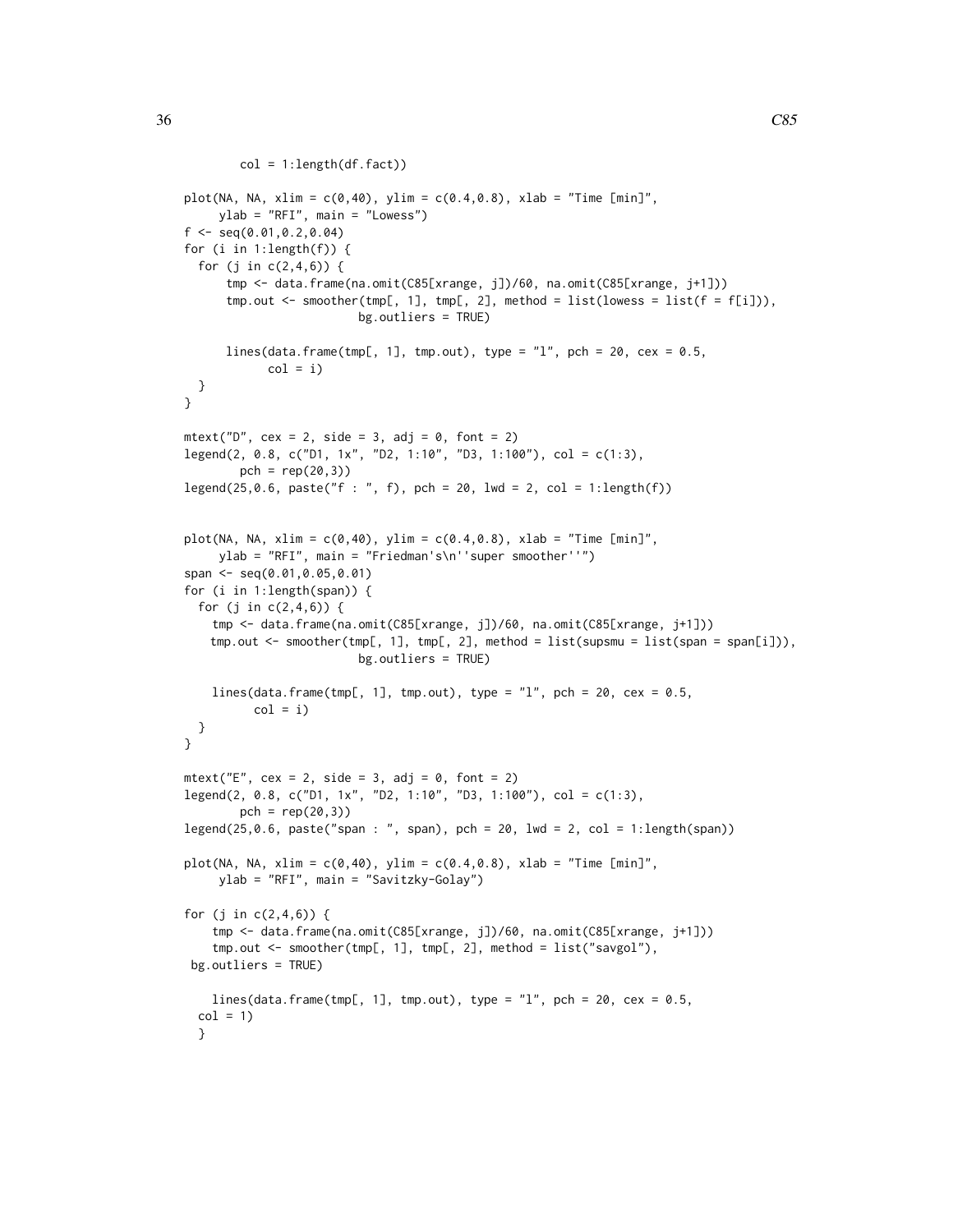## capillaryPCR 37

```
mtext{text("F", cex = 2, side = 3, adj = 0, font = 2)}legend(25, 0.6, paste(" / : ", NULL), pch = 20, lwd = 2, col = 1: length(span))
```
<span id="page-36-0"></span>capillaryPCR *capillary convective PCR*

#### Description

The capillary convective PCR (ccPCR) is a modified device of the ccPCR system proposed by Chou et al. 2011.

#### Usage

data(capillaryPCR)

# Format

A data frame with 1844 observations on the following 10 variables.

t.121205 Elapsed time during amplification

ED.121205 a numeric vector

t.121128 Elapsed time during amplification

ED.121128 a numeric vector

t.121130.1 Elapsed time during amplification

ED.121130.1 a numeric vector

t.121130.2 Elapsed time during amplification

ED.121130.2 a numeric vector

t.121130.3 Elapsed time during amplification

ED.121130.3 a numeric vector

#### Details

Modified version of the capillary convective tube isothermal heater heater by Chou et al. 2011. As heating system a conventional block heat was used. On the top of the heating block, we placed for the uptake of the capillaries an aluminum block (8 mm height) in which four holes (3.2 mm diameter and 3.0 mm depth with round shaped bottom) were drilled. The capillaries are regular 100 micro L Roche LightCycler(R). These glass capillaries have a round shaped closed bottom (2.3 mm inner diameter and 3.2 mm outer diameter). An "ESE-Log" detector (QIAGEN Lake Constance) was used for the real time fluorescent measurements, which was mounted in a distance of 5-10 mm next to the capillary. The PCR was performed with SYBR(R) Green fluorescent intercalating dye. Thereof the ESE-Log has in one channel the excitation at 470 nm and the detection at 520 nm. The data was recorded by the FL Digital Software (QIAGEN Lake Constance) and the exported text based raw data.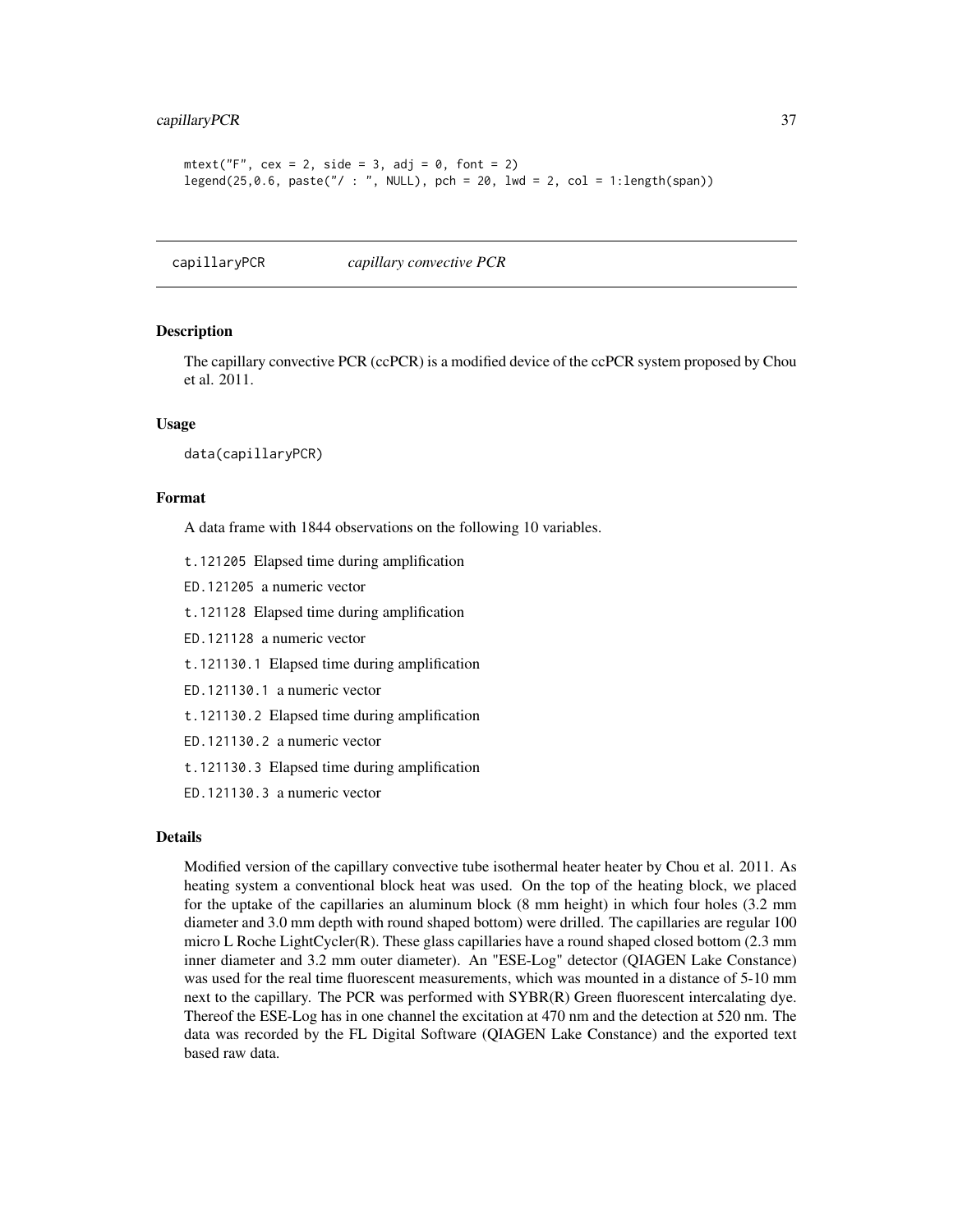#### Source

Ralf Himmelreich, IMM, Mainz, Germany

## **References**

Chou, W., Chen, P., Miao Jr, M., Kuo, L., Yeh, S. and Chen, P. (2011). Rapid DNA amplification in a capillary tube by natural convection with a single isothermal heater. Biotech. 50, 52-57.

```
# First example
data(capillaryPCR)
plot(NA, NA, xlim = c(0, 80), ylim = c(0, 1300), xlab = "Time [min]",ylab = "Voltage [micro V]", main = "ccPCR - Raw Data")
for (i in c(1,3,5,7)) {
  lines(capillaryPCR[, i], capillaryPCR[, i+1], type = "b", pch = 20)
}
abline(h = 290, v = c(18, 23, 35))legend(60,800, c("Run 1", "Run 2", "Run 3", "Control"), pch = 20, lwd = 2)
# Second example
par(mfrow = c(2,1))type <- c("mova", "spline", "savgol")
plot(NA, NA, xlim = c(0,80), ylim = c(0,1100), xlab = "Time [min]",
     ylab = "Voltage [micro V]", main = "ccPCR with mova,
     spline and savgol")
for (i in 1:3) {
  for (j in c(1,3,5,7)) {
      tmp <- data.frame(na.omit(capillaryPCR[, j]),
na.omit(capillaryPCR[, j+1]))
      tmp.sm <- smoother(tmp[, 1], tmp[, 2], method = list(type[i]))
      lines(data.frame(tmp[, 1], tmp.sm), type = "b", pch = 20, cex = 0.5,
    col = i}
}
abline(h = 200, v = c(17.5, 21.3, 32.9))legend(0, 1000, c("mova", "spline", "savgol"), pch = 20, lwd = 2,
col = c(1:3)plot(NA, NA, xlim = c(10,40), ylim = c(50,300), xlab = "Time [min]",
     ylab = "Voltage [micro V]", main = "ccPCR with mova,
     spline and savgol")
for (i in 1:3) {
  for (j in c(1,3,5,7)) {
      tmp <- data.frame(na.omit(capillaryPCR[, j]),
na.omit(capillaryPCR[, j+1]))
      tmp.sm \leq smoother(tmp[, 1], tmp[, 2], method = list(type[i]))lines(data.frame(tmp[, 1], tmp.sm), type = "b", pch = 20, cex = 0.5,
```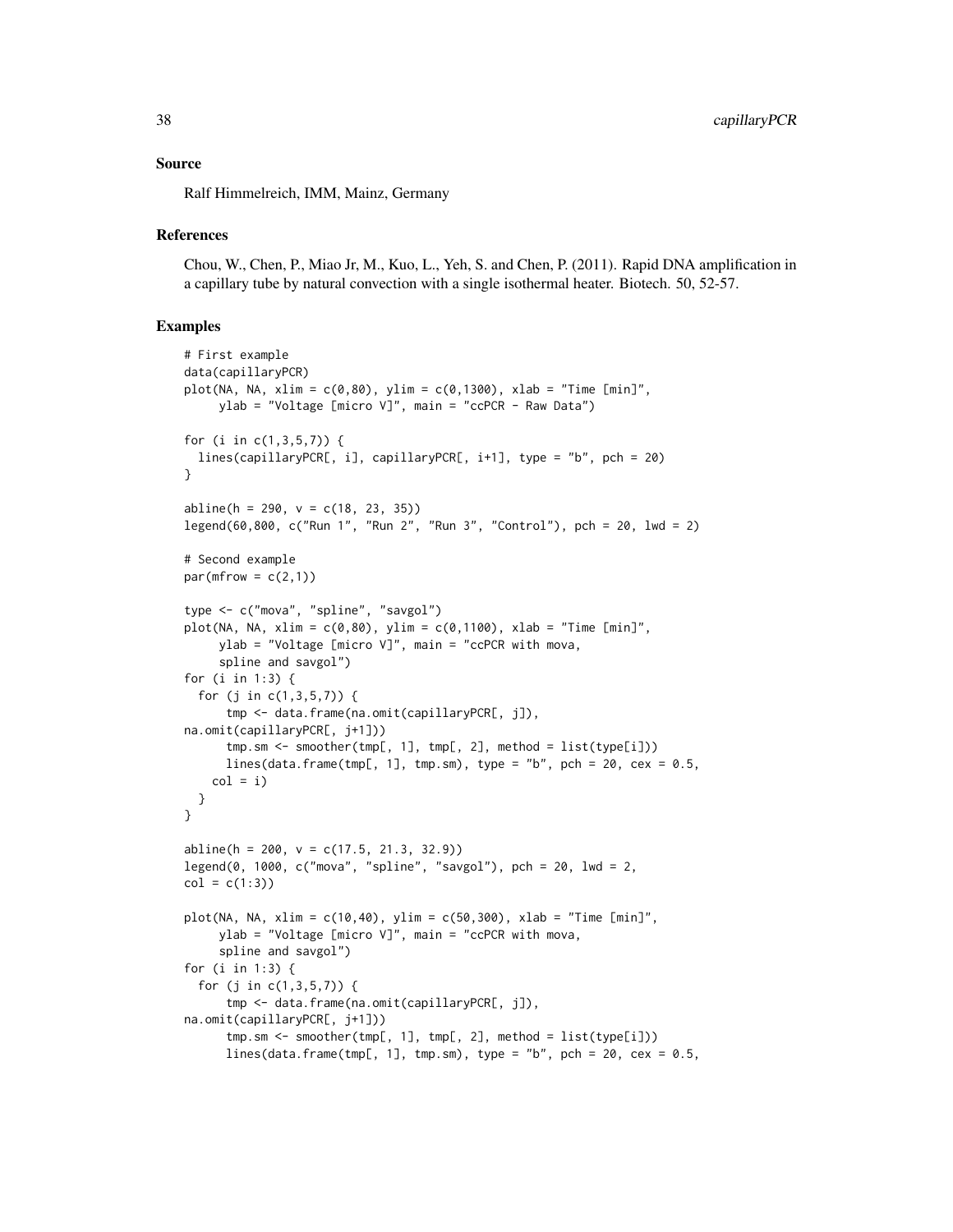```
col = i)}
}
abline(h = 200, v = c(17.5, 21.3, 32.9))legend(10, 300, c("mova", "spline", "savgol"), pch = 20, lwd = 2,
col = c(1:3)par(mfrow = c(1,1))# Third example
method <- c("lowess","mova","savgol","smooth","spline", "supsmu")
plot(NA, NA, xlim = c(0, 100), ylim = c(-50, 1100), xlab = "Time [min]",ylab = "Voltage [micro V]", main = "capillary convective PCR")
for (i in 1:length(method)) {
  for (j in c(1,3,5,7)) {
      tmp <- data.frame(na.omit(capillaryPCR[, j]),
na.omit(capillaryPCR[, j+1]))
      tmp.sm <- smoother(tmp[, 1], tmp[, 2], method = list(method[i]))
      lines(data.frame(tmp[, 1], tmp.sm), type = "1", pch = 20, cex = 0.5,
    col = i)}
}
legend(0,1000, method, pch = 20, lwd = 2, col = 1: length(method))par(fig = c(0.5, 1, 0.25, 0.8), new = TRUE)
plot(NA, NA, xlim = c(10, 40), ylim = c(50, 300), xlab = "Time [min]",ylab = "Voltage [micro V]", main = "")
for (i in 1:length(method)) {
  for (j in c(1,3,5,7)) {
      tmp <- data.frame(na.omit(capillaryPCR[, j]),
na.omit(capillaryPCR[, j+1]))
      tmp.sm \leq smoother(tmp[, 1], tmp[, 2], method = list(method[i]))lines(data.frame(tmp[, 1], tmp.sm), type = "1", pch = 20, cex = 0.5,
    col = i)}
}
legend(0,1000, method, pch = 20, lwd = 2, col = 1: length(method))# Fourth example
# Comparison of Lowess, Moving average and splines to smooth amplification
# curve data of
# a capillary convective PCR.
plot(NA, NA, xlim = c(10, 40), ylim = c(50, 300), xlab = "Time [min]",ylab = "Voltage [micro V]", main = "ccPCR - Moving average")
movaww \leq seq(1, 17, 4)for (i in 1:length(movaww)) {
  for (j in c(1,3,5,7)) {
    tmp <- data.frame(na.omit(capillaryPCR[, j]),
     na.omit(capillaryPCR[, j+1]))
    tmp.out <- smoother(tmp[, 1], tmp[, 2],
```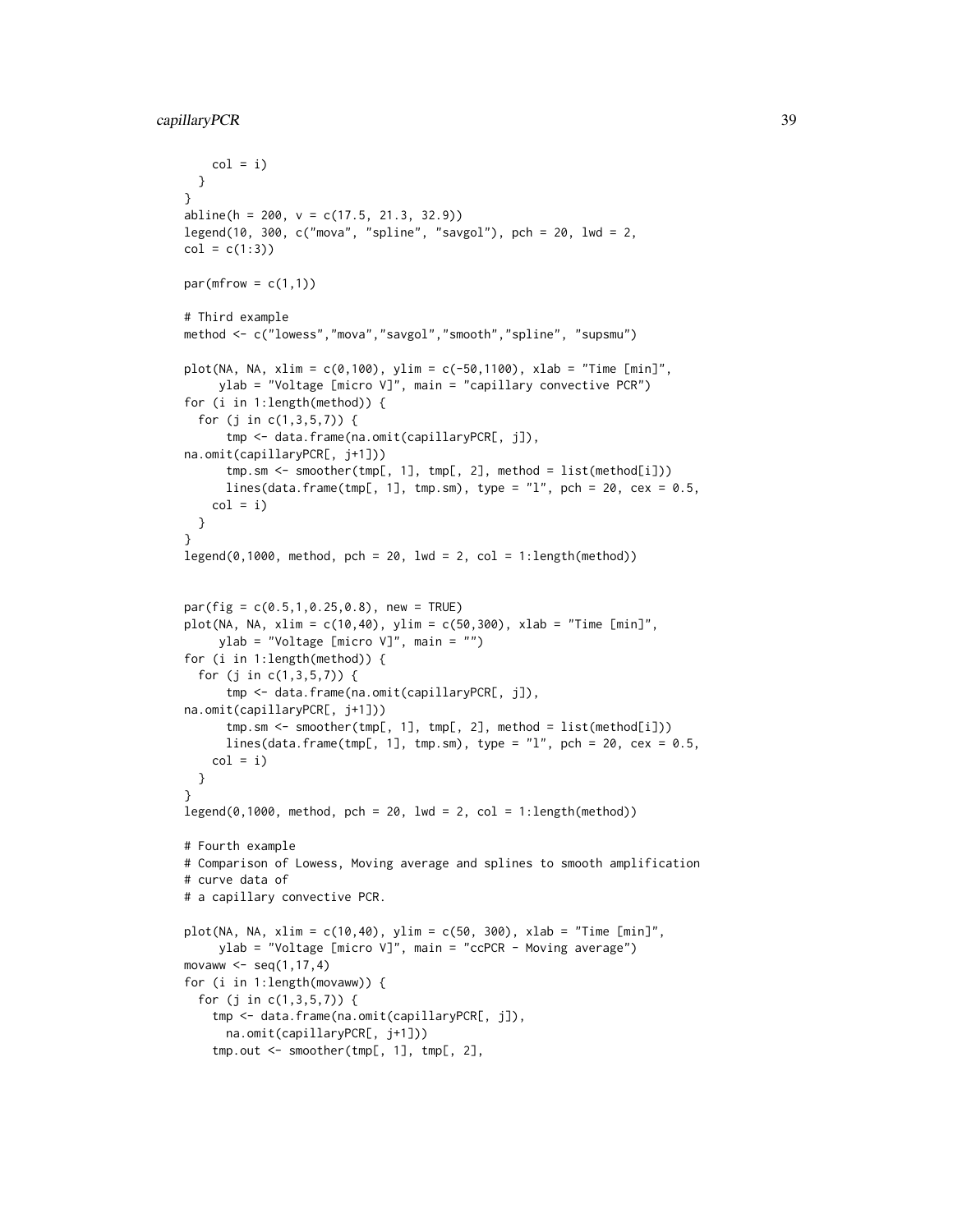```
method = list(mova = list(movaww = movaww[i]))lines(data.frame(tmp[, 1], tmp.out), type = "1", pch = 20,
  cex = 0.5, col = i)
  }
}
text(10,300, 'A)', cex = 3)legend(25,200, paste("movaww : ", movaww), pch = 20, lwd = 2,
col = 1:length(movaww)plot(NA, NA, xlim = c(10, 40), ylim = c(50, 300), xlab = "Time [min]",ylab = "Voltage [micro V]", main = "ccPCR - Cubic Spline")
df.fact <- seq(0.5, 0.9, 0.1)for (i in 1:length(df.fact)) {
  for (j in c(1,3,5,7)) {
    tmp <- data.frame(na.omit(capillaryPCR[, j]),
      na.omit(capillaryPCR[, j+1]))
    tmp.out <- smoother(tmp[, 1], tmp[, 2], method = list(smooth =
   list(df.fact = df.fact[i]))lines(data.frame(tmp[, 1], tmp.out), type = "1", pch = 20,
  cex = 0.5, col = i)
  }
}
text(10,300, "B)", cex = 3)
legend(30,200, paste("df.fact : ", df.fact), pch = 20, lwd = 2,
col = 1: length(df.fact))
plot(NA, NA, xlim = c(10, 40), ylim = c(50, 300), xlab = "Time [min]",ylab = "Voltage [micro V]", main = "ccPCR - Lowess")
f \leftarrow \text{seq}(0.01, 0.2, 0.04)for (i in 1:length(f)) {
  for (j in c(1,3,5,7)) {
    tmp <- data.frame(na.omit(capillaryPCR[, j]),
      na.omit(capillaryPCR[, j+1]))
    tmp.out <- smoother(tmp[, 1], tmp[, 2], method = list(lowess = list(f = f[i])))
    lines(data.frame(tmp[, 1], tmp.out), type = "1", pch = 20,
  cex = 0.5, col = i)
  }
}
text(10,300, "C)", cex = 3)
legend(30, 200, paste("f : ", f), pch = 20, lwd = 2, col = 1: length(f))plot(NA, NA, xlim = c(10, 40), ylim = c(50, 300), xlab = "Time [min]",ylab = "Voltage [micro V]",
     main = "ccPCR - Friedman's ''super smoother''")
span <- seq(0.01,0.05,0.01)
for (i in 1:length(span)) {
  for (j in c(1,3,5,7)) {
    tmp <- data.frame(na.omit(capillaryPCR[, j]),
      na.omit(capillaryPCR[, j+1]))
```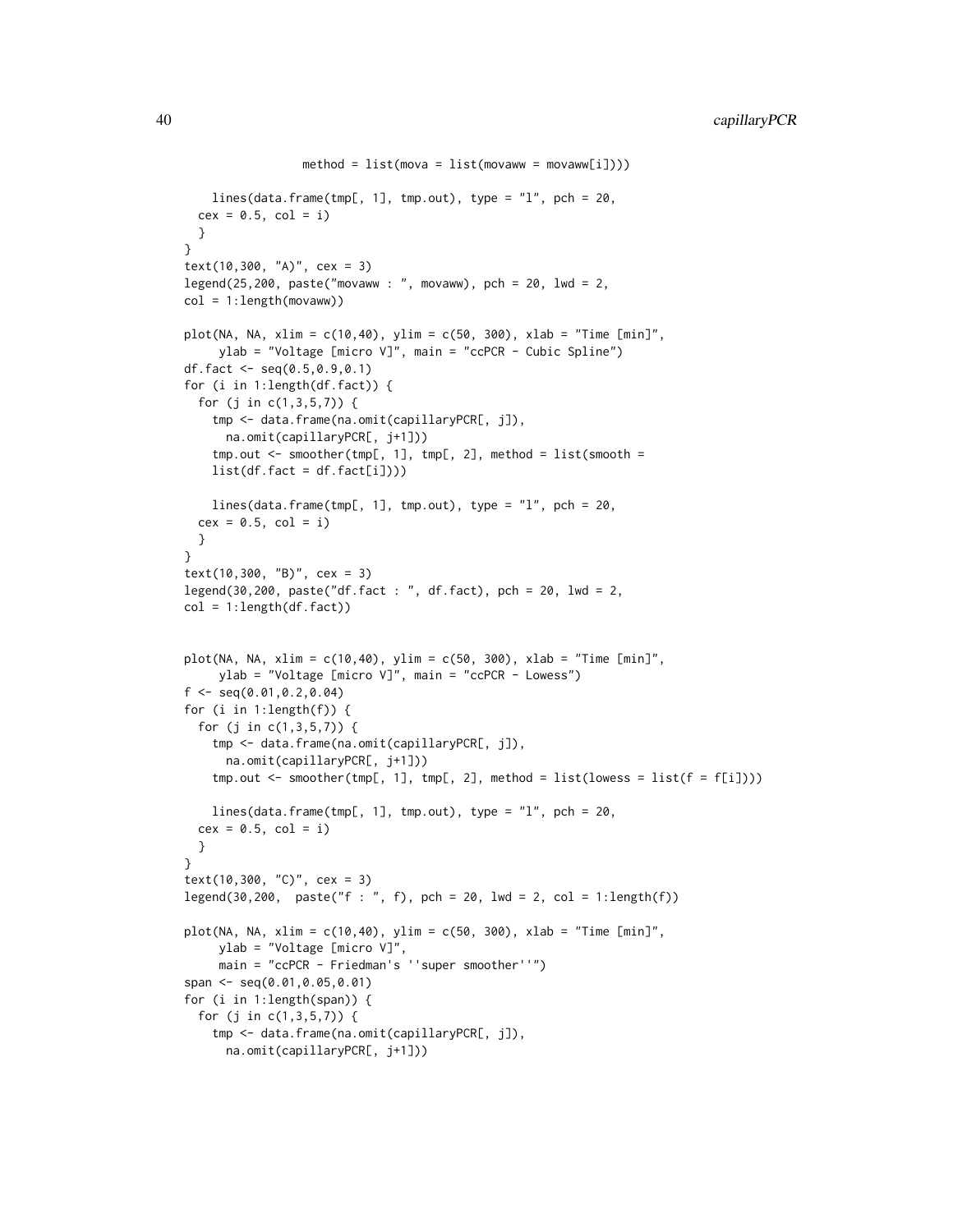```
tmp.out <- smoother(tmp[, 1], tmp[, 2],
                method = list(supsmu = list(span = span[i]))lines(data.frame(tmp[, 1], tmp.out), type = "l", pch = 20,
 cex = 0.5, col = i)
 }
}
text(10,300, "D)", cex = 3)
legend(25,200, paste("span : ", f), pch = 20, lwd = 2, col = 1:length(span))
par(mfrow = c(1,1), cex = 1)
```
<span id="page-40-0"></span>CD74 *Quantitive PCR with a hydrolysis probe and DNA binding dye*

# Description

Quantitive PCR (qPCR) with a hydrolysis probe and DNA binding dye (EvaGreen) (Mao et al. 2007) was performed in the VideoScan heating cooling unit. The cycle-dependent increase of the fluorescence was quantified at three different temperatures in order to estimate temperature dependent effects.

## Usage

data(CD74)

#### Format

A data frame with 60 observations on the following 19 variables. refMFI (referenced Mean Fluorescence Intensity), fluorescence. Dilution A, 1x; Dilution B, 1:10; Dilution B, 1:100.

Cycle PCR cycles

EG.30.A refMFI at 30 deg Celsius, EvaGreen, Dilution A

EG.59.5.A refMFI at 59.5 deg Celsius, EvaGreen, Dilution A

EG.68.5.A refMFI at 68.5 deg Celsius, EvaGreen, Dilution A

HP.30.A refMFI at 30 deg Celsius, hydrolysis probe, Dilution A

HP.59.5.A refMFI at 59.5 deg Celsius, hydrolysis probe, Dilution A

HP.68.5.A refMFI at 68.5 deg Celsius, hydrolysis probe, Dilution A

EG.30.B refMFI at 30 deg Celsius, EvaGreen, Dilution B

EG.59.5.B refMFI at 59.5 deg Celsius, EvaGreen, Dilution B

EG.68.5.B refMFI at 68.5 deg Celsius, EvaGreen, Dilution B

HP.30.B refMFI at 30 deg Celsius, hydrolysis probe, Dilution B

HP.59.5.B refMFI at 59.5 deg Celsius, hydrolysis probe, Dilution B

HP.68.5.B refMFI at 68.5 deg Celsius, hydrolysis probe, Dilution B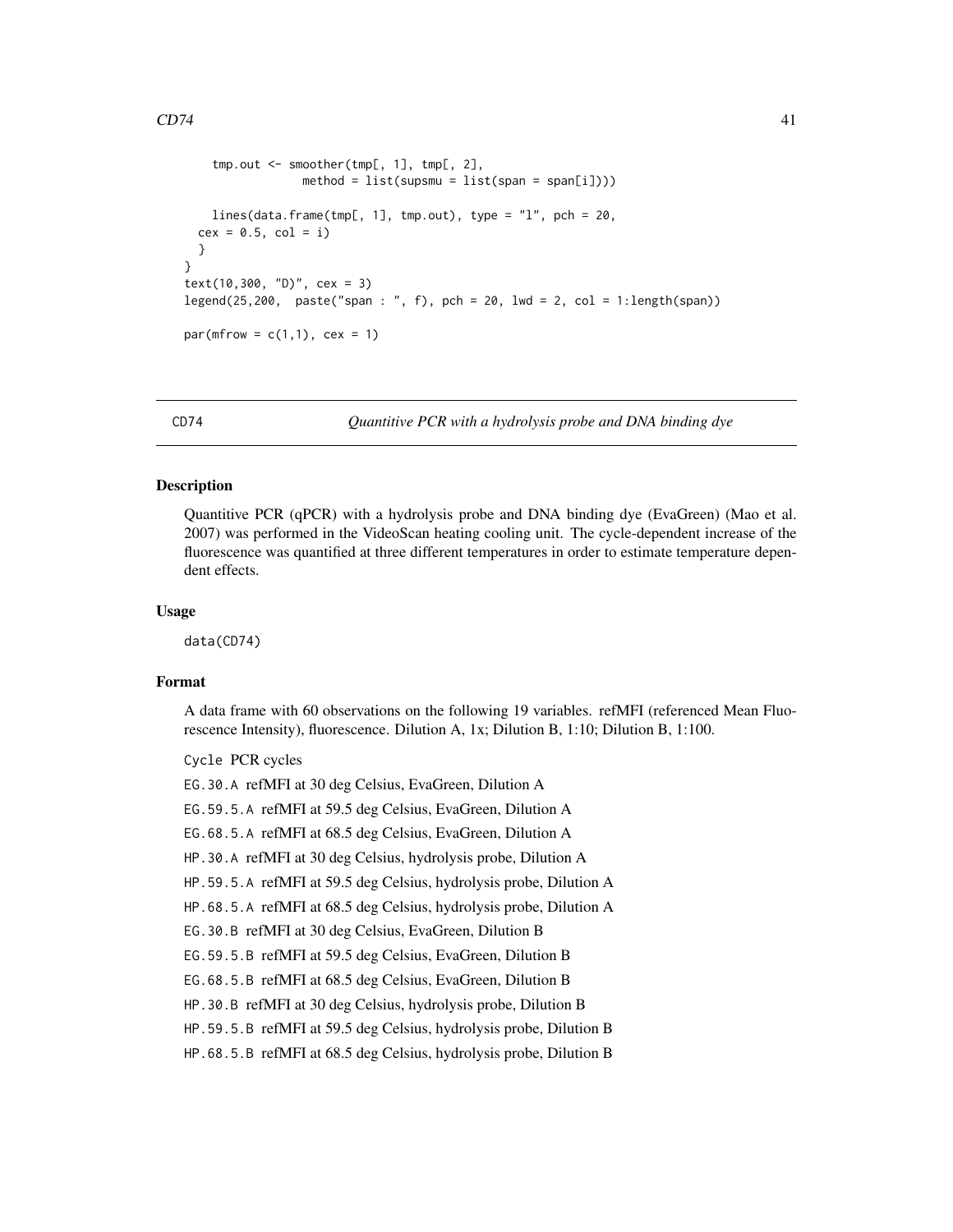EG.30.C refMFI at 30 deg Celsius, EvaGreen, Dilution C EG.59.5.C refMFI at 59.5 deg Celsius, EvaGreen, Dilution C EG.68.5.C refMFI at 68.5 deg Celsius, EvaGreen, Dilution C HP.30.C refMFI at 30 deg Celsius, hydrolysis probe, Dilution C HP.59.5.C refMFI at 59.5 deg Celsius, hydrolysis probe, Dilution C HP.68.5.C refMFI at 68.5 deg Celsius, hydrolysis probe, Dilution C

## Details

The aim was to amplify MLC-2v in the VideoScan platform while the intercalating dye EvaGreen and a hydrolysis probe for MLC-2v were used simultaneously. The primer sequences for MLC-2v were taken from Roediger et al. (2013). The amplification was detected in solution of the 1 HCU (see Roediger et al. 2013 for details). A 20 micro L PCR reaction was composed of 500 nM primer (forward and reverse), 1x Maxima Probe qPCR Master Mix (Fermentas), 1 micro L template (MLC-2v amplification product in different dilutions), 50 nM hydorlysis probe probe for MLC-2v, 0.5x EvaGreen and A. bidest. During the amplification, fluorescence was measured at 3 different temperatures, at 59.5 degree Celsius the annealing temperature, at 68.5 degree Celsius the elongation temperature and at 30 degree Celsius. The FAM channel was used to monitor EvaGreen and the Cy5 channel to monitor the MLC-2v specific hydrolysis probe.

## Source

Claudia Deutschmann & Stefan Roediger, BTU Cottbus - Senftenberg, Senftenberg, Germany

# References

A Highly Versatile Microscope Imaging Technology Platform for the Multiplex Real-Time Detection of Biomolecules and Autoimmune Antibodies. S. Roediger, P. Schierack, A. Boehm, J. Nitschke, I. Berger, U. Froemmel, C. Schmidt, M. Ruhland, I. Schimke, D. Roggenbuck, W. Lehmann and C. Schroeder. *Advances in Biochemical Bioengineering/Biotechnology*. 133:33–74, 2013. <http://www.ncbi.nlm.nih.gov/pubmed/22437246>

Mao, F., Leung, W.-Y., Xin, X., 2007. Characterization of EvaGreen and the implication of its physicochemical properties for qPCR applications. *BMC Biotechnol*. 7, 76.

```
# First example
# Comparison of smoothers and filter on amplification curves
# Amplification curves were measured at three temperature (30,
# 59.5, 68.5 degree Celsius) using the VideoScan HCU (see
# Roediger et al. 2013 for details). MLC-2v was amplified.
# The change of fluorescence was monitored by the intercalating
# dye EvaGreen and hydrolsis probes.
data(CD74)
par(mfrow = c(1,2))plot(NA, NA, xlim = c(1,30), ylim = c(0,2), xlab = "Cycle",ylab = "MFI", main = "VideoScan HCU\nRaw Data")
```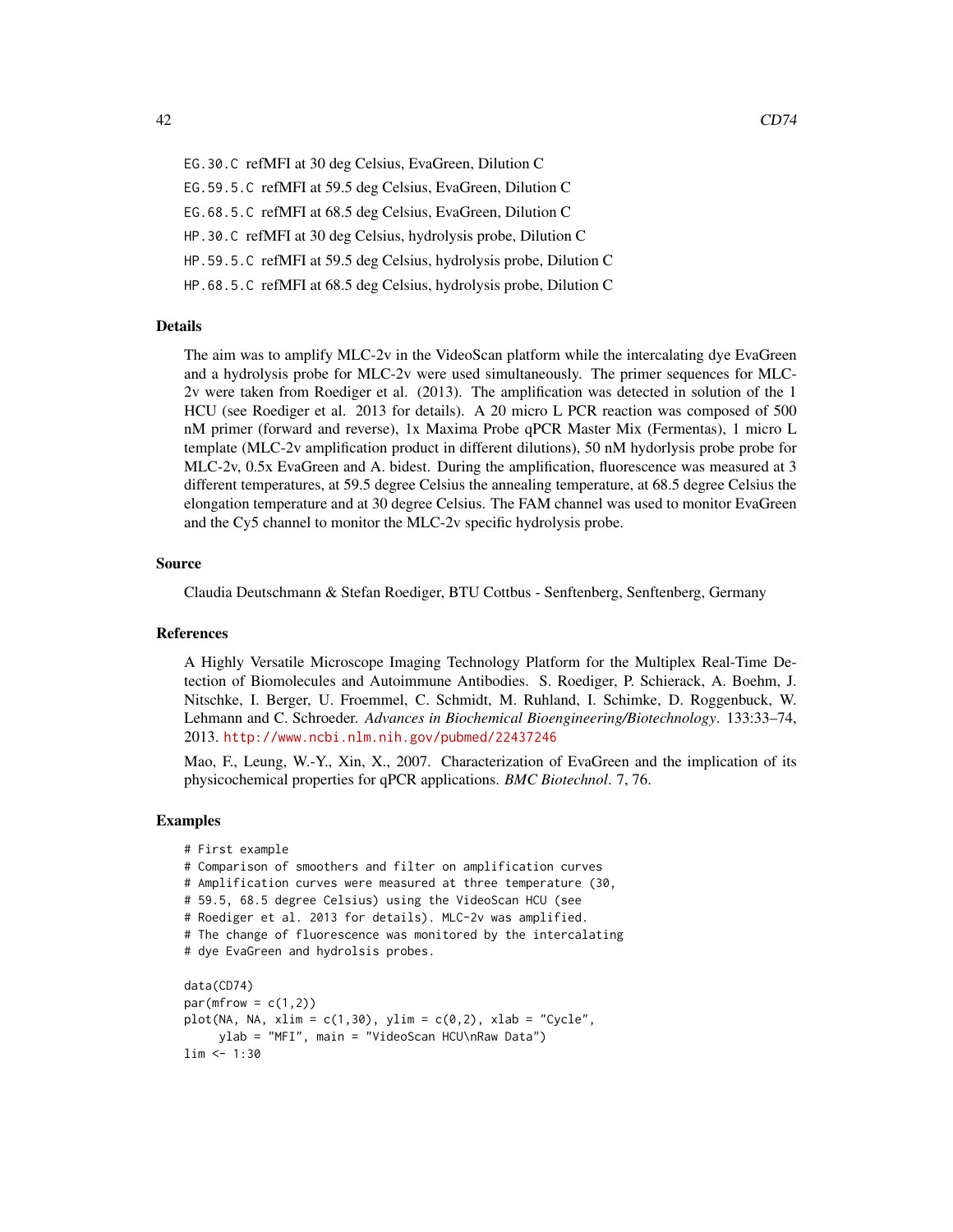```
for (j in c(2:4)) {
 for (i in seq(j,19,6)) {
   lines(CD74[lim, 1], CD74[lim, i], col = 1)
 }
}
for (j in c(5:7)) {
 for (i in seq(j,19,6)) {
   lines(CD74[lim, 1], CD74[lim, i], col = 2)
 }
}
plot(NA, NA, xlim = c(1,30), ylim = c(0,1.8), xlab = "Cycle",ylab = "MFI", main = "VideoScan HCU\nSmoothed Data")
lim <- 1:30
for (j in c(2:4)) {
 for (i in seq(j,19,6)) {
   lines(CD74[lim, 1], smoother(CD74[lim, 1], CD74[lim, i], trans = TRUE),
 col = 1}
}
for (j in c(5:7)) {
 for (i in seq(j,19,6)) {
   lines(CD74[lim, 1], smoother(CD74[lim, 1], CD74[lim, i], trans = TRUE),
 col = 2}
}
par(mfrow = c(1,1))
```
<span id="page-42-0"></span>

CD75 *Helicase Dependent Amplification in the VideoScan HCU*

# Description

Helicase Dependent Amplification in the VideoScan HCU of HPRT1 (Homo sapiens hypoxanthine phosphoribosyltransferase 1)

#### Usage

data(CD75)

## Format

A data frame with 93 observations on the following 6 variables. The data frame contains three replicates of a HDA for HPRT1.

CD75.t1 Elapsed time during HDA in seconds.

CD75.F1 Time-dependent fluorescence during HDA.

CD75.t2 Elapsed time during HDA in seconds.a numeric vector

CD75.F2 Time-dependent fluorescence during HDA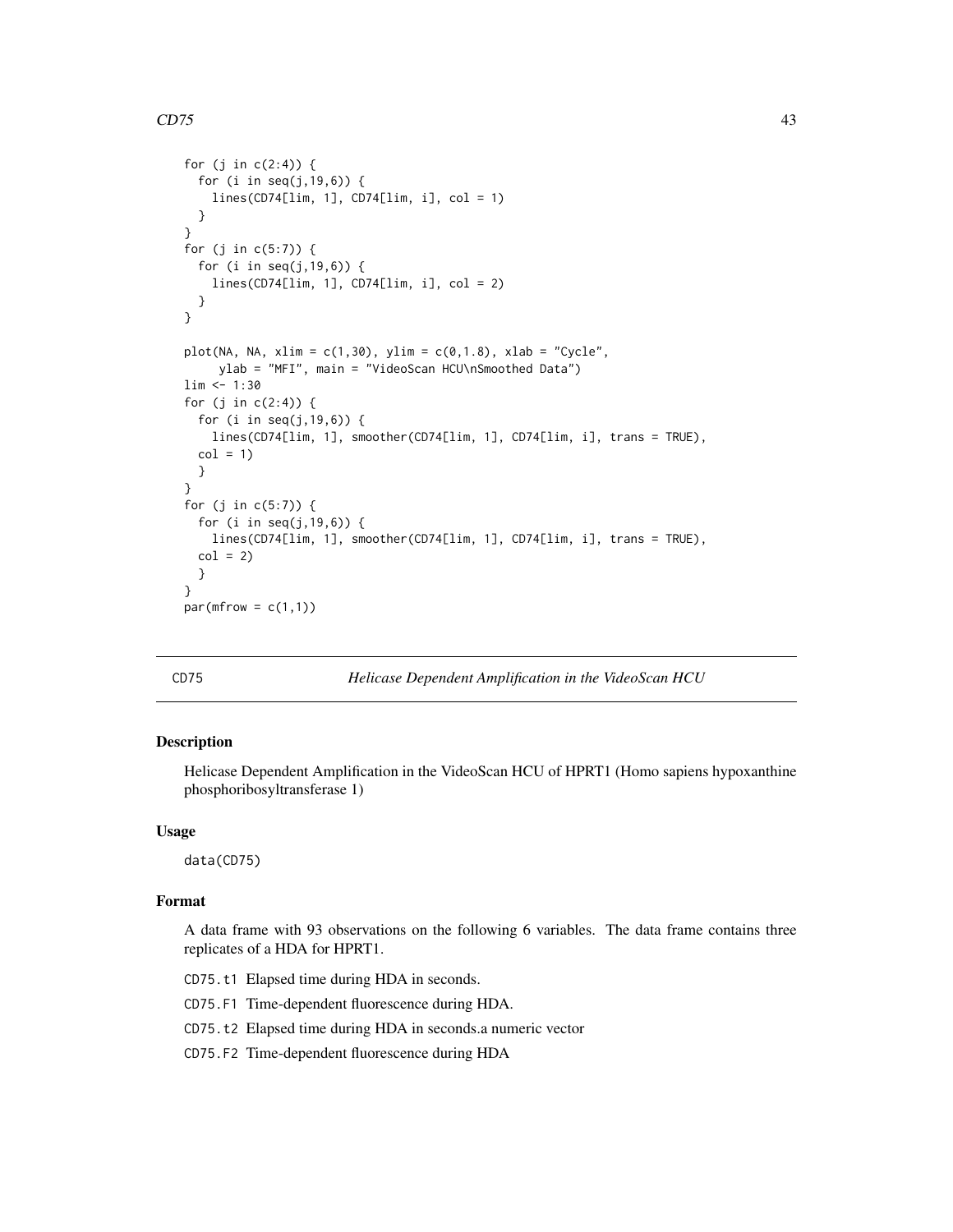CD75.t3 Elapsed time during HDA in seconds.

CD75.F3 Time-dependent fluorescence during HDA.

## Details

To perform an isothermal amplification in VideoScan, standard conditions for the IsoAmp(R) III Universal tHDA Kit (Biohelix) were used. The reaction was composed of 12.5 micro L buffer A containing 1.25 micro L 10x reaction buffer, 150 nM primer (forward and reverse), 0.75 micro L template (synthetic) and A. bidest which was covered with 50 micro L mineral oil. The primer sequences for HPRT1 were taken from Roediger et al. (2013). Preincubation: This mixture was incubated for 2 min at 95 degree. Celsius and immediately placed on ice. 12.5 micro L of reaction buffer B which was composed of 1.25 micro L 10x buffer, 40 mM NaCl, 5 mM MgSO4, 1.75 micro L dNTPs, 0.2 x Evagreen, 1 micro L Enzyme mix and A. bidest. The fluorescence measurement in VideoScan HCU started directly after adding buffer B at 55, 60 or 65 degree Celsius and revealed optimal conditions for the amplification when using 60 or 65 degree Celsius. Temperature profile (after Preincubation): - 60 seconds at 65 degree Celsius - 11 seconds at 55 degree Celsius && Measurement

## Source

Claudia Deutschmann & Stefan Roediger, BTU Cottbus - Senftenberg, Senftenberg, Germany

## References

A Highly Versatile Microscope Imaging Technology Platform for the Multiplex Real-Time Detection of Biomolecules and Autoimmune Antibodies. S. Roediger, P. Schierack, A. Boehm, J. Nitschke, I. Berger, U. Froemmel, C. Schmidt, M. Ruhland, I. Schimke, D. Roggenbuck, W. Lehmann and C. Schroeder. *Advances in Biochemical Bioengineering/Biotechnology*. 133:33–74, 2013. <http://www.ncbi.nlm.nih.gov/pubmed/22437246>

## Examples

data(CD75) ## maybe str(CD75) ; plot(CD75) ...

chipPCR.datasets *Overview for data sets of the* chipPCR *package*

#### **Description**

The chipPCR package contains numerous data sets from commercial and experimental technologies for the amplifiaction of nucleic acids. The data sets include results from qPCR experiments with the VideoScan HCU (Roediger et al. 2013), Bio-Rad (iQ5, CFX96), capilary convectiive PCR (ccPCR) and Roche Light Cycler 1.5. Real-time monitored amplification reactions were performed using standard amplifiaction methods (qPCR, based on Taq polymerase) and quantitive isothermal amplifiaction (qIA). In selected data sets are melting curves and dilution series available. Most of the data sets have equidistant measure points. However, some datasets have none homogenous measure points as indicated below.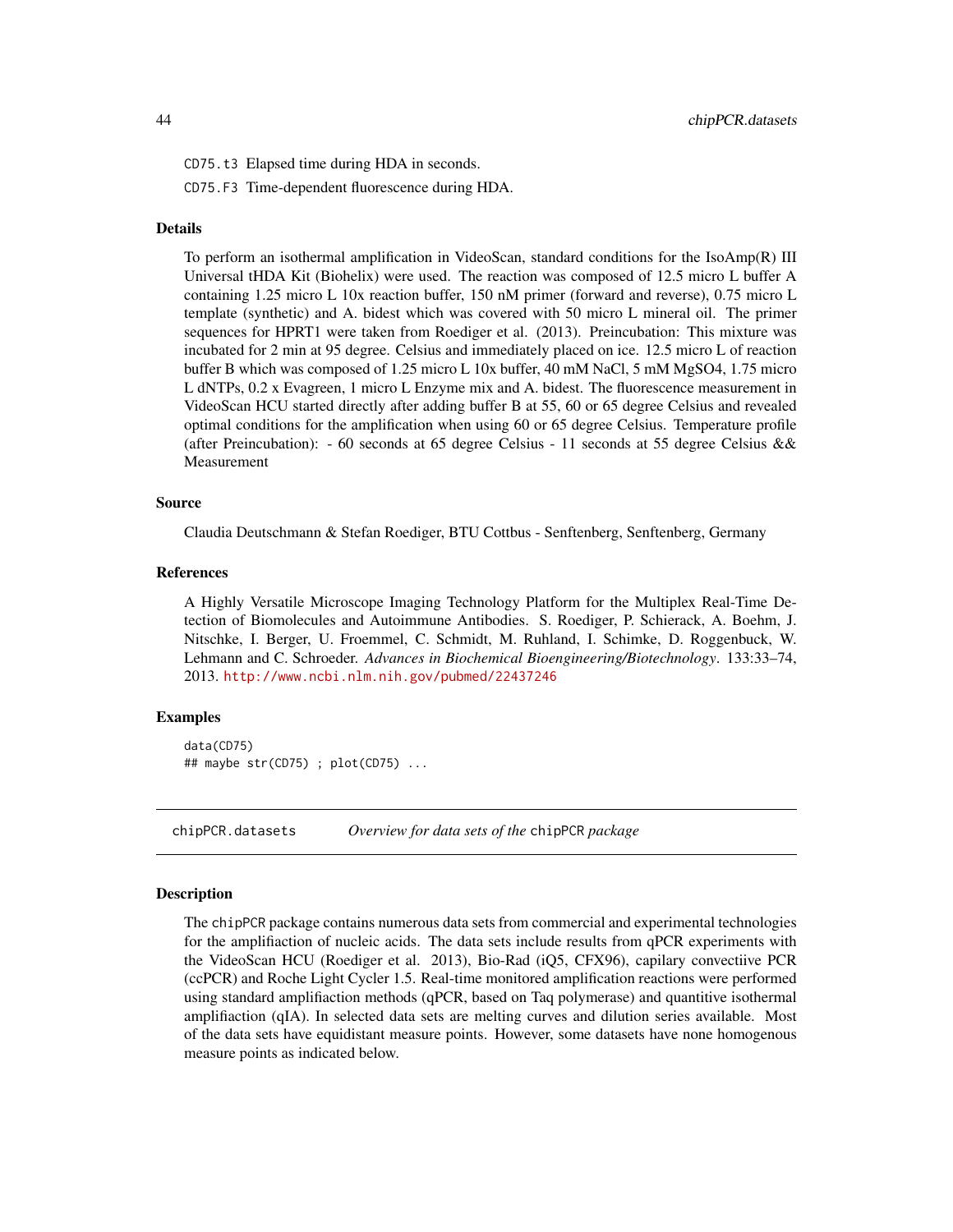#### capillary convective PCR (ccPCR)

[capillaryPCR](#page-36-0): The capillary convective PCR (ccPCR) is a modified device of the ccPCR system proposed by Chou et al. 2013.

#### standard qPCR - commercial thermo cyclers

[C60.amp](#page-25-0): qPCR Experiment for the Amplification of MLC-2v and Vimentin (as decadic dilutions) Using the Roche Light Cycler 1.5.

[C60.melt](#page-27-0): Melt Curves MLC-2v and Vimentin for the qPCR experiment [C60.amp](#page-25-0) using the Roche Light Cycler 1.5

[C126EG595](#page-17-0): A Quantitive PCR (qPCR) with the DNA binding dye (EvaGreen) (Mao et al. 2007) was performed in the Bio-Rad iQ5 thermo cycler. The cycle-dependent increase of the fluorescence was quantified at the elongation step (59.5 deg Celsius).

[C126EG685](#page-18-0): A Quantitive PCR (qPCR) with the DNA binding dye (EvaGreen) (Mao et al. 2007) was performed in the Bio-Rad iQ5 thermo cycler. The cycle-dependent increase of the fluorescence was quantified at the elongation step (68.5 deg Celsius).

[C127EGHP](#page-19-0): Quantitive PCR (qPCR) with a hydrolysis probe (Cy5/BHQ2) and DNA binding dye (EvaGreen) (Mao et al. 2007) performed in the Roche Light Cycler 1.5 thermo cycler.

[VIMCFX96\\_60](#page-86-0): Human vimentin amplification curve data (measured during annealing phase at 60 deg Celsius) for 96 replicate samples in a Bio-Rad CFX96 thermo cycler.

[VIMCFX96\\_69](#page-87-0): Human vimentin amplification curve data (measured during elongatio phase at 69 deg Celsius) for 96 replicate samples in a Bio-Rad CFX96 thermo cycler.

[VIMCFX96\\_meltcurve](#page-88-0): Human vimentin melting curve data for 96 replicate samples in a Bio-Rad CFX96 thermo cycler.

[VIMiQ5\\_595](#page-89-0): Human vimentin amplification curve data (measured during annealing phase at 59.5 deg Celsius) for 96 replicate samples in a Bio-Rad iQ5 thermo cycler.

[VIMiQ5\\_685](#page-90-0): Human vimentin amplification curve data (measured during elongatio phase at 68.5 deg Celsius) for 96 replicate samples in a Bio-Rad iQ5 thermo cycler.

[VIMiQ5\\_melt](#page-91-0): Human vimentin melting curve data for 96 replicate samples in a Bio-Rad iQ5 thermo cycler.

#### standard qPCR - experimental thermo cyclers

[C54](#page-24-0): qPCR Experiment in the VideoScan heating/cooling-unit for the amplification using different concentrations of MLC-2v input cDNA quantities.

[CD74](#page-40-0): Quantitive PCR with a hydrolysis probe and DNA binding dye (EvaGreen) for MLC-2v measured at 59.5 degree Celsius (annealing temperature), 68.5 degree Celsius (elongation temperature) and at 30 degree Celsius.

## Simulations

[Eff625](#page-54-0): Highly replicate number amplification curves with an approximate amplification efficiency of 62.5 percent at cycle number 18. The data were derived from a simulation such as the AmpSim function.

[Eff750](#page-55-0): Highly replicate number amplification curves with an approximate amplification efficiency of 75 percent at cycle number 18. The data were derived from a simulation such as the AmpSim function.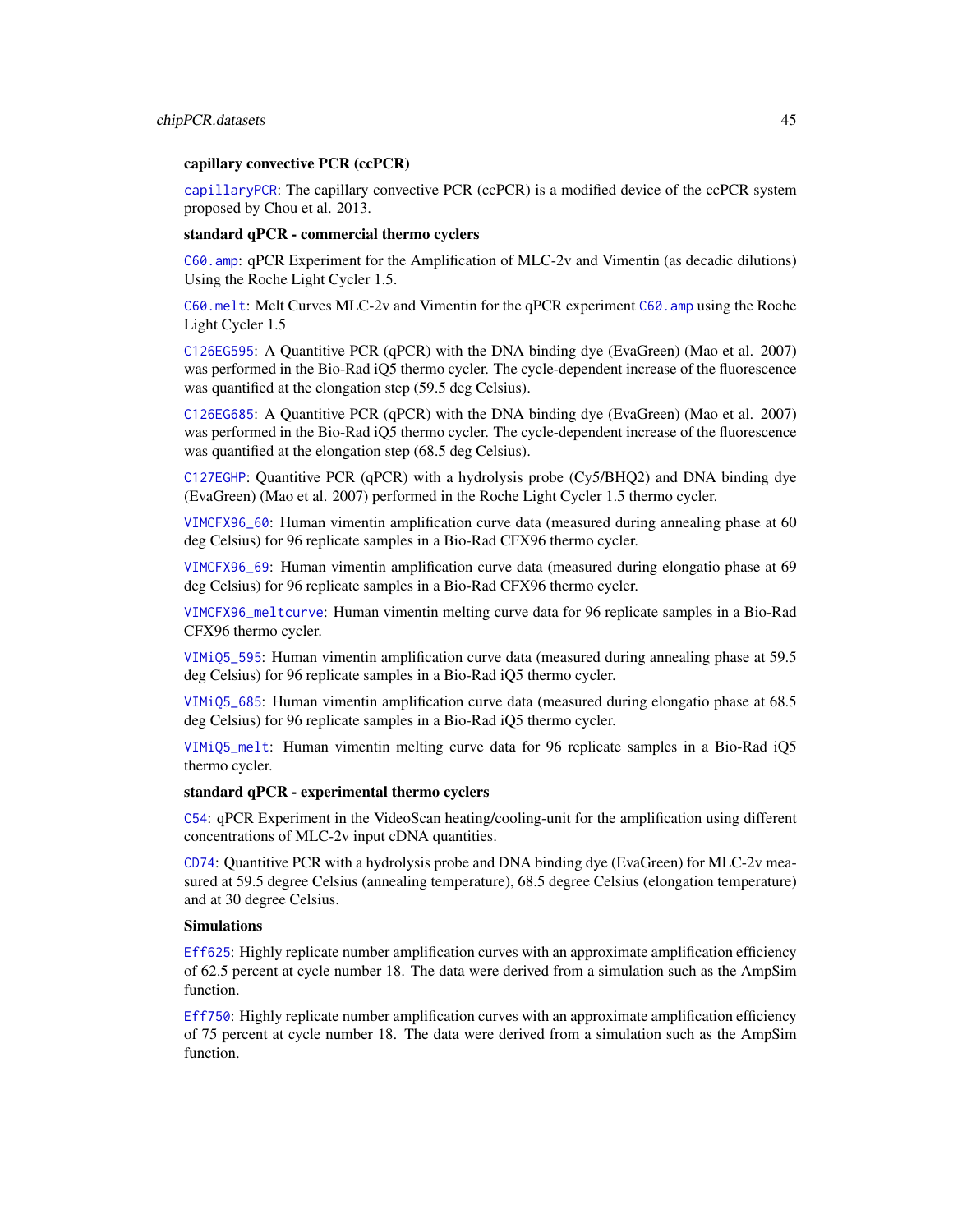[Eff875](#page-56-0): Highly replicate number amplification curves with an approximate amplification efficiency of 87.5 percent at cycle number 18. The data were derived from a simulation such as the AmpSim function.

[Eff1000](#page-54-1): Highly replicate number amplification curves with an approximate amplification efficiency of 100 percent at cycle number 18. The data were derived from a simulation such as the AmpSim function.

## Isothermal Amplifcation - Helicase Dependent Amplification

[C67](#page-29-0): A Helicase Dependent Amplification (HDA) of HPRT1 (Homo sapiens hypoxanthine phosphoribosyltransferase 1), performed at different input DNA quantities using the Bio-Rad iQ5 thermo cycler.

[CD75](#page-42-0): Helicase Dependent Amplification in the VideoScan HCU of HPRT1 (Homo sapiens hypoxanthine phosphoribosyltransferase 1) measured at at 55, 60 or 65 degree Celsius.

[C81](#page-31-0): Helicase Dependent Amplification (HDA) of pCNG1 using the VideoScan Platform (Roediger et al. (2013)). The HDA was performed at 65 degree Celsius. Two concentrations of input DNA were used.

[C85](#page-32-0): Helicase Dependent Amplification (HDA) of Vimentin (Vim) in the VideoScan Platform (Roediger et al. (2013)). The HDA was performed at 65 degree Celsius with three dilutions of input DNA.

#### Source

Stefan Roediger

## References

A Highly Versatile Microscope Imaging Technology Platform for the Multiplex Real-Time Detection of Biomolecules and Autoimmune Antibodies. S. Roediger, P. Schierack, A. Boehm, J. Nitschke, I. Berger, U. Froemmel, C. Schmidt, M. Ruhland, I. Schimke, D. Roggenbuck, W. Lehmann and C. Schroeder. *Advances in Biochemical Bioengineering/Biotechnology*. 133:33–74, 2013. <http://www.ncbi.nlm.nih.gov/pubmed/22437246>

```
data(VIMiQ5_melt)
tmp <- VIMiQ5_melt
plot(NA, NA, xlim = c(55,95), ylim = c(0, 40000),
    xlab = "Temperature (deg Celsius)",ylab = "RFU",
    main = "Melting curve in iQ5 (Bio-Rad)")
apply(tmp[, 2:ncol(tmp)], 2,
     function(x) lines(tmp[1:nrow(tmp),1],x))
Fmean <- rowMeans(tmp[, 2:ncol(tmp)])
lines(tmp[1:nrow(tmp),1], Fmean, col = "red", lwd = 3)legend(55, 4000, c("Raw", "Mean"), pch = c(19,19), col = c(1,2))
```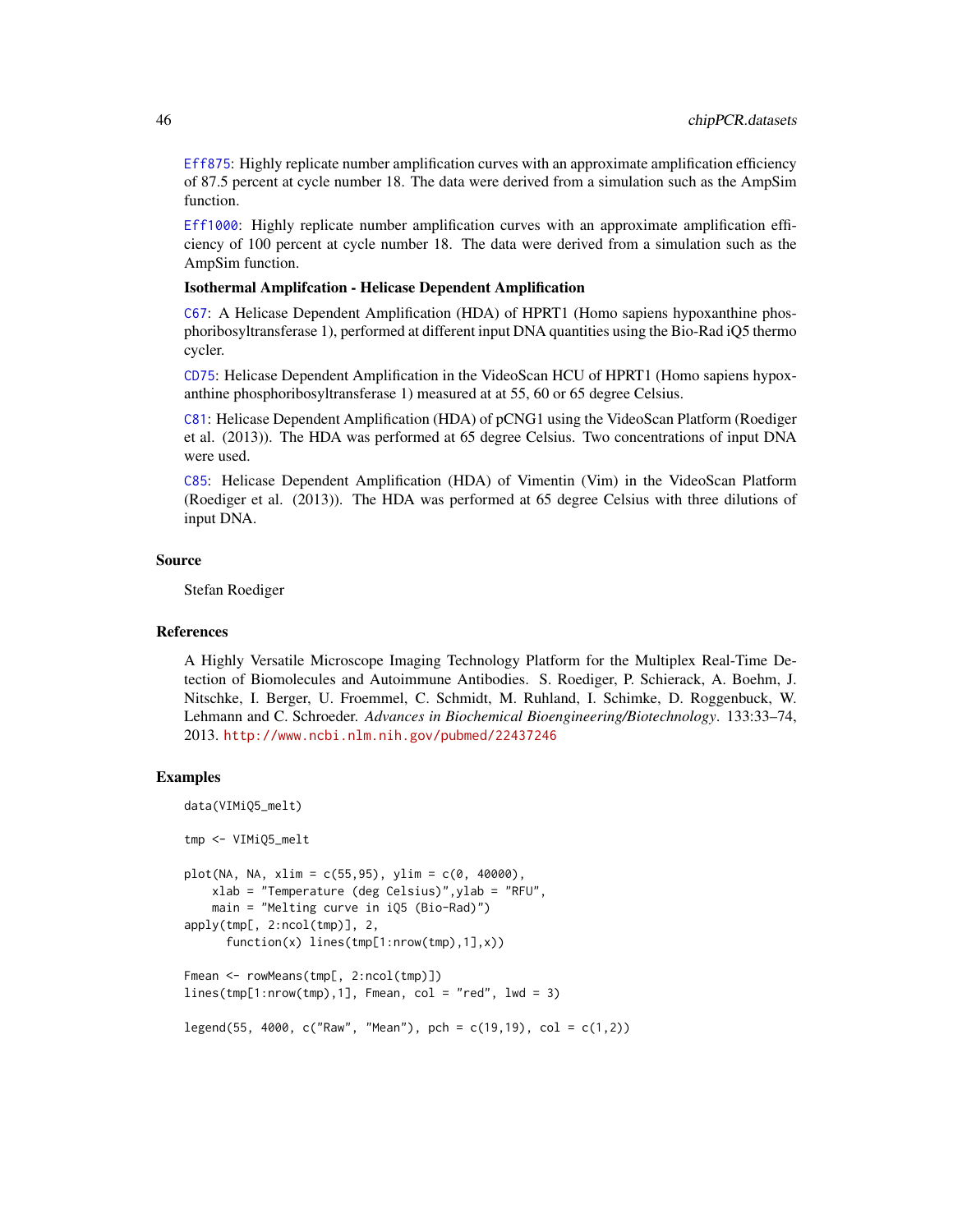#### Description

This Rd-file contains sophisticated plots and example calculations for the chipPCR package. Selected plots and calculations require additional packages and functions (e.g., [drm](#page-0-0)).

#### Source

Stefan Roediger, Michal Burdukiewicz

```
## Not run:
###########################################################################
# Figure 1
#################
pdf(file = "problems.pdf", width = 12, height = 8)# Use AmpSim to generate an amplification curve with 40 cycles
# and a different Cq
res.pos \leq AmpSim(cyc = 1:40, noise = TRUE, nnl = 0.05)
res.pos[5, 2] <- res.pos[5, 2] * 6
res.low \leq AmpSim(cyc = 1:40, noise = TRUE, bl = 0.5, ampl = 0.58, Cq = 33)
res.low[c(31), 2] <- NA
res.neg <- AmpSim(cyc = 1:40, b.eff = -0.1, bl = 0.05, ampl = 0.4, Cq = 1,
   noise = FALSE, nn1 = 0.5)res.pos.CPP <- cbind(1:40, CPP(res.pos[, 1], res.pos[, 2],
      bg.outliers = TRUE, smoother = TRUE, method ="smooth",
      norm = "luqn", rob.read = "lmrob")$y)
res.low.NA <- cbind(1:40, CPP(res.low[, 1], res.low[, 2], smoother = TRUE,
    method = "smooth", bg.outliers = TRUE, norm = "luqn",
    rob.reg = "lmrob")$y)
res.neg.exc <- cbind(1:40, amptester(res.neg[, 2]))
par(mfrow = c(1,2), las = 0, bty = "n", cex.axis = 1.5, cex.lab = 1.5,
    font = 2, cex.main = 1.8, oma = c(1,1,1,1))
plot(NA, NA, xlim = c(1,40), ylim = c(0, 1.5), xlab = "Cycle",ylab = "Raw fluorescence")
mtext{text("A", cex = 2, side = 3, adj = 0, font = 2)}# abline(lm(res.pos[1:10, 2] ~ res.pos[1:10, 1]))
lines(res.pos)
lines(res.low, col = 2)
arrows(38, min(res.low[, 2], na.rm = TRUE), 38, max(res.low[, 2], na.rm =
```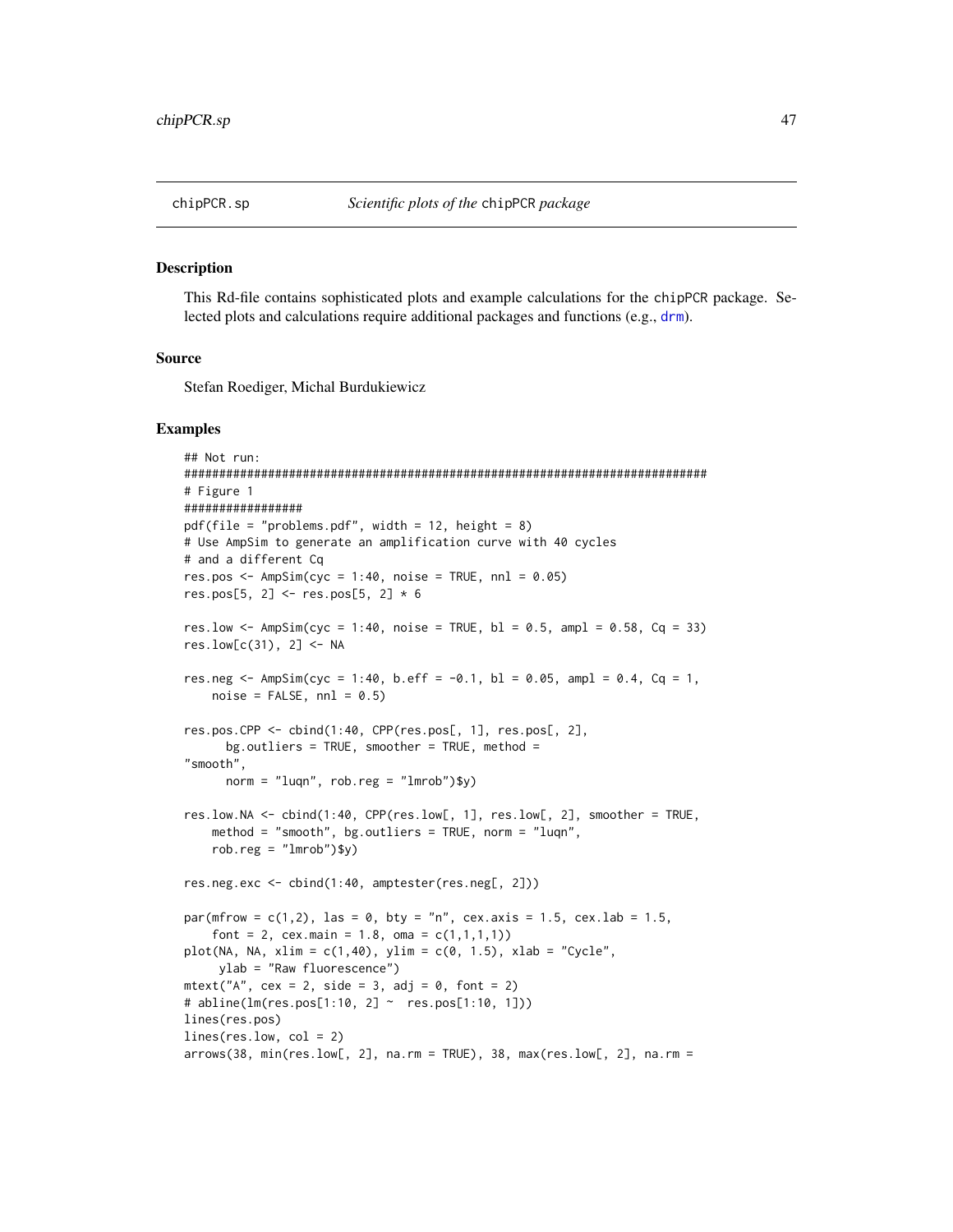```
TRUE),
code=3, lwd=3, angle=90, col="grey")
text(38, max(res.low[, 2], na.rm = TRUE) * 0.7,"SNR", cex=1.2)
arrows(29,0.42,31,0.51, lwd=2)
text(29,0.38, "NA", cex=1.2)
points(res.pos[5, 1], res.pos[5, 2], pch=21, cex=4, lwd=5, col="orange")
text(res.pos[5, 1], res.pos[5, 2] * 1.2, "Outlier", cex=1.2)lines(res.neg, col = 4)text(20, mean(res.neg[, 2]) *0.9, "No amplification", cex=1.2, col =
"blue")
plot(NA, NA, xlim = c(1,40), ylim = c(0, 1.5), xlab = "Cycle",ylab = "Pre-processed fluorescence")
mtext{text("B", cex = 2, side = 3, adj = 0, font = 2)}lines(res.pos.CPP)
lines(res.low.NA, col = 2)
lines(res.neg.exc, col = 4)
dev.off()
###########################################################################
# Figure 2
#################
# Load the shiny package (chipPCR should already be loaded).
# Run from a R console following commands.
require(shiny)
# Invoke the shiny AmpSim app in the default browser.
runApp(paste0(find.package("chipPCR")[1],"/AmpSim.gui"))
###########################################################################
# Figure 3
#################
pdf(file = "AmpSim_random.pdf", width = 12, height = 6)
# Draw an empty plot for 50 cycles
par(las = 0, bty = "n", cex.axis = 1.2, cex.lab = 1.2,font = 2, cex.main = 1.2, oma = c(1,1,1,1)plot(NA, NA, xlim = c(1,50), ylim = c(0,1.1), xlab = "Cycle",ylab = "RFU")
colors <- rainbow(8)
# Create a loop for 8 amplification curves
# The approximate Cqs are synthesize the temporary Cqs
# by adding a random value to a starting Cq of 25
# Note: ``noise'' is set TRUE with a level of 0.03. This
# adds some noise to the plot.
for (i in 1:8) {
  Cq.tmp <- 25 + rnorm(1) * 5
```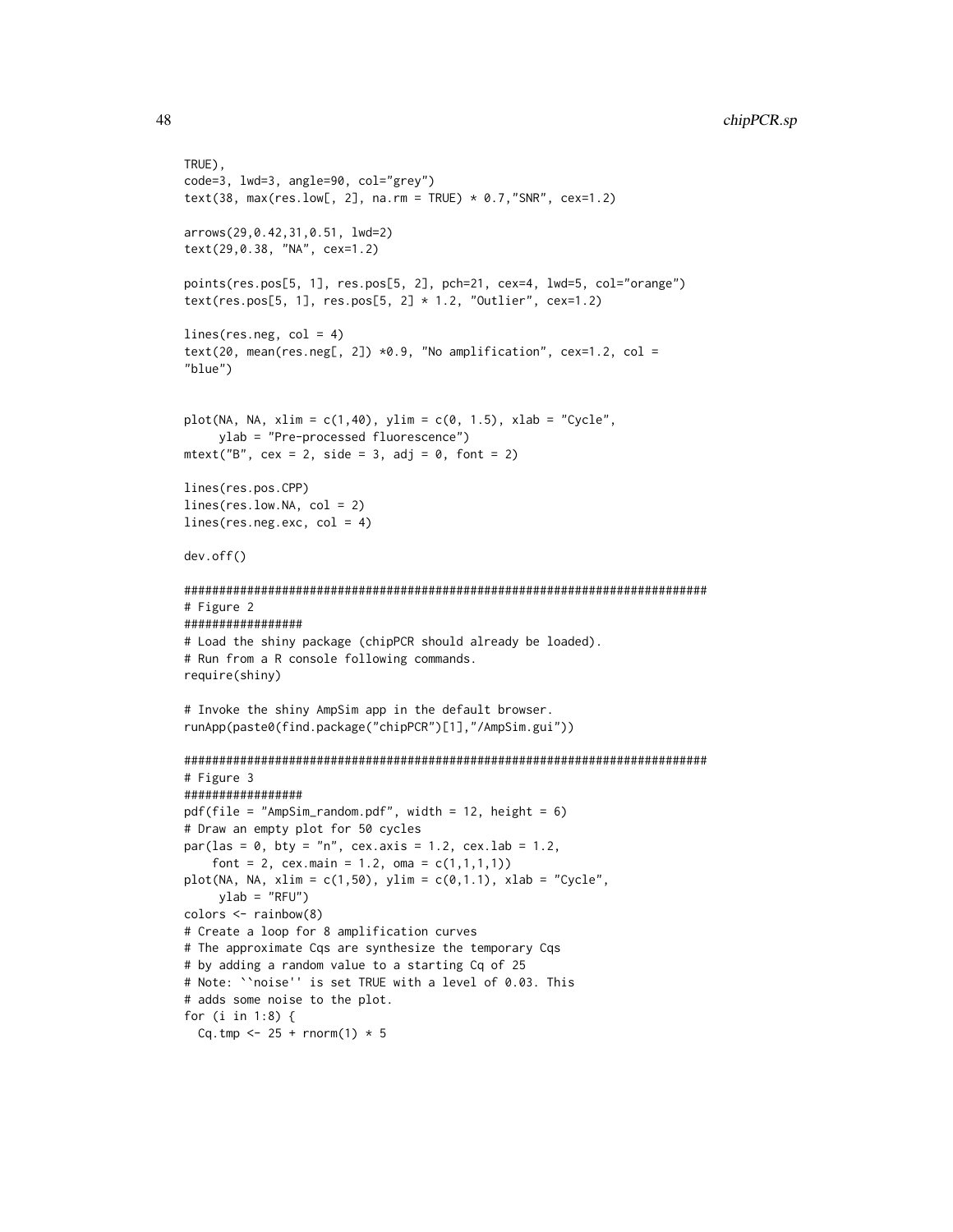```
tmp \leftarrow AmpSim(1:50, Cq = Cq.tmp, noise = TRUE, nn1 = 0.03)lines(tmp, col = colors[i])# Add the approximate Cq values to the plot
  text(1, 1 - i / 10, paste("Cq ", round(Cq.tmp, 2)), col = colors[i])
}
dev.off()
###########################################################################
# Figure 4
#################
pdf(file = "SDM.pdf", width = 12, height = 8)# Use AmpSim to generate an amplification curve with 40 cycles
# and an approximate Cq of 20 and assign it to the object isPCR.
# isPCR will an object of the class "data.frame".
isPCR \leftarrow AmpSim(cyc = 1:40, Cq = 20)# Invoke the inder function for the object isPCR to interpolate
# the derivatives of the simulated data as object res. The Nip
# parameter was set to 5. This leads to smoother curves. res is
# an object of the class "der".
res <- inder(isPCR, smooth.method = "spline", Nip = 5)
# Plot the the object res and add description to the elements.
par(las = 0, bty = "n", cex. axis = 1.5, cex. lab = 1.5,font = 2, cex.main = 1.8, oma = c(1,1,1,1))
plot(isPCR, xlab = "Cycle", ylab = "RFU", ylim = c(-0.15,1),main = "", type = "b", pch = 20)
# Add graphical elements for the dervatives and the calculated
# Cq values FDM, SDM, SDm and SDC
  lines(res[, "x"], res[, "d1y"], col = "blue")lines(res[, "x"], res[, "d2y"], col = "red")
  summ <- summary(res, print = FALSE)
  abline(v = c(sum['SDM''], summ["SDm"], summ["SDC"]), col = c(3, 4, 5)text(summ["SDM"], 0.5, paste("SDM ~ ", round(summ["SDM"], 2)),
       cex = 1.5, col = 3)
  text(summ["SDC"], 0.7, paste("SDC ~ ", round(summ["SDC"], 2)),
       cex = 1.5, col = 5)
  text(summ["SDm"], 0.9, paste("SDm ~ ", round(summ["SDm"], 2)),
       cex = 1.5, col = 4)
  text(summ["FDM"] + 10, 0.65, paste("FDM ~ ", round(summ["FDM"], 2)),
       cex = 1.5, col = 1)
  legend(1.1, 0.9, c("raw", "first derivative", "second derivative"),
         col = c(1, 4, 2), lty = c(2, 1, 1), cex = 1.2, bty = "n")# Summary of the object res.
summ
# FDM SDM SDm SDC
#19.81407 19.03015 20.98995 19.98604
```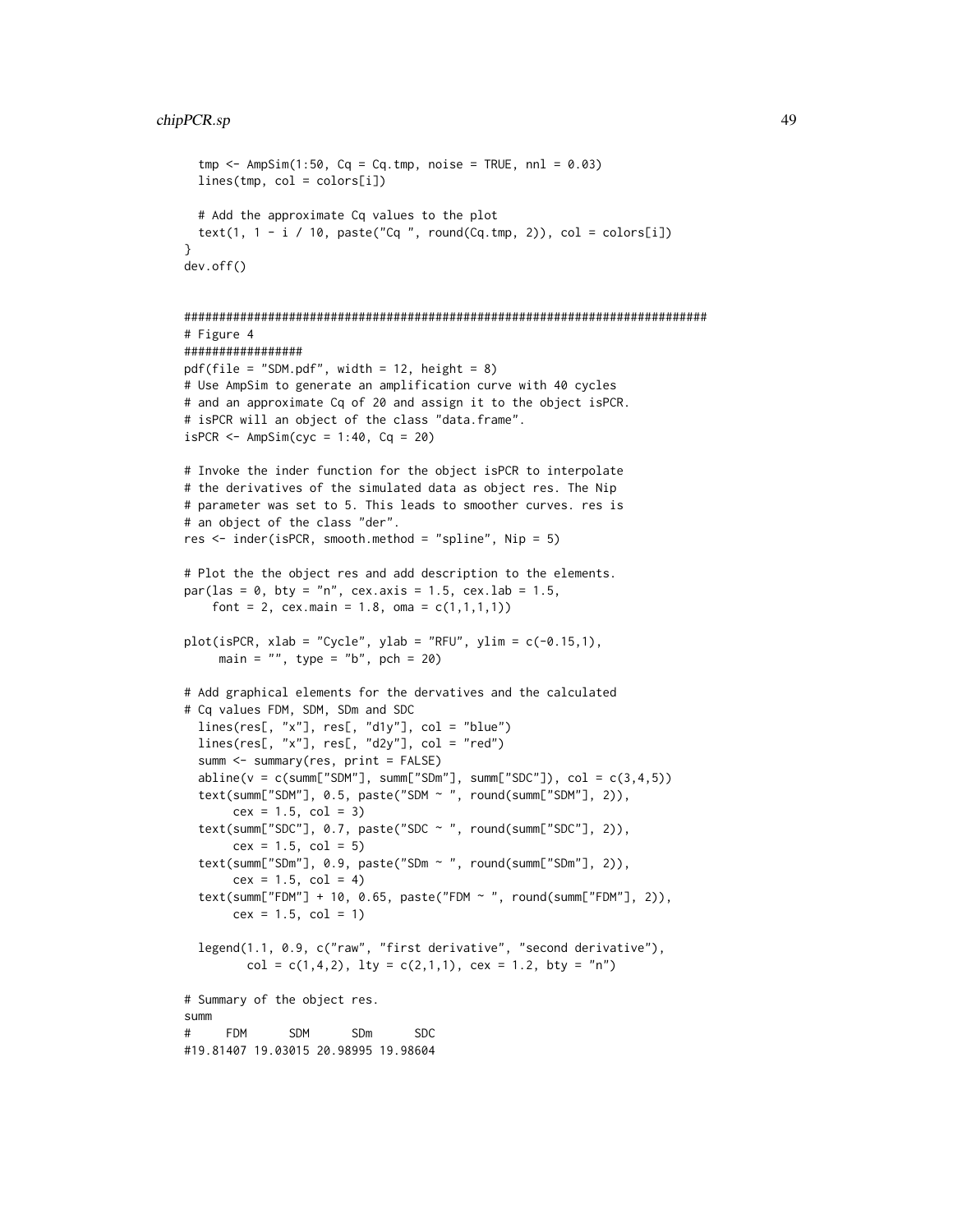```
dev.off()
###########################################################################
## End(Not run)
```
## <span id="page-49-0"></span>CPP *Curve Pre-processor*

#### Description

The function [CPP](#page-49-0) encompasses a set of functions to pre-process an amplification curve. The preprocessing includes options to normalize curve data, to remove background, to remove outliers in the background range and to test if an amplification is significant.

## Usage

```
## S4 method for signature 'numeric,numeric'
CPP(x, y, smoother = TRUE, method = "saygol",trans = FALSE, method.reg = "lmrob",
bg.outliers = FALSE, median = FALSE,
method.norm = "none", qnL = 0.03, amptest = FALSE,
manual = FALSE, nl = 0.08, bg.range = NULL, ...)
## S4 method for signature 'matrix,missing'
CPP(x, y, smoother = TRUE, method = "saygol",trans = FALSE, method.reg = "lmrob",
       bg.outliers = FALSE, median = FALSE,
      method.norm = "none", qnL = 0.03, amptest = FALSE,
      manual = FALSE, nl = 0.08, bg.range = NULL, ...)
## S4 method for signature 'data.frame, missing'
CPP(x, y, smoother = TRUE,method = "savgol", trans = FALSE,
   method.reg = "lmrob", bg.outliers = FALSE,
   median = FALSE, method.norm = "none",
   qnL = 0.03, amptest = FALSE,
   manual = FALSE, nl = 0.08, bg.range = NULL, ...)
```
#### Arguments

| $\mathsf{x}$ | is a vector containing the time or cycle values or a matrix or data frame contain-<br>ing both time or cycle values and fluorescence. |
|--------------|---------------------------------------------------------------------------------------------------------------------------------------|
| y            | is a vector containing the fluorescence values. Omitted if x is a data frame or<br>matrix.                                            |
| smoother     | logical parameter which indicates if smoother should be used.                                                                         |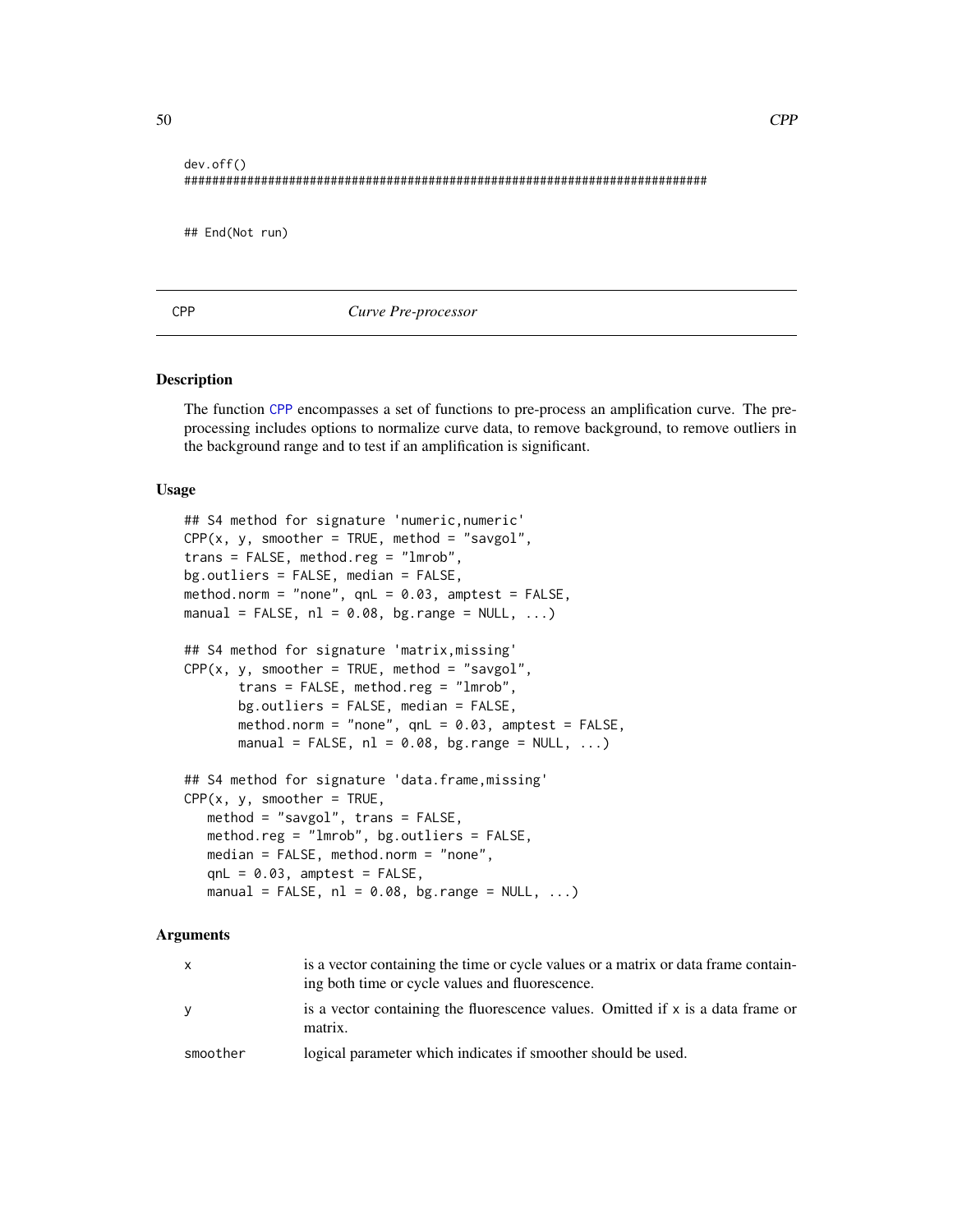| method      | a vector of names defining which smoothing method should be used. The Savitzky-<br>Golay smoothing filter is the default smoother. Use "lowess" for LOWESS |
|-------------|------------------------------------------------------------------------------------------------------------------------------------------------------------|
|             | smoother (locally-weighted polynomial regression), "mova" for moving aver-                                                                                 |
|             | age, "savgol" for Savitzky-Golay smoothing filter, "smooth" for cubic spline                                                                               |
|             | smooth, "spline" for standard cubic spline smooth, "supsmu" for Friedman's Su-                                                                             |
|             | perSmoother, "whit1" for weighted Whittaker smoothing with a first order finite                                                                            |
|             | difference penalty, "whit2" for weighted Whittaker smoothing with a second or-                                                                             |
|             | der finite difference penalty or "all" for all implemented smoothing algorithms.                                                                           |
| trans       | defines if the slope of the background range in a curve should be corrected by a<br>linear regression.                                                     |
| method.reg  | defines the method ("rfit", "lmrob", "rq") for the robust linear regression. If<br>equal to "least", CPP uses linear regression.                           |
| bg.outliers | is a logical argument which to remove outliers in the background range.                                                                                    |
| median      | If set to TRUE, median is used instead of mean in outlier replacement. The<br>mean is used by default.                                                     |
| method.norm | is a argument to use a "none", "minm", "max", "lugn", or "zscore" normaliza-<br>tion.                                                                      |
| qnL         | is the quantile to be used for the quantile normalization.                                                                                                 |
| amptest     | is a logical operator which is used to set a test for a positive amplification.                                                                            |
| manual      | is used to test for a fixed threshold value of the background.                                                                                             |
| nl          | is a value used as fixed threshold value for the background.                                                                                               |
| bg.range    | is a numeric vector of length 2 pointing the background range. If NULL, the<br>background range is calculated by bg. max function.                         |
| $\cdots$    | dot operator for diverse arguments of smoother for details).                                                                                               |

# Details

The function [CPP](#page-49-0) uses the function [bg.max](#page-13-0) to estimate automatically the start of the amplification process. In the background range there is often noise which makes it harder to determine a meaningful background value. Therefore [CPP](#page-49-0) can optionally remove outliers by finding the value with largest difference from the mean as provided by the rm. outlier function. The functions also tries to prevent calculations of non amplified signals.

The slope of the background range is often unequal to zero. By setting the parameter trans it is possible to apply a simple correction of the slope. Thereby either a robust linear regression by computing MM-type regression estimators, a nonparametric rank-based estimator or a standard linear regression model. Care is needed when using trans with time series (see [lm](#page-0-0) for details).

## Author(s)

Stefan Roediger, Michal Burdukiewicz

# See Also

Normalization: [normalizer](#page-68-0) Smoothing: [smoother](#page-77-0) Robust linear regression: [lm.coefs](#page-64-0)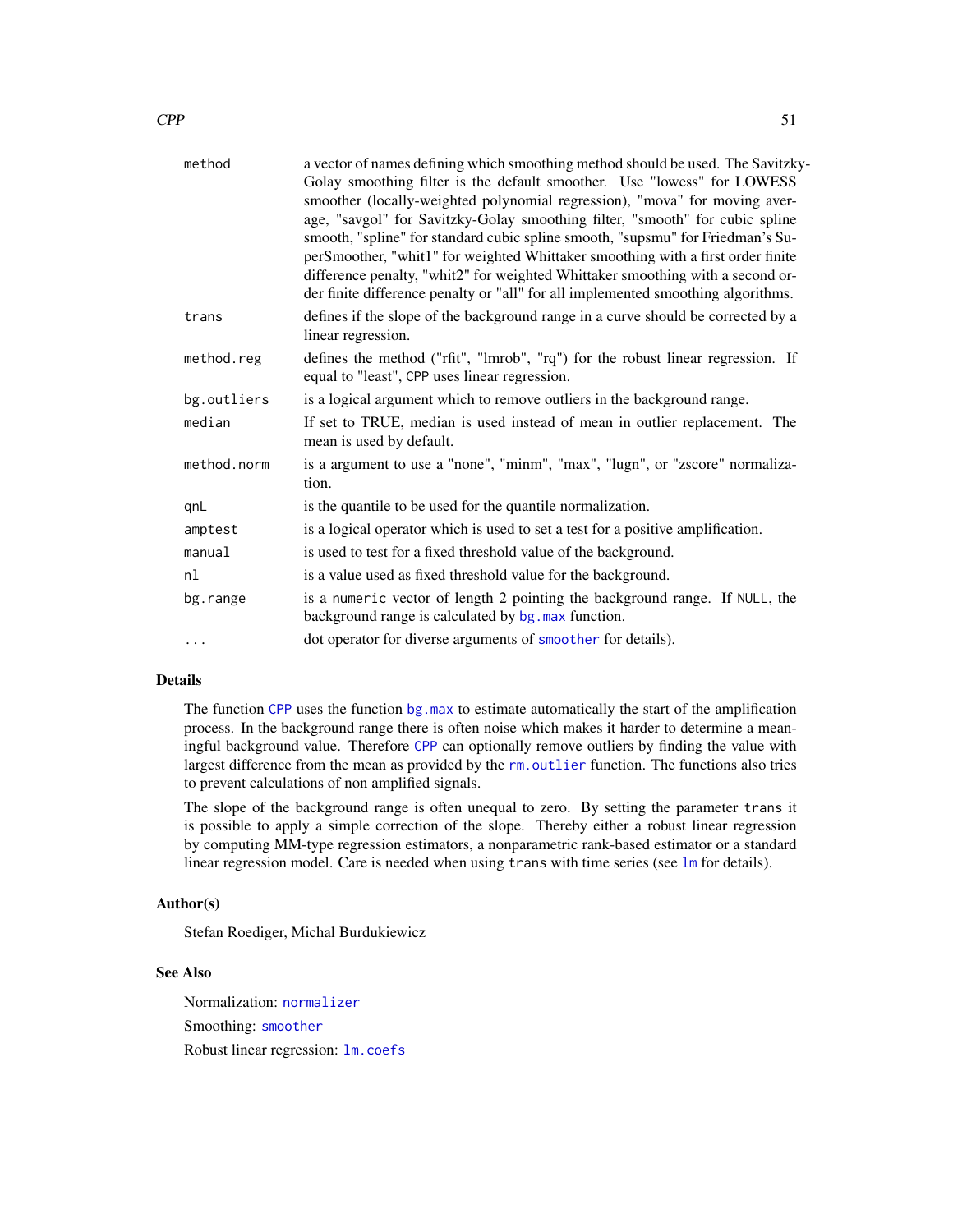```
# Function to pre-process an amplification curve.
# Take a subset of the C17 data frame.
data(C17)
par(mfrow = c(2,1))plot(NA, NA, xlab = "Time [sec]", ylab = "refMFI",
     main = "HDA Raw Data",
     xlim = c(0, 2500), ylim = c(0, 1.1), pch = 20)for (i in 3:5) {
  lines(C17[1:50, 1], C17[1:50, i], col = i - 2,
type = nb'', pch = 20)
}
legend(50, 0.5, c("55 deg Celsius", "60 deg Celsius", "65 deg Celsius"),
col = c(1, 2, 3), pch = rep(20,3))
# Use CPP to pre-process the data by removing the missing value and
# normalization of the data
plot(NA, NA, xlab = "Time [sec]", ylab = "refMFI",
     main = "Curve Pre-processor Applied to HDA Data",
     xlim = c(0, 2500), ylim = c(0, 1.1), pch = 20)for (i in 3:5) {
  y.cpp <- CPP(C17[2:50, 1], C17[2:50, i], method.norm = "minm",
      bg.outliers = TRUE)$y.norm
  lines(C17[2:50, 1], y.cpp, col = i - 2,type = nb'', pch = 20)
}
legend(50, 1, c("55 deg Celsius", "60 deg Celsius", "65 deg Celsius"),
col = c(1, 2, 3), pch = rep(20,3))
par(mfrow = c(1,1))# Example for dB analysis
# qPCR analysis using the VIMCFX96_60 and the VIMCFX96_69 data sets from a
# 96-well plate cycler (Bio-Rad CFX96, EvaGreen detection) experiment.
# The dB values during the annealing (60 Celsius) and elongation (69 Celsius)
# phase were determined by calling dB from CPP. The annealing phase values
# were plotted against the elongation phase values and analyzed by
# linear regression (lm, stats) and correlation test (cor.test, stats). Next, we
# computed the interquartile range using IQR (stats) with the default settings.
# The IQR at 60 Celsius was \sim 0.28 dB and \sim 0.21 dB at 69 Celsius.
par(mfrow = c(1,2), las = 0, bty = "n", cex.axis = 1.5, cex.lab = 1.5,
     font = 2, cex.main = 1.1, oma = c(1,1,1,1))
pointer \leq function (x, pos = 1, w = 5)xx \le - pos + rep(seq(-0.1, 0.1, length.out = w),
  ceiling(length(x)/w))
   yy \leftarrow sort(x)points(xx[1:length(yy)], yy, pch = 19)
   points(pos, mean(x, na.rm = TRUE), col = 2, pch = 15, cex = 1.5)
  }
```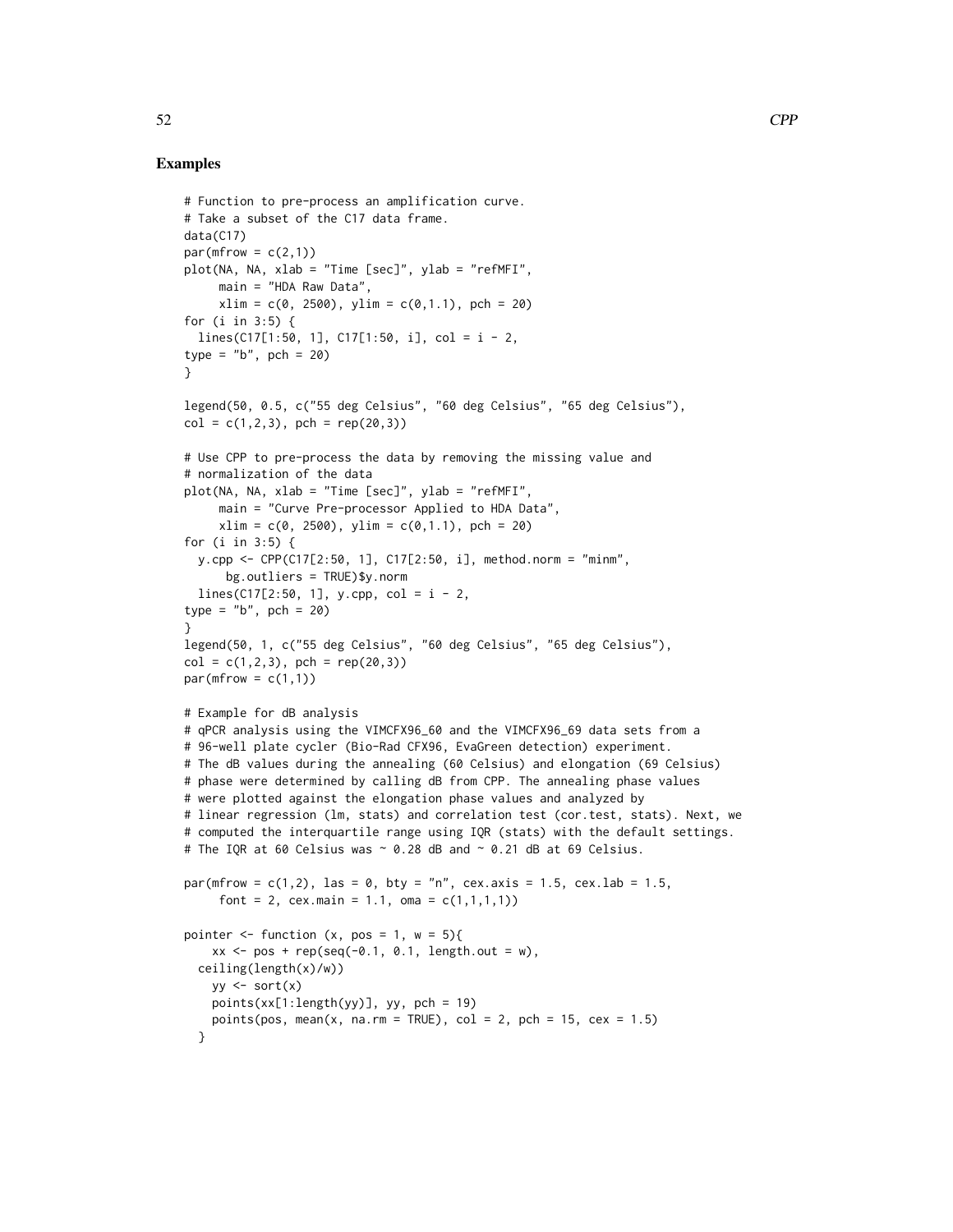```
T60 <- cbind(apply(VIMCFX96_60[, c(2L:97)], 2,
    function(x) CPP(VIMCFX96_60[, 1], x, qnL = 0.03)$dB))
T69 <- cbind(apply(VIMCFX96_69[, c(2L:97)], 2,
    function(x) CPP(VIMCFX96_69[, 1], x, qnL = 0.03)$dB))
res <- list(T60 = T60, T69 = T69)
plot(T60, T69, xlab = "dB 0 60 deg. Celsius",ylab = "dB @ 69 deg. Celsius")
mtext{text('A", cex = 2, side = 3, adj = 0, font = 2)}res.lm <- lm(T69 ~ T60)
abline(res.lm)
summary(res.lm)
cor.test(T60, T69)
boxplot(res, ylab = "dB", ylim = c(1.45, 3.5))
  pointer(T60, 1, 6)
  pointer(T69, 2, 6)
mtext{text("B", cex = 2, side = 3, adj = 0, font = 2)}wcx <- wilcox.test(T60, T69)
lines(c(1,2), c(3.2,3.2))
text(1.5, 3.3, paste("p :", wcx$p.value))
IQR(T60)
IQR(T69)
par(mfrow = c(1,1))
```
der *Class* "der"

#### <span id="page-52-0"></span>Description

An S4 class containing the output [inder](#page-62-0) function.

#### **Slots**

.Data: "matrix" is a matrix containing smoothed data as well as the first and second derivative. method: "character" used method of smoothing.

# Methods

summary signature(object = "der"): calculates and prints approximate first derivative maximum, second derivative maximum, second derivative minimum and second derivative center. See [summary.der](#page-81-0).

show signature(object = "der"): prints only . Data slot of the object.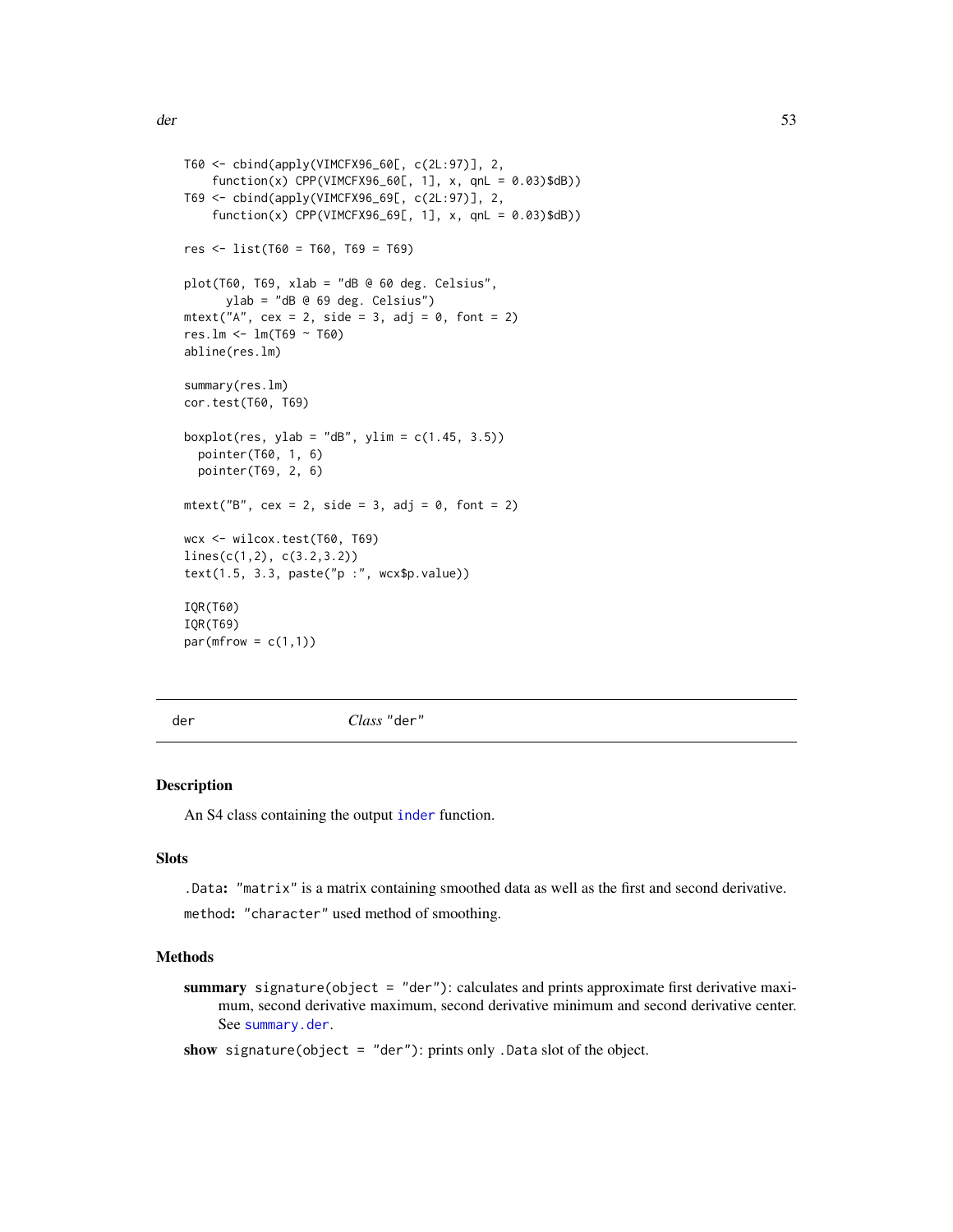# Author(s)

Stefan Roediger, Michal Burdukiewicz

# See Also

[inder](#page-62-0)

# Examples

```
pcr \leq AmpSim(cyc = 1:40)
res <- inder(pcr[, 1], pcr[, 2])
sums <- summary(res)
print(sums)
```
eff *Class* "eff"

## <span id="page-53-0"></span>Description

An S4 class containing the output [effcalc](#page-56-1) function.

## Slots

- .Data: "matrix" containing the "Concentration", "Location" (mean, median), "Deviation" (standard deviation, median absolute deviation), "Coefficient of Variance" (CV, RSD) sequential in the columns.
- amplification.efficiency: "numeric" value representing amplification efficiency.

regression: "lm" the results of the linear regression and .

correlation.test: "htest". the correlation test (Pearson) results.

# Methods

**plot** signature( $x = "eff"$ ): plots calculated efficiency. See [plot.eff](#page-72-0)

show signature(object = "eff"): prints only .Data slot of the object.

summary signature(object = "eff"): prints information about object prettier than show.

## Author(s)

Stefan Roediger, Michal Burdukiewicz

# See Also

[effcalc](#page-56-1), [plot.eff](#page-72-0),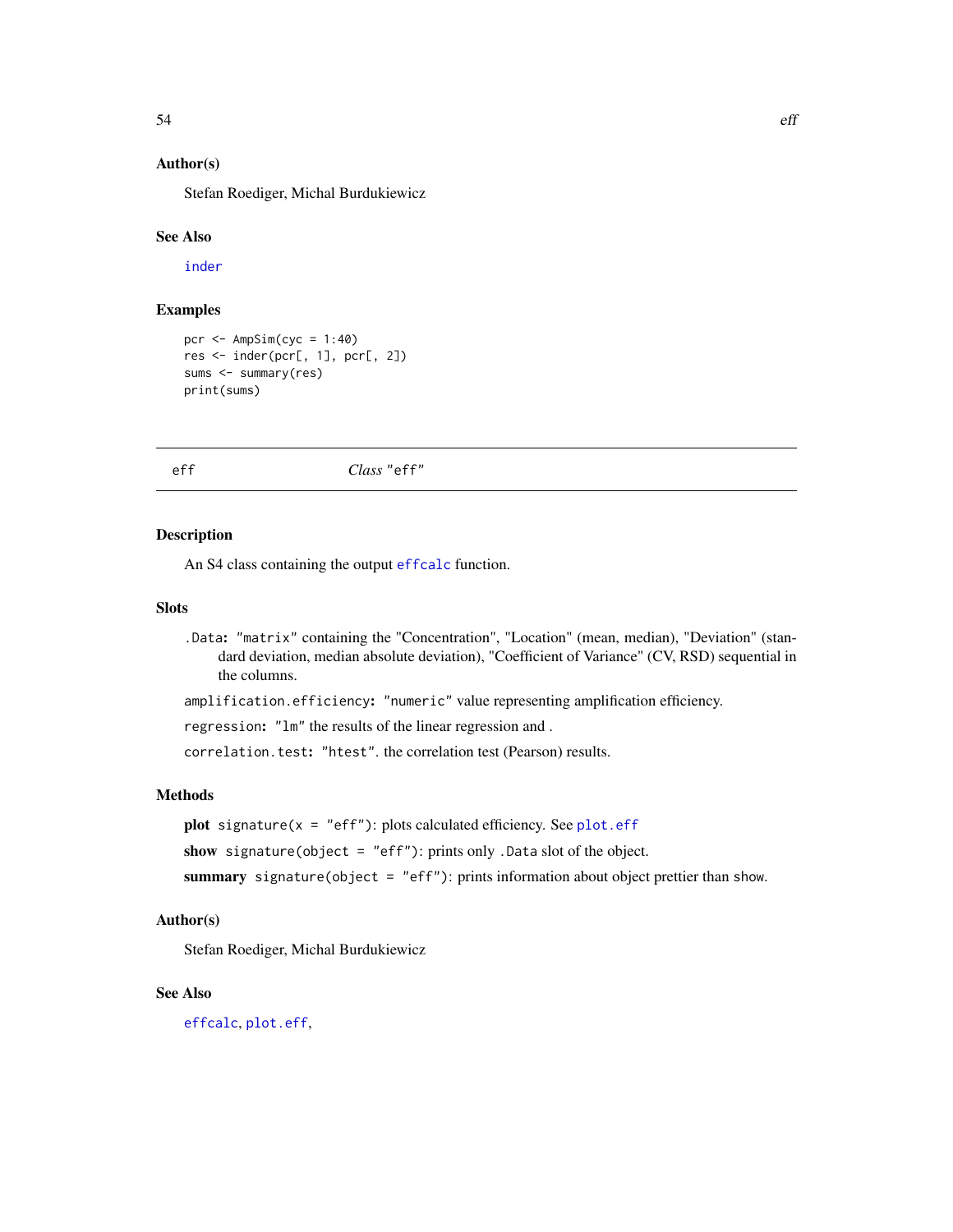<span id="page-54-1"></span>

#### Description

Highly replicate number amplification curves with an approximate amplification efficiency of 100 percent at cycle number 18. The data were derivd from a simulation such as the AmpSim function.

## Usage

data(Eff1000)

## Format

A data frame with 40 (Cycles) observations on the following 1000 (amplification curves) variables. The columns are all replicates.

# Examples

```
data(Eff1000)
```

```
plot(NA, NA, xlim = c(1,40), ylim = c(0, max(Eff1000)), xlab = "Cycle",
   ylab = "RFU",main = "Amplification Curves with 100 Percent Efficiency")
apply(Eff1000[, 1:ncol(Eff1000)], 2, function(x) lines(1:40,x))
Fmean <- rowMeans(Eff1000[, 1:ncol(Eff1000)])
lines(1:40, Fmean, col = "red", lwd = 3)legend(1, quantile(unlist(Eff1000), 0.9), c("Raw", "Mean"),
pch = c(19,19), col = c(1,2))
```
<span id="page-54-0"></span>

Eff625 *Highly Replicate Number Amplification Curves*

## **Description**

Highly replicate number amplification curves with an approximate amplification efficiency of 62.5 percent at cycle number 18. The data were derivd from a simulation such as the AmpSim function.

# Usage

data(Eff625)

#### Format

A data frame with 40 (Cycles) observations on the following 1000 (amplification curves) variables. The columns are all replicates.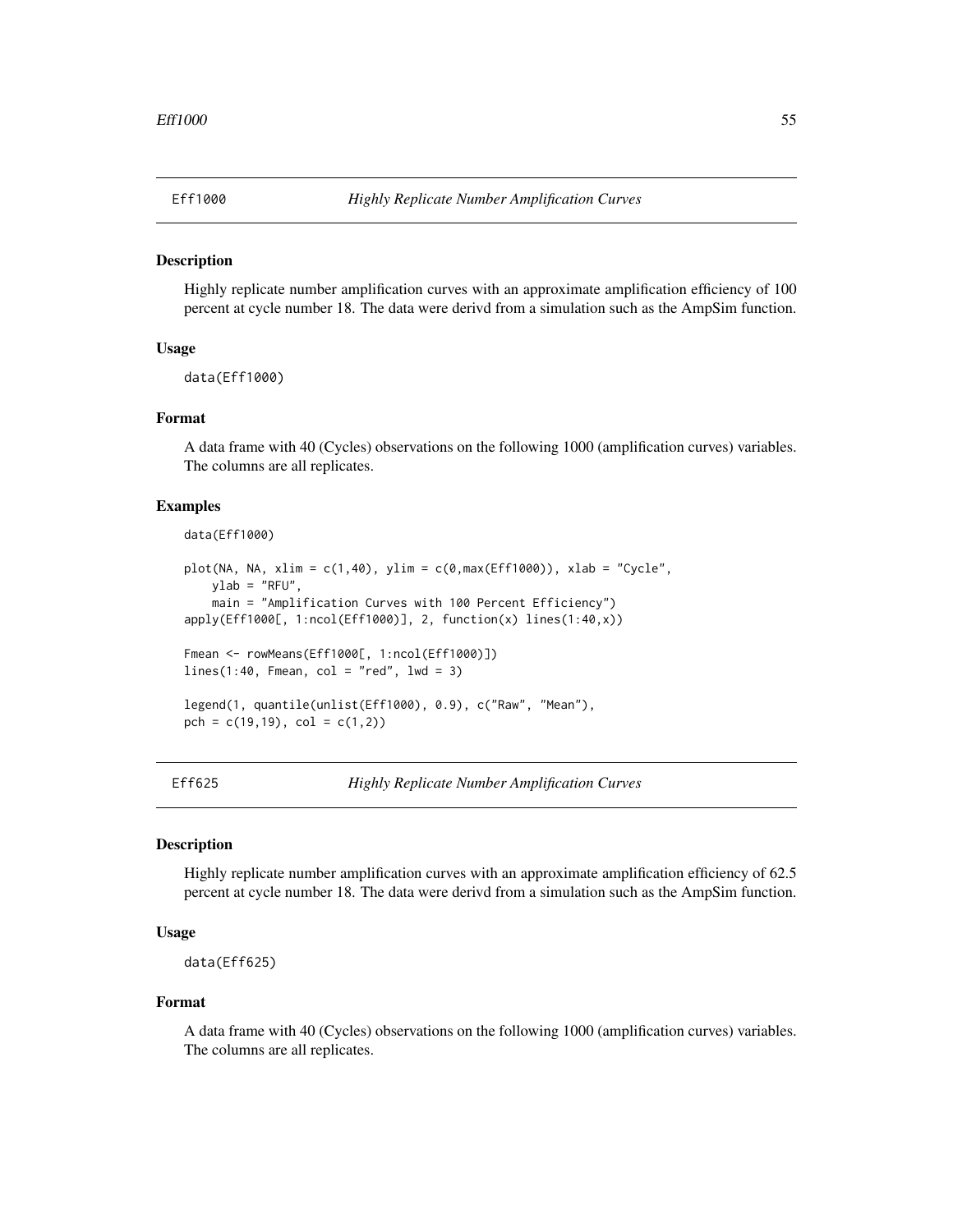## Examples

```
data(Eff625)
plot(NA, NA, xlim = c(1,40), ylim = c(\theta, max(Eff625)), xlab = "Cycle",
   ylab = "RFU",
   main = "Amplification Curves with 62.5 Percent Efficiency")
apply(Eff625[, 1:ncol(Eff625)], 2, function(x) lines(1:40,x))
Fmean <- rowMeans(Eff625[, 1:ncol(Eff625)])
lines(1:40, Fmean, col = "red", lwd = 3)legend(1, quantile(unlist(Eff625), 0.9), c("Raw", "Mean"),
      pch = c(19,19), col = c(1,2))
```
Eff750 *Highly Replicate Number Amplification Curves*

# **Description**

Highly replicate number amplification curves with an approximate amplification efficiency of 75 percent at cycle number 18. The data were derivd from a simulation such as the AmpSim function.

#### Usage

data(Eff750)

#### Format

A data frame with 40 (Cycles) observations on the following 1000 (amplification curves) variables. The columns are all replicates.

```
data(Eff750)
```

```
plot(NA, NA, xlim = c(1,40), ylim = c(0, max(Eff750)), xlab = "Cycle",
   ylab = "RFU",
   main = "Amplification Curves with 75 Percent Efficiency")
apply(Eff750[, 1:ncol(Eff750)], 2, function(x) lines(1:40,x))
Fmean <- rowMeans(Eff750[, 1:ncol(Eff750)])
lines(1:40, Fmean, col = "red", lwd = 3)legend(1, quantile(unlist(Eff750), 0.9), c("Raw", "Mean"),
pch = c(19,19), col = c(1,2))
```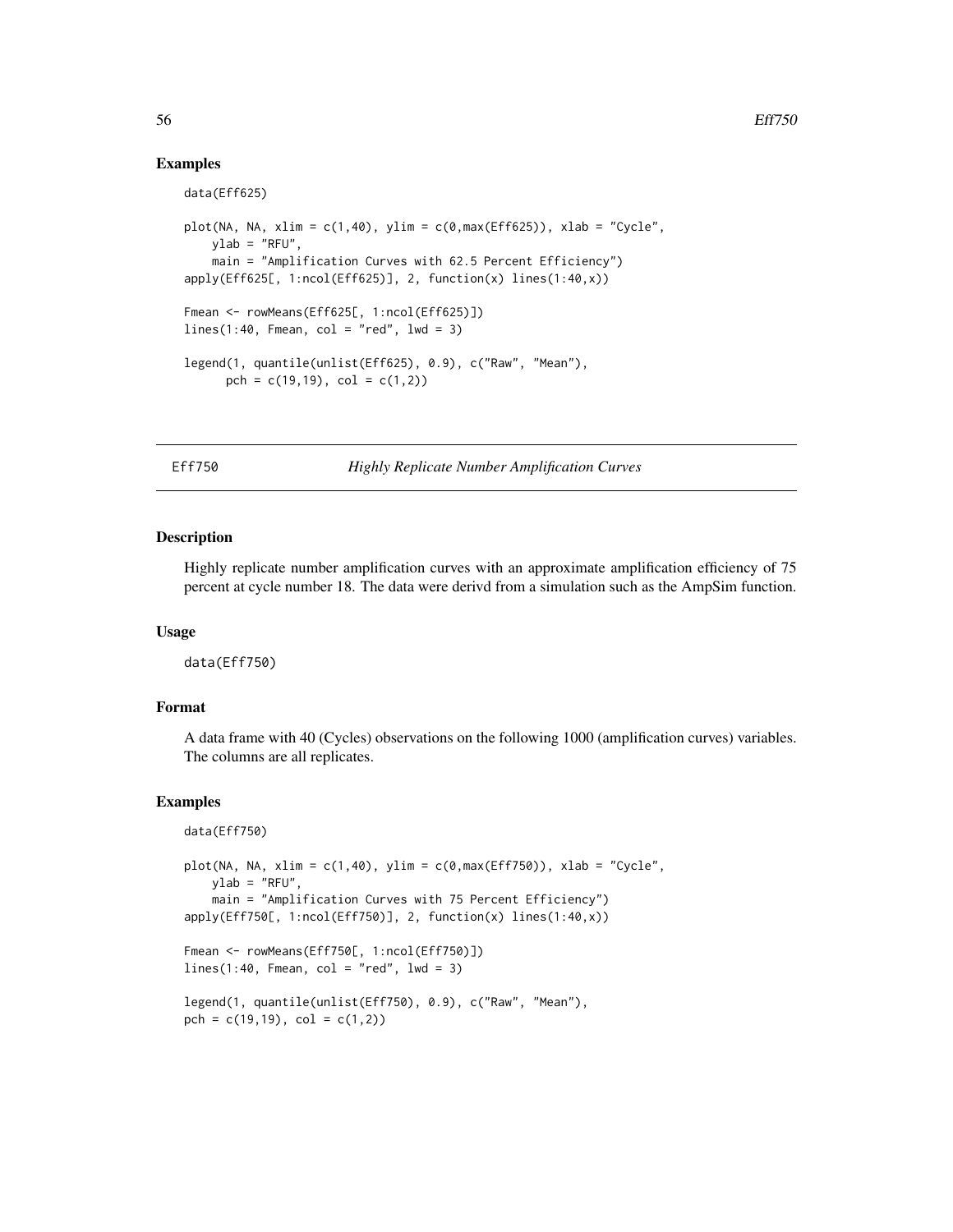<span id="page-56-0"></span>

# Description

Highly replicate number amplification curves with an approximate amplification efficiency of 87.5 percent at cycle number 18. The data were derivd from a simulation such as the AmpSim function.

#### Usage

data(Eff875)

# Format

A data frame with 40 (Cycles) observations on the following 1000 (amplification curves) variables. The columns are all replicates.

## Examples

```
data(Eff875)
plot(NA, NA, xlim = c(1,40), ylim = c(\theta, max(Eff875)), xlab = "Cycle",
   ylab = "RFU".main = "Amplification Curves with 87.5 Percent Efficiency")
apply(Eff875[, 1:ncol(Eff875)], 2, function(x) lines(1:40,x))
Fmean <- rowMeans(Eff875[, 1:ncol(Eff875)])
lines(1:40, Fmean, col = "red", lwd = 3)legend(1, quantile(unlist(Eff875), 0.9), c("Raw", "Mean"),
pch = c(19,19), col = c(1,2))
```
<span id="page-56-1"></span>effcalc *Analysis of the amplification efficiency*

#### Description

effcalc is used for a fast calculation of the amplification efficiency of a dilution. effcalc returns an object of the class list.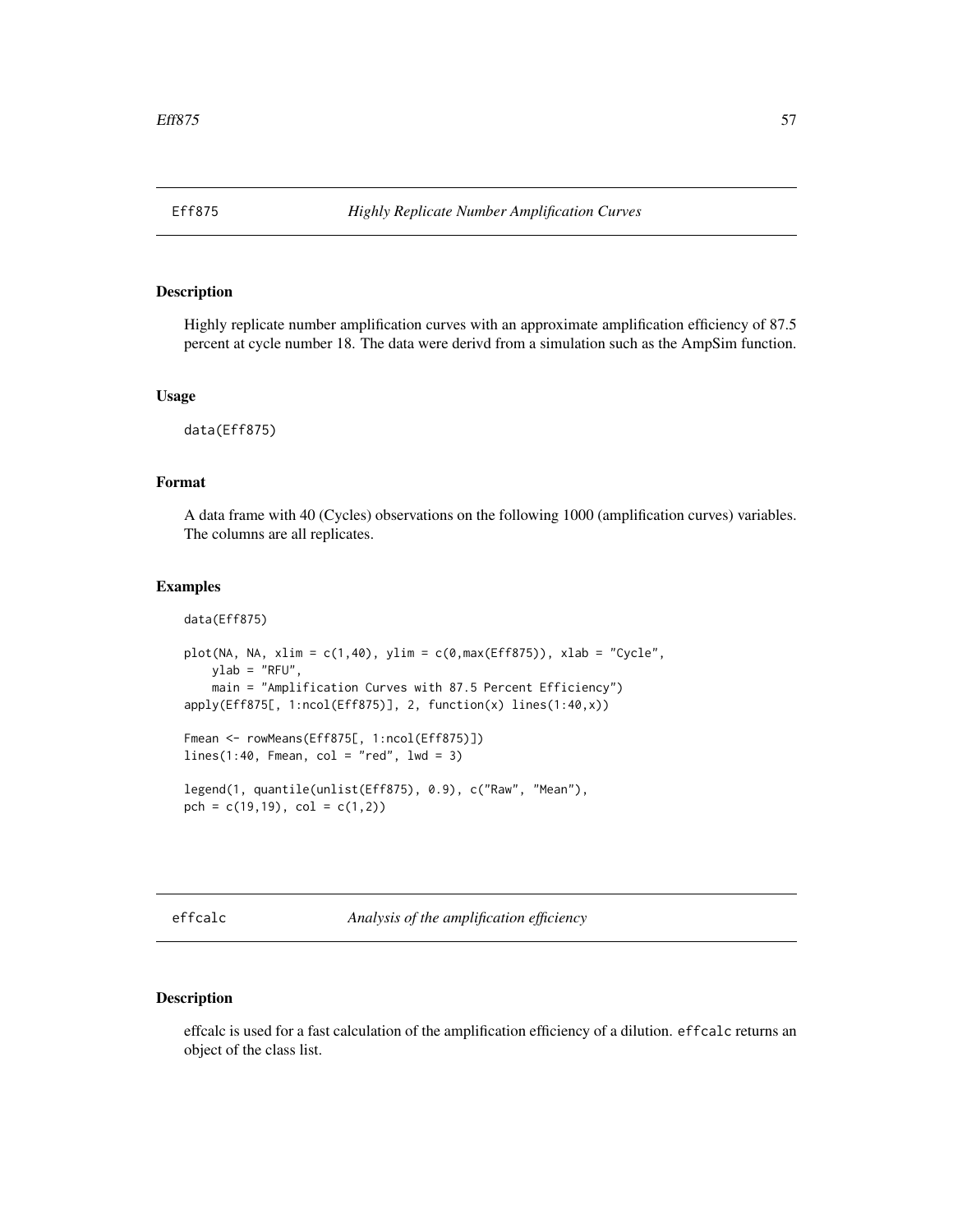## Usage

```
## S4 method for signature 'numeric,numeric'
effcalc(x, y, logx = TRUE, RSD = FALSE, rob = FALSE,level = 0.95## S4 method for signature 'matrix,missing'
effcalc(x, y, logx = TRUE, RSD = FALSE, rob = FALSE,level = 0.95## S4 method for signature 'matrix,missing'
effcalc(x, y, logx = TRUE, RSD = FALSE, rob = FALSE,level = 0.95
```
## Arguments

| $\mathsf{x}$ | is the column of a data frame for the concentration (dilution).                                                                           |
|--------------|-------------------------------------------------------------------------------------------------------------------------------------------|
| y            | are multiple columns of fluorescence values from a data. frame (e.g., $[$ , c(1:n)]).                                                     |
| logx         | is a logical parameter used to convert the concentration into a decadic logarithm.                                                        |
| <b>RSD</b>   | Setting the option RSD = TRUE shows the relative standard deviation (RSD) in<br>percent.                                                  |
| rob          | Using the option rob as TRUE the median and the median absolute deviation<br>(MAD) is plotted instead of the mean and standard deviation. |
| level        | Tolerance/confidence level.                                                                                                               |

#### Value

[eff](#page-53-0) object.

## Author(s)

Stefan Roediger

#### References

A Highly Versatile Microscope Imaging Technology Platform for the Multiplex Real-Time Detection of Biomolecules and Autoimmune Antibodies. S. Roediger, P. Schierack, A. Boehm, J. Nitschke, I. Berger, U. Froemmel, C. Schmidt, M. Ruhland, I. Schimke, D. Roggenbuck, W. Lehmann and C. Schroeder. *Advances in Biochemical Bioengineering/Biotechnology*. 133:33–74, 2013. <http://www.ncbi.nlm.nih.gov/pubmed/22437246>

S. Mehra and W.-S. Hu. A kinetic model of quantitative real-time polymerase chain reaction. *Biotechnology and bioengineering*, 91(7):848–860, Sept. 2005. ISSN 0006-3592. doi: 10.1002/bit.20555. PMID: 15986490.

M. Guescini, D. Sisti, M. B. Rocchi, L. Stocchi, and V. Stocchi. A new real-time PCR method to overcome significant quantitative inaccuracy due to slight amplification inhibition. *BMC Bioinformatics*, 9(1):326, July 2008. ISSN 1471-2105. doi: 10.1186/1471-2105-9-326. [http://www.](http: //www.biomedcentral.com/1471-2105/9/326/abstract) [biomedcentral.com/1471-2105/9/326/abstract](http: //www.biomedcentral.com/1471-2105/9/326/abstract). PMID: 18667053.

A. Tichopad, M. Dilger, G. Schwarz, and M. W. Pfaffl. Standardized determination of real-time PCR efficiency from a single reaction set-up. *Nucleic Acids Research*, 31(20):e122, Oct. 2003. ISSN 1362-4962. PMID: 14530455 PMCID: PMC219490.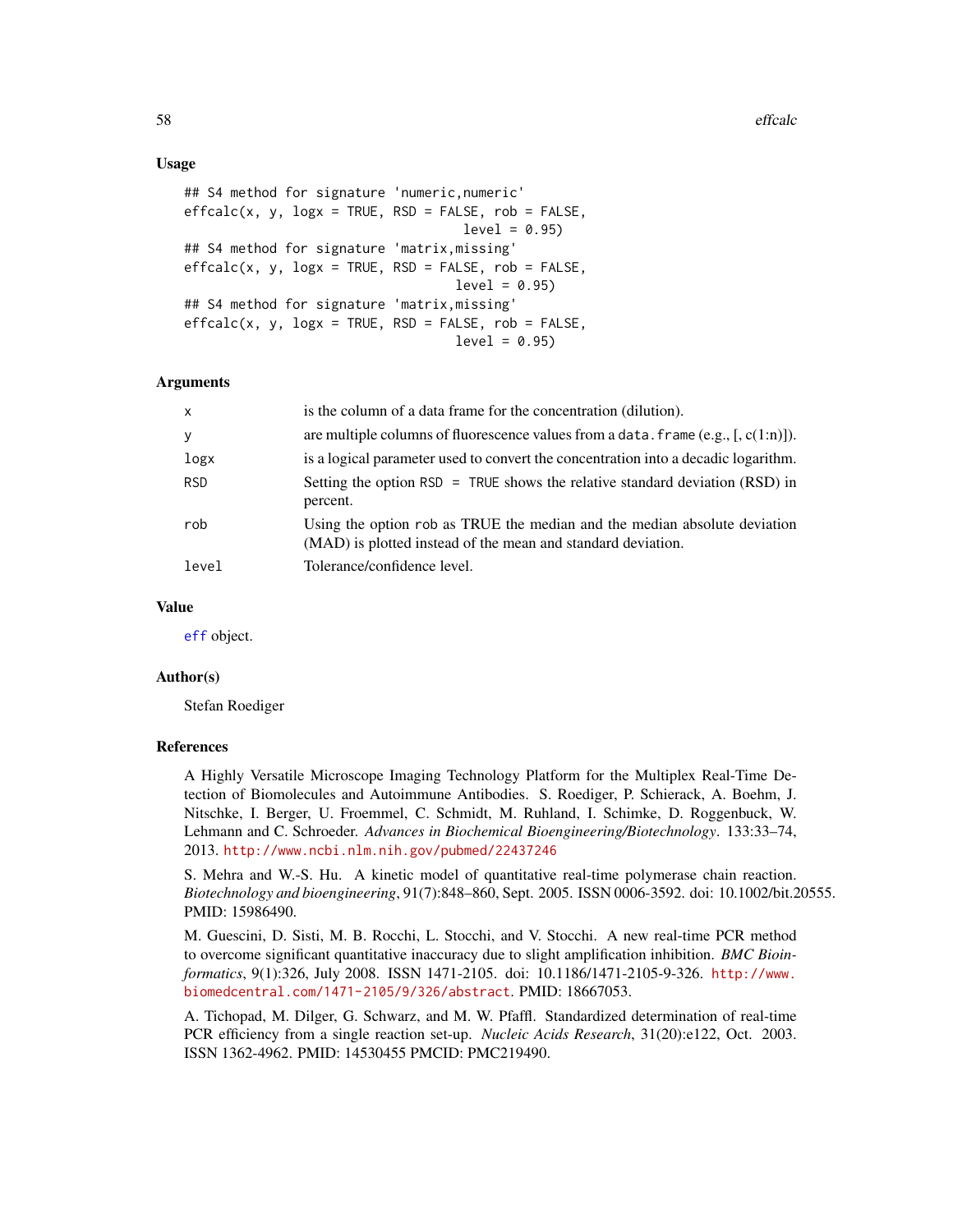#### effcalc 59

A. Staalberg, P. Aman, B. Ridell, P. Mostad, and M. Kubista. Quantitative real-time PCR method for detection of b-lymphocyte monoclonality by comparison of kappa and lambda immunoglobulin light chain expression. *Clinical Chemistry*, 49(1):51–59, Jan. 2003. ISSN 0009-9147. PMID: 12507960.

W. Liu and D. A. Saint. A new quantitative method of real time reverse transcription polymerase chain reaction assay based on simulation of polymerase chain reaction kinetics. *Analytical Biochemistry*, 302(1):52–59, Mar. 2002. ISSN 0003-2697. doi: 10.1006/abio.2001.5530. PMID: 11846375.

## See Also

# [eff](#page-53-0)

[plot.eff](#page-72-0)

```
## Not run:
# First Example
# Amplification efficiency plot
require(MBmca)
par(mfrow = c(1,2), las = 0, bty = "n", cex.axis = 1.2, cex.lab = 1.2,
    font = 2, cex.main = 1, oma = c(0.1, 0.1, 0.5, 0.1))
# Simulate a qPCR reaction with AmpSim for 45 cycles and some noise.
# Define number of cycles
cyc.no < -45# Create an empty plot
plot(NA, NA, xlim = c(1, cyc.no), ylim = c(0.01, 1.1), xlab = "Cycles",ylab = "Fluorescence", main = "")
mtext{text("A", cex = 2, side = 3, adj = 0, font = 2)}# Create a sequence of "whised" Cq value for the simulation
cycle <- rep(seq(15, 34, 3.5), 3)
# Define the levels for the decadic dilution with concentrations
# from 100 to 0.001 (six steps).
# The in-slico experiment is designed to have three replicates at
# six dilution steps.
dilution <-rep(c(100, 10, 1, 0.1, 0.01, 0.001), 3)
# Create an empty matrix for the results of the concentration
# dependent Cq values
ma.out <- matrix(data = NA, nrow = cyc.no,
ncol = length(cycle))
# Use AmpSim to simulate amplification curves at different
# concentrations. The simulation is performed with the addition
# of some noise. This will do a generation of unique amplification
```
<sup>#</sup> curves, even under idential paramter settings. Calculate the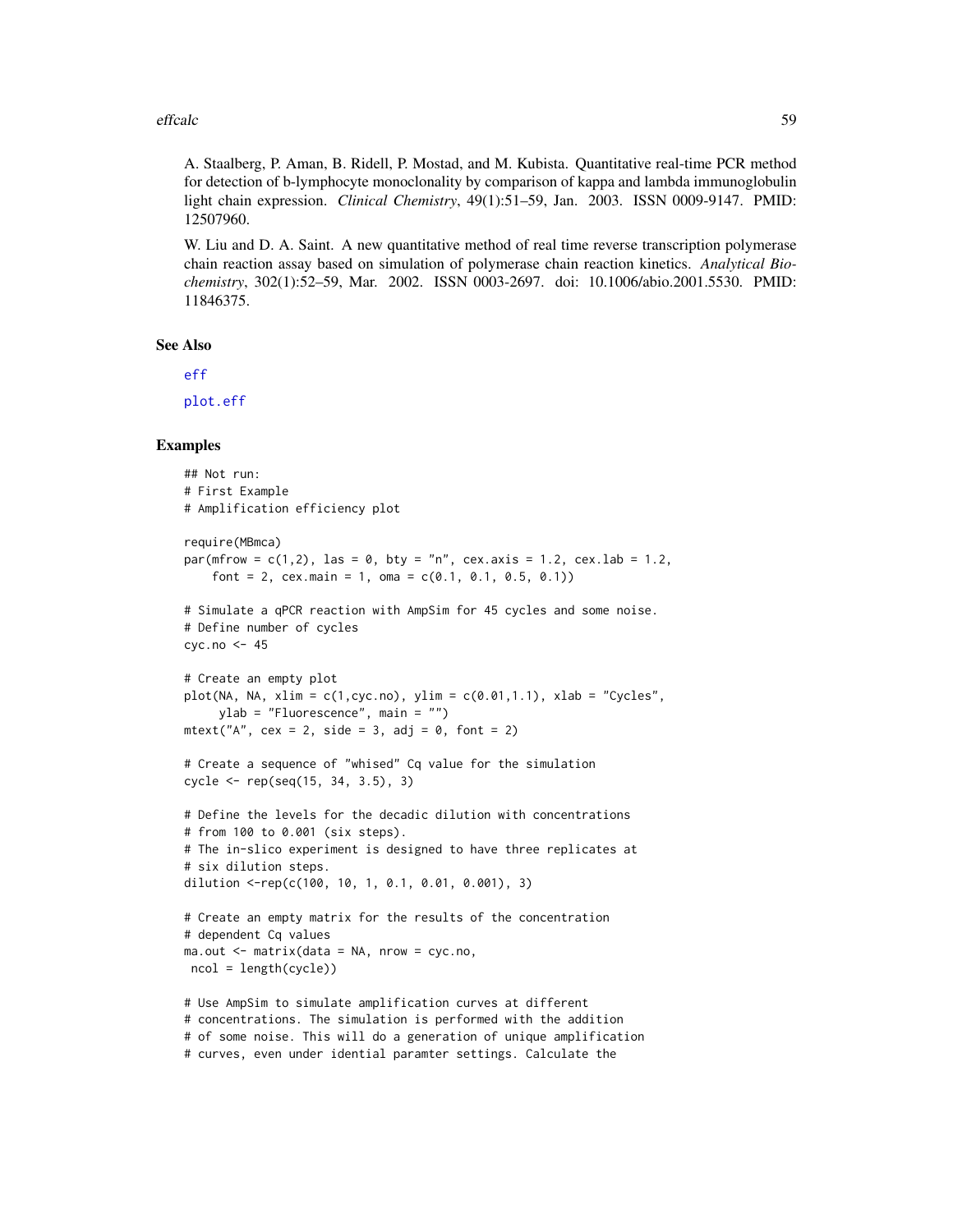```
# pseudo Second Derivative Maximum (SDM) (Cq) by using the the
# diffQ2 function from the MBmca package.
Cq.out <- vector()
for (i in 1:18) {
 ma.out[1:cyc.no, i] <- AmpSim(cyc = c(1:cyc.no), b.eff = -50, bl = 0.001,
ampl = 1, Cq = cycle[i], noise = TRUE,
nn1 = 0.02[, 2]
 lines(1:cyc.no, ma.out[, i])
 tmpP <- mcaSmoother(1:cyc.no, ma.out[, i])
 #TURNED OFF INDER - NEW COMPATIBILITY TO MBmca STILL PENDING
 Cq.tmp <- diffQ2(tmpP, inder = FALSE)$xTm1.2.D2[1]
 abline(v = Cq.time)Cq.out <- c(Cq.out, Cq.tmp)
}
# Assign the calculated Cqs to the corresponding concentrations
tmp <- data.frame(dilution[1:6],
 Cq.out[1:6],
 Cq.out[7:12],
 Cq.out[13:18])
# Determine the amplification efficiency by using the effcalc function
plot(effcalc(tmp[, 1], tmp[, 2:4]), CI = TRUE)
mtext{text("B", cex = 2, side = 3, adj = 0, font = 2)}par(mfrow = c(1,1))## End(Not run)
```
<span id="page-59-0"></span>

fixNA *Impute missing values into a column of amplification data*

## Description

The function [fixNA](#page-59-0) imputes missing values in a single column of data. The imputation is based on a linear approximation by default. However, the data can also be estimated from an approximation by splines.

## Usage

```
## S4 method for signature 'numeric,numeric'
fixNA(x, y, spline = TRUE, verbose = FALSE)## S4 method for signature 'matrix,missing'
fixNA(x, y, spline = TRUE, verbose = FALSE)## S4 method for signature 'data.frame,missing'
fixNA(x, y, spline = TRUE, verbose = FALSE)
```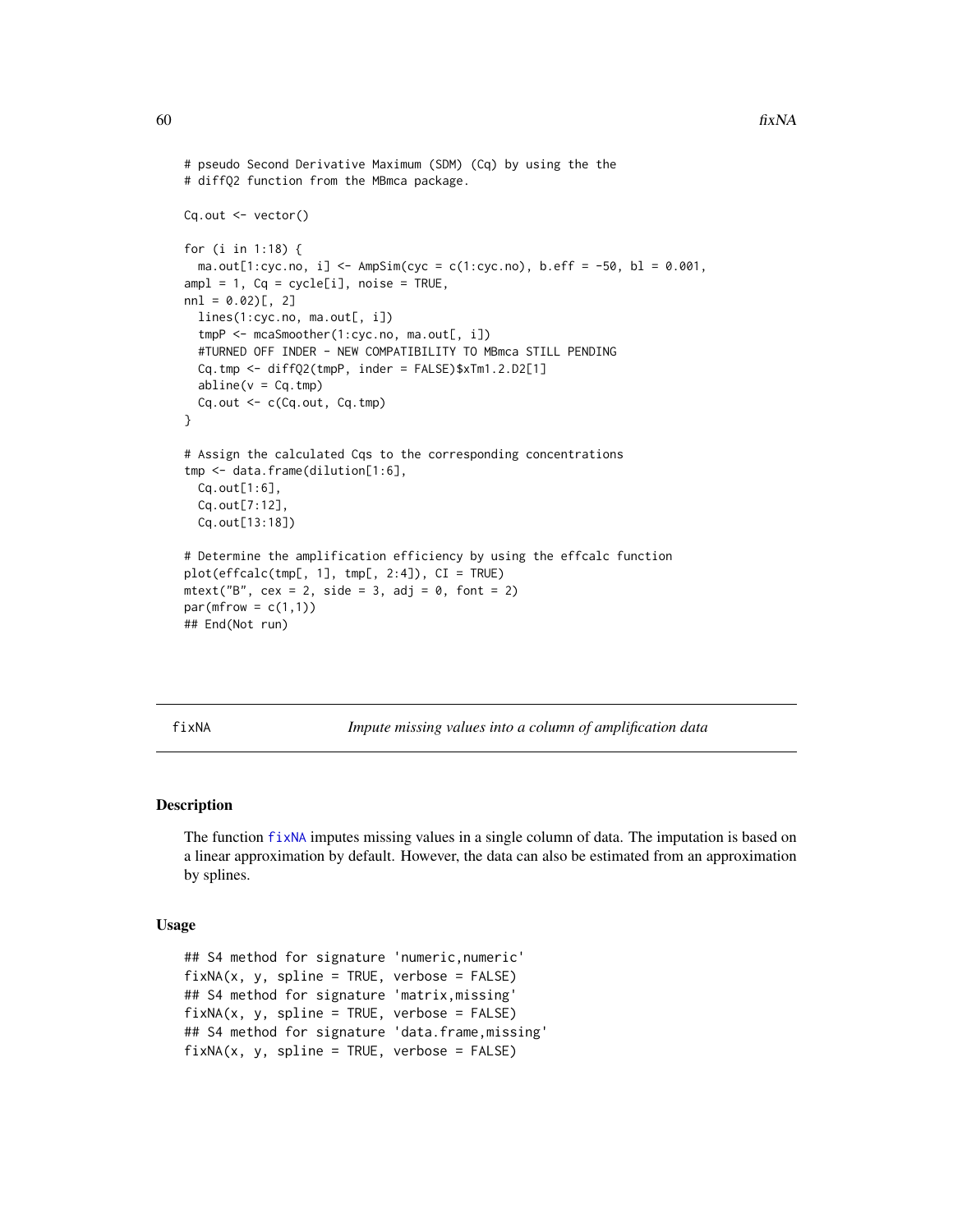#### $fixNA$  61

## Arguments

| $\mathsf{x}$ | x is a vector containing the time or cycle values or data frame/matrix where<br>second column contains missing data.                                                             |
|--------------|----------------------------------------------------------------------------------------------------------------------------------------------------------------------------------|
| y            | y is a vector containing missing values. Used only if x is also a vector.                                                                                                        |
| spline       | spline is a logical operator which defines of missing values should be imputed<br>by spline approximation as per spline. The default is linear a approximation as<br>per approx. |
| verbose      | verbose defines if the number of missing values should be reported.                                                                                                              |

#### Details

Amplification data of experimental systems may contain missing values (NA). The NAs may be caused by detector problems, acquisition error or other assorted problems. There are different ways to handle missing values. One approach is to ignore NAs which is generally acceptable. However, in case of further calculation it is often necessary to handle cases of missing values in a way that the next calculation steps can be performed. Missing values can be eliminated by a imputation. Imputation encompasses various approaches. This includes to calculate a location parameter (e.g., mean, median) or other significant values (e.g., minimum, maximum, modus) of a data column. However, in non-linear processes such as amplification processes its is better to estimate the missing values from a trend. The function [fixNA](#page-59-0) was empirically tested and relies on a linear trend estimation based on the [approx](#page-0-0) function. This approach is useful but may be problematic on the phases other then background or plateau phases of an amplification reaction. The parameter [spline](#page-0-0) on [fixNA](#page-59-0) enables a trend estimation on splines and may be more appropriate in most scenarios. Other smoothing functions such as the Savitzky-Golay smoothing filter have the intrinsic capability to remove missing values [Savitzky and Golay 1964, Eilers 2003].

## Author(s)

Stefan Roediger, Michal Burdukiewicz

#### References

Eilers, P. H. C. Anal. Chem. 2003, 75, 3631–3636. Savitzky, A.; Golay, M. J. E. Anal. Chem. 1964, 36, 1627–1639

## See Also

[approx](#page-0-0), [spline](#page-0-0).

```
# Simulate a qPCR reaction with AmpSim with for 40 cycles
res \leq AmpSim(cyc = c(1:40))
# Introduce a missing value in the transition between
# the background and the exponential phase
res.NA <-res
res.NA[18, 2] <- NA
par(mfrow = c(2,2))plot(res, xlab = "Cycles", ylab = "Fluorescence", type = "b", pch = 20,
```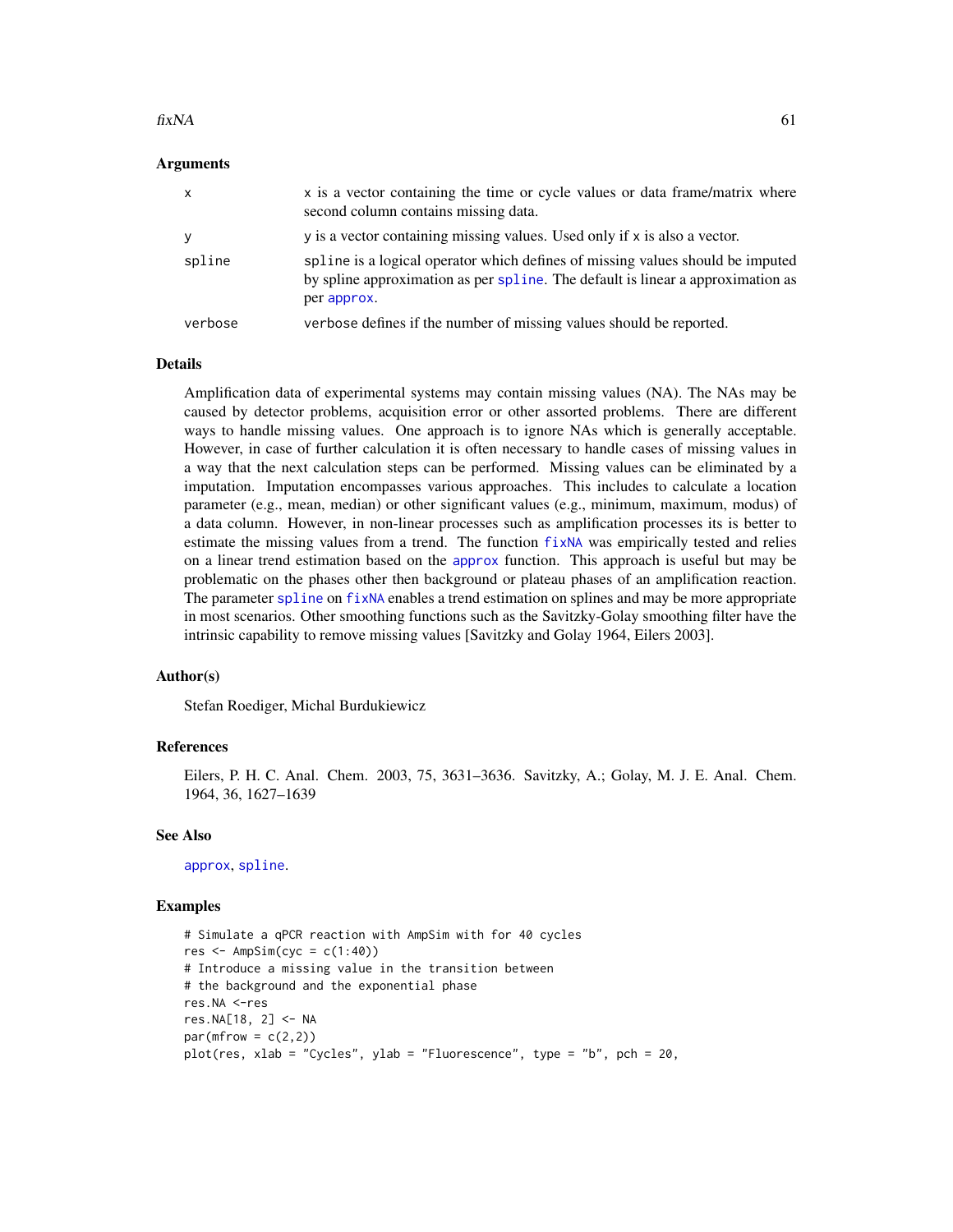```
main = "Simulation without missing value")
     abline(v = c(17.5, 18.5), col = "grey")abline(h = c(0.09, 0.14), col = "grey")res.NA.linear <- fixNA(res.NA[, 1], res.NA[, 2], spline = FALSE,
      verbose = FALSE)
plot(res.NA.linear, xlab = "Cycles", ylab = "Fluorescence", type = "b",
    pch = 20, main = "Simulation with linear imputed\n NA
     value during transition")
     abline(v = c(17.5, 18.5), col = "grey")abline(h = c(0.09, 0.14), col = "grey")plot(res.NA, xlab = "Cycles", ylab = "Fluorescence", type = "b", pch = 20,
     main = "Simulation with missing\n value during transition")
     abline(v = c(17.5, 18.5), col = "grey")abline(h = c(0.09, 0.14), col = "grey")res.NA.spline <- fixNA(res.NA[, 1], res.NA[, 2], spline = TRUE,
      verbose = FALSE)
plot(res.NA.spline, xlab = "Cycles", ylab = "Fluorescence", type = "b",
     pch = 20, main = "Simulation with spline imputed\n NA value
     during transition")
     abline(v = c(17.5, 18.5), col = "grey")abline(h = c(0.09, 0.14), col = "grey")par(mfrow = c(1,1))
```

```
humanrater humanrater, a graphical interface to rate curves
```
#### Description

The function humanrater is an interactive function, which can be used to rate a curve for a certain characteristic. humanrater draws individual graphs of a curve and prompts an input field for the user. This function can be used to compare the human rating and the rating of a machine.

# Usage

```
humanrater(x, cyc = 1, repeats = 1,
          designations = list(y = "yes", a = "ambiguous", n = "not").shuffle = TRUE, ...
```
## **Arguments**

| x            | is the input data (matrix or data.frame).                              |
|--------------|------------------------------------------------------------------------|
| сус          | is the index of column containing the cycle data.                      |
| repeats      | number of repeats to rate the samples.                                 |
| designations | a named list of length at least 2. See Details.                        |
| shuffle      | logical, if TRUE sequence of curves is shuffled for purpose of rating. |
| $\cdots$     | additional arguments to plot function.                                 |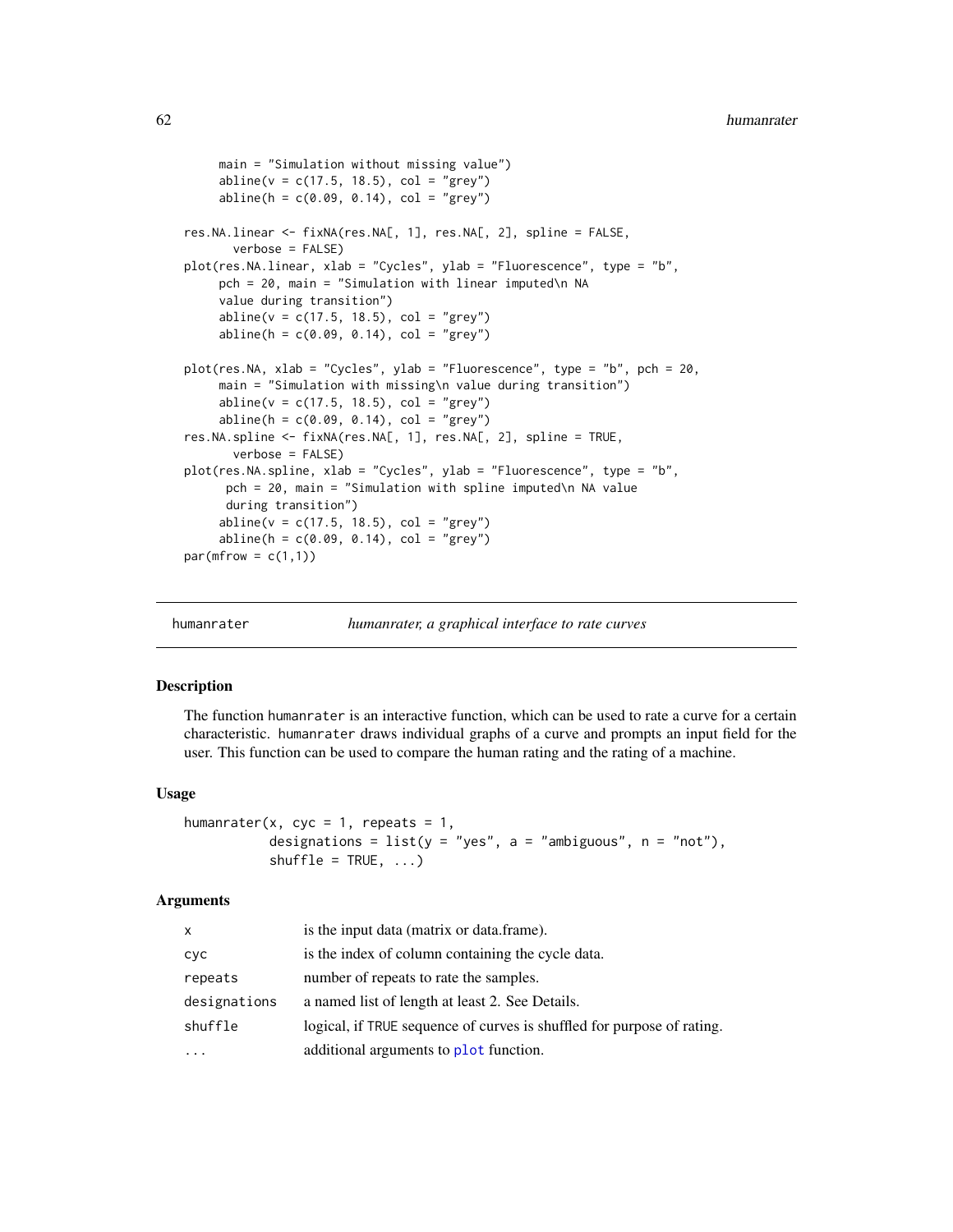inder 63

# Details

A user can specify the list of designations characterizing the curve, where the names of elements specify short designations used during rating. Defaults are y for "yes", a for "ambiguous" and n for "no".

It is possible to supply longer or shorter designations lists.

## Author(s)

Michal Burdukiewicz, Stefan Roediger

## Examples

```
testdata <- data.frame(1:35,
      AmpSim(Cq = 15, noise = TRUE)[, 2],
      AmpSim(Cq = 25, noise = TRUE)[, 2],
      rnorm(35),
      AmpSim(Cq = 35, noise = TRUE)[, 2],
      rnorm(35),
      AmpSim(Cq = 45, noise = TRUE)[, 2])
#check testdata for significance of amplification in two repeats
human.test1 <- humanrater(testdata, repeats = 2)
#check testdata for significance of amplification in one repeat and declare more
#finger friendly (but less obvious) designations
human.test2 <- humanrater(testdata, repeats = 1, list(q = "yes", w = "no")))
```
<span id="page-62-0"></span>inder *Interpolate derivatives*

# Description

A function inder ("in" + "der" = interpolate derivatives)) for interpolating first and second derivatives using the five-point stencil. Therefore this function can be used to estimate the Cq (cycle of quantification) of an amplification curve. First positive derivative also known as First Derivative Maximum (FDM) and the Second Derivative Maximum (SDM) are calculated this way (Ruijter et al. 2013). However, from the mathematical point of view it can also be used to calculate the melting point for melting curve analysis (compare Roediger et al. 2013) provided that the sign of the derivative is changed.

## Usage

```
inder(x, y, Nip = 4, logy = FALSE, smooth.method = "spline")
```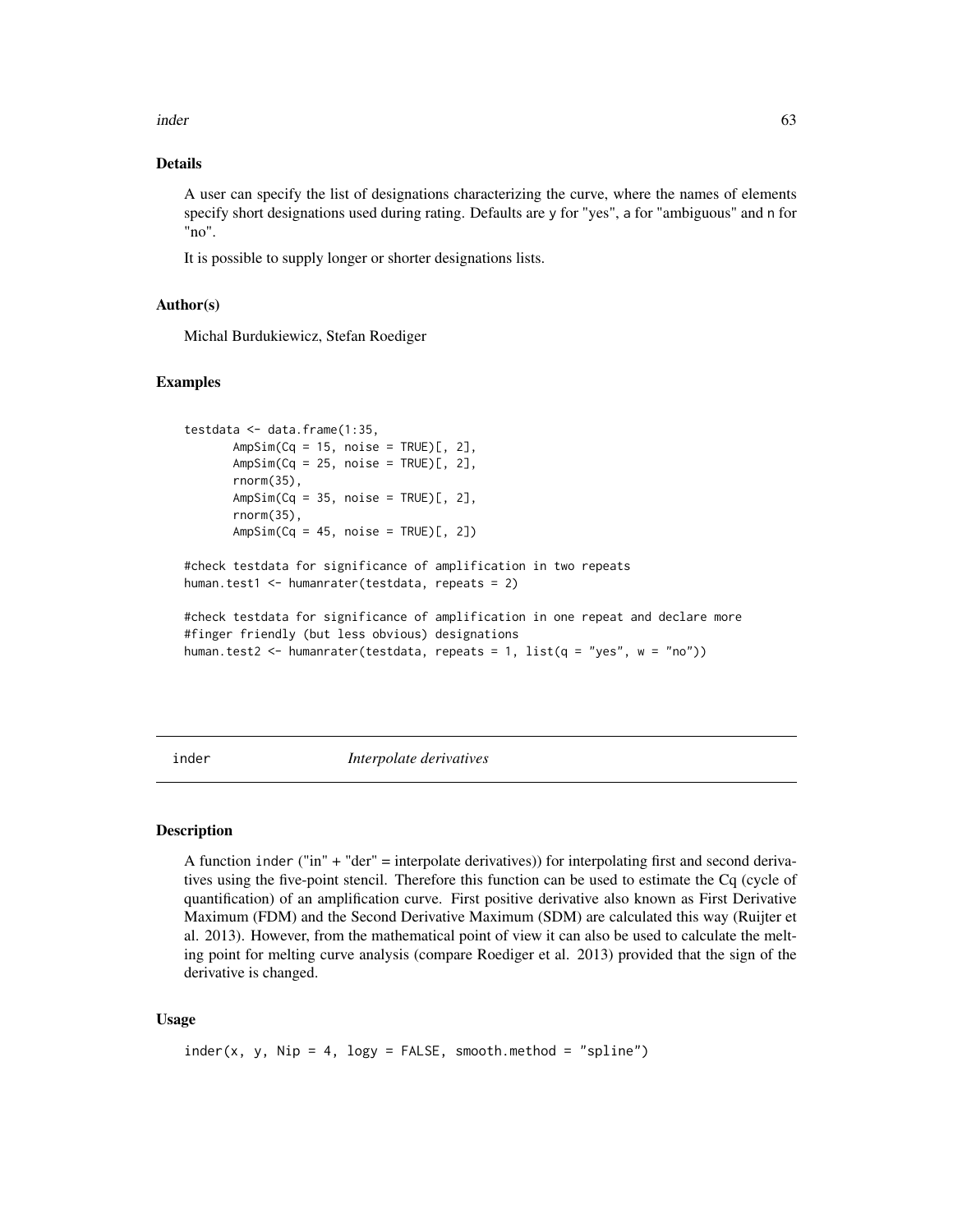## Arguments

| $\mathsf{x}$  | is a numeric vector of independent variable or data frame/matrix containing<br>abscissa and ordinate values.                                                                                                                                                                                                                                                                                     |
|---------------|--------------------------------------------------------------------------------------------------------------------------------------------------------------------------------------------------------------------------------------------------------------------------------------------------------------------------------------------------------------------------------------------------|
| У             | is a vector of dependent variable. Omitted if x is data frame or matrix.                                                                                                                                                                                                                                                                                                                         |
| Nip           | is a value which defines how often an interpolation takes place at n equally<br>spaced points spanning the interval (default 4). Nip is a such a resolution. A<br>high Nip may improve the precision. Nips less than 2 and higher than 20 are not<br>meaningful for conventional qPCR with up to 50 cycles. However, higher Nips<br>might be appropriate for isothermal amplification reactions. |
| logy          | If logy is TRUE than a semi-decadic log scale graph (corresponds to the linear<br>phase) to illustrate the exponential dynamic of the qPCR amplification is used.                                                                                                                                                                                                                                |
| smooth.method | a character vector of length 1 or NULL defining smoothing method used. Cur-<br>rently accepted character values: "spline", "supsmu". If NULL, smoothing is not<br>performed.                                                                                                                                                                                                                     |

# Details

The function  $y = f(x)$  is numerically derived by five-point stencil. This method do not require any assumptions regarding the function f.

A smoothing procedure greatly enhances calculating derivative calculation. inder uses two smoothing algorithms best suited for this approach. A smoothing can be ommited by setting smooth.method to NULL, which is advisable in case of the data already smoothed.

#### Value

An object of [der](#page-52-0) class containing smoothed original data.

# Author(s)

Stefan Roediger, Michal Burdukiewicz

## References

Ruijter JM, Pfaffl MW, Zhao S, et al. (2013) Evaluation of qPCR curve analysis methods for reliable biomarker discovery: bias, resolution, precision, and implications. *Methods* San Diego Calif 59:32– 46.

Surface Melting Curve Analysis with R. S. Roediger, A. Boehm and I. Schimke. *The R Journal*. 5(2):37–52, 2013. <http://journal.r-project.org>

```
# First example
# Derive sinus
x \le -1:100/10y \leftarrow \sin(x)ders <- inder(x, y)
plot(x, y, type = "l")lines(ders[, "x"], ders[, "d1y"], col = "red")
```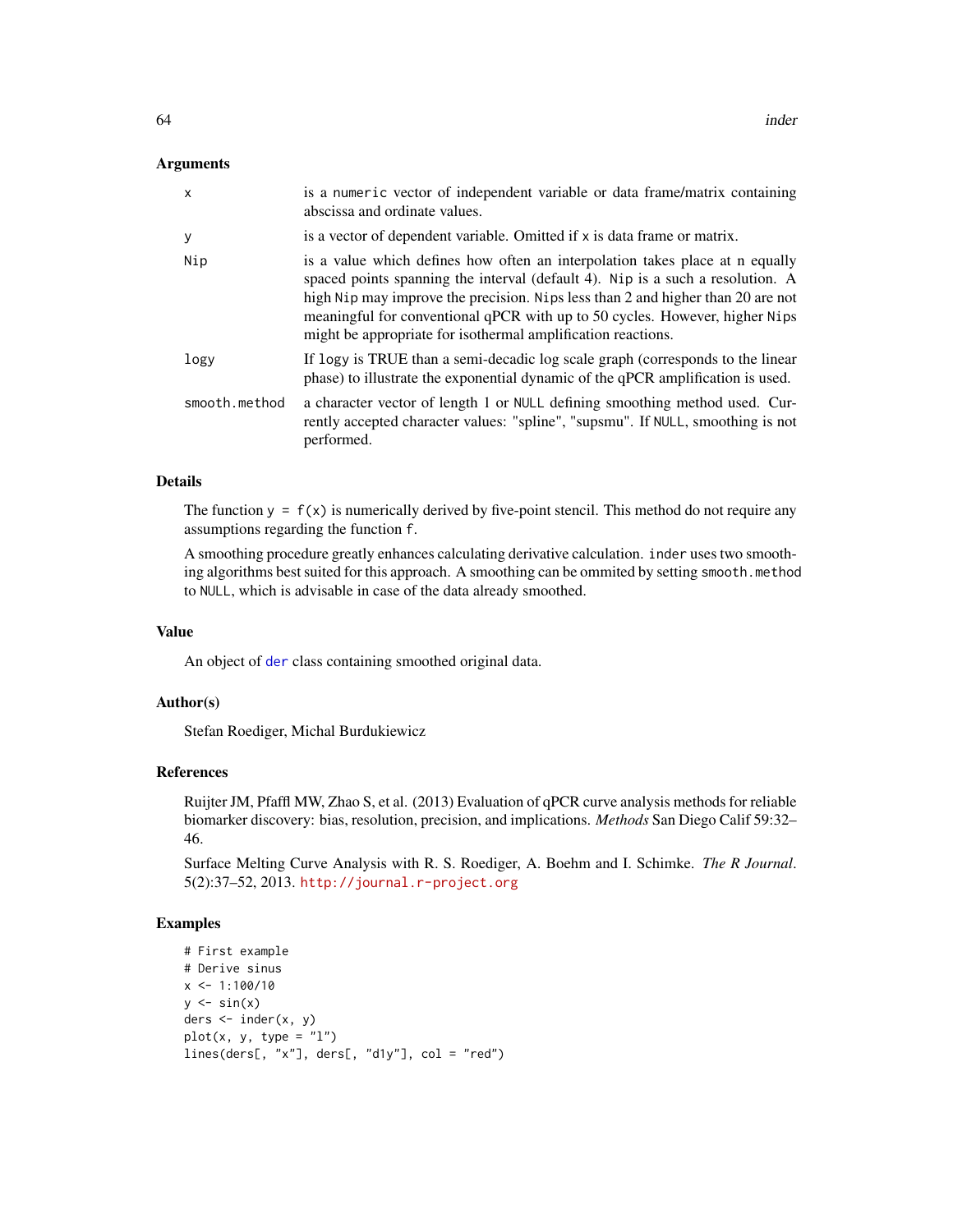#### lm.coefs 65

```
lines(ders[, "x"], ders[, "d2y"], col = "green")
legend("topright", c("f(x)", "f'(x)", "f''(x)", Ity = 1, col = c("black","red", "green"))
# Second example
# Determine the approximate second derivative maximum
# for a qPCR experiment. SDM,
isPCR \leftarrow AmpSim(cyc = 1:40)res <- inder(isPCR)
plot(isPCR, xlab = "Cycle", ylab = "RFU", ylim = c(-0.15,1),main = "Approximate Second Derivative Maximum (SDM)",
     type = nb'', pch = 20)
  lines(res[, "x"], res[, "d1y"], col = "blue")
  lines(res[, "x"], res[, "d2y"], col = "red")
  summ <- summary(res, print = FALSE)
  abline(v = c(summ["SDM"], summ["SDm"], summ["SDC"]), col = c(3, 4, 5)text(summ["SDM"], 0.5, paste0("SDM ~ ", round(summ["SDM"], 2)),
       cex = 1.5, col = 3)
  text(summ["SDC"], 0.7, paste0("SDC ~ ", round(summ["SDC"], 2)),
      cex = 1.5, col = 5text(summ["SDm"], 0.9, paste0("SDm ~ ", round(summ["SDm"], 2)),
       cex = 1.5, col = 4)
  text(summ["FDM"] + 10, 0.65, paste("FDM ~ ", round(summ["FDM"], 2)),
       cex = 1.5, col = 1)
  legend(1, 1, c("raw", "first derivative", "second derivative"),
 col = c(1, 4, 2), lty = c(2, 1, 1), cex = 1.2)
```
<span id="page-64-0"></span>lm.coefs *Compute linear model coefficients*

#### Description

Computes linear model using the robust linear regression.

#### Usage

lm.coefs(x, y, method.reg)

#### Arguments

|            | a vector of ordinate values.                                                   |
|------------|--------------------------------------------------------------------------------|
|            | a vector of abscissa values.                                                   |
| method.reg | defines the method ("rfit", "lmrob", "rq", "least") for the linear regression. |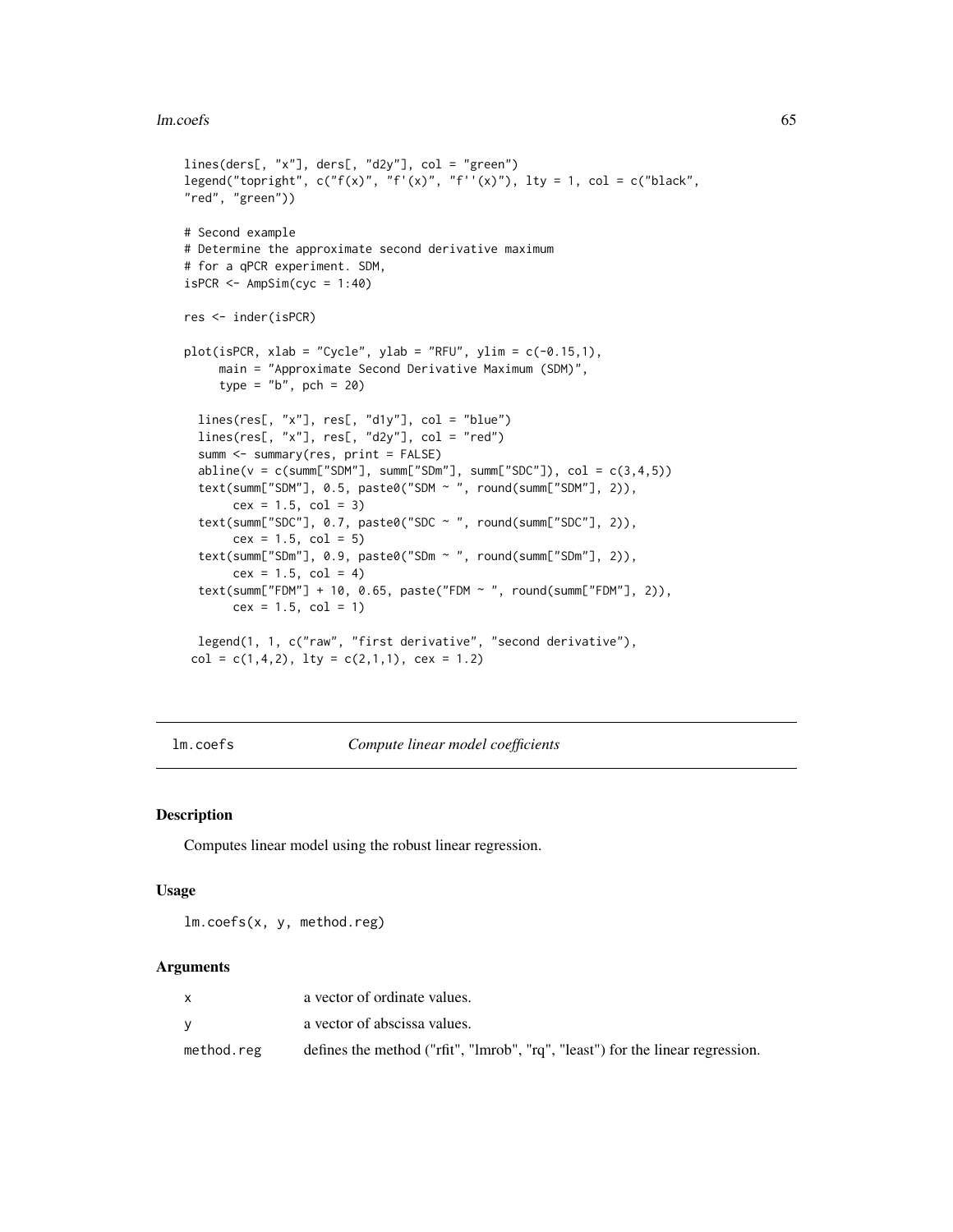# Details

lm.coefs is convenient wrapper around few functions performing normal (least squares) and robust linear regression. If the robust linear regression is impossible, lm.coefs will give a warning and perform linear regression using the least squares method. This function can be used to calculate the background of an amplification curve. The coefficients of the analysis can be used for a trend based correction of the entire data set.

# Value

Data frame with one column and two rows representing coefficients of the linear model.

# Author(s)

Stefan Roediger, Michal Burdukiewicz

# See Also

[rq](#page-0-0), [rfit](#page-0-0), [lm](#page-0-0), [lmrob](#page-0-0)

#### Examples

```
plot(VIMCFX96_69[, 1], VIMCFX96_69[, 2], type = "l", xlab = "Cycle",
    ylab = "Fluorescence")
rect(1,0,10,5000)
method <- c("lmrob", "rq", "least", "rfit")
for (i in 1:4) {
 tmp <- lm.coefs(VIMCFX96_69[1:10, 1], VIMCFX96_69[1:10, 2],
 method.read = method[i])abline(a = tmp[1, 1], b = tmp[2, 1], col = i + 1, lw = 1.5)}
legend(2, 3000, c("Data", "lmrob", "rq", "least", "rfit"), lty = 1, col = 1:5,
      cex = 1.5
```
<span id="page-65-0"></span>MFIaggr *Multiple comparison of the cycle dependent variance of the fluorescence*

#### Description

MFIaggr is used for a fast multiple comparison of the cycle dependent variance of the fluorescence. A similar tool with different scope is interated in the [MFIerror](#page-0-0) function (Roediger et al. 2013).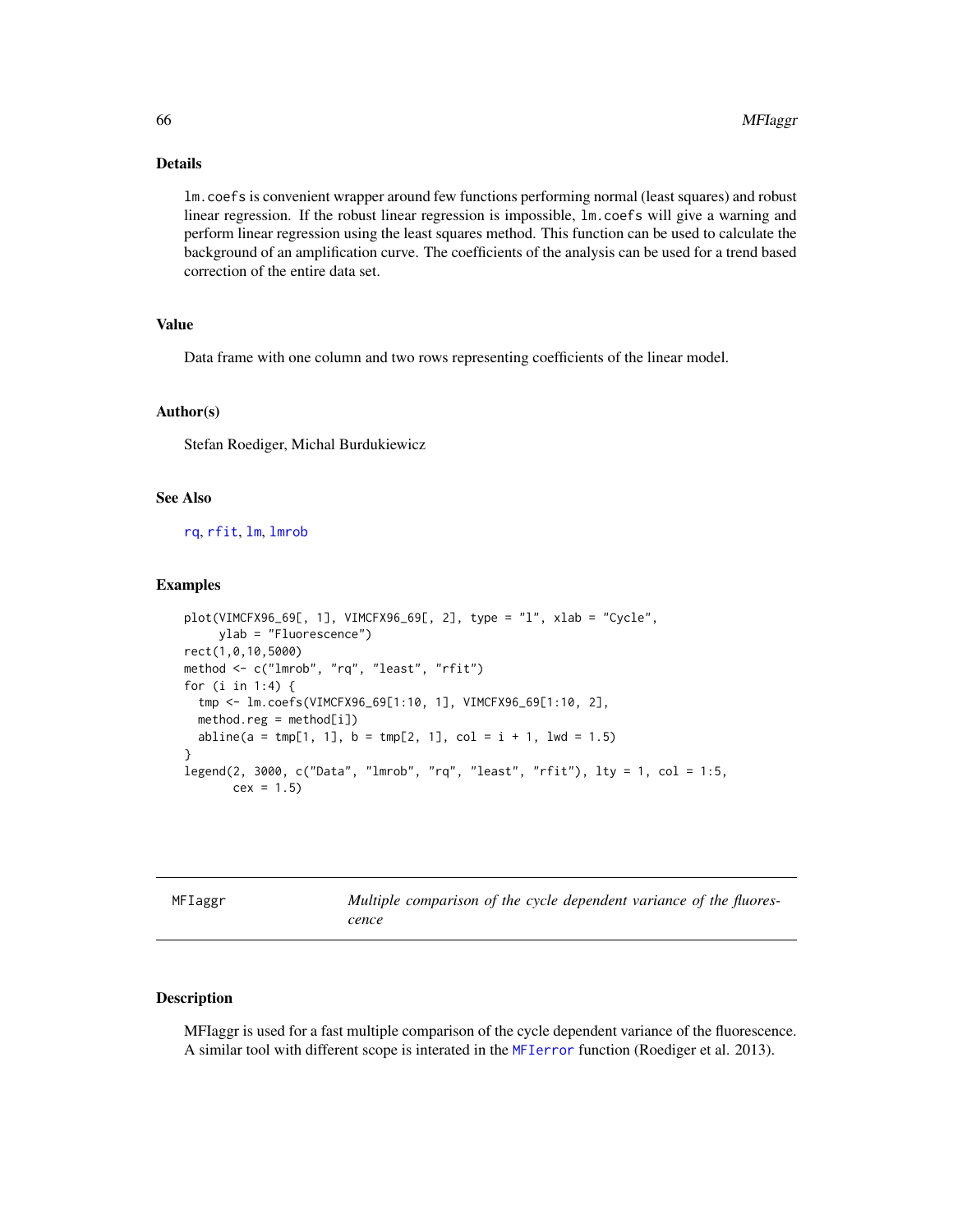## MFIaggr 67 (1999) and the state of the state of the state of the state of the state of the state of the state of the state of the state of the state of the state of the state of the state of the state of the state of the s

# Usage

```
## S4 method for signature 'numeric,numeric'
MFIagger(x, y, cyc = 1, fluo = 2:ncol(x),RSD = FALSE, rob = FALSE, llu1 = c(1,10))## S4 method for signature 'matrix,missing'
MFIagger(x, y, cyc = 1, fluo = 2:ncol(x),RSD = FALSE, rob = FALSE, llu1 = c(1,10))## S4 method for signature 'data.frame,missing'
MFIagger(x, y, cyc = 1, fluo = 2:ncol(x),RSD = FALSE, rob = FALSE, llu1 = c(1,10))
```
#### Arguments

| $\mathsf{x}$ | is the column of a data frame for the cycle or data.frame/matrix with whole data.                                                             |
|--------------|-----------------------------------------------------------------------------------------------------------------------------------------------|
| y            | are multiple columns of fluorescence values from a data. frame $(e.g., [c(1:n)])$ .                                                           |
| cyc          | is the index of column containing the cycle data. Used only if y is missing.                                                                  |
| fluo         | are the columns containing the fluorescence data. Used only if y is missing.                                                                  |
| <b>RSD</b>   | Setting the option RSD = TRUE shows the relative standard deviation $(RSD)$ in<br>percent.                                                    |
| rob          | Using the option rob as TRUE the median and the median absolute deviation<br>(MAD) are calculated instead of the mean and standard deviation. |
| 11ul         | is a parameter to define the lower and upper data limit (cycle), aka region of<br>interest (ROI) used for the density and quantile plot.      |

# Value

An object of the class [refMFI](#page-75-0). refMFI means referenced Mean Fluorescence Intensity (Roediger et al. 2013).

## Author(s)

Stefan Roediger, Michal Burdukiewicz

## References

Roediger S, Boehm A, Schimke I. Surface Melting Curve Analysis with R. *The R Journal* 2013;5:37– 53.

## Examples

```
# First Example
```
- # Cycle dependent variance of the refMFI using standard measures
- # (Mean, Standard Deviation (SD)).
- # Use Standard Deviation (SD) in the plot

data(VIMCFX96\_60)

```
MFIaggr(VIMCFX96_60[, 1], VIMCFX96_60[, 2:ncol(VIMCFX96_60)])
```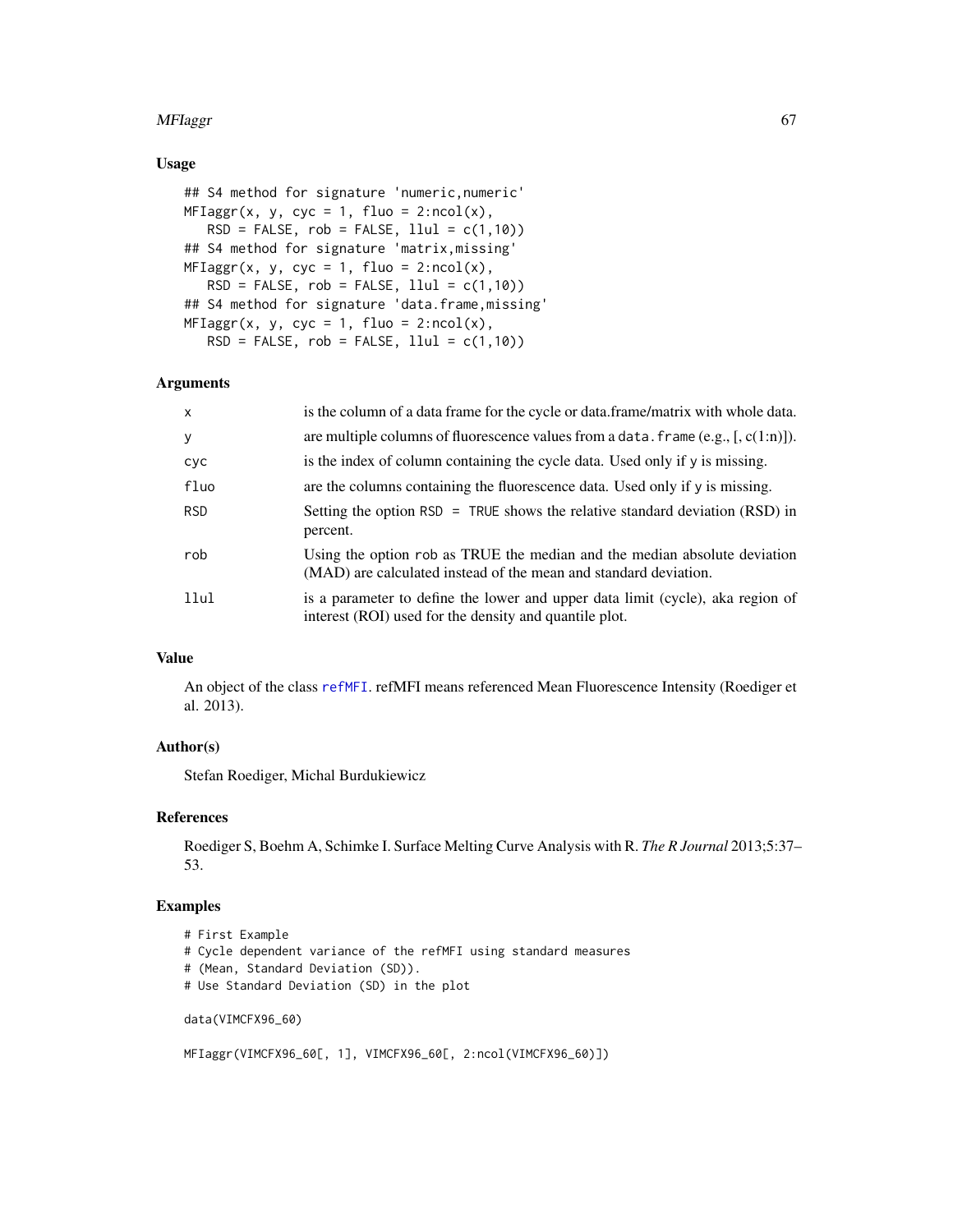```
#alternative usage
MFIaggr(VIMCFX96_60)
#only second and forth column
plot(MFIagger(VIMCFX96_60, flow = c(2, 4)))# Example
# Use of MFIaggr to test for heteroskedasticity using the Breusch-Pagan
# test. The data were aggregated with the MFIaggr function and assigned to
# the object res. The standard deviation was transformed to the variance.
# The plot shows the cycle dependent variance.
# First cycles 1 to 10 of 96 qPCR replicate amplification curves were
# analyzed. Next the cycles 1 to 40 of the same amplification curve data
# were analyzed. The Breusch-Pagan confirmed the heteroskedasticity in the
# amplification curve data.
par(mfrow = c(1,2), bty = "n")
res <- MFIaggr(VIMCFX96_60[, 1], VIMCFX96_60[, 2:ncol(VIMCFX96_60)],
      llul = c(1,10)head(res)
plot(res[, 1], res[, 3]^2, xlab = "Cycle", ylab = "Variance of refMFI",
     xlim = c(1,10), main = "ROI from Cycle 1 to 10", pch = 19, type = "b")
abline(v = c(1, 10), col = "grey", lty = 2, lwd = 2)legend("top", paste0("Breusch-Pagan test p-value: \n", format(summary(res)[5],
      digits = 2)), bty = "n")res <- MFIaggr(VIMCFX96_60[, 1], VIMCFX96_60[, 2:ncol(VIMCFX96_60)],
      llul = c(1,40)head(res)
plot(res[, 1], res[, 3]^2, xlab = "Cycle", ylab = "Variance of refMFI",
     main = "ROI from Cycle 1 to 40", pch = 19, type = "b")
abline(v = c(1, 40), col = "grey", lty = 2, lwd = 2)legend("top", paste0("Breusch-Pagan test p-value: \n", format(summary(res)[5],
      digits = 2), bty = "n")
```
MFIaggr.gui *Multiple Comparison of the Cycle Dependent Variance - Graphical User Interface*

#### Description

MFIaggr.gui is a Graphical User Interface based on the shiny package. The core if this GUI is based on the Comparison of the [MFIaggr](#page-65-0) function. The cycle dependent variance can be analyzed intuitively. A report generation is possible from this GUI.

#### Usage

MFIaggr.gui()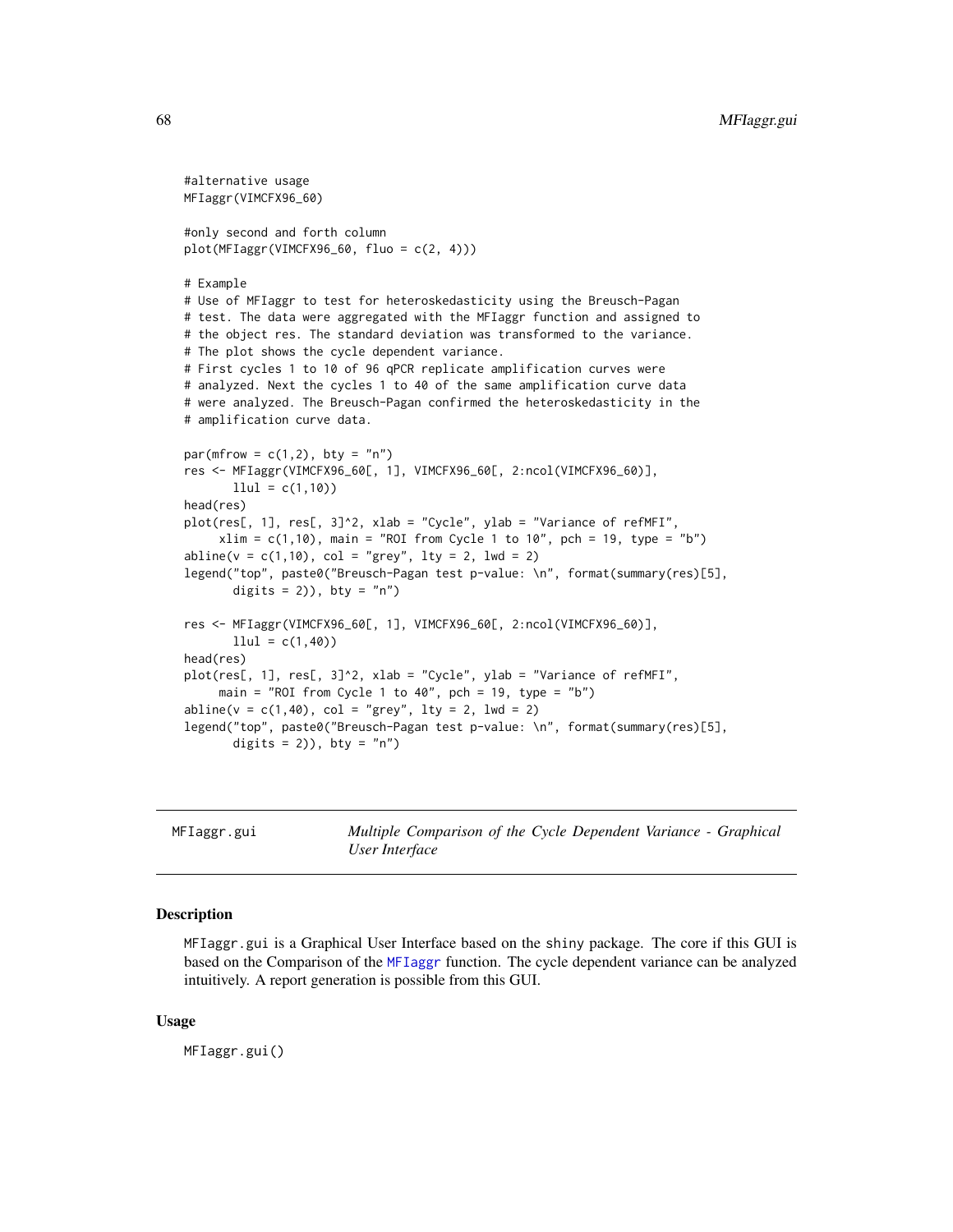#### normalizer 69 and 2008 and 2008 and 2008 and 2008 and 2008 and 2008 and 2008 and 2008 and 2008 and 2008 and 20

# Warning

Any ad-blocking software may be cause of malfunctions.

## Author(s)

Stefan Roediger, Michal Burdukiewicz.

#### See Also

[MFIaggr](#page-65-0)

# Examples

# Run from a R console following commands require(shiny)

# Invoke the shiny AmpSim app in the default browser runApp(paste0(find.package("chipPCR")[1],"/MFIaggr.gui"))

<span id="page-68-0"></span>normalizer *Normalize data*

# Description

normalizer is a function to normalize any data set. It is possible to chose from different methods (see Details). The function is useful if the data from an experiment have considerable variation regarding the background and plateau signal.

#### Usage

```
normalizer(y, method.norm = "none", qnL = 0.03)
```
# Arguments

| v           | is a vector containing the fluorescence values.                                                               |
|-------------|---------------------------------------------------------------------------------------------------------------|
| method.norm | is a argument to use a "none", "minm", "max", "lugn", or "zscore" normaliza-<br>tion.                         |
| anL         | is the quantile to be used for the quantile normalization. Ignored if method, norm<br>is not eugal to "lugn". |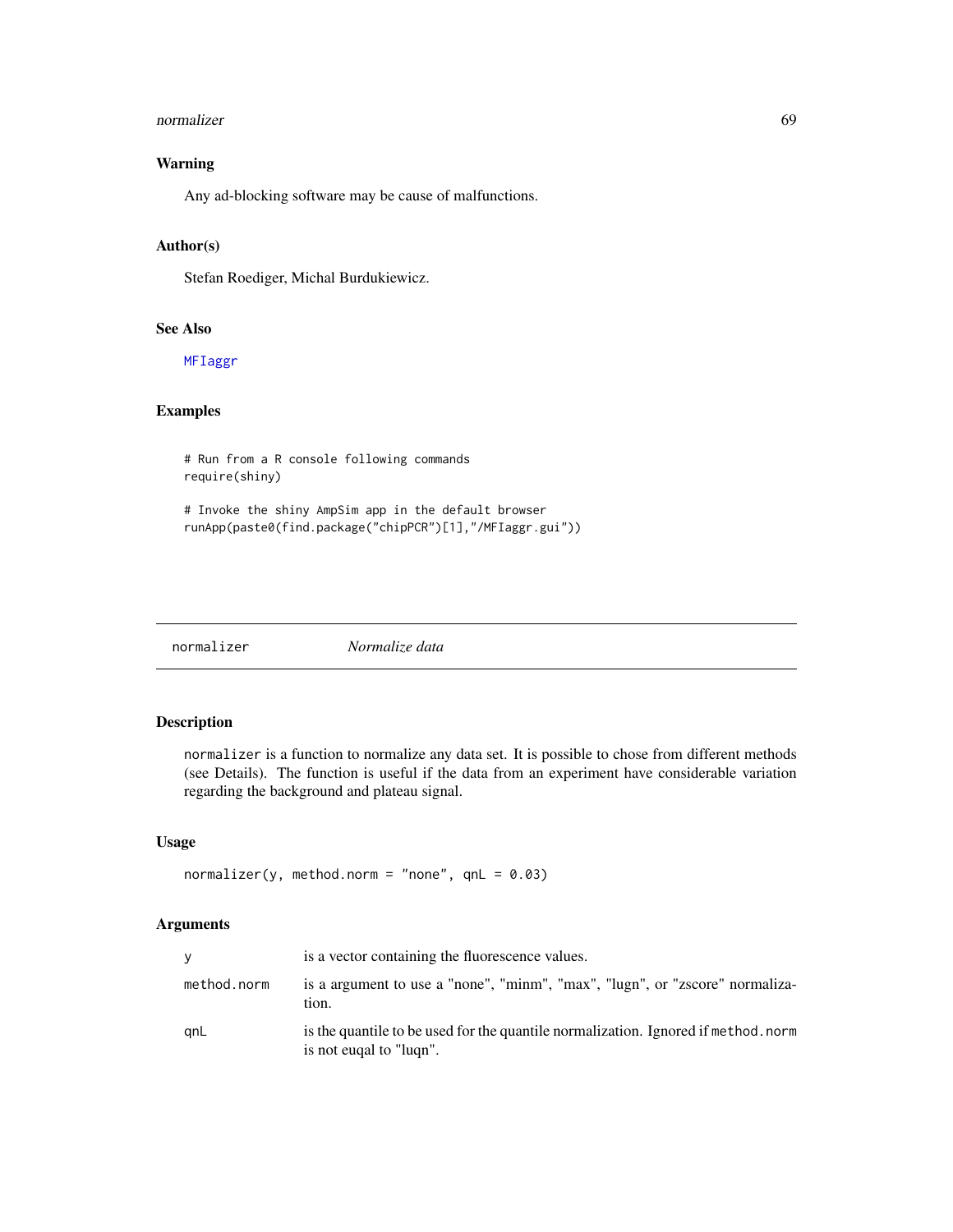# Details

The parameter qnL is a user defined quantile which is used for the quantile normalization. A quantile normalization herein refers to an approach which is less prone to outliers than a normalization based on the minimum and the maximum of an amplification curve. minm does a min-max normalization between 0 and 1 (see Roediger et al. 2013 for explanation). max does a normalization to the maximum value (MFI/max(MFI)). lugn does a quantile normalization based on a symmetric proportion as defined by the qnL parameter (e.g., qnL = 0.03 equals 3 and 97 percent quantiles). zscore performs a z-score normalization with a mean of 0 and a standard deviation of 1.

## Value

A vector of normalized fluorescence values.

# Author(s)

Stefan Roediger, Michal Burdukiewicz

## References

Surface Melting Curve Analysis with R. S. Roediger, A. Boehm and I. Schimke. *The R Journal*. 5(2):37–52, 2013. <http://journal.r-project.org>

#### See Also

[CPP](#page-49-0)

#### Examples

normalizer(C17[2L:50, 1], "minm")

plot.bg *Plot* bg *objects*

## Description

Draw quick diagnostic plots of amplification reaction.

## Usage

```
## S4 method for signature 'bg'
plot(x, what = 1:3, add = FALSE, indicators = TRUE,legend = TRUE, stan.labs = TRUE,
   plot.colors = c("black", "red", "blue"), ...)
```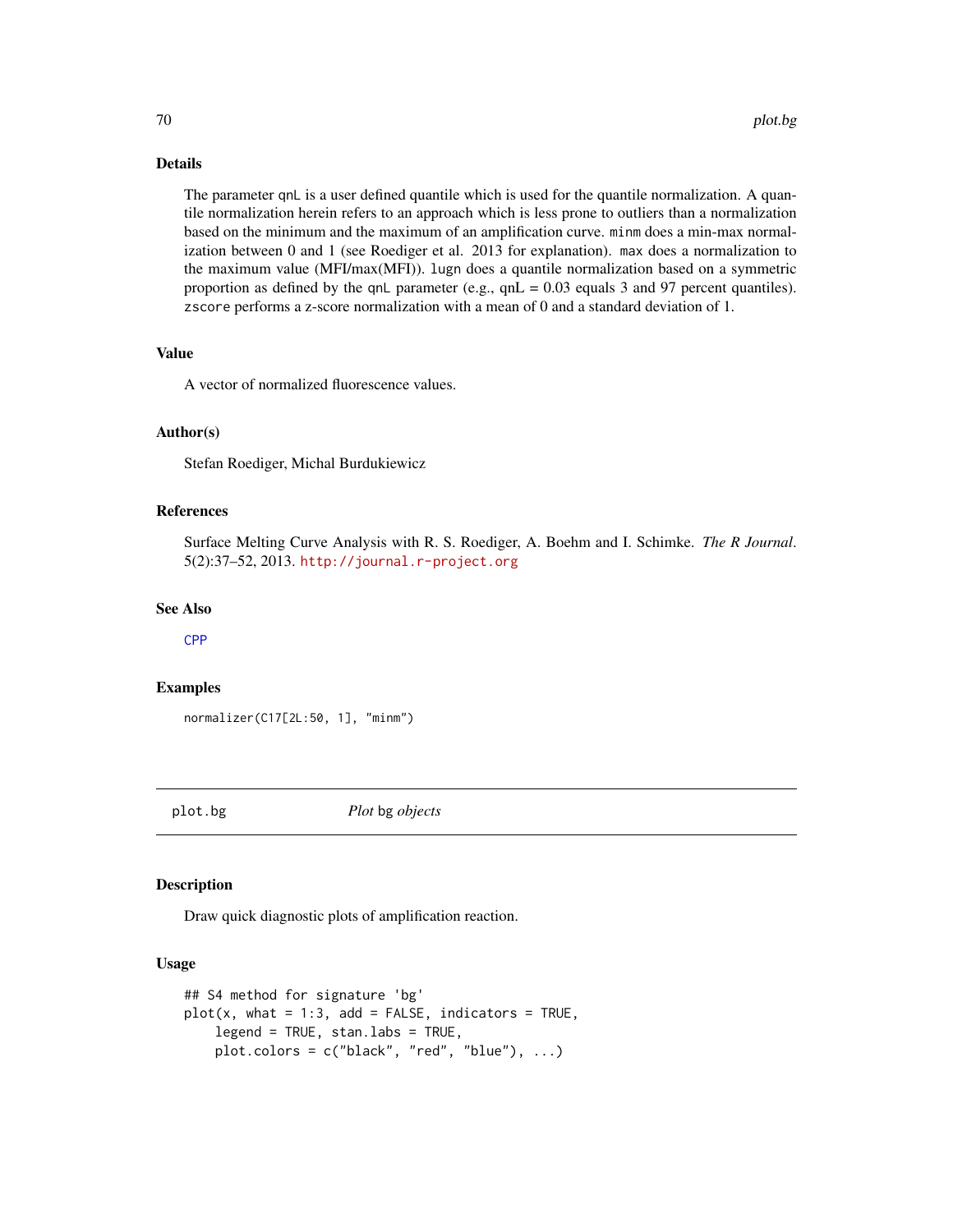#### plot.bg 71

## Arguments

| X           | is a bg object.                                                                                                                                                                                                                                           |
|-------------|-----------------------------------------------------------------------------------------------------------------------------------------------------------------------------------------------------------------------------------------------------------|
| what        | is a vector specifying what should be plotted. 1 means raw data, 2 means first<br>derivative and 3 means second derivative. Any combination of mentioned values<br>is valid, for example: $c(1,2)$ , $c(1, 2, 3)$ , $c(2, 3)$ . See Details and Examples. |
| add         | is a "logical" argument. If TRUE, plot is added to existing plot. Moreover,<br>enforces indicators $=$ FALSE.                                                                                                                                             |
| indicators  | is a "logical" argument. If FALSE, background start, stop and plateau transition<br>indication lines aren't plotted.                                                                                                                                      |
| legend      | is a "logical" argument. If TRUE, legend is added to the plot.                                                                                                                                                                                            |
| stan.labs   | is a "logical" argument. If TRUE, standard axis labels ("Cycle" and "Fluores-<br>cence") are added.                                                                                                                                                       |
| plot.colors | is a vectors of colors used in plot. Must have length 3.                                                                                                                                                                                                  |
| $\cdots$    | Arguments to be passed further to the plot function, such as graphical parame-<br>ters.                                                                                                                                                                   |

# Details

plot.bg is simplified, ready-to-use version of [plot.der](#page-71-0), which still can be used whenever more flexible function is needed.

#### Author(s)

Stefan Roediger, Michal Burdukiewicz

#### See Also

[bg](#page-12-0), [plot.der](#page-71-0)

# Examples

#step-by-step plotting bg object

```
res <- AmpSim(cyc = 1:40, Cq = 25)
background <- bg.max(res)
```

```
plot(background)
```

```
#above is equivalent of below
plot(rounder(inder(res)), xlab = "Cycles",
    ylab = "Fluorescence",
    pch = 20, legend = FALSE)
abline(v = slot(background, "bg.start"))
 text(slot(background, "bg.start"), 0.2, "Background start", pos = 4)
abline(v = slot(background, "bg.stop"), col = "blue")text(slot(background, "bg.stop"), 0.25, "Background stop", pos = 4,
```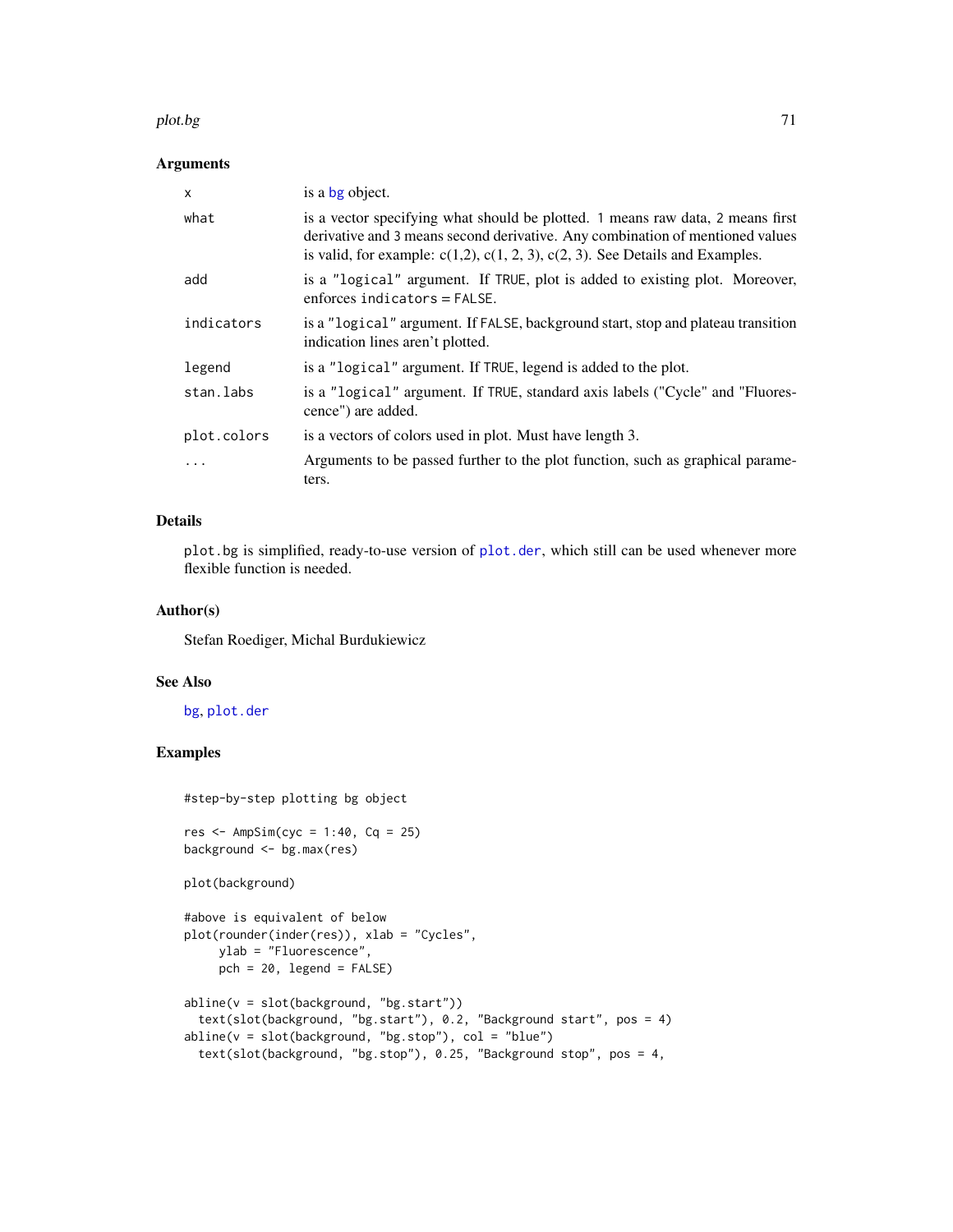```
col = "blue")abline(v = slot(background, "amp.stop"), col = "green")text(slot(background, "amp.stop"), 0.3, "Plateau transition", pos = 4,
      col = "green")legend(4, 1, c("Raw data", "First derivative", "Second derivative"),
      pch = rep(20, 3), col = c(1, 2, 4)
```
<span id="page-71-0"></span>plot.der *Plot* der *objects*

## Description

Plot interpolate derivatives.

## Usage

```
## S4 method for signature 'der'
plot(x, what = 1:3, add = FALSE, legend = TRUE,plot.colors = c("black", "red", "blue"), ...)
```
# Arguments

| X           | is a der object.                                                                                                                                                                                                                                          |
|-------------|-----------------------------------------------------------------------------------------------------------------------------------------------------------------------------------------------------------------------------------------------------------|
| what        | is a vector specifying what should be plotted. 1 means raw data, 2 means first<br>derivative and 3 means second derivative. Any combination of mentioned values<br>is valid, for example: $c(1,2)$ , $c(1, 2, 3)$ , $c(2, 3)$ . See Details and Examples. |
| add         | is a "logical" argument. If TRUE, plot is added to existing plot.                                                                                                                                                                                         |
| legend      | is a "logical" argument. If TRUE, legend is added to the plot.                                                                                                                                                                                            |
| plot.colors | is a vectors of colors used in plot. Must have length 3.                                                                                                                                                                                                  |
| .           | Arguments to be passed further to the plot function, such as graphical parame-                                                                                                                                                                            |
|             | ters.                                                                                                                                                                                                                                                     |

## Author(s)

Stefan Roediger, Michal Burdukiewicz

## See Also

[der](#page-52-0)

```
res <- inder(AmpSim(cyc = 1:40, Cq = 25))
plot(res)
#round the result of inder
plot(rounder(res))
```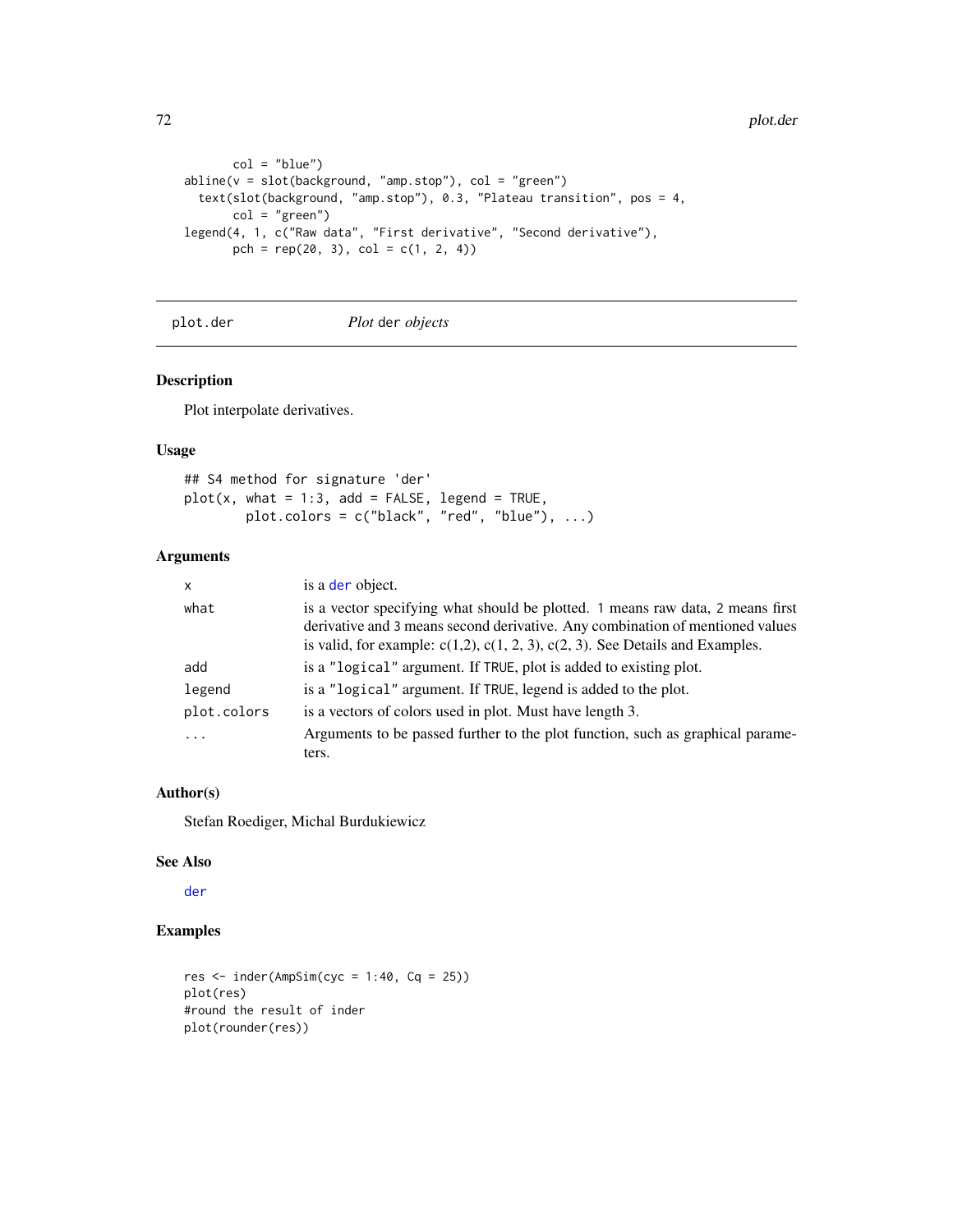<span id="page-72-0"></span>

#### Description

Draw quick diagnostic plots of the amplification efficiency.

# Usage

```
## S4 method for signature 'eff'
plot(x, xlab = "log10(Concentration)",
                     ylab = "Cq", main = "Efficiency Plot",
                     trend = TRUE, res.fit = TRUE, CI = FALSE,
                     level = 0.95, type = "p", pch = 19,
                     er.length = 0.05, col = "black")
```
# Arguments

| $\mathsf{x}$ | is a eff object.                                                                                                                                               |  |
|--------------|----------------------------------------------------------------------------------------------------------------------------------------------------------------|--|
| xlab         | a title for the x axis.                                                                                                                                        |  |
| ylab         | a title for the y axis.                                                                                                                                        |  |
| main         | an overall title for the plot.                                                                                                                                 |  |
| trend        | Setting the option trend = TRUE shows the linear regression line in the plot.                                                                                  |  |
| res.fit      | Setting the option $res.fit = TRUE$ shows the results (goodness of fit, amplifi-<br>cation efficiency, correlation) of the linear regression line in the plot. |  |
| СI           | Setting the option $CI = TRUE$ shows the confidence interval lines in the plot.                                                                                |  |
| level        | Tolerance/confidence level.                                                                                                                                    |  |
| type         | is a graphical parameter setting the plot use lines, points or both (see plot).                                                                                |  |
| pch          | is a graphical parameter used to define the symbol used in the plot.                                                                                           |  |
| er.length    | length is a graphical parameter used to define the length of the error bar used<br>in the plot.                                                                |  |
| col          | col is a graphical parameter used to define the color of the points on the plot.                                                                               |  |

# Details

The plot being a result of this function is built from three subplots.

#### Author(s)

Stefan Roediger, Michal Burdukiewicz

#### References

Roediger S, Boehm A, Schimke I. Surface Melting Curve Analysis with R. *The R Journal* 2013;5:37– 53.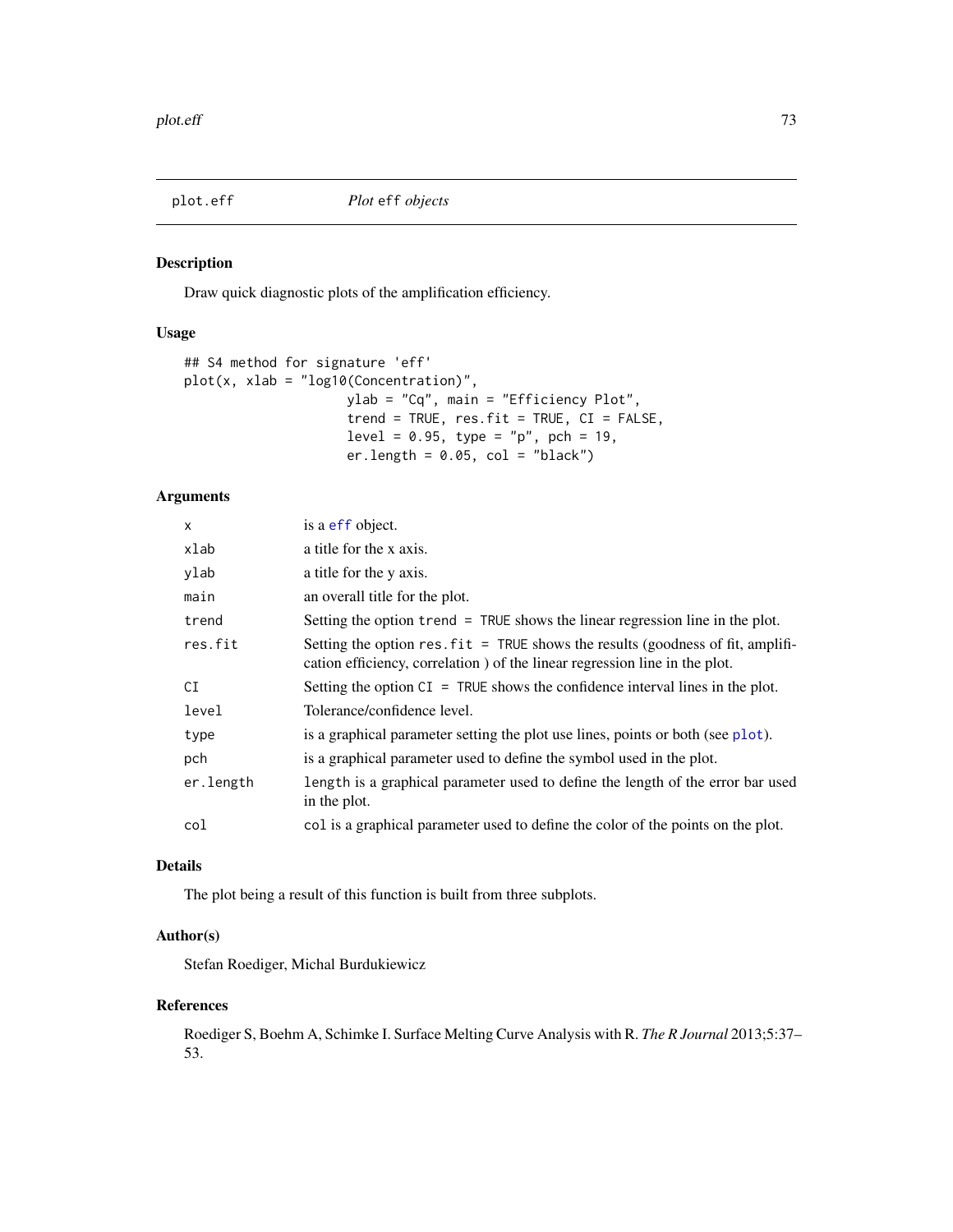# <span id="page-73-1"></span>See Also

[eff](#page-53-0)

<span id="page-73-0"></span>plot.refMFI *Plot* refMFI *objects*

# Description

Draw quick diagnostic plots of amplification reaction.

# Usage

## S4 method for signature 'refMFI'  $plot(x, CV = FALSE, type = "p", pch = 19, length = 0.05,$  $col = "black")$ 

# Arguments

| $\mathsf{x}$ | is a refMFI object. refMFI means referenced Mean Fluorescence Intensity<br>(Roediger et al. 2013)                                                                |
|--------------|------------------------------------------------------------------------------------------------------------------------------------------------------------------|
| <b>CV</b>    | If CV is true the coefficient of variation (RSD, CV) is plotted. If set to FALSE the<br>deviation as Standard Deviation or Median Absolute Deviation is plotted. |
| type         | is a graphical parameter setting the plot use lines, points or both (see plot).                                                                                  |
| pch          | is a graphical parameter used to define the symbol used in the plot.                                                                                             |
| length       | length is a graphical parameter used to define the length of the error bar used<br>in the plot.                                                                  |
| col          | col is a graphical parameter used to define the length of the error bar used in the<br>plot.                                                                     |

# Details

The plot being a result of this function is built from three subplots.

### Author(s)

Stefan Roediger, Michal Burdukiewicz

# References

Roediger S, Boehm A, Schimke I. Surface Melting Curve Analysis with R. *The R Journal* 2013;5:37– 53.

# See Also

[refMFI](#page-75-0)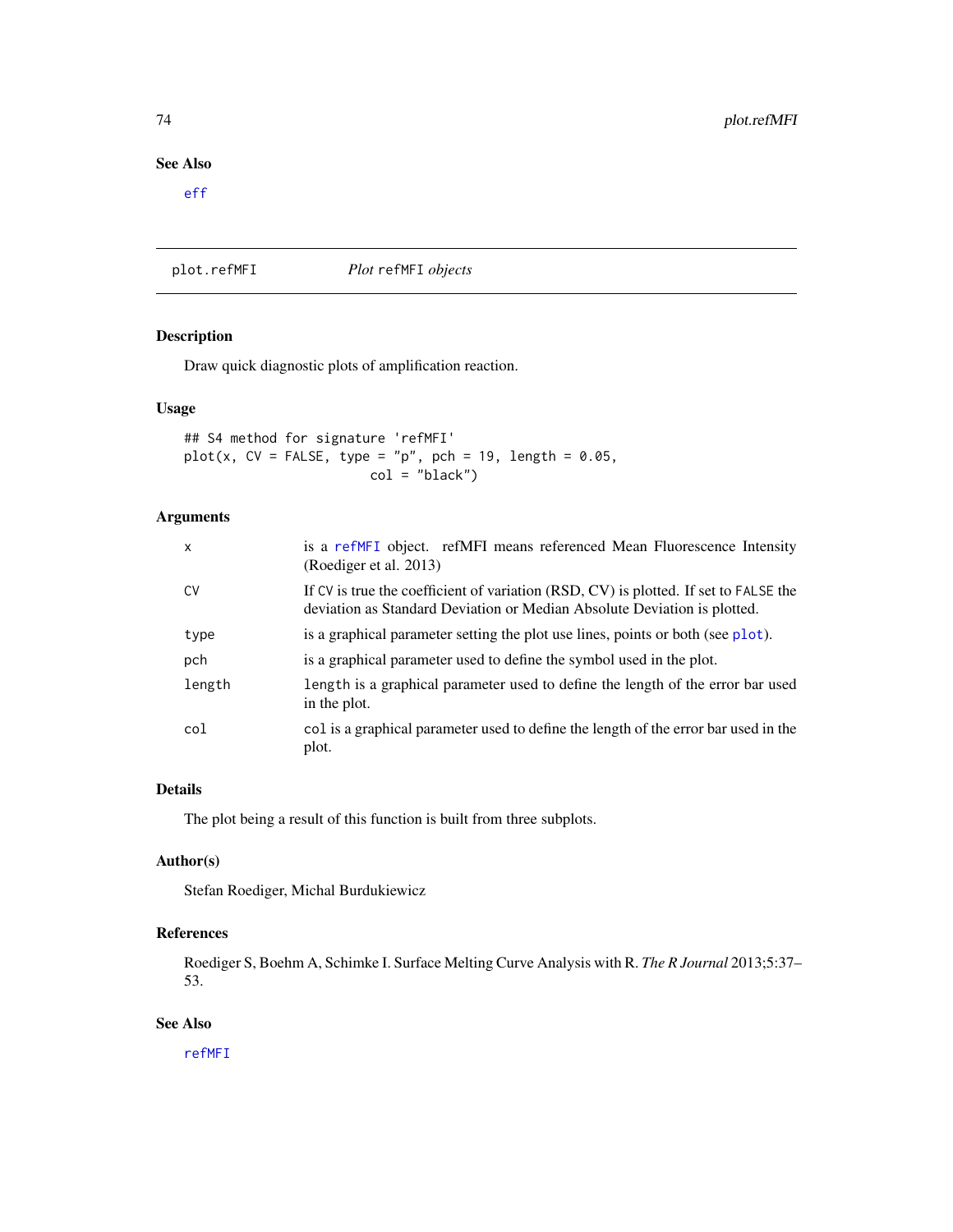# <span id="page-74-0"></span>plotCurves 75

# Examples

#step-by-step plotting refMFI object

# plotCurves *Plot Curves in an Orthogonal Matrix*

# Description

Plots many curves on one plot in separate cells allowing quick assessment.

# Usage

 $plotCurves(x, y, cyc = 1, fluo = 2:ncol(x), one.plot = FALSE,$  $nrow = ceiling(sqrt(ncol(y)))$ ,  $CPP = FALSE, ...)$ 

# Arguments

| $\mathsf{x}$ | is the column of a data frame for the cycle or data.frame/matrix with whole data.               |  |  |
|--------------|-------------------------------------------------------------------------------------------------|--|--|
| y            | are multiple columns of fluorescence values from a data. frame $(e.g., [c(1:n)])$ .             |  |  |
| cyc          | is the index of column containing the cycle data. Used only if y is NULL.                       |  |  |
| fluo         | are the columns containing the fluorescence data. Used only if y is NULL.                       |  |  |
| one.plot     | logical, curves may be plotted on single chart (TRUE) or in matrix-like multi-<br>plot (FALSE). |  |  |
| nrow         | number of rows in plot. Applies only if one plot is FALSE.                                      |  |  |
| <b>CPP</b>   | logical, if TRUE CPP analysis is added to a plot. Applies only if one plot is<br>FALSE.         |  |  |
| $\ddots$ .   | additional arguments to plot function.                                                          |  |  |

# Details

plotCurves is a function for the quick assessment of amplification curve raw data in an orthogonal matrix.

# Value

None.

# Author(s)

Stefan Roediger, Michal Burdukiewicz, Konstantin A. Blagodatskikh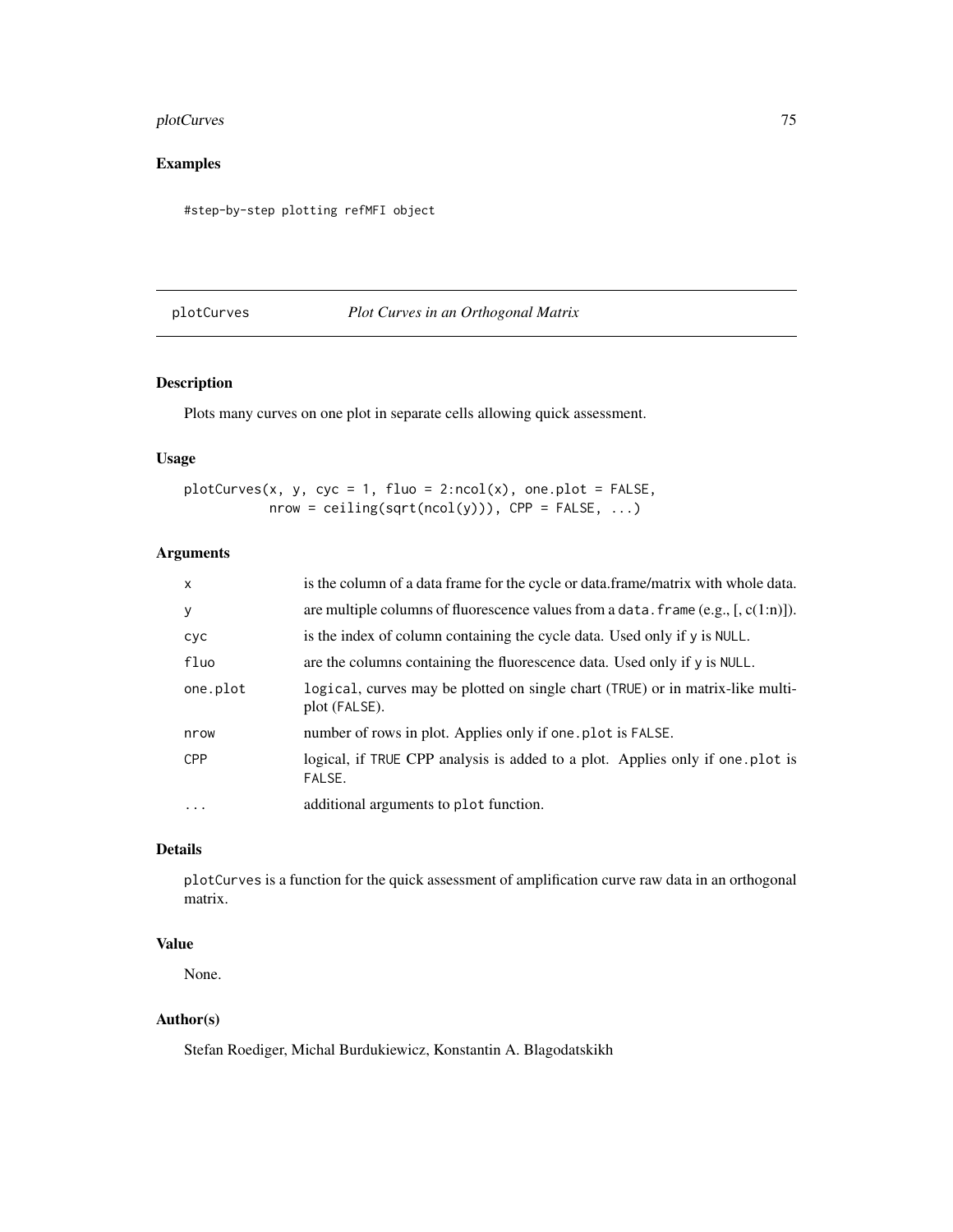# Examples

```
# First example
plotCurves(VIMCFX96_60[, 1], VIMCFX96_60[, 2L:16], type = "l")
# Second example
y <- VIMCFX96_60[, 2L:16]
# Introduce some missing values.
y[c(1,4,5,6,23,34), c(2,4,9,15)] <- NA
plotCurves(VIMCFX96_60[, 1], y, nrow = 4, type = "1")# Third example
# Same as second example but the CPP option is set to TRUE.
# Noise and missing values will be removed.
y <- VIMCFX96_60[, 2L:16]
# Introduce some missing values.
v[c(1,4,5,6,23,34), c(2,4,9,15)] <- NA
plotCurves(VIMCFX96_60[, 1], y, nrow = 4, CPP = TRUE, type = "l")
# Fourth example
plotCurves(VIMCFX96_60, y = NULL, one.plot = TRUE, type = "l")
plotCurves(VIMCFX96_60, y = NULL, one.plot = FALSE, type = "l")
```

| ΛF<br>г |  |
|---------|--|
|---------|--|

refMFI *Class* "refMFI"

#### <span id="page-75-0"></span>Description

An S4 class containing the output [MFIaggr](#page-65-0) function. refMFI means referenced Mean Fluorescence Intensity (Roediger et al. 2013)

#### **Slots**

.Data: "matrix" containing the "Cycle", "Location" (mean, median), "Deviation" (standard deviation, median absolute deviation), "Coefficient of Variance" (CV, RSD) sequential in the columns.

density: "density" containing results of the density analysis.

qqnorm.data: "data.frame" containing data required for Quantile-Quantile plots.

stats: "numeric" vector containing general statistics.

# Methods

```
qqplot signature(y = "refMFI")qqnorm
qqline signature(y = "refMFI"): adds a line to QQ plot. See qqline
plot signature(x = "refMFI"plot.refMFI
```
<span id="page-75-1"></span>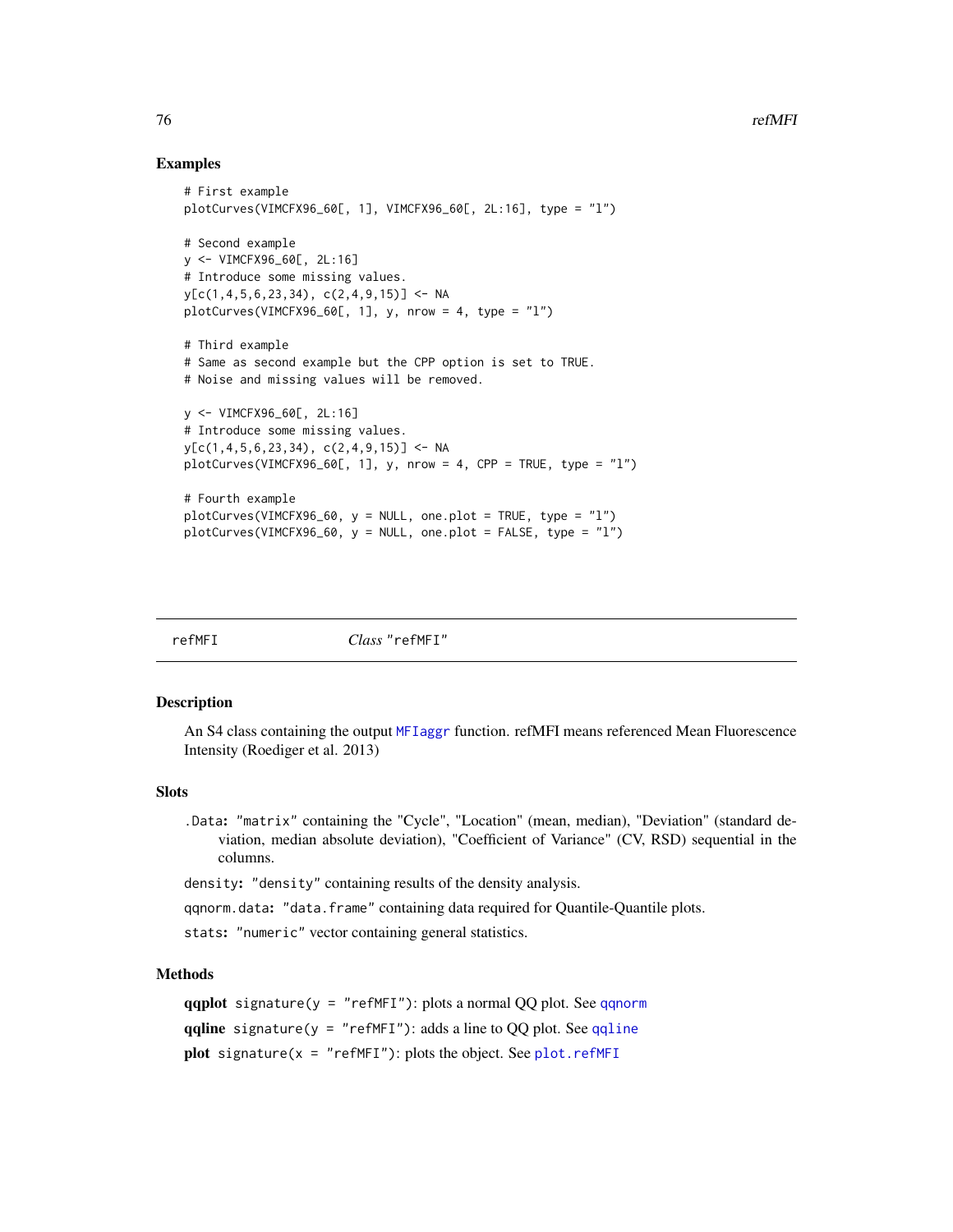#### <span id="page-76-0"></span>rounder 77

```
show signature(object = "refMFI"): prints only .Data slot of the object.
summary signature(object = "refMFI"): prints general statistics and allows easy access to
     stats slot. See summary.refMFI
```
### Author(s)

Stefan Roediger, Michal Burdukiewicz

#### References

Roediger S, Boehm A, Schimke I. Surface Melting Curve Analysis with R. *The R Journal* 2013;5:37– 53.

# See Also

[MFIaggr](#page-65-0), [plot.refMFI](#page-73-0), [summary.refMFI](#page-83-0)

#### Examples

#PUT STH HERE

rounder *Round der objects*

## Description

Function [inder](#page-62-0) calculates numeric derivatives on smoothed data which results in data points not observable in reality. The rounder function averages such result to the real values of cycle number.

#### Usage

rounder(object, cyc = 1)

# Arguments

| object | a class der object.                                                           |
|--------|-------------------------------------------------------------------------------|
| cyc    | a column containing cycle numbers after smoothing. In case of objects created |
|        | by the <i>inder function</i> it is the first column.                          |

# Value

An object of the class [der](#page-52-0) containing cycle number and averaged values of the fluorescence, first derivative and second derivative.

# Author(s)

Stefan Roediger, Michal Burdukiewicz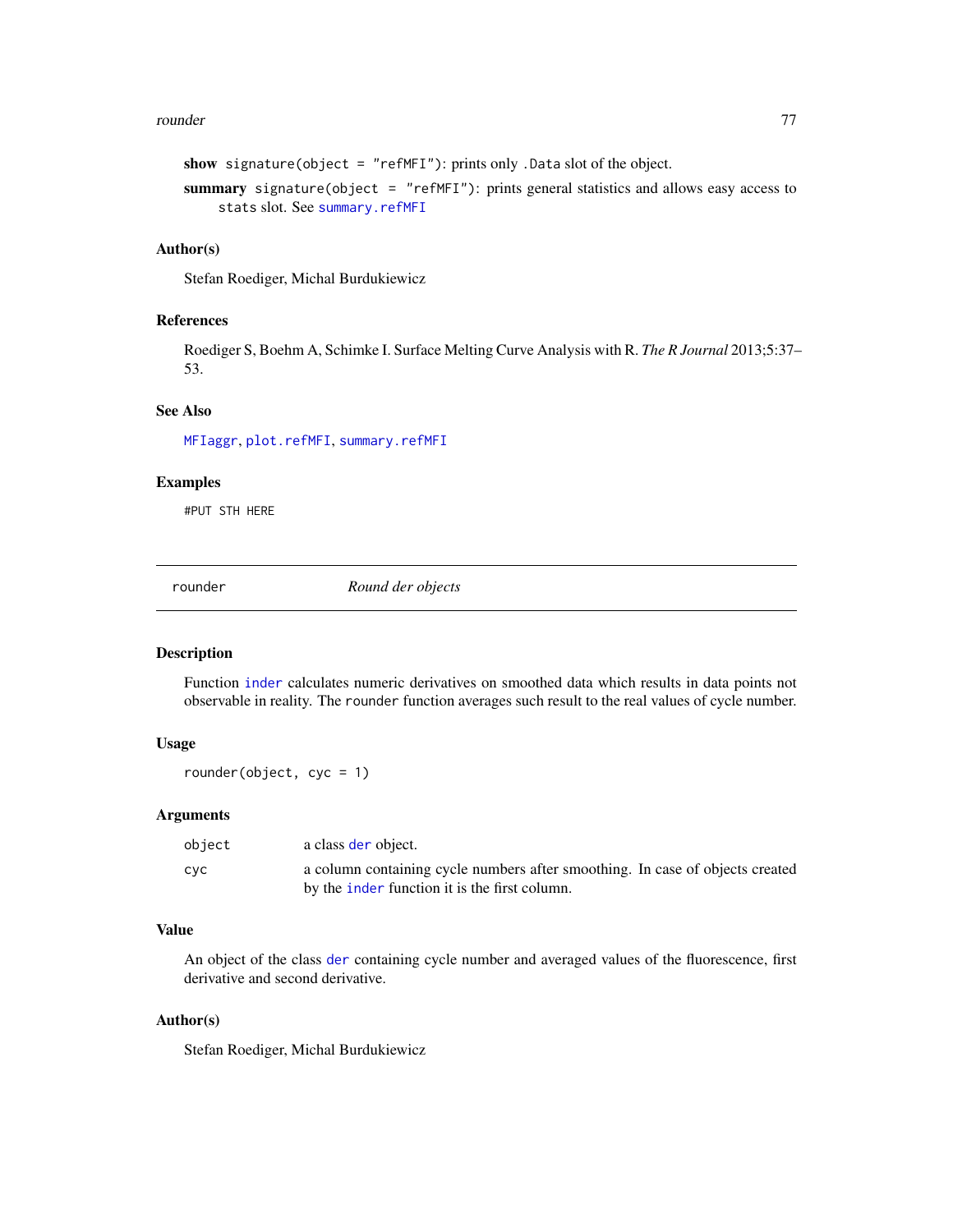#### 78 smoother

# See Also

[inder](#page-62-0), [der](#page-52-0)

#### Examples

```
isPCR \leftarrow AmpSim(cyc = 1:40)res <- inder(isPCR)
rd <- rounder(res)
plot(rd)
```
<span id="page-77-0"></span>

smoother *Wrapper for Several Smoothers of Amplification Data*

# Description

Smoother is a wrapper for several smoothing functions including LOWESS, Moving Average, Friedman's SuperSmoother, Cubic Spline and Savitzky-Golay smoothing filter, Friedman's Super-Smoother, and Whittaker smoother for amplification curve data.

#### Usage

```
## S4 method for signature 'numeric,numeric'
smoother(x, y, trans = FALSE,bg.outliers = FALSE, method = "savgol",
   CPP = TRUE, parallel1 = NULL)## S4 method for signature 'matrix,missing'
smoother(x, y, trans = FALSE,bg.outliers = FALSE, method = "savgol",
   CPP = TRUE, parallel1 = NULL)## S4 method for signature 'data.frame,missing'
smoother(x, y, trans = FALSE,bg.outliers = FALSE, method = "savgol",
   CPP = TRUE, paralell = NULL)
```
# Arguments

| X           | x is a vector containing values for smoothing or data frame/matrix with values<br>for smoothing. |
|-------------|--------------------------------------------------------------------------------------------------|
| V           | y values for smoothing. Used only if x is also a vector.                                         |
| trans       | perform a linear transformation based on the trend of the background range.                      |
| bg.outliers | logical parameter which indicates of outliers should be removed from back-<br>ground range.      |

<span id="page-77-1"></span>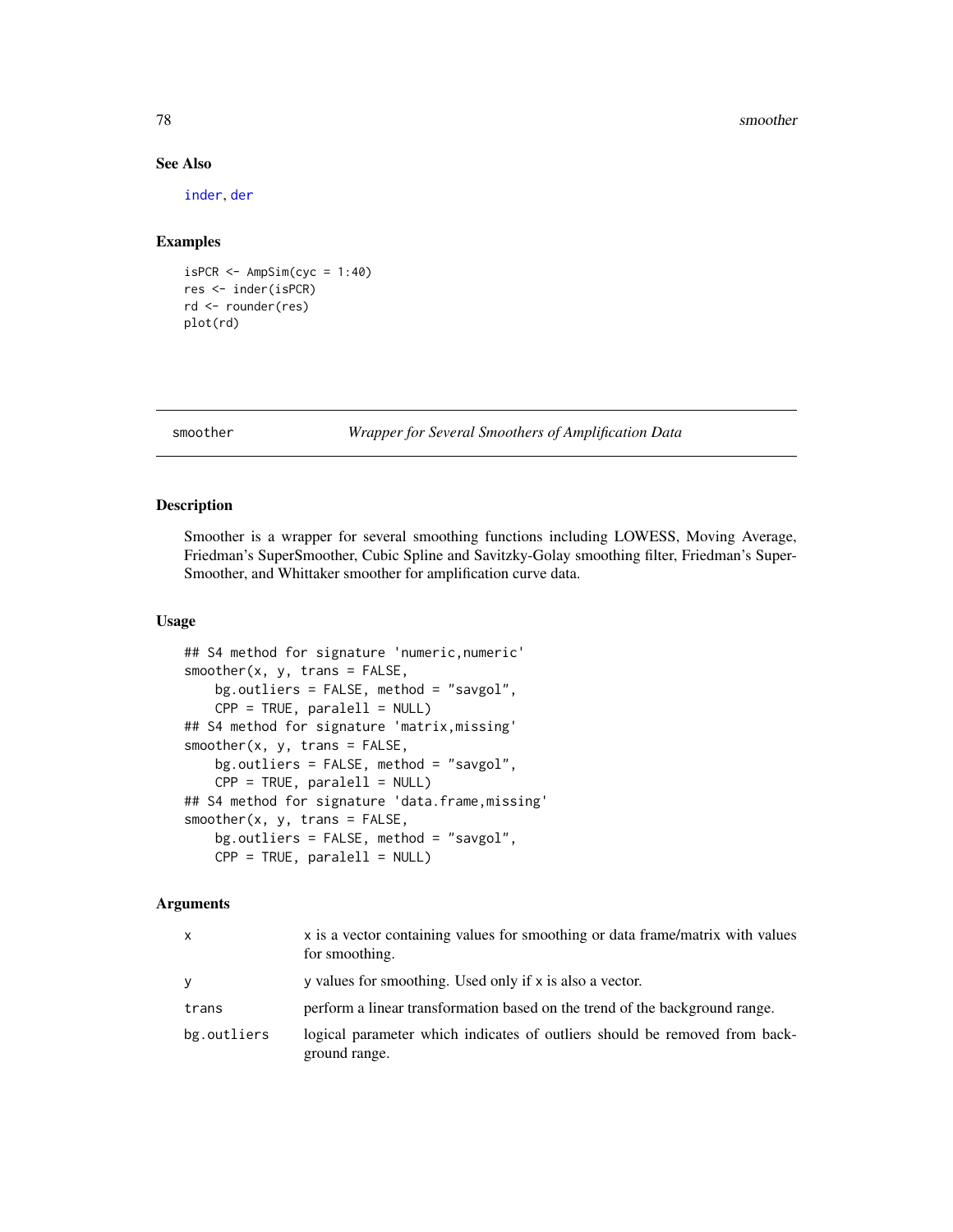#### <span id="page-78-0"></span>smoother 79

| method     | a list where each element is character vector representing a smoothing method<br>or a named list of additional arguments to a smoothing algorithm. See Ex-<br>amples section. The Savitzky-Golay smoothing filter is the default smoother.<br>Use "lowess" for LOWESS smoother (locally-weighted polynomial regression,<br>"mova" for moving average, "savgol" for Savitzky-Golay smoothing filter, "smooth"<br>for cubic spline smooth, "spline" for standard cubic spline smooth, "supsmu" for<br>Friedman's SuperSmoother, "whit1" for weighted Whittaker smoothing with a<br>first order finite difference penalty, "whit2" for weighted Whittaker smoothing<br>with a second order finite difference penalty or "all" for all implemented smooth-<br>ing algorithms. Both upper and lower case names are accepted. |
|------------|-------------------------------------------------------------------------------------------------------------------------------------------------------------------------------------------------------------------------------------------------------------------------------------------------------------------------------------------------------------------------------------------------------------------------------------------------------------------------------------------------------------------------------------------------------------------------------------------------------------------------------------------------------------------------------------------------------------------------------------------------------------------------------------------------------------------------|
| <b>CPP</b> | logical parameter which indicates if CPP (curve pre-procssor) should be used.                                                                                                                                                                                                                                                                                                                                                                                                                                                                                                                                                                                                                                                                                                                                           |
| paralell   | should contain a cluster object, created by package parallel or snow package.<br>If NULL, no parallelization is used.                                                                                                                                                                                                                                                                                                                                                                                                                                                                                                                                                                                                                                                                                                   |

#### Details

Amplification curve data of experimental thermo-cyclers may deliver results which are hard to interpret due to noise and scatter. For data presentation it is often useful to smooth or filter the data prior to presentation. Smoothing and filtering are different approaches with a similar outcome to preprocess an input signal in order to make it available for an analysis step. Filtering uses methods of signal processing. They take a data input and apply a function to form an output. There are linear and non-linear filters. The most common example of a linear filter is the the moving average. A moving average filter replaces sequentially data points with the average of the neighbor data points. The average is calculated from a defined span ("window") of odd count (e.g., 3, 5). The average herein may also refer to the median, the geometric or exponential mean. Smoothing in contrast uses statistical approaches. Such approaches use for example local regression models (e.g., least squares estimate) or cubic splines. Splines apply non-parametric regression by local cubic polynomials between knot points. Other examples for smoothers include Savitzky-Golay smoothing filter, Friedman's SuperSmoother, and Whittaker smoother. Several methods were integrated in the chipPCR package.

The function [smoother](#page-77-0) is a wrapper for smoother functions and filters commonly used to process amplification curve data. The [smoother](#page-77-0) function was enhanced by functionality of the  $fixNA$  and [CPP](#page-49-0) functions. The parameter "lowess" for LOWESS smoother (locally-weighted polynomial regression) can be tuned by the parameters f and iter (see [lowess](#page-0-0) for details). The parameter "mova" for moving average can be tuned by the parameter movaww. movaww is the window size used for the moving average (see [filter](#page-0-0) for details). The parameter "savgol" for Savitzky-Golay smoothing filter can be tuned by the parameter p (see [sgolayfilt](#page-0-0) for details). The parameter "smooth" for cubic spline smooth can be tuned by the parameter df.fact. A df.fact value of 1 will leave the raw data almost unaffected while a value 0.5 will smooth the curve considerably. For further details refer to the smooth. spline function. The parameter "spline" for standard cubic spline smooth has currently no additional parameter. The parameter "supsmu" for Friedman's SuperSmoother can be tuned by the parameter span. For further details refer to the [supsmu](#page-0-0) function. The parameter "lambda" is used in Weighted Whittaker smoothing.

# Author(s)

Stefan Roediger, Michal Burdukiewicz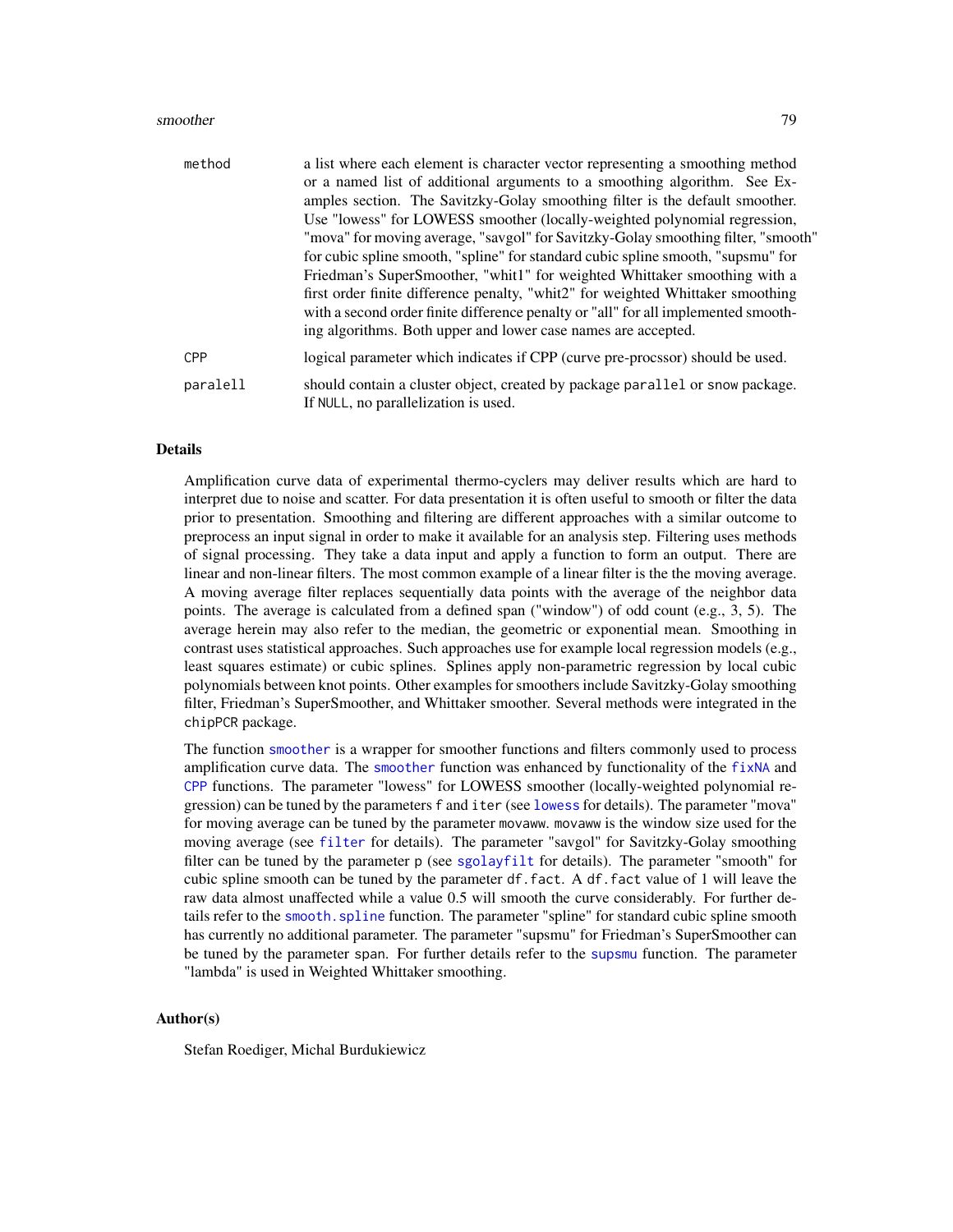#### References

Roediger S, Boehm A, Schimke I. Surface Melting Curve Analysis with R. *The R Journal* 2013;5:37– 53.

#### Examples

```
# Results of different smoothers. A in-silico amplification was performed
# using the AmpSim function and different smoothers were applied. Optimally
# all smoothers should give the same result (which is not the case)).
# refMFI means referenced Mean Fluorescence Intensity
# (Roediger et al. 2013)
tmp \leftarrow AmpSim(cyc = 1:35, bl = 0)plot(tmp, main = "In-silico real-time PCR\n Effect of Smoother",
     xlab = "Cycles", ylab = "refMFI", ylim = c(0,1), pch = 20,type = nb", lwd = 2)
legend(25, 0.8, c("Raw data", "savgol", "lowess", "mova 3", "mova 5",
  "smooth", "spline", "supsmu"), pch = 20, lwd = 2,
  col = c(1:8)## Not run:
#on machines with multiple cores
library(parallel)
cl <- makeCluster(getOption("cl.cores", 2))
tmp.smooths <- smoother(tmp, method = list("savgol",
                                            "lowess",
                                            mova = list(movaww = 3),
                                            mova = list(movaww = 5),
                                            "smooth",
                                            "spline",
                                            "supsmu"),
                        parallel = TRUE)
stopCluster(cl)
## End(Not run)
#else
tmp.smooths <- smoother(tmp, method = list("savgol",
                                            "lowess",
                                            mova = list(movaww = 3),mova = list(movaww = 5),
                                            "smooth",
                                            "spline",
                                            "supsmu"))
for (i in 1:ncol(tmp.smooths))
  lines(tmp[, 1], tmp.smooths[, i], type = "b", pch = 20, lwd = 2, col = i
+ 1)
par(fig = c(0.15, 0.6, 0.45, 0.99), new = TRUE)
plot(tmp, main = "", xlab = "Cycles", ylab ="refMFI",
     pch = 20, x \lim = c(14, 20), y \lim = c(0, 0.45)
```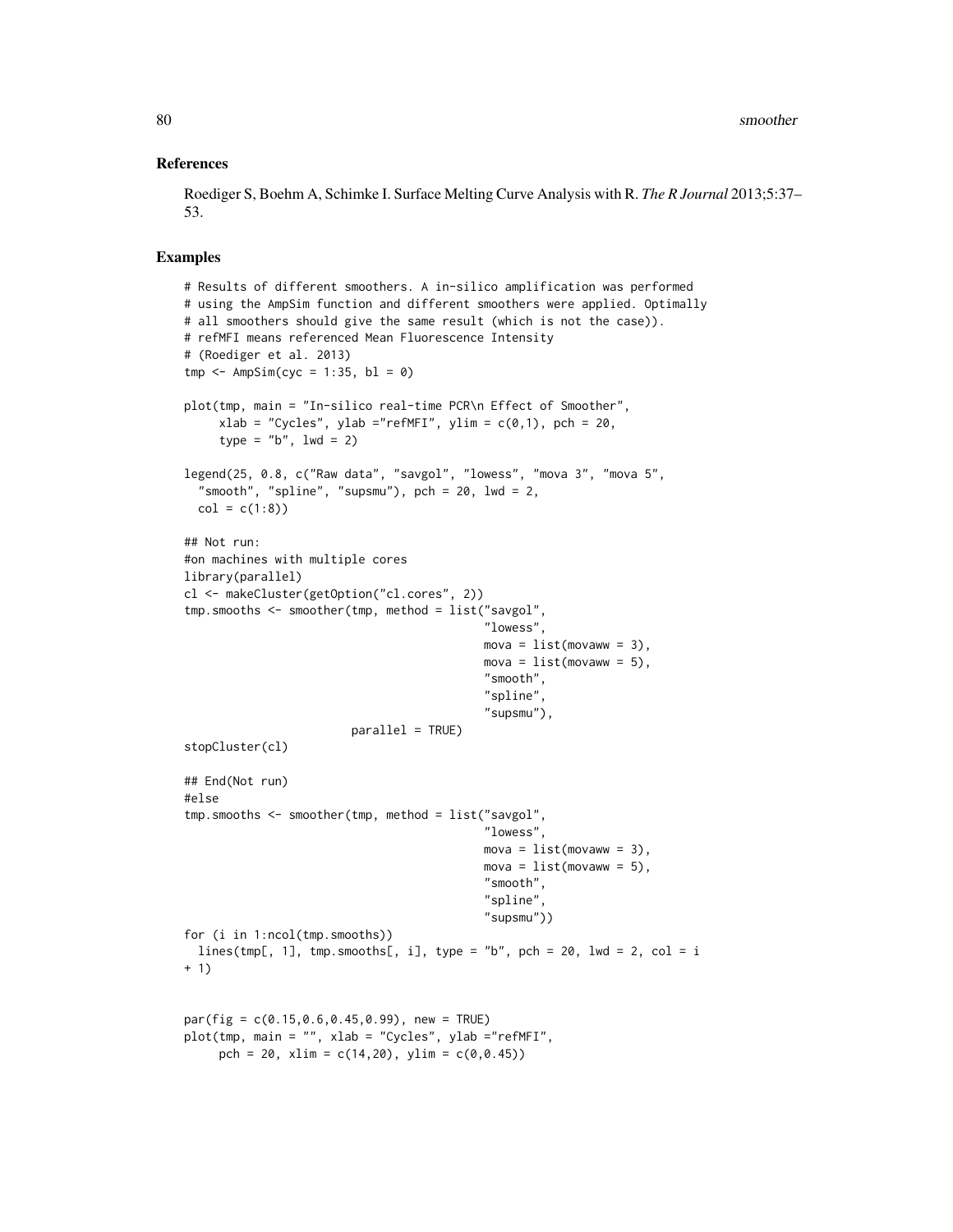```
for (i in 1:ncol(tmp.smooths))
  lines(tmp[, 1], tmp.smooths[, i], type = "b", pch = 20, lwd = 2, col = i
+ 1)
# Plot the difference of the smoothed / filtered data
# to the raw data against the cycles
# The largest error is in the transition phases between
# start and end of the detectable amplification process.
par(fig = c(0,1,0,0.65))plot(NA, NA, type = "b", col = 2, pch = 20, xlim = c(1, 35),ylim = c(-0.1, 0.1), xlab = "Cycle",ylab = "delta refMFI (raw - smoothed)",
     main = "Smoothed / Filtered data")
legend(1.5, 0.1, ncol = 2, c("savgol", "lowess", "mova 3", "mova 5",
"smooth", "spline", "supsmu"), pch = 20, lwd = 2,
col = c(2:8)for (i in 1:ncol(tmp.smooths))
  lines(tmp[, 1], tmp[, 2] - tmp.smooths[, i], type = "b", pch = 20, lwd =2, col = i + 1)par(fig = c(0,1,0.55,1), new = TRUE)
plot(tmp, type = "b", col = 1, pch = 20, xlab = "", ylab = "RFU",
      main = "Raw data")
#different ways of using smoother
#1. single method
single.smooth <- smoother(tmp, method = list("mova"))
#single smooth, additional argument specified
single.smooth.add \leq smoother(tmp, method = list(mova = list(movaww = 3)))
#3. more than one smoothing method, no additional arguments specified
double.smooth <- smoother(tmp, method = list("savgol", "mova"))
#4. more than one smoothing method, additional arguments specified
double.smooth.add <- smoother(tmp, method = list("savgol", mova =
list(movaww = 3))#5. all smoothing methods, no additional arguments specified
all.smooth <- smoother(tmp, method = list("all"))
```
summary-bg *Summary* bg *objects*

#### **Description**

Summarize [bg](#page-12-1) objects and easily access results of bg function.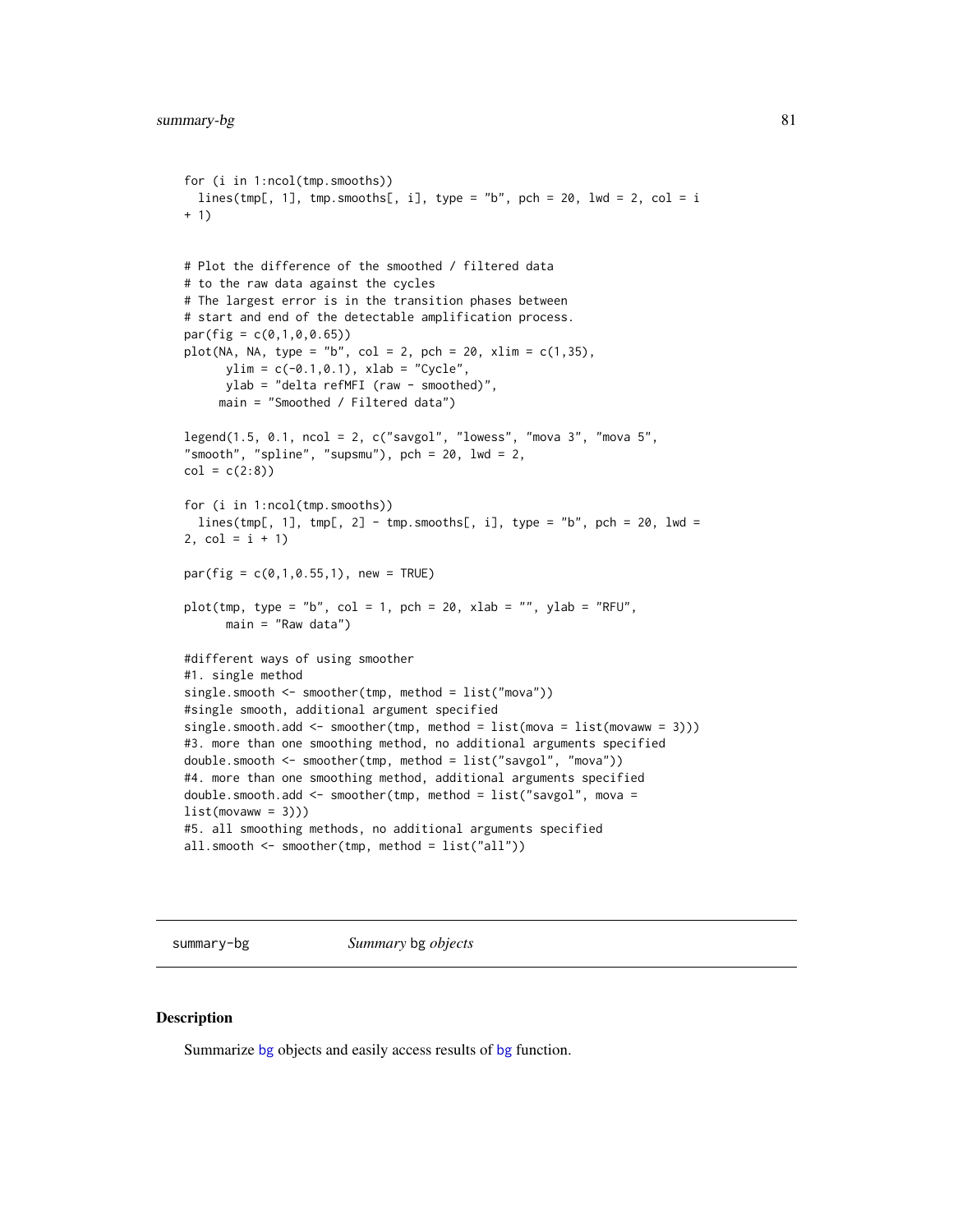# Usage

```
## S4 method for signature 'bg'
summary(object, print = TRUE)
```
## Arguments

| object | is a bg object.                                                                   |
|--------|-----------------------------------------------------------------------------------|
| print  | is a logical value determining if pretty summary of the object should be printed. |

# Author(s)

Stefan Roediger, Michal Burdukiewicz

# See Also

[bg](#page-12-0)

# Examples

```
res \leq AmpSim(cyc = 1:40, Cq = 25)
background <- bg.max(res[, 1], res[, 2])
#just print summary
summary(background)
#assign summary to variable without printing
vals <- summary(background, print = FALSE)
print(vals)
#easily access different values
vals["FDM"]
```
summary-der *Summary* der *objects*

# Description

Summarize [der](#page-52-0) objects and easily access results of [inder](#page-62-0) function.

# Usage

```
## S4 method for signature 'der'
summary(object, digits = getOption("digits") - 3, print = TRUE)
```
<span id="page-81-0"></span>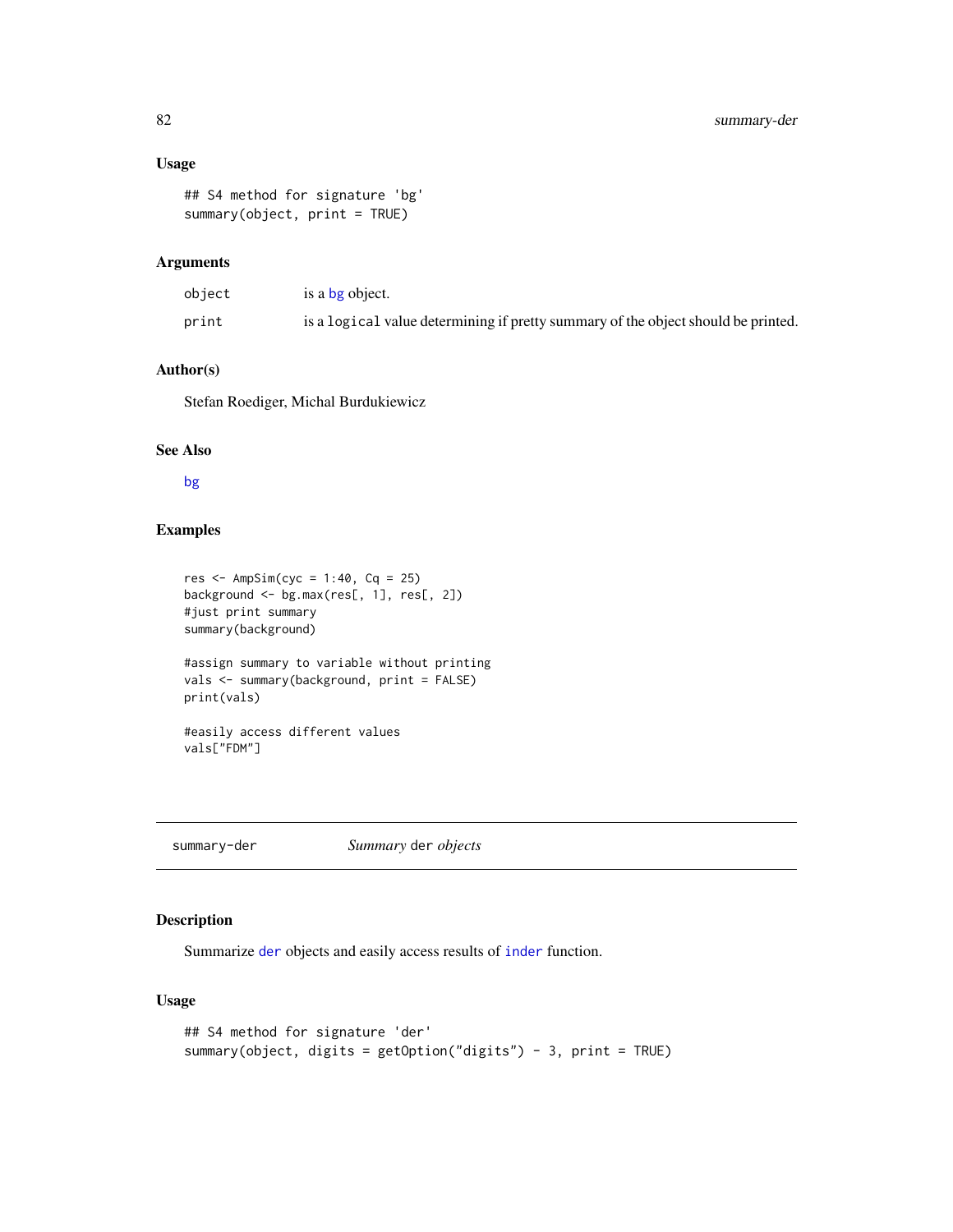# <span id="page-82-0"></span>summary-der 83

#### Arguments

| object | is a der object.                                                                                          |
|--------|-----------------------------------------------------------------------------------------------------------|
| digits | is a numeric value determining the number of decimal places. Used only for<br>printed values. See format. |
| print  | is a logical value determining if pretty summary of the object should be printed.                         |

# Details

The approximate second derivative maximum (SDM) which is commonly used to quantify quantitative real-time PCR experiments. The SDM might also be useful for isothermal amplification processes. The SDM is calculated from a derived cubic spline. Similarly the first approximate approximate derivative maximum (FDM), second derivative minimum (SDm), and approximate second derivative center (SDC, geometric mean of SDM and SDm) are available. FDM, SDm and SDC values can be used to further characterize the amplification process.

#### Value

A named vector of four elements. The element named 2nd\_der contains values of the second first derivative. The element named SDM contains approximate second derivative maximum, SDm contains approximate second derivative minimum, and SDC contains approximate second derivative center.

# Author(s)

Stefan Roediger, Michal Burdukiewicz

#### References

Ruijter JM, Pfaffl MW, Zhao S, et al. (2013) Evaluation of qPCR curve analysis methods for reliable biomarker discovery: bias, resolution, precision, and implications. *Methods* San Diego Calif 59:32– 46.

#### See Also

[der](#page-52-0)

#### Examples

```
res \leq AmpSim(cyc = 1:40, Cq = 25)
test.der <- inder(res)
#just print summary
summary(test.der)
#print without rounding
summary(test.der, digits = 6)
#assign summary to variable without printing and
vals <- summary(test.der, print = FALSE)
print(vals)
```
#easily access different values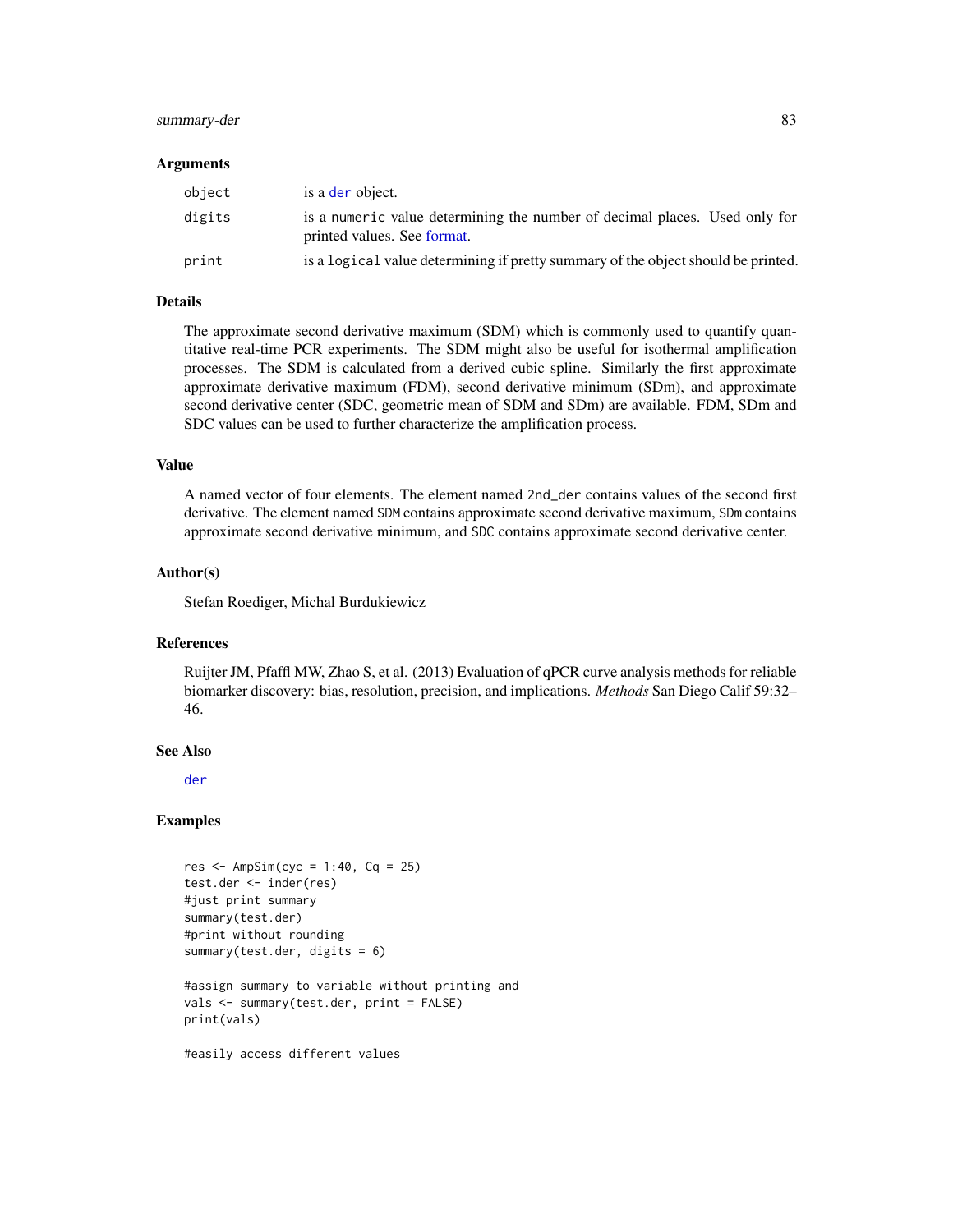<span id="page-83-1"></span>vals["bg.start"]

summary-refMFI *Summary* refMFI *objects*

#### <span id="page-83-0"></span>Description

Summarize [refMFI](#page-75-0) objects and access general statistics of amplification reaction. refMFI means referenced Mean Fluorescence Intensity (Roediger et al. 2013).

### Usage

```
## S4 method for signature 'refMFI'
summary(object, digits = getOption("digits") - 3, print = TRUE)
```
# Arguments

| object | is a refMFI object.                                                                                       |
|--------|-----------------------------------------------------------------------------------------------------------|
| digits | is a numeric value determining the number of decimal places. Used only for<br>printed values. See format. |
| print  | is a logical value determining if pretty summary of the object should be printed.                         |

# Author(s)

Stefan Roediger, Michal Burdukiewicz

# References

Roediger S, Boehm A, Schimke I. Surface Melting Curve Analysis with R. *The R Journal* 2013;5:37– 53.

#### See Also

[refMFI](#page-75-0)

# Examples

res <- AmpSim(cyc = 1:50, Cq = 41) summary(inder(res), print = TRUE)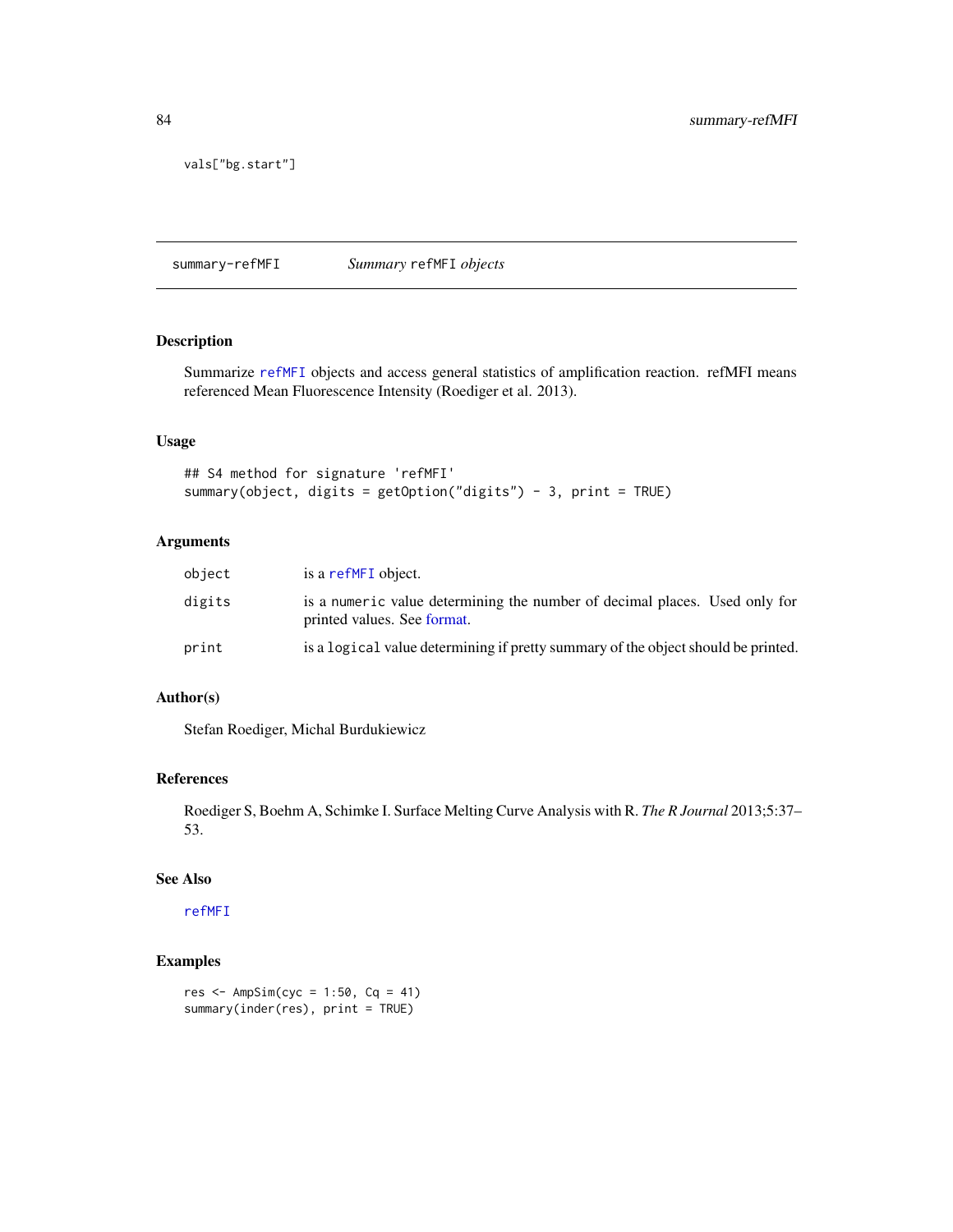<span id="page-84-1"></span>

#### **Description**

An S4 class containing the output [th.cyc](#page-84-0) function.

#### **Slots**

.Data: "matrix" is a matrix containing the threshold cycle and threshold fluorescence. stats: "summary.lm" contains linear model used for Ct estimation. input: "matrix" input data for linear model.

#### Methods

summary signature(object =  $"th"$ ): prints summary of the object. show signature(object = "th"): prints only . Data slot of the object.

#### Author(s)

Stefan Roediger, Michal Burdukiewicz

#### See Also

[th.cyc](#page-84-0)

#### Examples

res <- th.cyc(VIMCFX96\_69[, 1], VIMCFX96\_69[, 3], r = 2300) summary(res) slot(res, "input")

<span id="page-84-0"></span>th.cyc *Threshold Cycle*

# Description

th.cyc is a function to calculate the number of cycles at which the fluorescence exceeds a defined threshold, called the threshold cycle (Ct). According to the MIQE guidelines the Ct is referred to as quantification cycle (Cq). The calculated Cq is a relative value, which depends on the template copy number, instrument, reagents, amplification efficiency and probe technology. Low Cqs correlate with high quantities template copy numbers. Real-time technologies enable the quantification of nucleic acids by calculation of specific curve parameters like the quantification point (Cq) and the amplification efficiency (AE) based on the kinetics of the amplification curve. The Cq represents the number of cycles (time for qIA) needed to reach a defined fluorescence signal level in the exponential phase of the amplification curve. The Cq can be determined from a fixed threshold value or by various analytical algorithm as described elsewhere (Bustin et al. 2009, Ruijter et al. 2013, Tellinghuisen et al. 2014).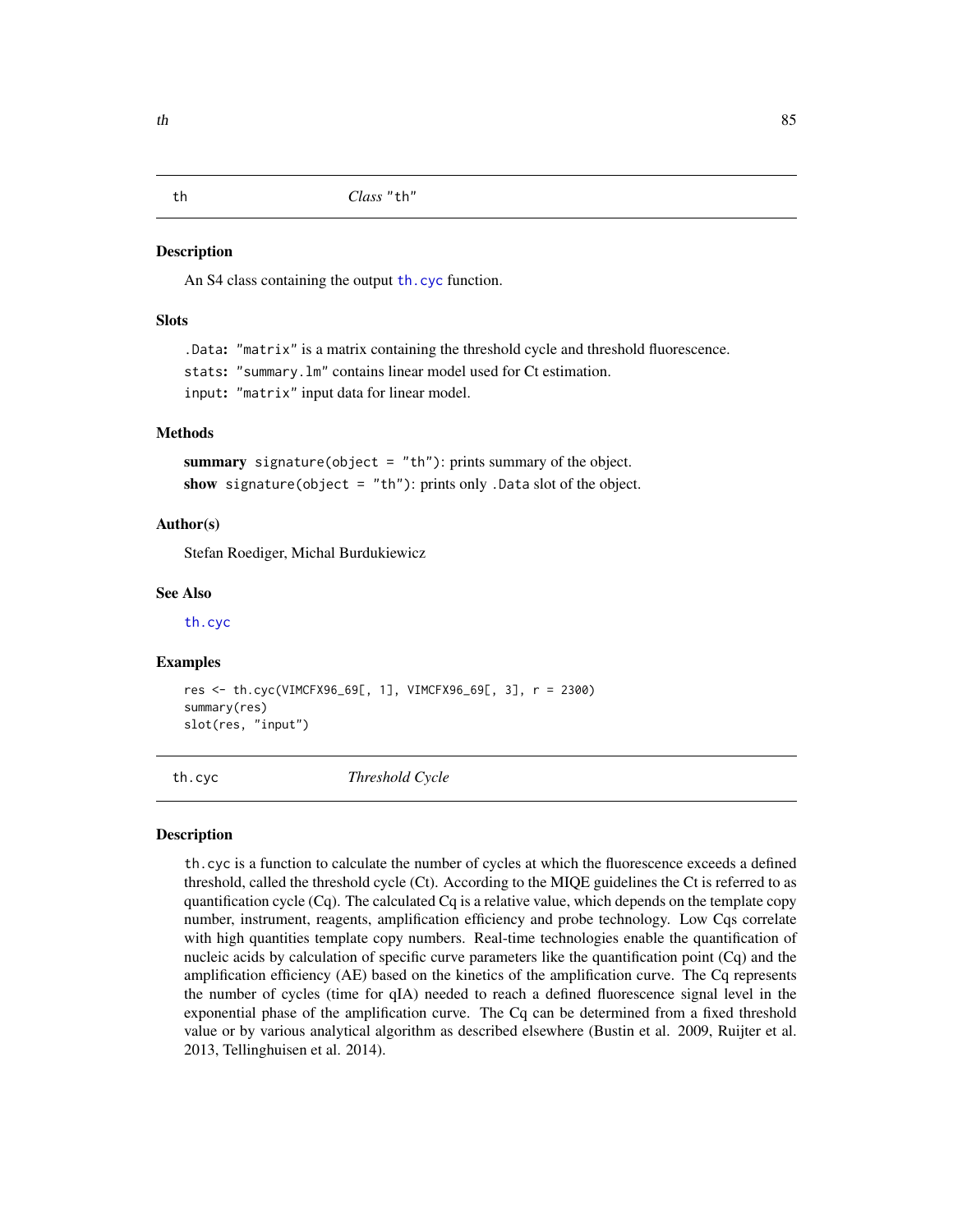#### Usage

 $th.cyc(x, y, r = 2500, auto = FALSE, linear = TRUE)$ 

### Arguments

| x      | is a vector containing the time or cycle values.                                                                                                       |
|--------|--------------------------------------------------------------------------------------------------------------------------------------------------------|
| y      | is a vector containing the fluorescence values.                                                                                                        |
| r      | a fluorescence value which defines the threshold.                                                                                                      |
| auto   | is logical parameter which indicates if an automatic estimation of the threshold<br>should be used (Note: Experimental, not save to use).              |
| linear | is logical parameter which indicates if a linear or quadratic regression should be<br>used for the calculation. (Note: Experimental, not save to use). |

#### Details

The Threshold Cycle (Ct) (Cq according to MIQE, see Bustin et al. 2009) is the cycle number at which the fluorescence exceeds significantly a point above the baseline and defined threshold in a particular samples. Thus the Ct is the cycle when sufficient numbers of amplicons have accumulated. The th.cyc calculates the intersection of the user defined Ct value (r) and a linear regression or quadratic polynomial in the range of the user defined Ct value. In contrast to other methods is does th.cyc have no requirement to fit a "complex" non linear model to the entire data set but rather focuses on the specific area. The polynomial is calculated from four neighbor values at the fluorescence threshold.

#### Author(s)

Stefan Roediger, Michal Burdukiewicz

#### References

Stephen A. Bustin, Vladimir Benes, Jeremy A. Garson, Jan Hellemans, Jim Huggett, Mikael Kubista, Reinhold Mueller, Tania Nolan, Michael W. Pfaffl, Gregory L. Shipley, Jo Vandesompele, and Carl T. Wittwer. (Apr 2009). "The MIQE Guidelines: Minimum Information for Publication of Quantitative Real-Time PCR Experiments". *Clin Chem*. 55 (4):611–22. doi:10.1373/clinchem.2008.112797. PMID 19246619

Ruijter, J.M., Pfaffl, M.W., Zhao, S., Spiess, A.N., Boggy, G., Blom, J., Rutledge, R.G., Sisti, D., Lievens, A., De Preter, K., Derveaux, S., Hellemans, J., Vandesompele, J.: Evaluation of qPCR curve analysis methods for reliable biomarker discovery: bias, resolution, precision, and implications. *Methods (San Diego, Calif.)* 59(1), 32–46 (2013). doi:10.1016/j.ymeth.2012.08.011. PMID: 22975077

Tellinghuisen, J., Spiess, A.-N.: Comparing real-time quantitative polymerase chain reaction analysis methods for precision, linearity, and accuracy of estimating amplification efficiency. *Analytical Biochemistry* 449, 76–82 (2014). doi:10.1016/j.ab.2013.12.020. PMID: 24365068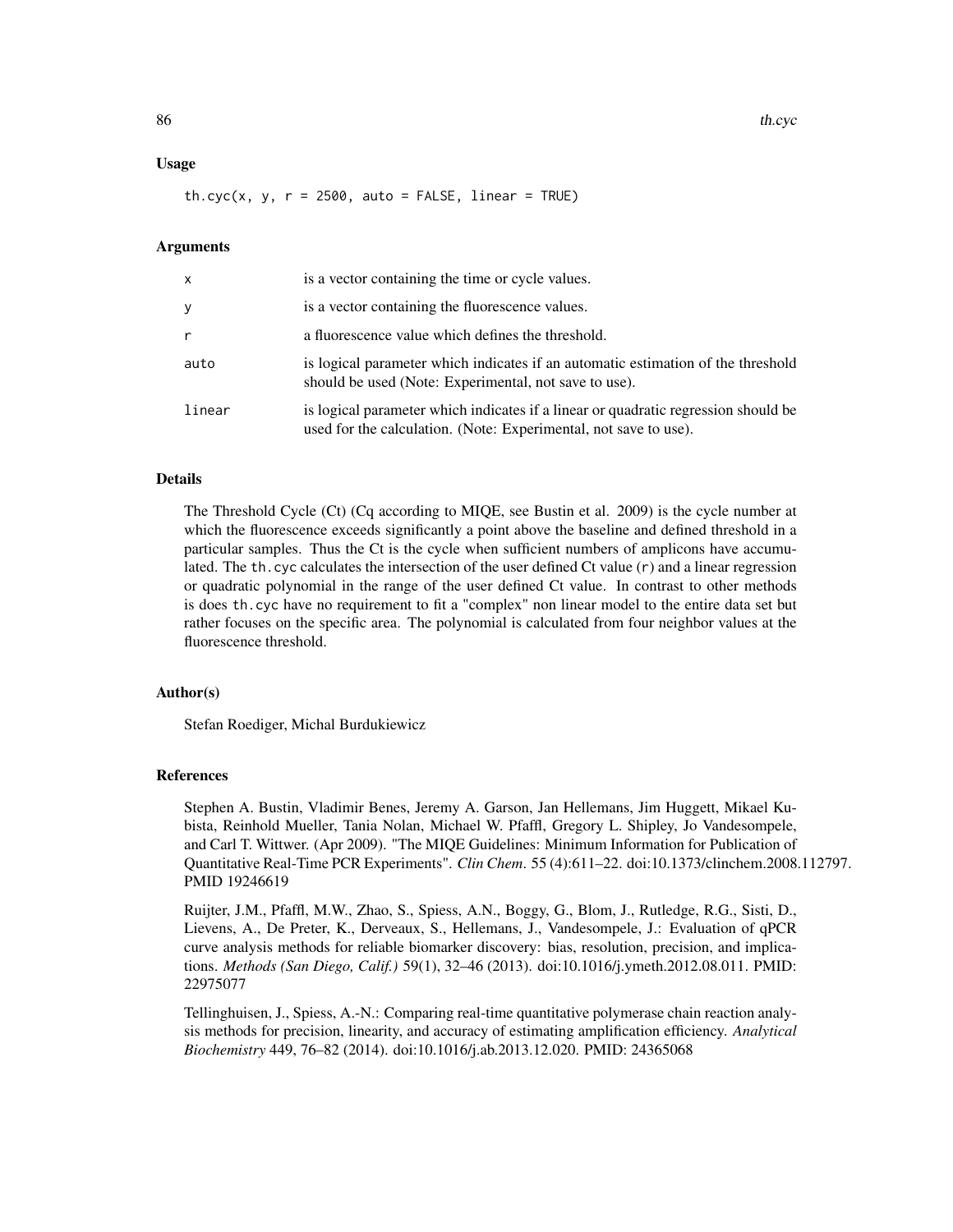# <span id="page-86-0"></span>VIMCFX96\_60 87

#### Examples

```
# First example
# Raw data from the VIMCFX96_69 data set.
# Cycles
x <- VIMCFX96_69[, 1]
# Fluoresce values
y <- VIMCFX96_69[, 2]
# Plot the raw data
plot(x, y, xlab = "Cycle", ylab = "Fluo")# Calculate the the Ct value
res <- th.cyc(x, y, r = 2300)
lines(res@input, col = 2, 1wd = 2)
# Threshold fluorescence value
abline(h = res@.DataFrame2], col = 3)# Calculated Ct value
abline(v = res@.DataFrame[1], col = 4)# Second example
# Application of the th.cyc method to determine the Cq from a continous
# amplification reaction.
plot(NA, NA, xlim = c(0, 80), ylim = c(0, 1200), xlab = "Time [min]",ylab = "Voltage [micro V]", main = "ccPCR - Raw Data")
# Threshold level "r" (50 micro Volts)
for (i in c(1,3,5,7)) {
  y.tmp <- capillaryPCR[, i + 1] - mean(capillaryPCR[1L:150, i + 1])
  Ct.tmp <- th.cyc(capillaryPCR[, i], y.tmp, r = 50, linear = FALSE)
  abline(v = Ct.tmp[1])text(Ct.tmp[1] * 1.1, 1200, paste(round(Ct.tmp[1], 1), "\\min"))lines(capillaryPCR[, i], y.tmp, type = "b", pch = 20 - i)
  points(Ct.tmp@input, col = "red", pch = 19)
}
abline(h = 50)legend(5,800, c("Run 1", "Run 2", "Run 3", "Control"), pch = c(19, 17, 15, 13),
      1wd = 1.5
```
VIMCFX96\_60 *Amplfication Reaction Using the Bio-Rad CFX96*

#### Description

Data set of an amplfication reaction using the Bio-Rad CFX96 thermo cycler. The samples of Vimentin were amplified in the CFX96 as replicates according to Roediger et al. (2013). The qunatitiation was performed during the annealing step (60 deg Celsius).

#### Usage

data(VIMCFX96\_60)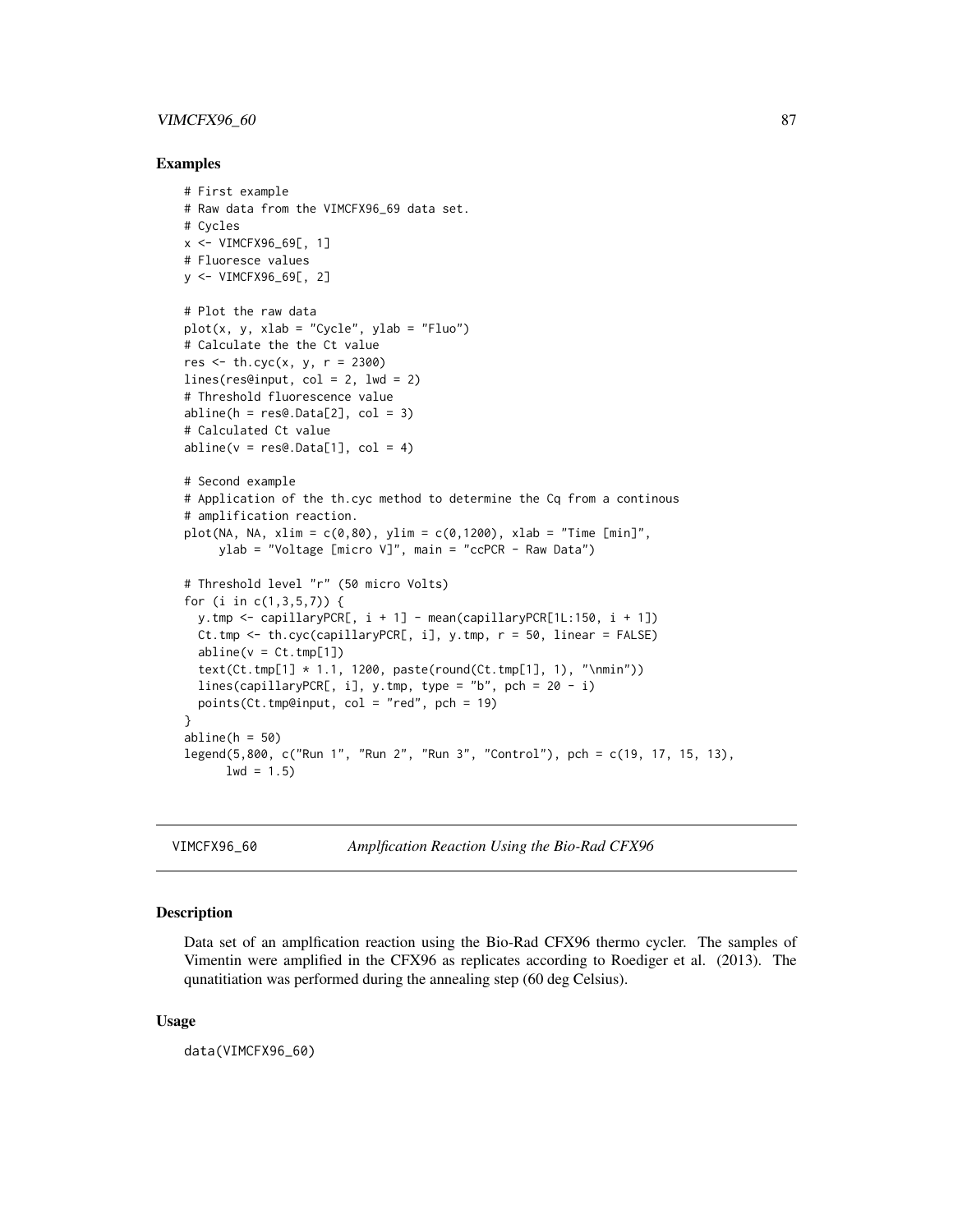#### <span id="page-87-0"></span>Format

A data frame with 40 observations on the following 97 variables. The first column ("Cycle") contains the number of cylces and consecutive columns contain the replicates ("A1" to "H12").

#### Source

Stefan Roediger, Clauia Deutschman (BTU Cottbus - Senftenberg)

#### References

A Highly Versatile Microscope Imaging Technology Platform for the Multiplex Real-Time Detection of Biomolecules and Autoimmune Antibodies. S. Roediger, P. Schierack, A. Boehm, J. Nitschke, I. Berger, U. Froemmel, C. Schmidt, M. Ruhland, I. Schimke, D. Roggenbuck, W. Lehmann and C. Schroeder. *Advances in Biochemical Bioengineering/Biotechnology*. 133:33–74, 2013. <http://www.ncbi.nlm.nih.gov/pubmed/22437246>

#### Examples

```
data(VIMCFX96_60)
data(VIMCFX96_69)
```

```
T60 <- rowMeans(VIMCFX96_60[, 2:ncol(VIMCFX96_60)])
T69 <- rowMeans(VIMCFX96_69[, 2:ncol(VIMCFX96_69)])
```

```
plot(1:length(T60), T60, main = "Fluorescence at different
      temperatures\nQuantitation in CFX96 (Bio-Rad)", xlab = "Cycle",
      ylab = "Cycle dependent fluorescence", pch = 15, type = "b")
lines(1:length(T69), T69, pch = 19, type = "b", col = 2)
legend(1, 4500, c("Annealing (60 deg C)", "Elongation (69 deg C)"),
pch = c(15, 19), col = c(1, 2)
```
VIMCFX96\_69 *Amplfication Reaction Using the Bio-Rad CFX96*

#### **Description**

Data set of an amplfication reaction using the Bio-Rad CFX96 thermo cycler. The samples of Vimentin were amplified in the CFX96 as replicates according to Roediger et al. (2013). The qunatitiation was performed during the elongation step (69 deg Celsius).

# Usage

data(VIMCFX96\_69)

#### Format

A data frame with 40 observations on the following 97 variables. The first column ("Cycle") contains the number of cylces and consecutive columns contain the replicates ("A1" to "H12").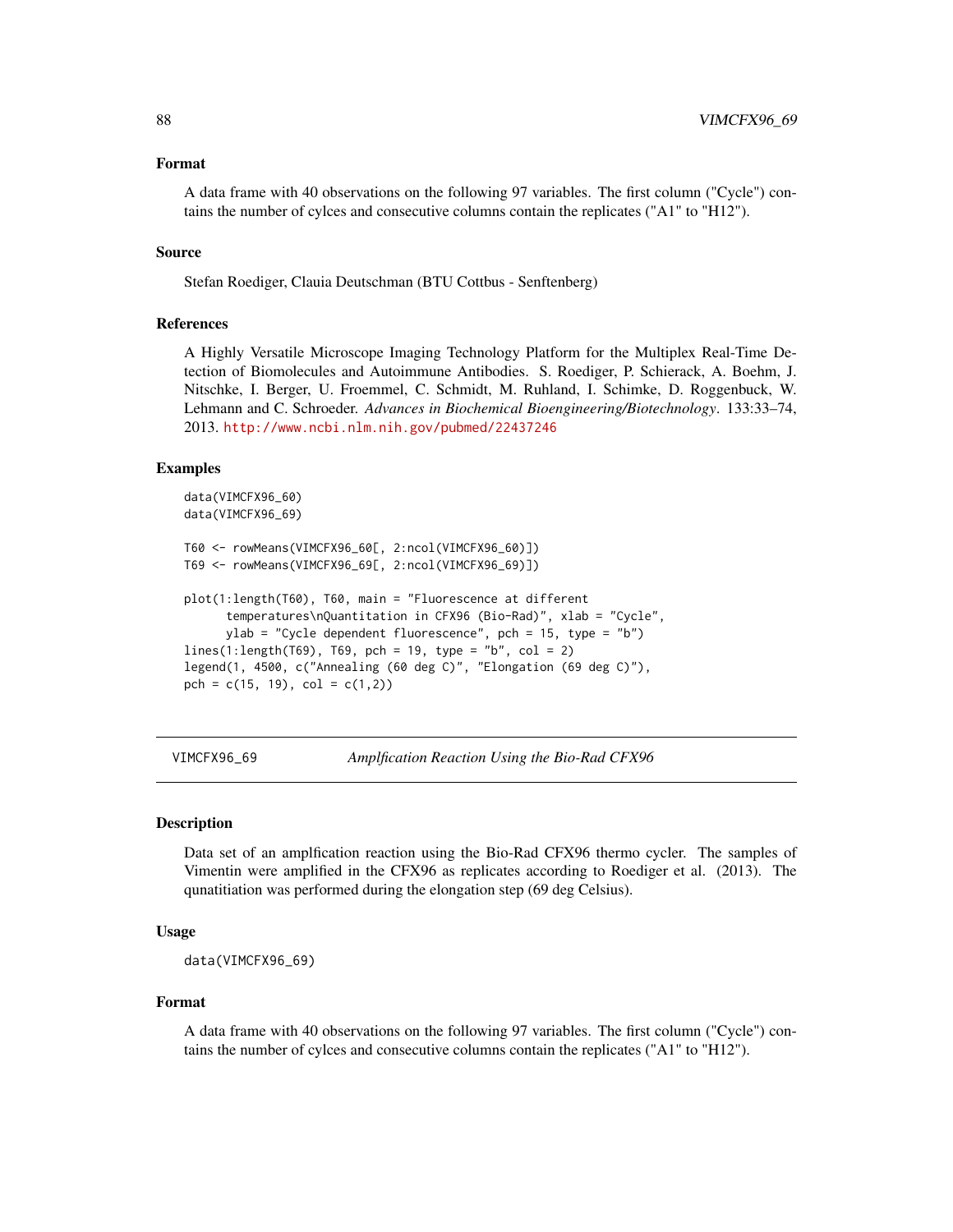#### <span id="page-88-0"></span>Source

Stefan Roediger, Clauia Deutschman (BTU Cottbus - Senftenberg)

#### References

A Highly Versatile Microscope Imaging Technology Platform for the Multiplex Real-Time Detection of Biomolecules and Autoimmune Antibodies. S. Roediger, P. Schierack, A. Boehm, J. Nitschke, I. Berger, U. Froemmel, C. Schmidt, M. Ruhland, I. Schimke, D. Roggenbuck, W. Lehmann and C. Schroeder. *Advances in Biochemical Bioengineering/Biotechnology*. 133:33–74, 2013. <http://www.ncbi.nlm.nih.gov/pubmed/22437246>

#### Examples

```
data(VIMCFX96_60)
data(VIMCFX96_69)
T60 <- rowMeans(VIMCFX96_60[, 2:ncol(VIMCFX96_60)])
T69 <- rowMeans(VIMCFX96_69[, 2:ncol(VIMCFX96_69)])
plot(1:length(T60), T60, main = "Fluorescence at different
      temperatures\nQuantitation in CFX96 (Bio-Rad)", xlab = "Cycle",
     ylab = "Cycle dependent fluorescence", pch = 15, type = "b")
lines(1:length(T69), T69, pch = 19, type = "b", col = 2)legend(1, 4500, c("Annealing (60 deg C)", "Elongation (69 deg C)"),
pch = c(15, 19), col = c(1,2)
```
VIMCFX96\_meltcurve *Melting Curve Measured with the Bio-Rad CFX96*

#### Description

Data set of a melting curve using the Bio-Rad CFX96 thermo cycler. The samples of Vimentin were measured in the CFX96 as replicates according to Roediger et al. (2013). The qunatitiation was performed during the gradient from 55 to 95 deg Celsius with a resolution of 0.5 deg Celsius per step.

#### Usage

```
data(VIMCFX96_meltcurve)
```
#### Format

A data frame with 81 observations on the following 97 variables. The first column ("Temperature") contains the temperature and consecutive columns contain the replicates ("A1" to "H12").

#### Source

Stefan Roediger, Clauia Deutschman (BTU Cottbus - Senftenberg)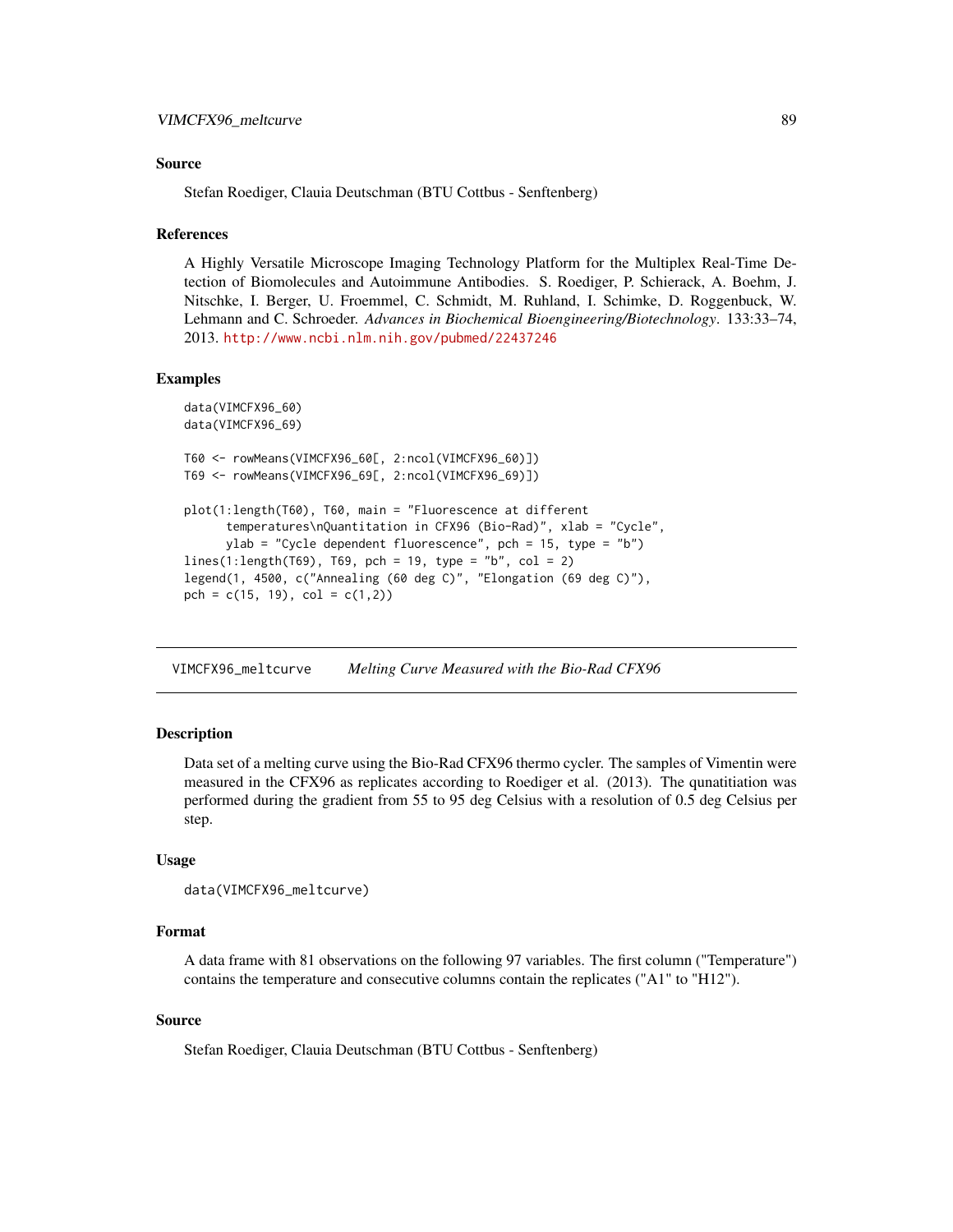### References

A Highly Versatile Microscope Imaging Technology Platform for the Multiplex Real-Time Detection of Biomolecules and Autoimmune Antibodies. S. Roediger, P. Schierack, A. Boehm, J. Nitschke, I. Berger, U. Froemmel, C. Schmidt, M. Ruhland, I. Schimke, D. Roggenbuck, W. Lehmann and C. Schroeder. *Advances in Biochemical Bioengineering/Biotechnology*. 133:33–74, 2013. <http://www.ncbi.nlm.nih.gov/pubmed/22437246>

#### Examples

```
data(VIMCFX96_meltcurve)
tmp <- VIMCFX96_meltcurve
plot(NA, NA, xlim = c(55,95), ylim = c(2000, 7000), xlab = "Temperature
    (deg Celsius)",
   ylab = "RFU", main = "Melting curve in CFX96 (Bio-Rad)")
apply(tmp[, 2:ncol(tmp)], 2,
      function(x) lines(tmp[1:nrow(tmp),1],x))
Fmean <- rowMeans(tmp[, 2:ncol(tmp)])
lines(tmp[1:nrow(tmp),1], Fmean, col = "red", lwd = 3)
legend(55, 4000, c("Raw", "Mean"), pch = c(19,19), col = c(1,2))
```

| VIMiQ5_595 | Amplfication Reaction Using the Bio-Rad iQ5 |  |
|------------|---------------------------------------------|--|
|            |                                             |  |

#### Description

Data set of an amplfication reaction using the Bio-Rad iQ5 thermo cycler. The samples of Vimentin were amplified in the iQ5 as replicates according to Roediger et al. (2013). The qunatitiation was performed during the annealing step (59.5 deg Celsius).

#### Usage

```
data(VIMiQ5_595)
```
#### Format

A data frame with 40 observations on the following 97 variables. The first column ("Cycles") contains the number of cylces and consecutive columns contain the replicates ("A01" to "H12").

## Source

Stefan Roediger, Clauia Deutschman (BTU Cottbus - Senftenberg)

<span id="page-89-0"></span>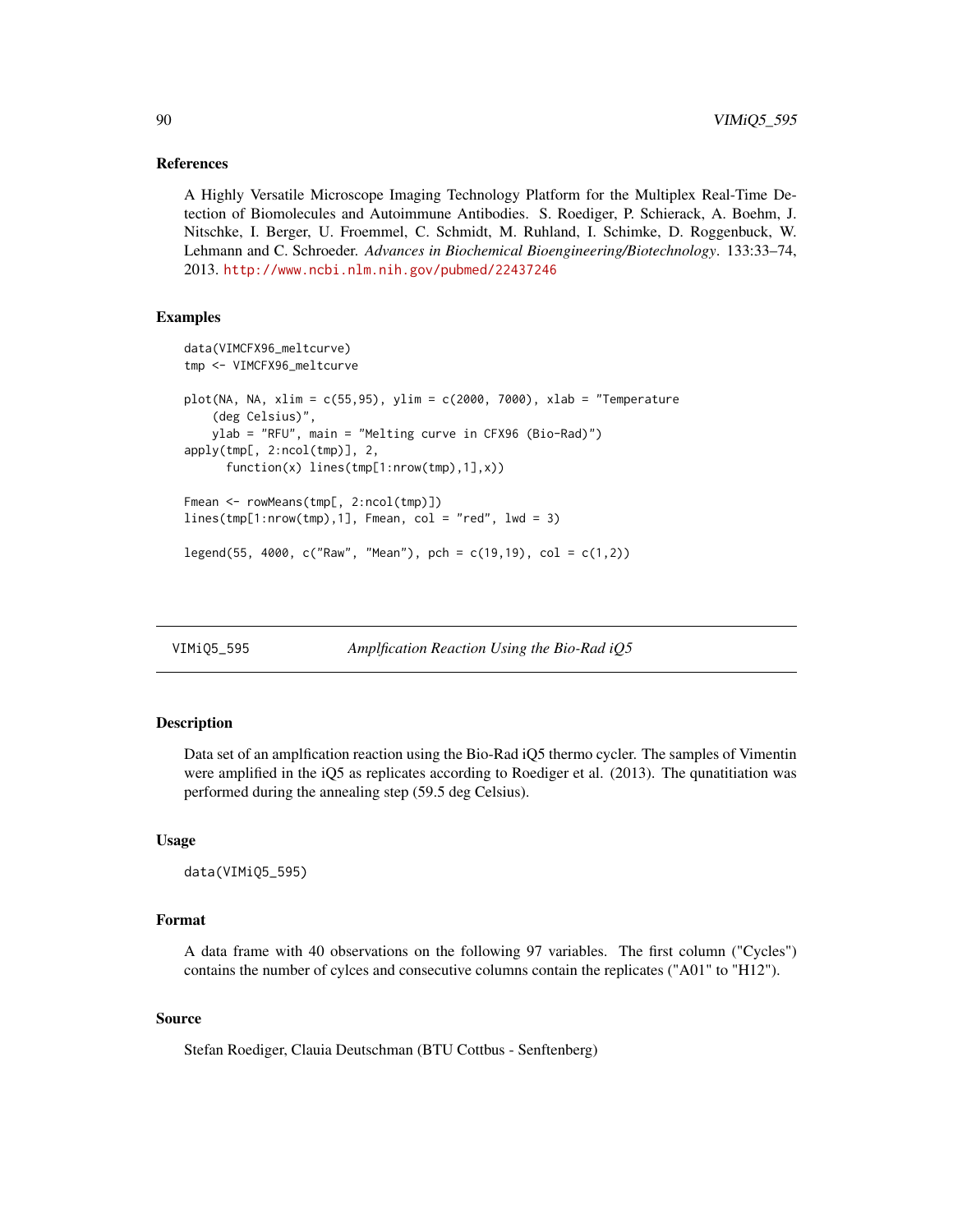#### <span id="page-90-0"></span> $VIMiQ5_685$  91

#### References

A Highly Versatile Microscope Imaging Technology Platform for the Multiplex Real-Time Detection of Biomolecules and Autoimmune Antibodies. S. Roediger, P. Schierack, A. Boehm, J. Nitschke, I. Berger, U. Froemmel, C. Schmidt, M. Ruhland, I. Schimke, D. Roggenbuck, W. Lehmann and C. Schroeder. *Advances in Biochemical Bioengineering/Biotechnology*. 133:33–74, 2013. <http://www.ncbi.nlm.nih.gov/pubmed/22437246>

# Examples

```
T595 <- rowMeans(VIMiQ5_595[, 2:ncol(VIMiQ5_595)])
T685 <- rowMeans(VIMiQ5_685[, 2:ncol(VIMiQ5_685)])
plot(1:length(T595), T595, main = "Fluorescence at different
    temperatures\nQuantitation in iQ5 (Bio-Rad)", xlab = "Cycle",
    ylab = "Cycle dependent fluorescence", pch = 15, type = "b")
lines(1:length(T685), T685, pch = 19, type = "b", col = 2)legend(1, 10000, c("Annealing (59.5 deg C)", "Elongation (68.5 deg C)"),
pch = c(15, 19), col = c(1,2))
```
VIMiQ5\_685 *Amplfication Reaction Using the Bio-Rad iQ5*

#### **Description**

Data set of an amplfication reaction using the Bio-Rad iQ5 thermo cycler. The samples of Vimentin were amplified in the iQ5 as replicates according to Roediger et al. (2013). The qunatitiation was performed during the elongation step (68.5 deg Celsius).

#### Usage

data(VIMiQ5\_685)

#### Format

A data frame with 40 observations on the following 97 variables. The first column ("Cycles") contains the number of cylces and consecutive columns contain the replicates ("A01" to "H12").

#### Source

Stefan Roediger, Clauia Deutschman (BTU Cottbus - Senftenberg)

#### References

A Highly Versatile Microscope Imaging Technology Platform for the Multiplex Real-Time Detection of Biomolecules and Autoimmune Antibodies. S. Roediger, P. Schierack, A. Boehm, J. Nitschke, I. Berger, U. Froemmel, C. Schmidt, M. Ruhland, I. Schimke, D. Roggenbuck, W. Lehmann and C. Schroeder. *Advances in Biochemical Bioengineering/Biotechnology*. 133:33–74, 2013. <http://www.ncbi.nlm.nih.gov/pubmed/22437246>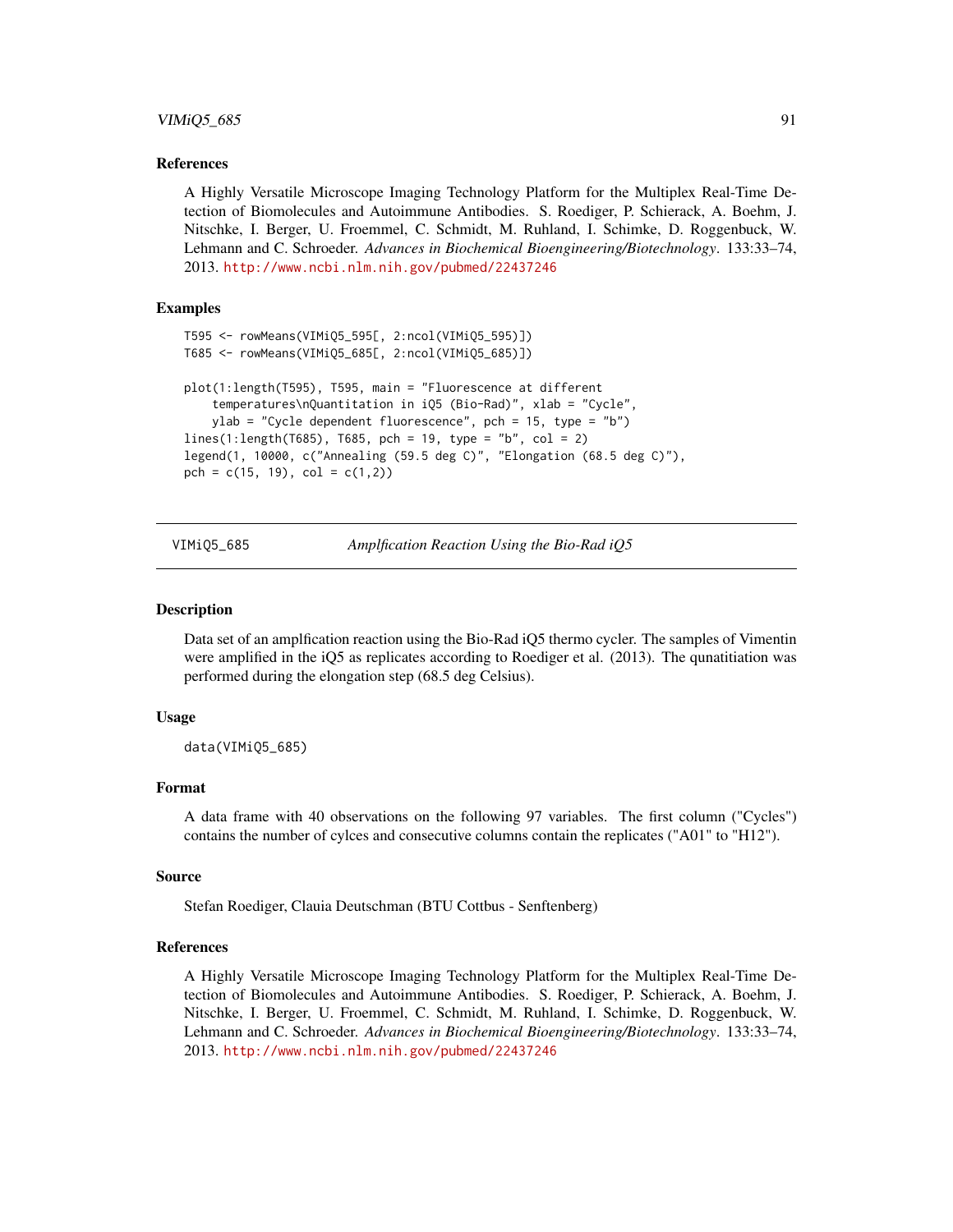#### Examples

```
T595 <- rowMeans(VIMiQ5_595[, 2:ncol(VIMiQ5_595)])
T685 <- rowMeans(VIMiQ5_685[, 2:ncol(VIMiQ5_685)])
plot(1:length(T595), T595, main = "Fluorescence at different
      temperatures\nQuantitation in iQ5 (Bio-Rad)", xlab = "Cycle",
     ylab = "Cycle dependent fluorescence", pch = 15, type = "b")
lines(1:length(7685), 7685, pch = 19, type = "b", col = 2)legend(1, 10000, c("Annealing (59.5 deg C)", "Elongation (68.5 deg C)"),
     pch = c(15, 19), col = c(1,2))
```
VIMiQ5\_melt *Melting Curve Measured with the Bio-Rad iQ5*

#### Description

Data set of a melting curve using the Bio-Rad iQ5 thermo cycler. The samples of Vimentin were measured in the CFX96 as replicates according to Roediger et al. (2013). The qunatitiation was performed during the gradient from 55 to 95 deg Celsius with a resolution of 0.5 deg Celsius per step.

#### Usage

data(VIMiQ5\_melt)

# Format

A data frame with 81 observations on the following 97 variables. The first column ("T") contains the temperature and consecutive columns contain the replicates ("A01" to "H12").

#### Source

Stefan Roediger, Clauia Deutschman (BTU Cottbus - Senftenberg)

#### References

A Highly Versatile Microscope Imaging Technology Platform for the Multiplex Real-Time Detection of Biomolecules and Autoimmune Antibodies. S. Roediger, P. Schierack, A. Boehm, J. Nitschke, I. Berger, U. Froemmel, C. Schmidt, M. Ruhland, I. Schimke, D. Roggenbuck, W. Lehmann and C. Schroeder. *Advances in Biochemical Bioengineering/Biotechnology*. 133:33–74, 2013. <http://www.ncbi.nlm.nih.gov/pubmed/22437246>

<span id="page-91-0"></span>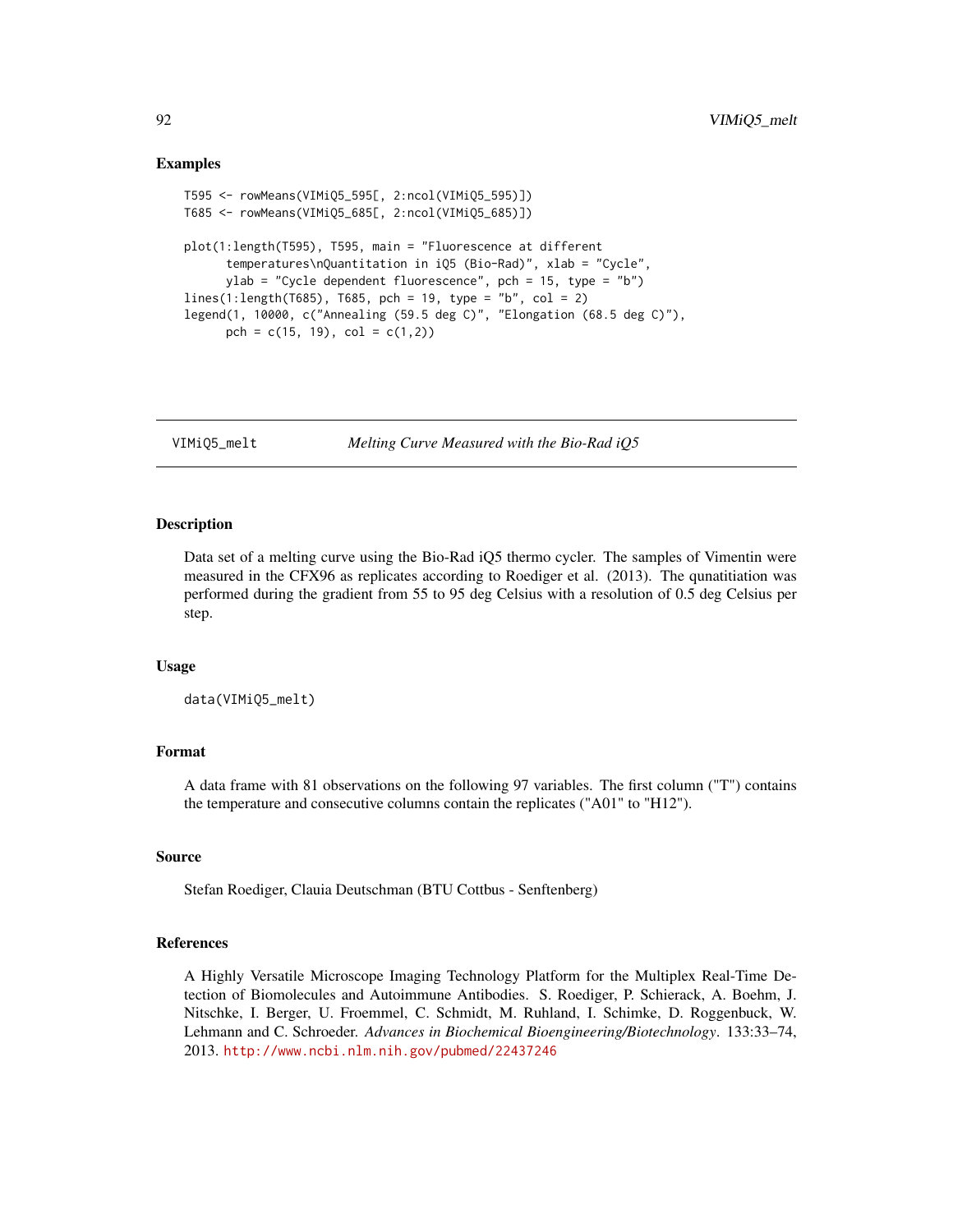# VIMiQ5\_melt 93

# Examples

```
data(VIMiQ5_melt)
tmp <- VIMiQ5_melt
plot(NA, NA, xlim = c(55,95), ylim = c(0, 40000),
    xlab = "Temperature (deg Celsius)",ylab = "RFU",
    main = "Melting curve in iQ5 (Bio-Rad)")
apply(tmp[, 2:ncol(tmp)], 2,
      function(x) lines(tmp[1:nrow(tmp),1],x))
Fmean <- rowMeans(tmp[, 2:ncol(tmp)])
lines(tmp[1:nrow(tmp),1], Fmean, col = "red", lwd = 3)legend(55, 4000, c("Raw", "Mean"), pch = c(19,19), col = c(1,2))
```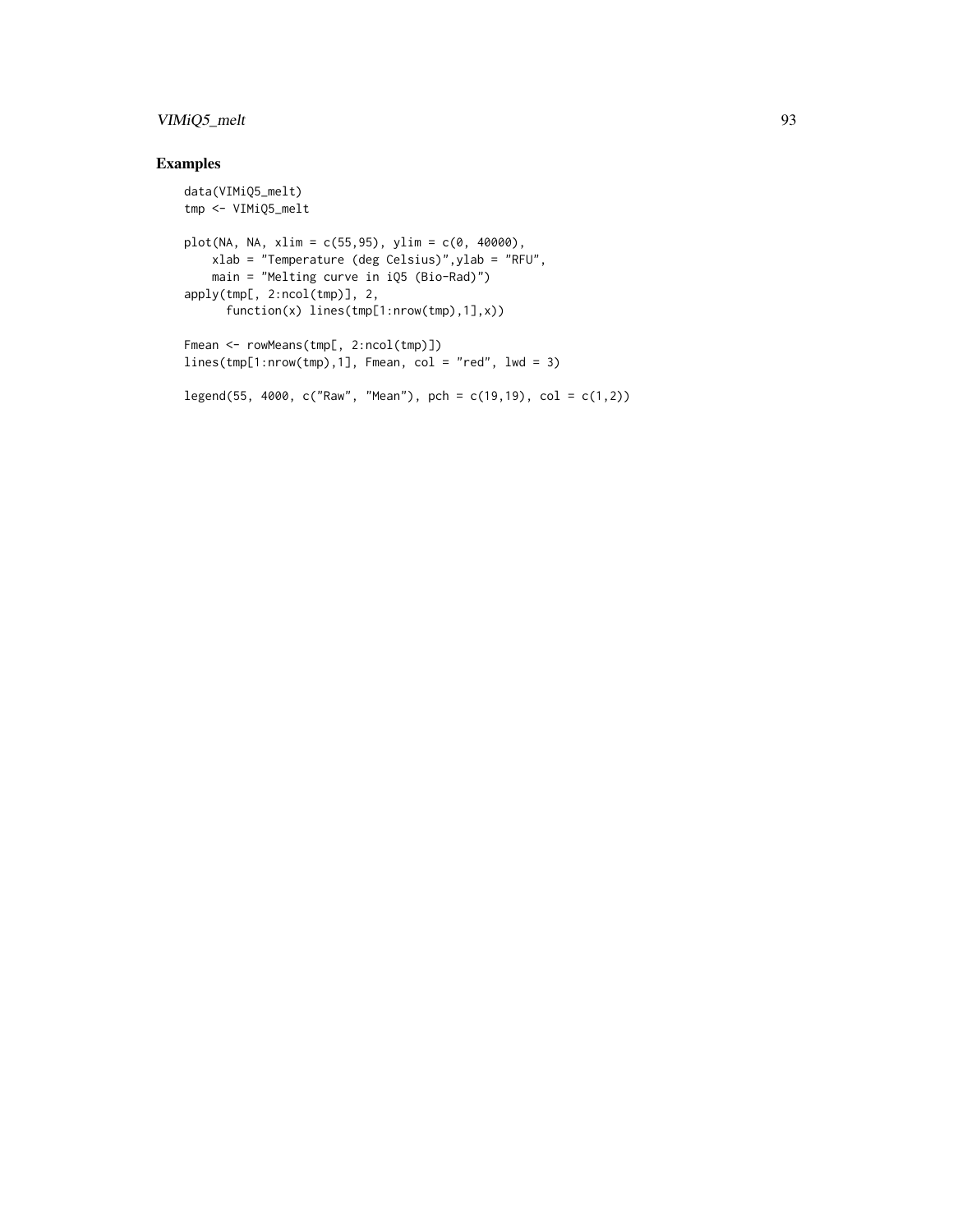# Index

∗Topic Annealing VIMCFX96\_60, [87](#page-86-0) VIMiQ5\_595, [90](#page-89-0) ∗Topic Bio-Rad chipPCR.datasets, [44](#page-43-0) chipPCR.sp, [47](#page-46-0) ∗Topic CFX96 chipPCR.datasets, [44](#page-43-0) chipPCR.sp, [47](#page-46-0) VIMCFX96\_60, [87](#page-86-0) VIMCFX96\_69, [88](#page-87-0) VIMCFX96\_meltcurve, [89](#page-88-0) ∗Topic CPP chipPCR.sp, [47](#page-46-0) ∗Topic Cq amptester.gui, [12](#page-11-0) th.cyc, [85](#page-84-1) ∗Topic Ct th.cyc, [85](#page-84-1) ∗Topic Elongation VIMCFX96\_69, [88](#page-87-0) VIMiQ5\_685, [91](#page-90-0) ∗Topic EvaGreen C126EG595, [18](#page-17-0) C126EG685, [19](#page-18-0) C81, [32](#page-31-0) C85, [33](#page-32-0) ∗Topic FDM inder, [63](#page-62-1) ∗Topic Friedman smoother, [78](#page-77-1) ∗Topic GUI AmpSim.gui, [7](#page-6-0) amptester.gui, [12](#page-11-0) MFIaggr.gui, [68](#page-67-0) ∗Topic HCU C81, [32](#page-31-0) C85, [33](#page-32-0) ∗Topic HDA

C17, [23](#page-22-0) C81, [32](#page-31-0) C85, [33](#page-32-0) ∗Topic HPRT1 C126EG595, [18](#page-17-0) C126EG685, [19](#page-18-0) C17, [23](#page-22-0) ∗Topic MIQE th.cyc, [85](#page-84-1) ∗Topic MLC-2v C127EGHP, [20](#page-19-0) C54, [25](#page-24-0) ∗Topic MM-estimator lm.coefs, [65](#page-64-0) ∗Topic Richards AmpSim, [4](#page-3-0) ∗Topic Roche C60.amp, [26](#page-25-0) C60.melt, [28](#page-27-0) ∗Topic SDM inder, [63](#page-62-1) ∗Topic Savitzky-Golay smoother, [78](#page-77-1) ∗Topic TaqMan C127EGHP, [20](#page-19-0) ∗Topic VIM C85, [33](#page-32-0) ∗Topic VideoScan C17, [23](#page-22-0) C54, [25](#page-24-0) C81, [32](#page-31-0) C85, [33](#page-32-0) chipPCR.datasets, [44](#page-43-0) chipPCR.sp, [47](#page-46-0) ∗Topic amplification AmpSim, [4](#page-3-0) amptester, [9](#page-8-0) amptester.gui, [12](#page-11-0) CPP, [50](#page-49-1)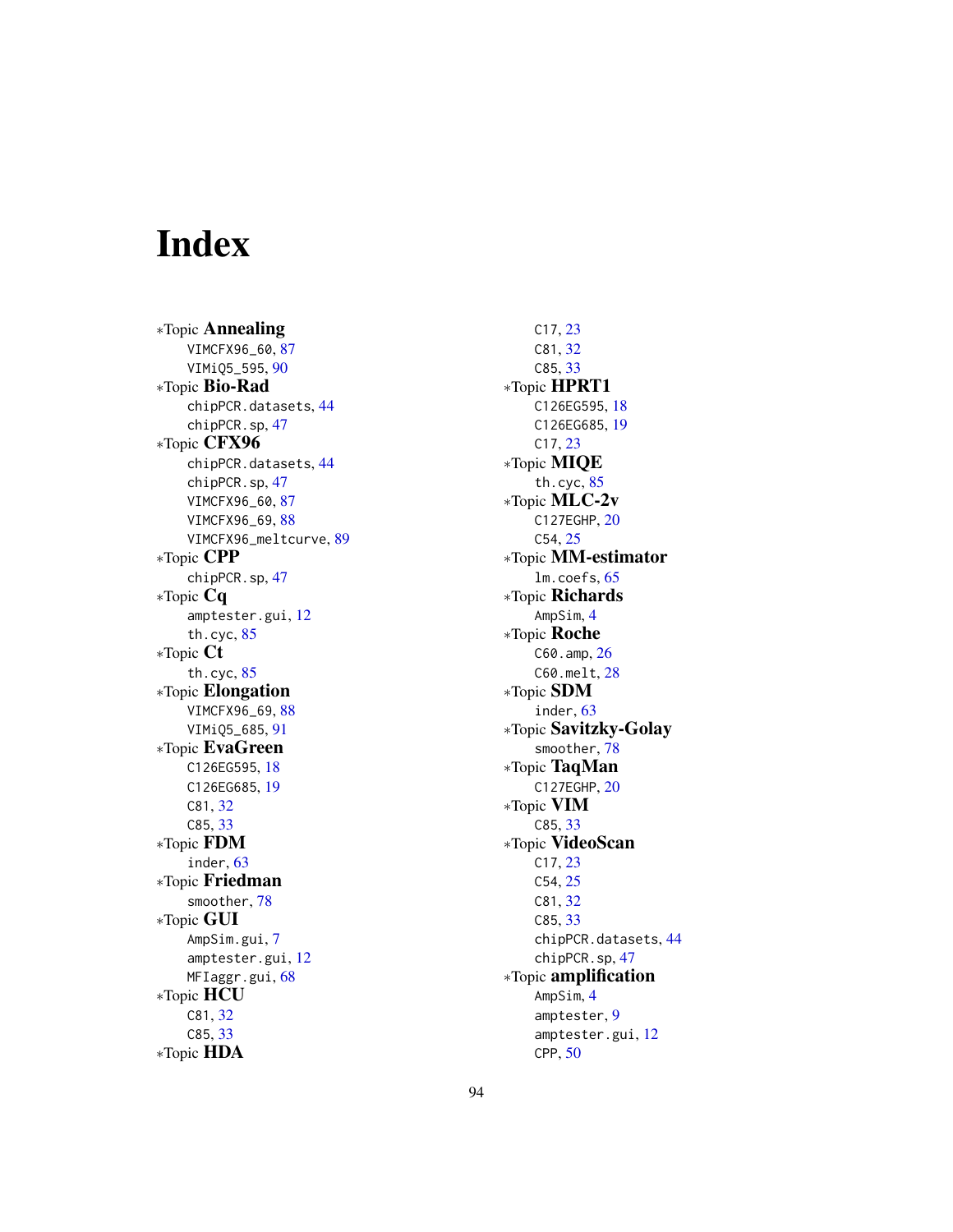#### INDEX 95

fixNA, [60](#page-59-1) plot.bg , [70](#page-69-0) ∗Topic amptester chipPCR.sp , [47](#page-46-0) ∗Topic analysis amptester.gui , [12](#page-11-0) ∗Topic background bg.max , [14](#page-13-0) CPP , [50](#page-49-1) ∗Topic browser AmpSim.gui, [7](#page-6-0) amptester.gui , [12](#page-11-0) MFIaggr.gui, [68](#page-67-0) ∗Topic capillary capillaryPCR, [37](#page-36-0) ∗Topic ccPCR chipPCR.datasets , [44](#page-43-0) chipPCR.sp , [47](#page-46-0) ∗Topic chipPCR chipPCR-package , [3](#page-2-0) ∗Topic classes amptest , [8](#page-7-0) bg , [13](#page-12-2) der , [53](#page-52-1) eff , [54](#page-53-1) refMFI , [76](#page-75-1) th , [85](#page-84-1) ∗Topic datasets C127EGHP , [20](#page-19-0) C17 , [23](#page-22-0) C60.amp, [26](#page-25-0) C60.melt , [28](#page-27-0) C67 , [30](#page-29-0) C81 , [32](#page-31-0) C85, [33](#page-32-0) capillaryPCR, [37](#page-36-0) CD74 , [41](#page-40-0) CD75 , [43](#page-42-0) chipPCR.datasets , [44](#page-43-0) Eff1000, [55](#page-54-0) Eff625, [55](#page-54-0) Eff750, [56](#page-55-0) Eff875, [57](#page-56-0) VIMCFX96\_60 , [87](#page-86-0) VIMCFX96\_69, [88](#page-87-0) VIMCFX96\_meltcurve , [89](#page-88-0) VIMiQ5\_595 , [90](#page-89-0) VIMiQ5\_685 , [91](#page-90-0)

VIMiQ5\_melt , [92](#page-91-0) ∗Topic derivative inder, [63](#page-62-1) ∗Topic deviation MFIaggr, [66](#page-65-1) ∗Topic distribution MFIaggr, [66](#page-65-1) ∗Topic efficiency effcalc , [57](#page-56-0) ∗Topic fluorescence MFIaggr, [66](#page-65-1) ∗Topic hplot AmpSim.gui,[7](#page-6-0) amptester.gui , [12](#page-11-0) MFIaggr.gui, [68](#page-67-0) plot.bg , [70](#page-69-0) plot.der , [72](#page-71-0) plot.eff , [73](#page-72-0) plot.refMFI , [74](#page-73-1) plotCurves , [75](#page-74-0) ∗Topic human humanrater , [62](#page-61-0) ∗Topic hydorlysis C126EG685 , [19](#page-18-0) ∗Topic hydrolysis C126EG595, [18](#page-17-0) ∗Topic iQ5 chipPCR.datasets , [44](#page-43-0) chipPCR.sp , [47](#page-46-0) VIMiQ5\_595 , [90](#page-89-0) VIMiQ5\_685 , [91](#page-90-0) VIMiQ5\_melt , [92](#page-91-0) ∗Topic interactive humanrater , [62](#page-61-0) ∗Topic isothermal chipPCR.datasets , [44](#page-43-0) chipPCR.sp , [47](#page-46-0) fixNA, [60](#page-59-1) ∗Topic linear fixNA, [60](#page-59-1) ∗Topic manip normalizer , [69](#page-68-0) rounder , [77](#page-76-0) summary-bg , [81](#page-80-0) summary-der, [82](#page-81-0) summary-refMFI, [84](#page-83-1) ∗Topic math inder , [63](#page-62-1)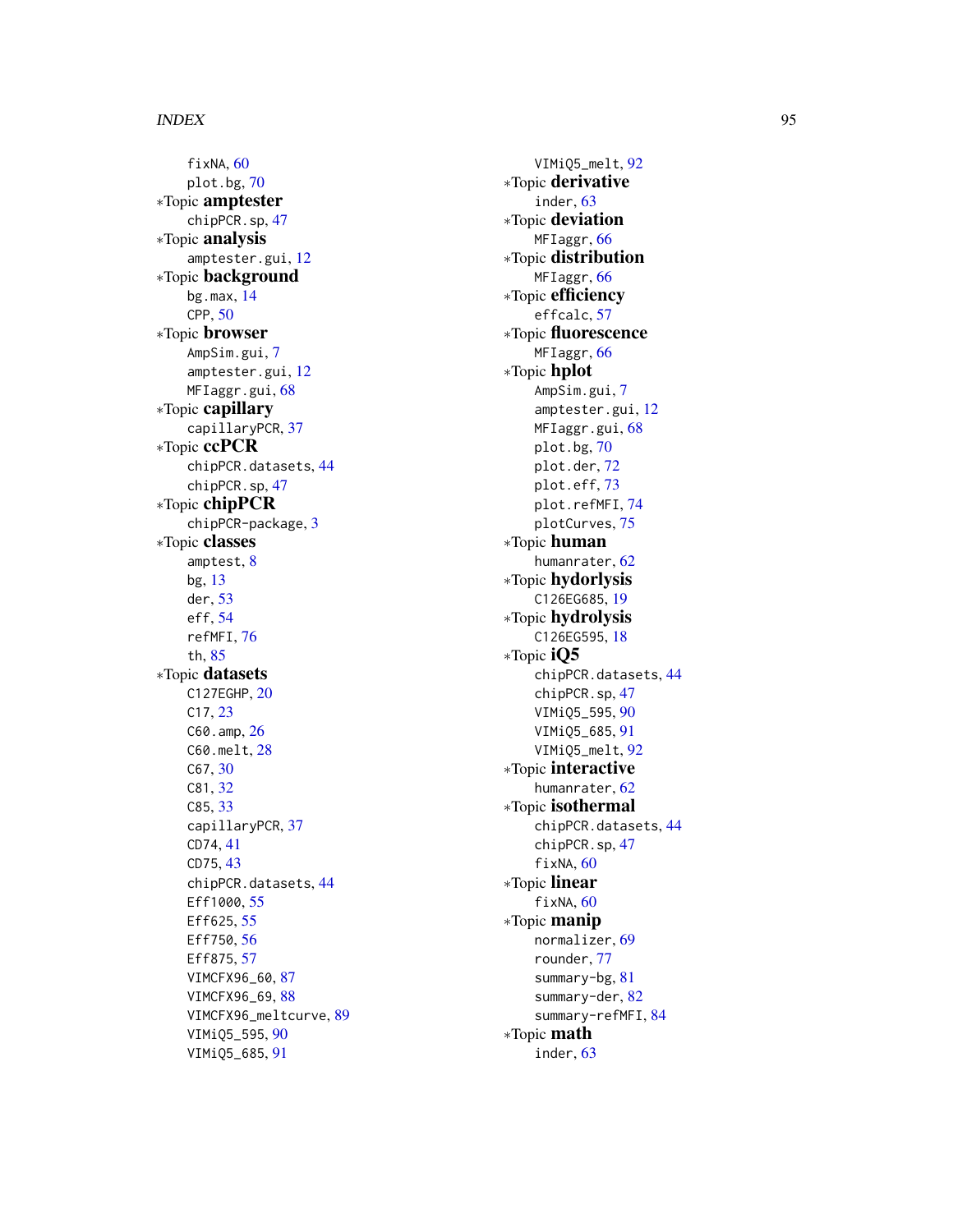# 96 **INDEX**

∗Topic maximum normalizer , [69](#page-68-0) ∗Topic melt chipPCR.datasets , [44](#page-43-0) VIMCFX96\_meltcurve , [89](#page-88-0) VIMiQ5\_melt , [92](#page-91-0) ∗Topic methods bg.max , [14](#page-13-0) CPP , [50](#page-49-1) effcalc , [57](#page-56-0) inder , [63](#page-62-1) smoother , [78](#page-77-1) ∗Topic models lm.coefs , [65](#page-64-0) ∗Topic noise CPP , [50](#page-49-1) ∗Topic normalization normalizer , [69](#page-68-0) ∗Topic normalize CPP , [50](#page-49-1) ∗Topic outlier CPP , [50](#page-49-1) ∗Topic qIA chipPCR.datasets , [44](#page-43-0) chipPCR.sp , [47](#page-46-0) ∗Topic qPCR AmpSim , [4](#page-3-0) C127EGHP , [20](#page-19-0) chipPCR.datasets , [44](#page-43-0) chipPCR.sp , [47](#page-46-0) ∗Topic quality plot.bg , [70](#page-69-0) ∗Topic quantile lm.coefs , [65](#page-64-0) ∗Topic range bg.max , [14](#page-13-0) ∗Topic rate humanrater , [62](#page-61-0) ∗Topic real-time chipPCR.datasets , [44](#page-43-0) chipPCR.sp , [47](#page-46-0) ∗Topic regression lm.coefs , [65](#page-64-0) ∗Topic report amptester.gui , [12](#page-11-0) ∗Topic robust lm.coefs , [65](#page-64-0) ∗Topic shiny

AmpSim.gui,[7](#page-6-0) amptester.gui , [12](#page-11-0) MFIaggr.gui, [68](#page-67-0) ∗Topic simulation AmpSim , [4](#page-3-0) AmpSim.gui,[7](#page-6-0) ∗Topic smoother chipPCR.sp , [47](#page-46-0) ∗Topic smooth smoother , [78](#page-77-1) ∗Topic spline fixNA, [60](#page-59-1) smoother , [78](#page-77-1) ∗Topic threshold amptester , [9](#page-8-0) th.cyc , [85](#page-84-1) ∗Topic z-score normalizer , [69](#page-68-0) AmpSim , [4](#page-3-0) , *[7](#page-6-0)* , *[13](#page-12-2)* AmpSim.gui,[7](#page-6-0) amptest , [8](#page-7-0) , *[10](#page-9-0)* amptest-class *(*amptest *)* , [8](#page-7-0) amptester , *[4](#page-3-0)* , *[8](#page-7-0) , [9](#page-8-0)* , [9](#page-8-0) , *[10](#page-9-0)* , *[12](#page-11-0)* amptester.gui , *[12](#page-11-0)* , [12](#page-11-0) approx , *[61](#page-60-0)* bg , [13](#page-12-2) , *[16](#page-15-0)* , *[71](#page-70-0)* , *[81](#page-80-0) , [82](#page-81-0)* bg-class *(*bg *)* , [13](#page-12-2) bg.max , *[4](#page-3-0)* , *[7](#page-6-0)* , *[10](#page-9-0)* , *[13](#page-12-2) , [14](#page-13-0)* , [14](#page-13-0) , *[15](#page-14-0)* , *[51](#page-50-0)* bg.max,data.frame,missing-method *(*bg.max*)*, [14](#page-13-0) bg.max,matrix,missing-method *(*bg.max *)* , [14](#page-13-0) bg.max,numeric,numeric-method *(*bg.max *)* , [14](#page-13-0) bg.max.data.frame *(*bg.max *)* , [14](#page-13-0) bg.max.matrix *(*bg.max *)* , [14](#page-13-0) bg.max.numeric *(*bg.max *)* , [14](#page-13-0) C126EG595 , [18](#page-17-0) , *[45](#page-44-0)* C126EG685 , [19](#page-18-0) , *[45](#page-44-0)* C127EGHP , [20](#page-19-0) , *[45](#page-44-0)* C17 , [23](#page-22-0) C54 , [25](#page-24-0) , *[45](#page-44-0)* C60.amp , [26](#page-25-0) , *[28](#page-27-0)* , *[45](#page-44-0)* C60.melt , *[26](#page-25-0)* , [28](#page-27-0) , *[45](#page-44-0)* C67 , [30](#page-29-0) , *[46](#page-45-0)* C81 , [32](#page-31-0) , *[46](#page-45-0)*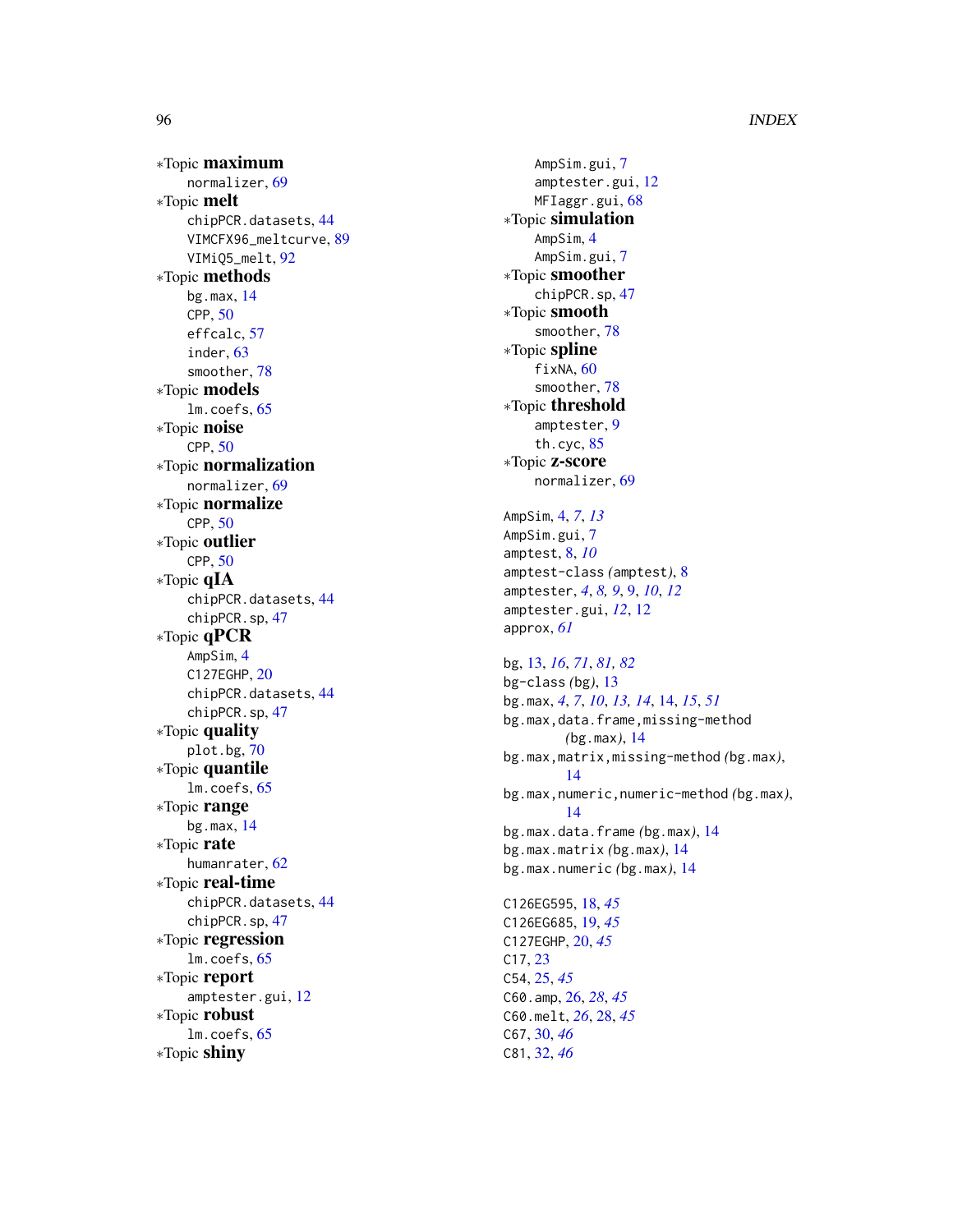#### INDEX  $\sim$  97

C85, [33,](#page-32-0) *[46](#page-45-0)* capillaryPCR, [37,](#page-36-0) *[45](#page-44-0)* CD74, [41,](#page-40-0) *[45](#page-44-0)* CD75, [43,](#page-42-0) *[46](#page-45-0)* chipPCR *(*chipPCR-package*)*, [3](#page-2-0) chipPCR-package, [3](#page-2-0) chipPCR.datasets, [44](#page-43-0) chipPCR.sp, [47](#page-46-0) CPP, *[4](#page-3-0)*, *[50](#page-49-1)*, [50,](#page-49-1) *[51](#page-50-0)*, *[70](#page-69-0)*, *[79](#page-78-0)* CPP,data.frame,missing-method *(*CPP*)*, [50](#page-49-1) CPP,matrix,missing-method *(*CPP*)*, [50](#page-49-1) CPP,numeric,numeric-method *(*CPP*)*, [50](#page-49-1) CPP.data.frame *(*CPP*)*, [50](#page-49-1) CPP.matrix *(*CPP*)*, [50](#page-49-1) CPP.numeric *(*CPP*)*, [50](#page-49-1) der, [53,](#page-52-1) *[64](#page-63-0)*, *[72](#page-71-0)*, *[77,](#page-76-0) [78](#page-77-1)*, *[82,](#page-81-0) [83](#page-82-0)* der-class *(*der*)*, [53](#page-52-1) drm, *[47](#page-46-0)* eff, [54,](#page-53-1) *[58,](#page-57-0) [59](#page-58-0)*, *[73,](#page-72-0) [74](#page-73-1)* eff-class *(*eff*)*, [54](#page-53-1) Eff1000, *[46](#page-45-0)*, [55](#page-54-0) Eff625, *[45](#page-44-0)*, [55](#page-54-0) Eff750, *[45](#page-44-0)*, [56](#page-55-0) Eff875, *[46](#page-45-0)*, [57](#page-56-0) effcalc, *[54](#page-53-1)*, [57](#page-56-0) effcalc,data.frame,missing-method *(*effcalc*)*, [57](#page-56-0) effcalc,matrix,missing-method *(*effcalc*)*, [57](#page-56-0) effcalc,numeric,numeric-method *(*effcalc*)*, [57](#page-56-0) effcalc.data.frame *(*effcalc*)*, [57](#page-56-0) effcalc.matrix *(*effcalc*)*, [57](#page-56-0) effcalc.numeric *(*effcalc*)*, [57](#page-56-0) filter, *[79](#page-78-0)* fixNA, *[4](#page-3-0)*, *[60](#page-59-1)*, [60,](#page-59-1) *[61](#page-60-0)*, *[79](#page-78-0)* fixNA,data.frame,missing-method *(*fixNA*)*, [60](#page-59-1) fixNA,matrix,missing-method *(*fixNA*)*, [60](#page-59-1) fixNA,numeric,numeric-method *(*fixNA*)*, [60](#page-59-1) fixNA.data.frame *(*fixNA*)*, [60](#page-59-1) fixNA.matrix *(*fixNA*)*, [60](#page-59-1) fixNA.numeric *(*fixNA*)*, [60](#page-59-1) format, *[83,](#page-82-0) [84](#page-83-1)*

head, *[10](#page-9-0)*

inder, *[14](#page-13-0)*, *[53,](#page-52-1) [54](#page-53-1)*, [63,](#page-62-1) *[77,](#page-76-0) [78](#page-77-1)*, *[82](#page-81-0)* inder,data.frame,missing-method *(*inder*)*, [63](#page-62-1) inder,matrix,missing-method *(*inder*)*, [63](#page-62-1) inder,numeric,numeric-method *(*inder*)*, [63](#page-62-1) inder.data.frame *(*inder*)*, [63](#page-62-1) inder.matrix *(*inder*)*, [63](#page-62-1) inder.numeric *(*inder*)*, [63](#page-62-1)

lm, *[51](#page-50-0)*, *[66](#page-65-1)* lm.coefs, *[51](#page-50-0)*, [65](#page-64-0) lmrob, *[66](#page-65-1)* lowess, *[79](#page-78-0)*

humanrater, [62](#page-61-0)

mad, *[10](#page-9-0)* median, *[10](#page-9-0)* MFIaggr, [66,](#page-65-1) *[68,](#page-67-0) [69](#page-68-0)*, *[76,](#page-75-1) [77](#page-76-0)* MFIaggr,data.frame,missing-method *(*MFIaggr*)*, [66](#page-65-1) MFIaggr,matrix,missing-method *(*MFIaggr*)*, [66](#page-65-1) MFIaggr,numeric,numeric-method *(*MFIaggr*)*, [66](#page-65-1) MFIaggr.data.frame *(*MFIaggr*)*, [66](#page-65-1) MFIaggr.gui, [68](#page-67-0) MFIaggr.matrix *(*MFIaggr*)*, [66](#page-65-1) MFIaggr.numeric *(*MFIaggr*)*, [66](#page-65-1) MFIerror, *[66](#page-65-1)*

```
normalizer, 51, 69
```
plot, *[62](#page-61-0)*, *[73,](#page-72-0) [74](#page-73-1)* plot,amptest-method *(*amptest*)*, [8](#page-7-0) plot,bg-method *(*plot.bg*)*, [70](#page-69-0) plot,der-method *(*plot.der*)*, [72](#page-71-0) plot,eff-method *(*plot.eff*)*, [73](#page-72-0) plot,refMFI-method *(*plot.refMFI*)*, [74](#page-73-1) plot.amptest *(*amptest*)*, [8](#page-7-0) plot.bg, *[13,](#page-12-2) [14](#page-13-0)*, [70](#page-69-0) plot.der, *[71](#page-70-0)*, [72](#page-71-0) plot.eff, *[54](#page-53-1)*, *[59](#page-58-0)*, [73](#page-72-0) plot.refMFI, [74,](#page-73-1) *[76,](#page-75-1) [77](#page-76-0)* plotCurves, [75](#page-74-0) predict.smooth.spline, *[14](#page-13-0)*

qpcR.news, *[4](#page-3-0)*, *[6](#page-5-0)* qqline, *[76](#page-75-1)* qqline,refMFI-method *(*refMFI*)*, [76](#page-75-1)